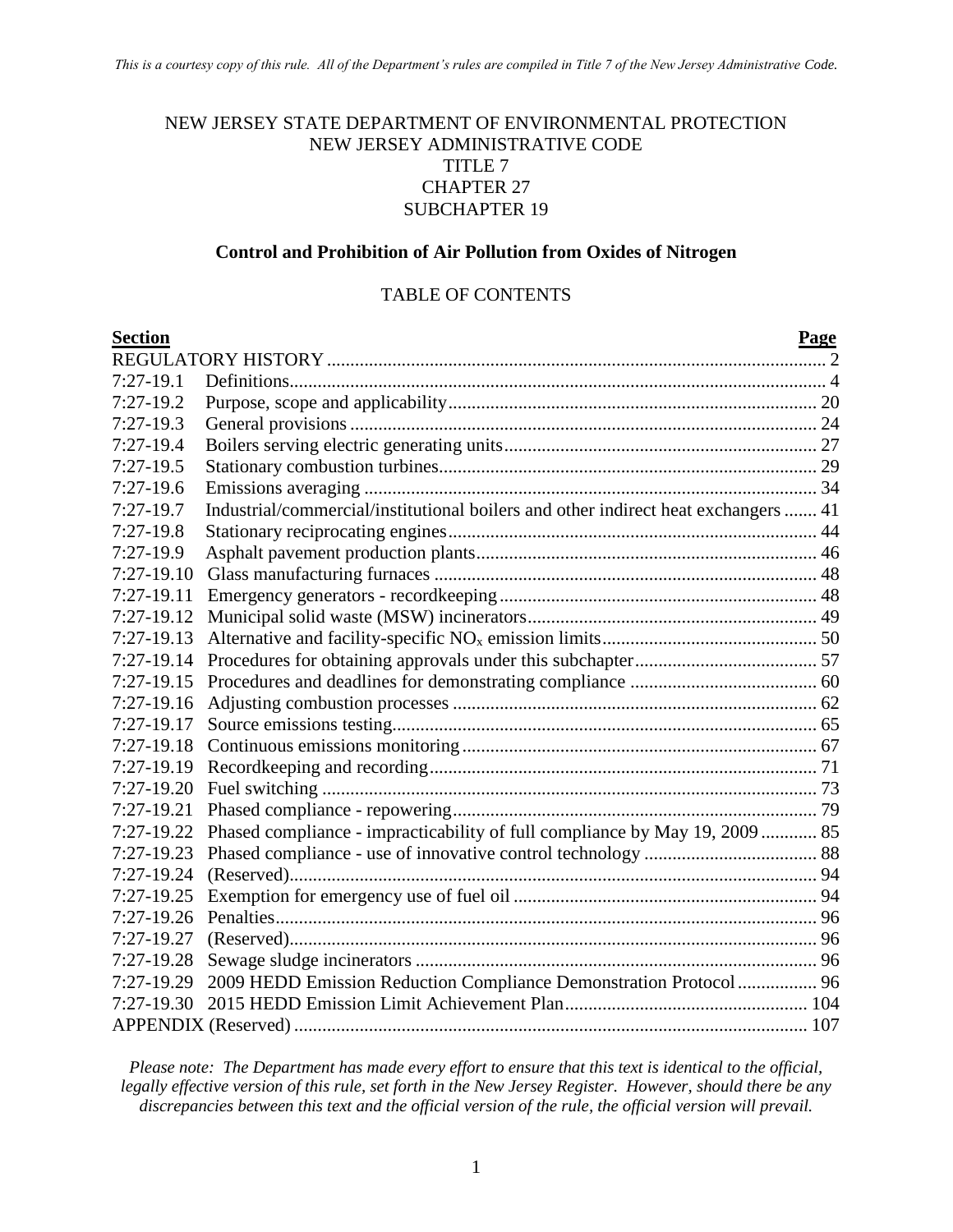# REGULATORY HISTORY

| Effective:                        | December 20, 1993                                        |  |
|-----------------------------------|----------------------------------------------------------|--|
| Operative:                        | January 23, 1994 (25 N.J.R. 631(a), 25 N.J.R. 5957(a))   |  |
| <b>Administrative Correction:</b> | 27 N.J.R. 1406(a)                                        |  |
| <b>Amendment Effective:</b>       | April 17, 1995                                           |  |
| <b>Amendment Operative:</b>       | May 23,1995 (26 N.J.R. 3298(a), 27 N.J.R. 1581(a))       |  |
| <b>Amendment Effective:</b>       | July 1, 1996                                             |  |
| <b>Amendment Operative:</b>       | August 2, 1996 (28 N.J.R. 1147(b), 28 N.J.R. 3414(a))    |  |
| <b>Amendment Effective:</b>       | May 4, 1998                                              |  |
| <b>Amendment Operative:</b>       | June 12, 1998 (29 N.J.R. 3521(a), 30 N.J.R. 1563(b))     |  |
| <b>Administrative Change:</b>     | March 1, 1999 (31 N.J.R. 639)                            |  |
| <b>Amendment Effective:</b>       | May 15, 2000                                             |  |
| <b>Amendment Operative:</b>       | June 6, 2000 (31 N.J.R. 1671(a), 32 N.J.R. 1808(a))      |  |
| <b>Amendment Effective:</b>       | April 5, 2004                                            |  |
| <b>Amendment Operative:</b>       | April 25, 2004 (35 N.J.R. 3486(a), 36 N.J.R. 1791(a))    |  |
| <b>Amendment Effective:</b>       | October 17, 2005                                         |  |
| <b>Amendment Operative:</b>       | November 7, 2005 (36 N.J.R. 4228(a), 37 N.J.R. 3976(a))  |  |
| <b>Amendment Effective:</b>       | November 21, 2005                                        |  |
| <b>Amendment Operative:</b>       | November 21, 2005 (36 N.J.R. 4607(a), 37 N.J.R. 4415(a)) |  |
| <b>Administrative Correction:</b> | 38 N.J.R. 5155(b)                                        |  |
| <b>Amendment Adopted:</b>         | October 30, 2008                                         |  |
| <b>Amendment Effective:</b>       | December 1, 2008                                         |  |
| <b>Amendment Operative:</b>       | December 29, 2008 (39 N.J.R. 4492(a), 40 N.J.R. 6769(a)) |  |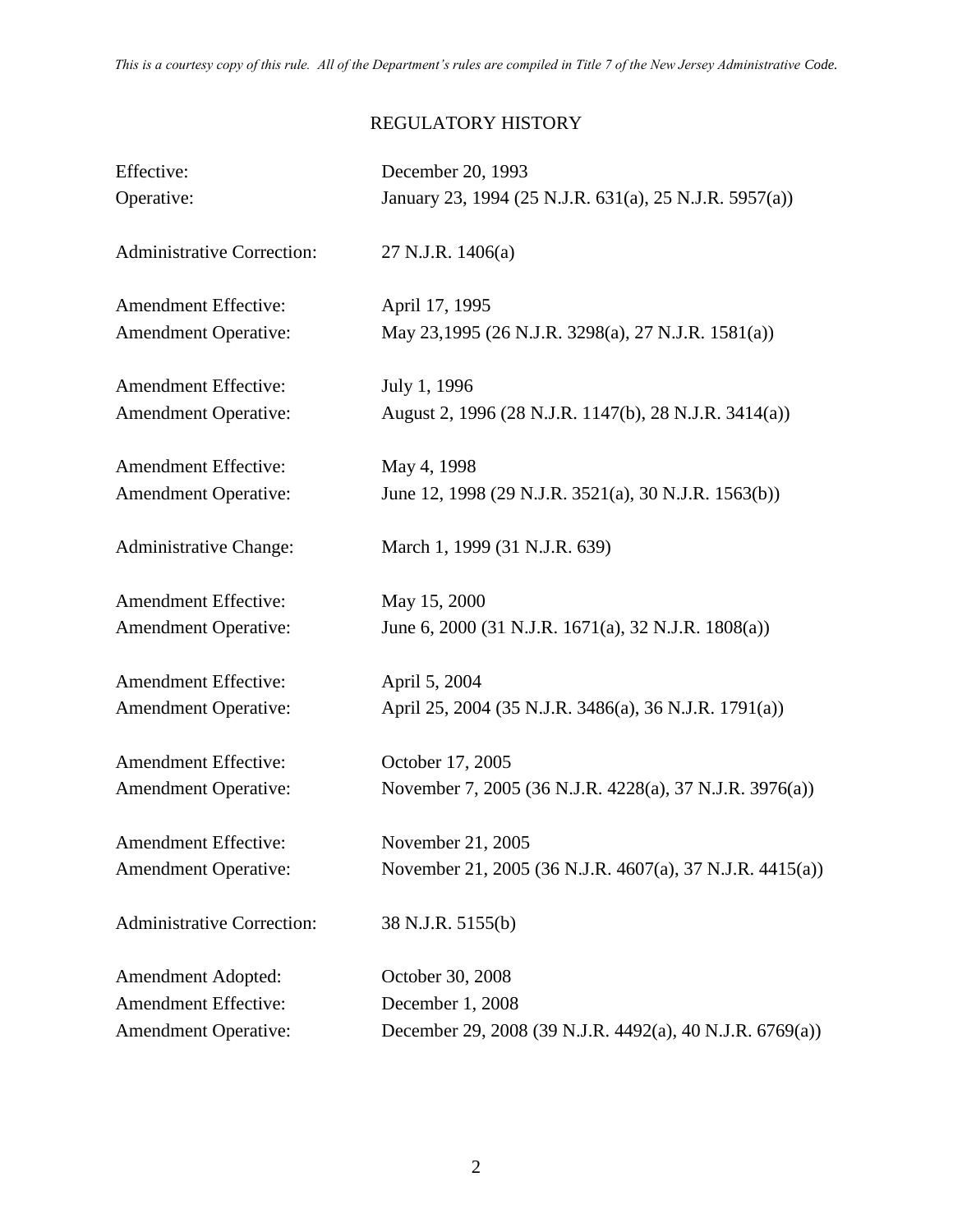| <b>Amendment Adopted:</b>   | March 20, 2009                                      |
|-----------------------------|-----------------------------------------------------|
| <b>Amendment Effective:</b> | April 20, 2009                                      |
| <b>Amendment Operative:</b> | May 19, 2009 (40 N.J.R. 4390(a), 41 N.J.R. 1752(a)) |

Administrative Change Operative: August 12, 2011 Administrative Change Effective: September 6, 2011 (43 N.J.R. 2328(a))

| <b>Amendment Adopted:</b>   | September 1, 2017                    |
|-----------------------------|--------------------------------------|
| <b>Amendment Effective:</b> | November 6, 2017 (49 N.J.R. 3518(a)) |
| <b>Amendment Operative:</b> | November 6, 2017                     |
|                             |                                      |

Amendment Adopted: December 14, 2017 Amendment Effective: January 16, 2018 (50 N.J.R. 454(a)) Amendment Operative: February 12, 2018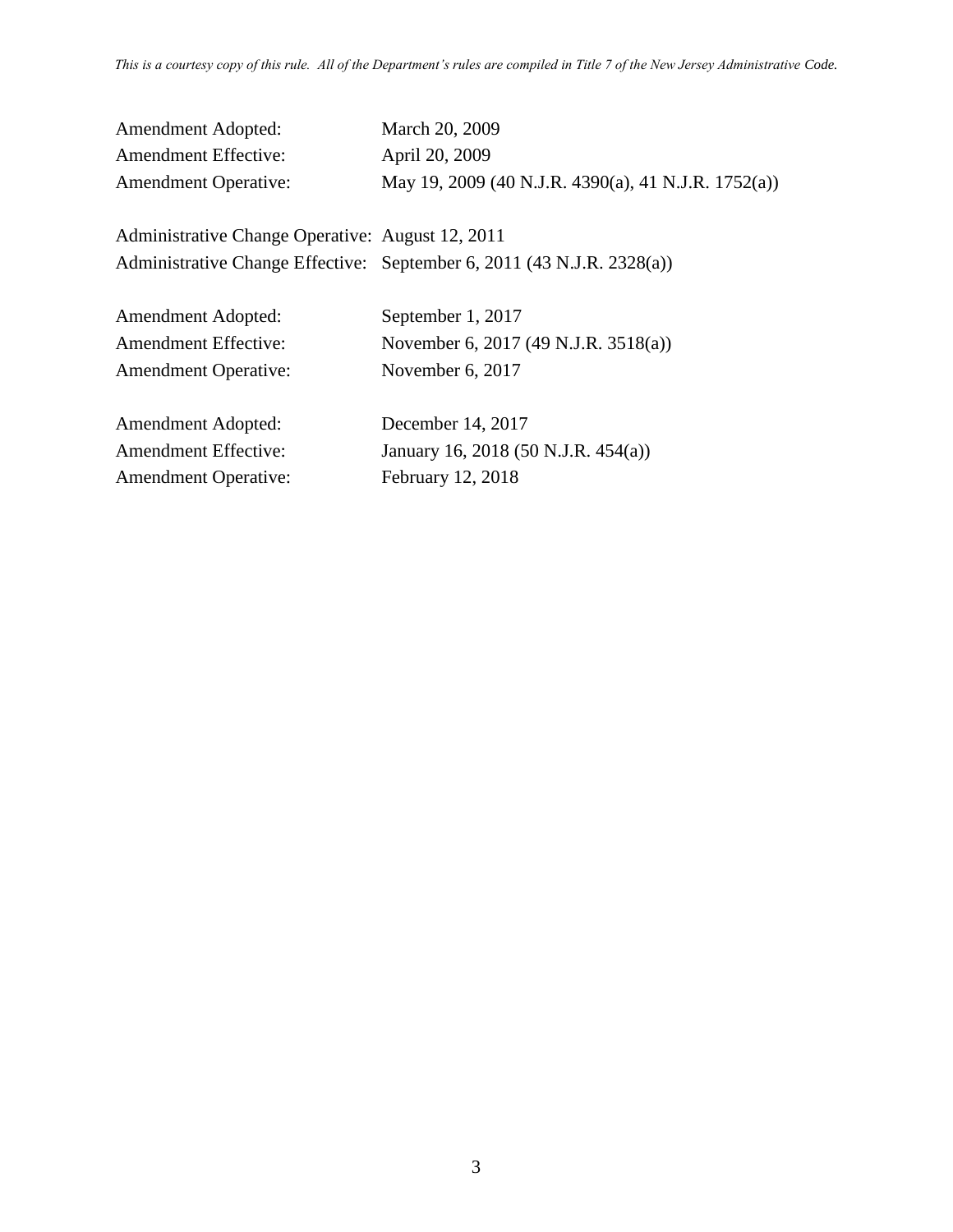#### **7:27-19.1 Definitions**

The following words and terms, when used in this subchapter, shall have the following meanings, unless the context clearly indicates otherwise.

**"Air contaminant"** means any substance, other than water or distillates of air, present in the atmosphere as solid particles, liquid particles, vapors or gases.

**"Alter"** means to effect an alteration of equipment or control apparatus.

**"Alteration"** means one of the following changes to equipment or control apparatus, or to a source operation, for which a permit has been issued:

- 1. If the equipment, control apparatus, or source operation is subject to preconstruction permit requirements, a change which requires a permit revision under N.J.A.C. 7:27-8.18; or
- 2. If the equipment, control apparatus, or source operation is at a facility for which an operating permit has been issued, a change which requires a minor modification or a significant modification of the permit under N.J.A.C. 7:27- 22.23 or 24.

**"Alternative maximum allowable emission rate"** means a maximum allowable emission rate, set by the Department on a site-specific basis pursuant to N.J.A.C. 7:27-19.13.

**"Ambient air quality standard"** means a limit on the concentration of an air contaminant in the general outdoor atmosphere as set forth in N.J.A.C. 7:27-13 or 40 CFR 50.

**"Anthracite coal"** means coal that is classified as anthracite according to the ASTM Standard Specification for Classification of Coals by Rank, ASTM D 388-77, incorporated herein by reference, as amended or supplemented. This specification can be obtained from the American Society for Testing and Materials, 100 Barr Harbor Drive, PO Box C700, West Conshohocken, PA 19428-2959.

**"Asphalt"** means a solid, semisolid, or liquid material, produced by mixing bituminous substances together with gravel, crushed rock or similar materials, and used commonly as a coating or paving.

**"Asphalt pavement production plant"** means a batch type asphalt plant or drum mix asphalt plant operated to manufacture asphalt pavement.

**"ASTM"** means the American Society for Testing and Materials.

**"Averaging"** means complying with the requirements of this subchapter pursuant to N.J.A.C. 7:27-19.6, Emissions averaging.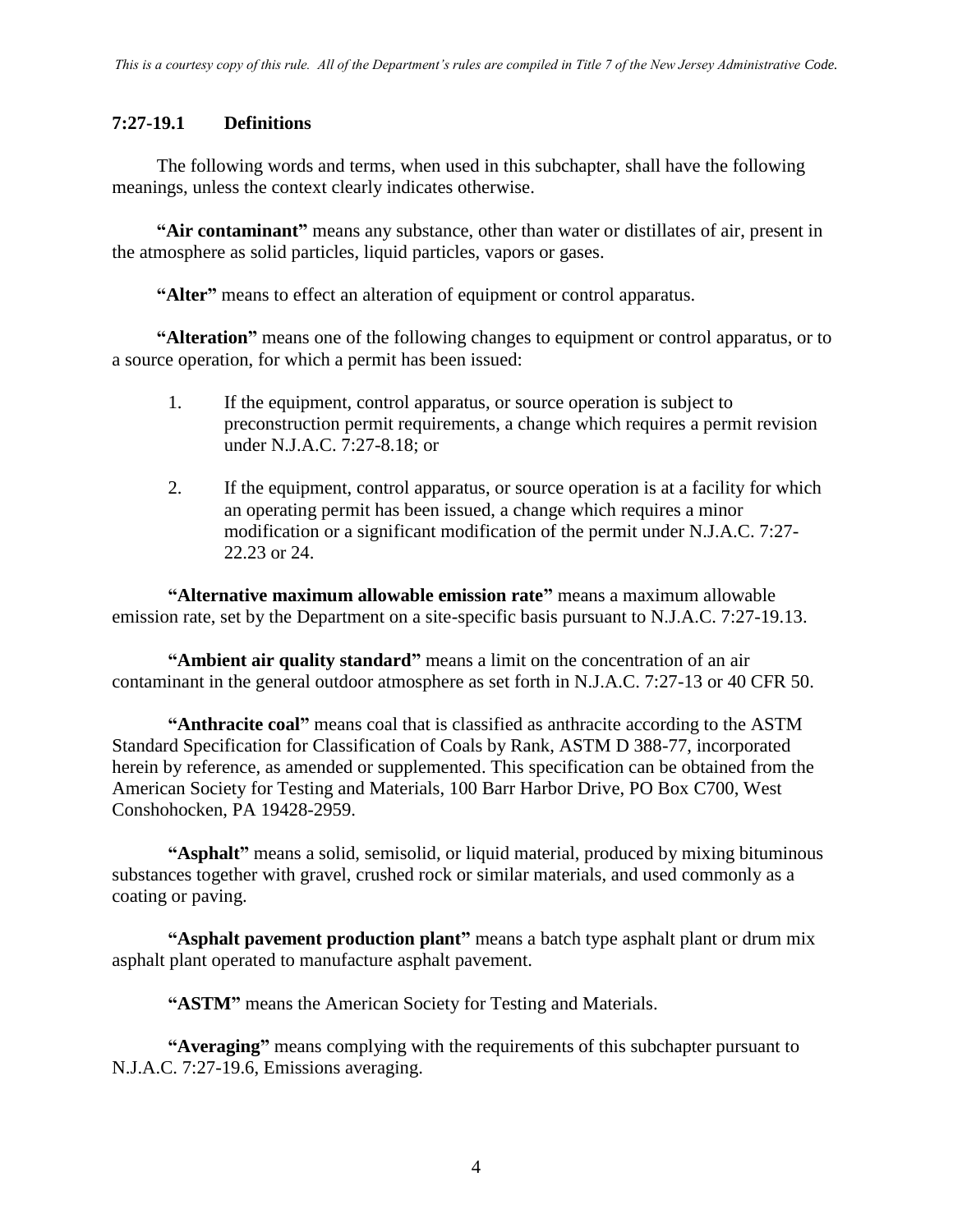**"Averaging unit"** means an individual source operation or item of equipment which is included in a designated set for the purpose of averaging pursuant to N.J.A.C. 7:27-19.6.

**"Base year"** means calendar year 1990 or other calendar year determined pursuant to N.J.A.C. 7:27-19.20(d)1, in connection with a plan for seasonal fuel switching.

**"Batch type asphalt plant"** means an asphalt plant where the aggregate and asphalt cement or other binder are mixed in equipment other than a rotary dryer.

**"Bituminous coal"** means coal that is classified as bituminous according to the ASTM Standard Specification for Classification of Coals by Rank, ASTM D 388-77, incorporated herein by reference, as amended or supplemented. This specification can be obtained from the American Society for Testing and Materials, 100 Barr Harbor Drive, PO Box C700, West Conshohocken, PA 19428-2959.

**"Blown glass"** means glassware shaped by blowing air into a molten glass gather.

**"Borosilicate recipe"** means a formula for making glass using 60 to 80 percent silicon dioxide, five to 35 percent boric oxides, and four to 23 percent other oxides.

**"Boiler serving an electric generating unit"** means a steam generating unit used for generating electricity including a unit serving a cogeneration facility.

**"Brake horsepower"** or **"bhp"** means a measure of mechanical power generated by a reciprocating engine determined by a brake attached to the shaft coupling.

**"Brake horsepower-hour"** or **"bhp-hr"** means a unit of energy or work, equal to the work done by a mechanism with a power output of one brake horsepower over a period of one hour.

**"British thermal unit"** or **"BTU"** means the quantity of heat required to raise the temperature of one avoirdupois pound of water one degree Fahrenheit at 39.1 degrees Fahrenheit.

**"Calendar day"** means the 24 hour period from 12:00 o'clock midnight to 12:00 o'clock midnight the following day.

**"Carbon monoxide (CO)"** means a colorless, odorless, tasteless gas at standard conditions, having a molecular composition of one carbon atom and one oxygen atom.

**"Certificate"** means either an operating certificate or a temporary operating certificate.

**"CFR"** means the United States Code of Federal Regulations.

**"Class I renewable energy"** means electric energy produced from solar technologies, photovoltaic technologies, wind energy, fuel cells, geothermal technologies, wave or tidal action,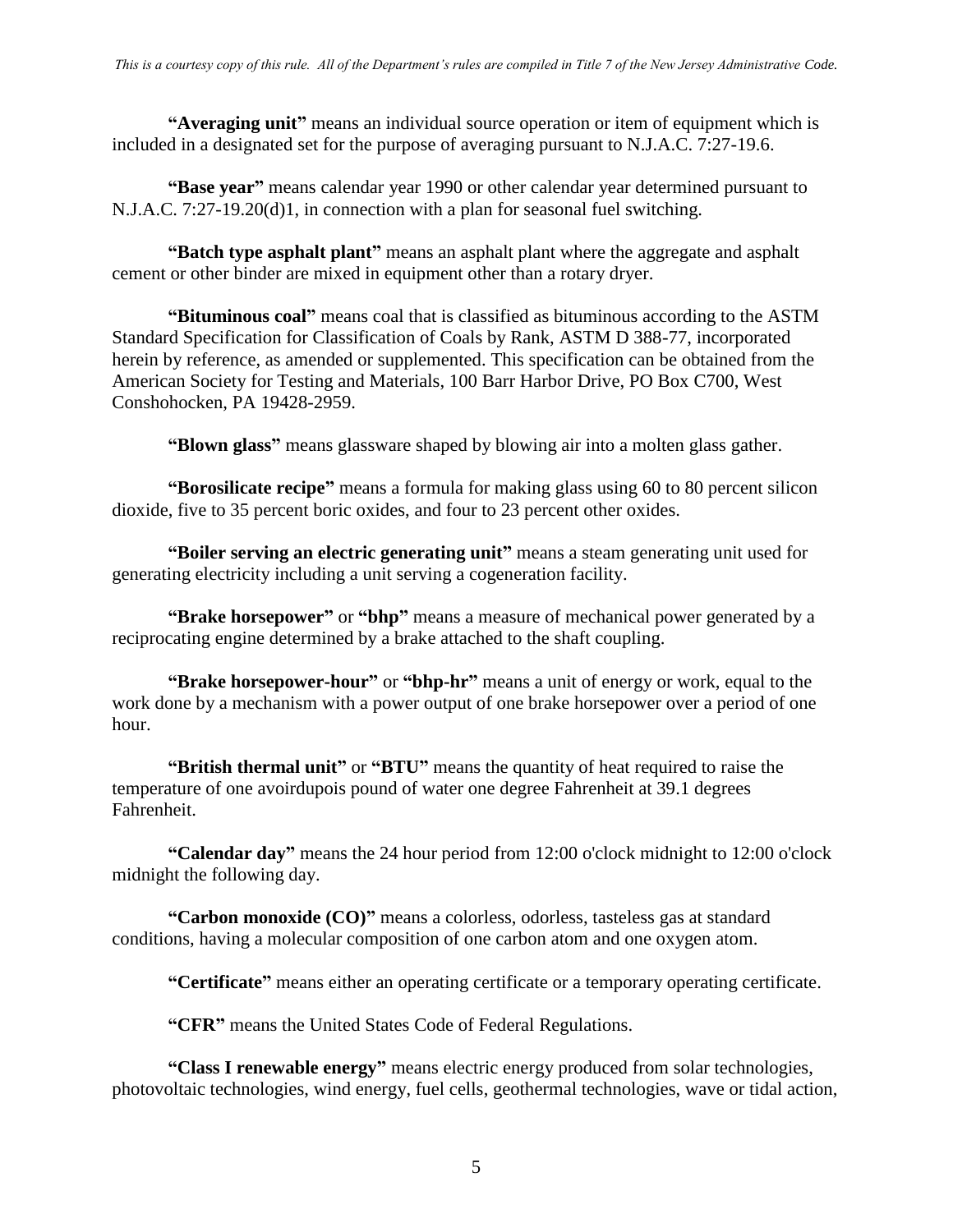methane gas from landfills and methane gas from a biomass facility that cultivates and harvests the biomass in a sustainable manner.

**"Class II renewable energy"** means electric energy produced at a resource recovery facility or hydro power facility, if the facility is located where retail competition is permitted, and if the Department has determined that the facility meets the highest environmental standards and minimizes any impacts to the environment and local communities.

**"Clean Air Act"** or **"CAA"** means the Federal Clean Air Act, 42 U.S.C. §§ 7401 et seq., as amended and supplemented.

**"Clean distributed generation"** means any piece of electric generating equipment that has been verified according to N.J.A.C. 7:27-8.2(f)2 to emit less than:

- 1.  $0.40$  pounds of NO<sub>x</sub> per megawatt hour;
- 2. 0.25 pounds of CO per megawatt hour;
- 3. 0.10 pounds of PM per megawatt hour; and
- 4. 0.01 pounds of SO<sub>2</sub> per megawatt hour.

**"Cleaner fuel"** means a fuel other than a combustion source's primary fuel, the combustion of which results in a rate of  $NO<sub>x</sub>$  emissions that is less than the rate of  $NO<sub>x</sub>$  emissions when the primary fuel is combusted, all other circumstances being equal.

**"Coal"** means anthracite coal, bituminous coal, coke, lignite, nonbanded coal, and/or subbituminous coal.

**"Coke"** means a fused, cellular, porous substance that remains after free moisture and the major portion of the volatile materials have been distilled from bituminous coal and other carbonaceous material by heating it in the absence of air or with a limited supply of air.

**"Combined cycle combustion turbine"** means a combustion turbine that recovers heat from the turbine exhaust gases to heat water or generate steam.

**"Combustion source"** means a source operation or item of equipment which combusts fuel.

**"Combustion turbine"** means an internal combustion engine fueled by liquid or gaseous fuel, in which blades are driven by combustion gases to generate mechanical energy in the form of a rotating shaft that drives an electric generator or other industrial equipment.

**"Commercial container glass"** means clear or colored glass made of soda-lime recipe, which is formed into bottles, jars, ampoules or other containers, but does not include specialty container glass.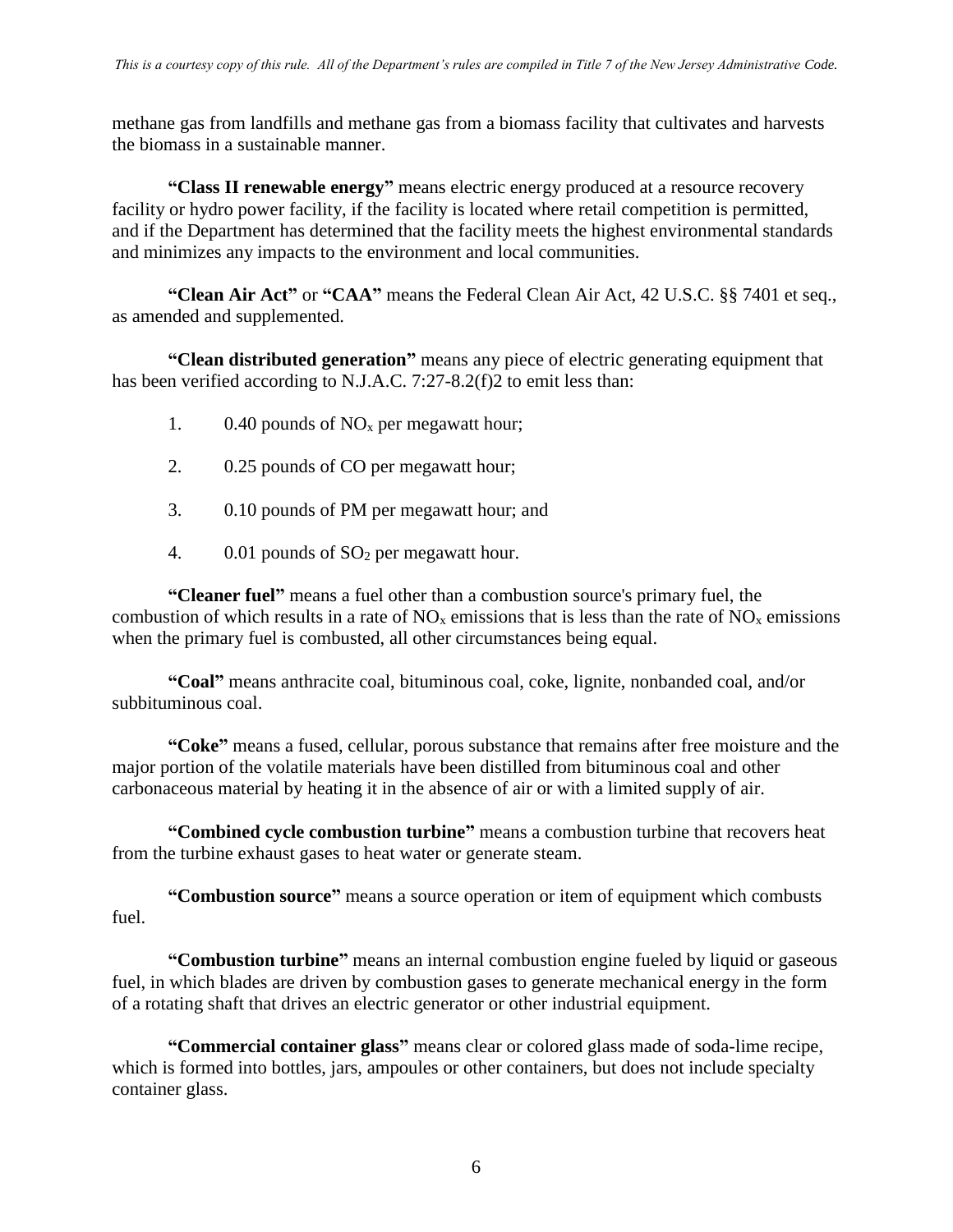**"Commercial fuel"** means solid, liquid, or gaseous fuel which is ordinarily produced, manufactured, or sold for the purpose of creating heat.

**"Comparable demand day"** means, for any day in which an averaging unit is not operating, a day on which demand for electric power was within 10 percent of the demand on the day in question.

**"Construction engine"** means a mobile engine used for construction at a facility for a limited time period. Construction engine includes a mobile electric generator that is used until regular electric power lines are available to replace the function of the electric generator at the facility. Construction engine does not include:

- 1. An engine attached to a foundation;
- 2. An engine (including any replacement engines) at the same facility for more than 12 months;
- 3. An engine (including any replacement engines) at a seasonal source for at least 90 days per year for at least two years; or
- 4. An engine that is moved from one facility to another in an attempt to circumvent the residence time criteria in 2 or 3 above.

**"Continuous emissions monitor"** or **"CEM"** means a device that continuously measures the emissions from one or more source operations.

**"Continuous monitoring system"** or **"CMS"** means a system designed to continuously measure various parameters at a facility, which parameters may affect or relate to a facility's emissions. Components of a CMS include, but are not limited to, any continuous emissions monitor (CEM), continuous opacity monitor (COM), continuous process monitor (CPM), or any other constantly operating measuring device and recording device approved by the Department to perform one or more of the functions of a CMS. Ambient monitors, which measure the impact or concentration of air contaminants emitted by the source operation or facility in nearby areas, are not considered part of a facility's CMS.

**"Control apparatus"** means any device which prevents or controls the emission of any air contaminant directly or indirectly into the outdoor atmosphere.

**"Criteria pollutant"** means any air contaminant for which a NAAQS has been promulgated under 40 CFR 50 or for which a New Jersey Ambient Air Quality Standard has been promulgated in N.J.A.C. 7:27-13.

**"Cyclone-fired boiler"** means a boiler which combusts fuel in a horizontal water-cooled cylinder before releasing the combustion gases into the boiler.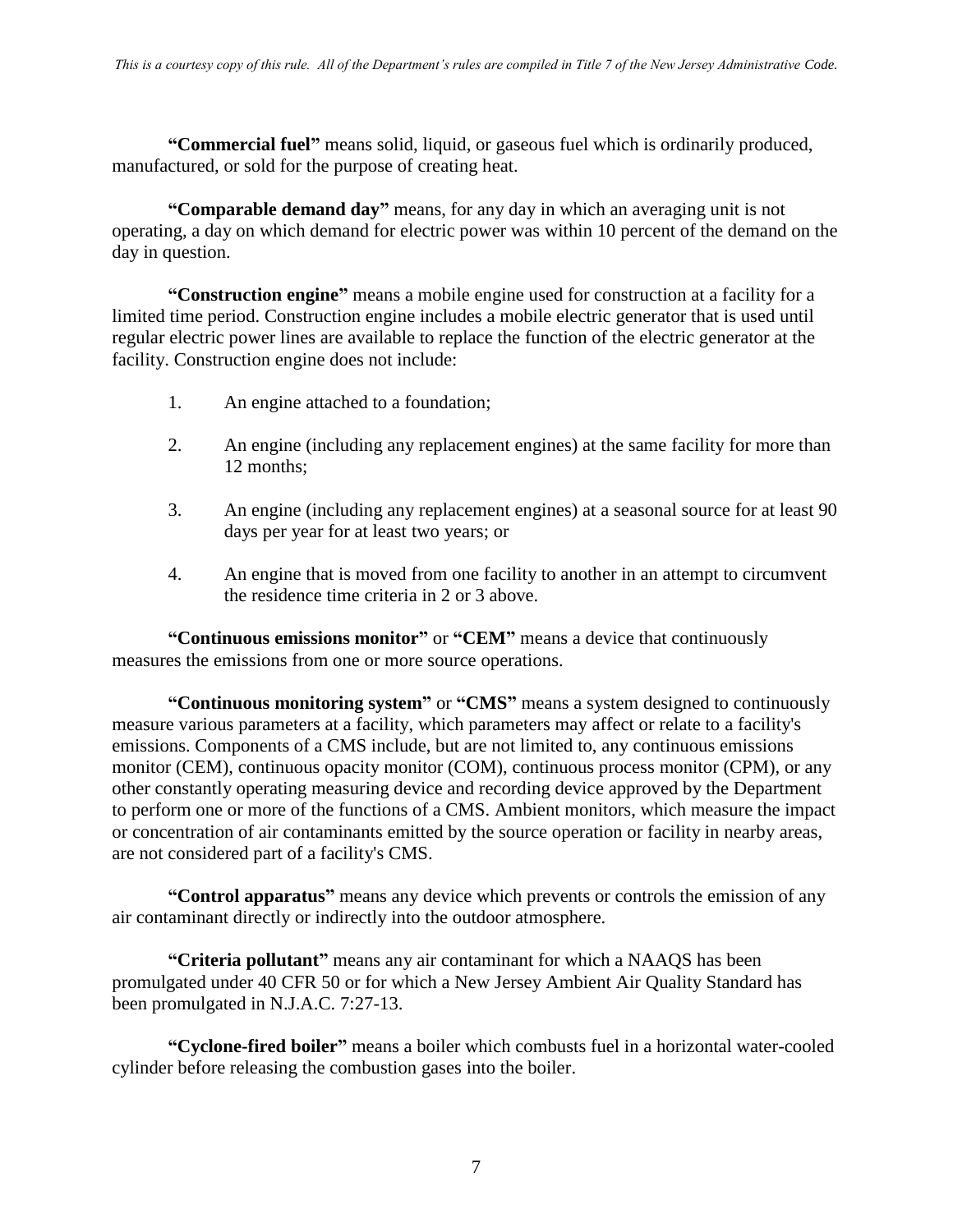**"Delivery vessel"** means any mobile storage tank including, but not limited to, tank trucks or railroad tank cars. This term does not include marine tank vessels.

**"Demand response"** means a measurable, verifiable load reduction that can be dispatched from a central location (for example, the distribution dispatch center PJM).

**"Department"** means the New Jersey Department of Environmental Protection.

**"Designated set"** means the averaging units which an owner or operator is authorized by the Department to include in an averaging plan pursuant to N.J.A.C. 7:27-19.6.

**"Distillates of air"** means helium (He), nitrogen (N<sub>2</sub>), oxygen (O<sub>2</sub>), neon (Ne), argon (Ar), krypton (Kr), and xenon (Xe).

**"Dry bottom boiler serving an electric generating unit"** means a boiler serving an electric generating unit in which ash is removed from the boiler in a solid state.

**"Drum mix asphalt plant"** means an asphalt plant where the asphalt cement or other binder is added to the aggregate while the aggregate is still in the rotary dryer.

**"Dual fuel"** means a type of burner capable of combusting more than one type of commercial fuel.

**"Dual fuel engine"** means compression ignited stationary internal combustion engine that is capable of burning liquid fuel and gaseous fuel.

**"Duct burner"** means an item of equipment used with a combustion turbine or a stationary reciprocating engine to increase the steam generating capacity of heat recovery steam generators. A duct burner consists of pipes and small burners that are placed in the exhaust duct upstream of the heat recovery steam generator; the duct burner allows firing of fuel to supplement or replace the exhaust heat energy of the turbine or engine. A duct burner is a type of indirect heat exchanger.

**"Electric distribution company"** means a public utility, as the term is defined in N.J.S.A. 48:2-13, that transmits or distributes electricity to end users within this State.

**"Electric distribution system"** means that portion of an electric system, which delivers electricity from transformation points on the transmission system to points of connection at a customer's premises. An electric distribution system generally carries less than 69 kilovolts of electricity.

**"Electric generating unit"** or **"EGU"** means a combustion or steam generating source used for generating electricity that delivers all or part of its power to the electric power distribution grid for commercial sale.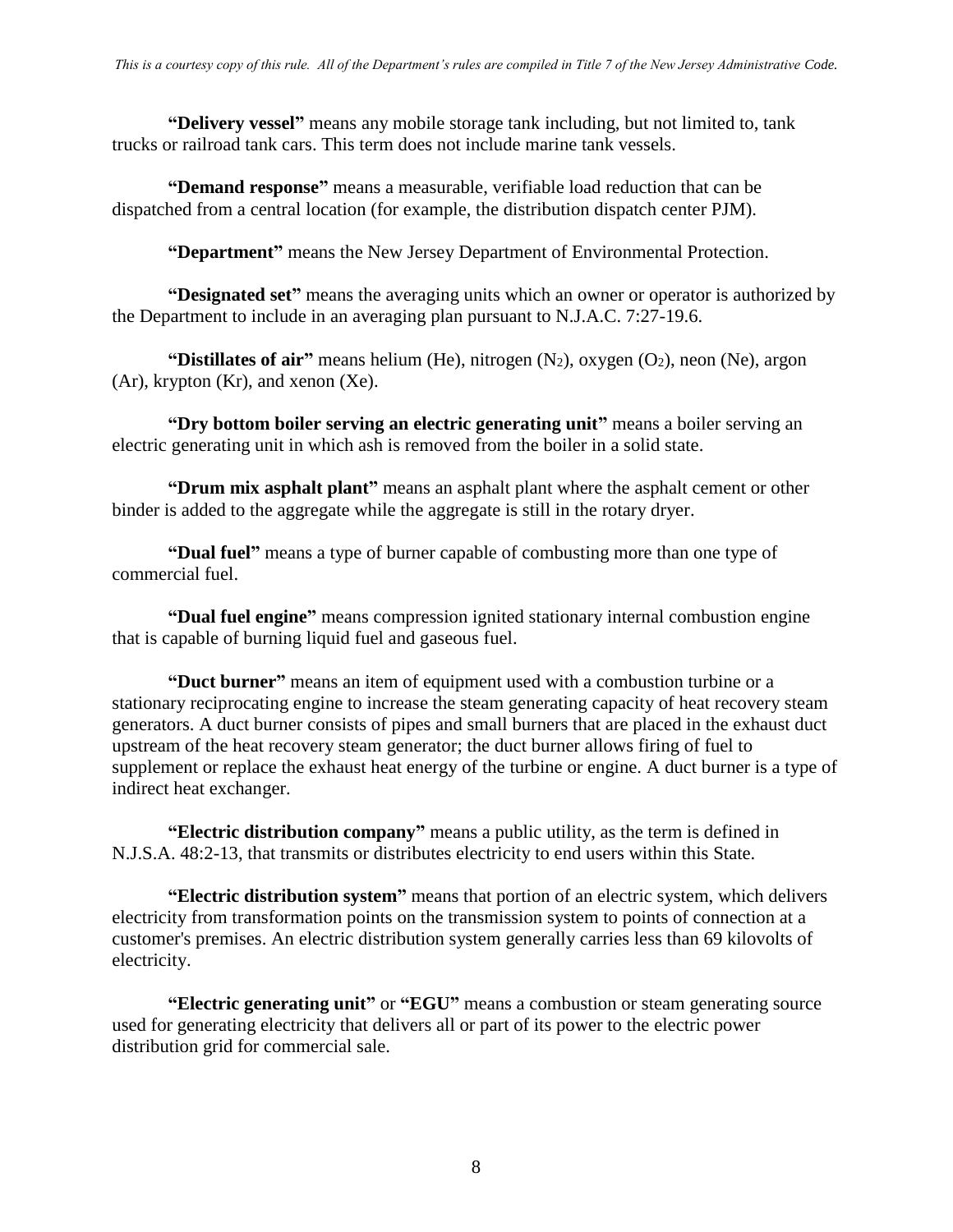**"Emergency"** means any situation that arises from sudden and reasonably unforeseeable events beyond the control of an owner or operator of a facility, such as an unforeseen system capacity shortage caused by an act of God, that requires immediate corrective action to prevent system collapse or to restore normal operations at the facility.

**"Emergency capacity"** means the generation of electricity by an electric generating unit at a rate in excess of the unit's maximum normal power output rating. This maximum normal power output rating shall be that agreed upon by PJM and the owner or operator of the unit, and published by the owner or operator.

**"Emergency generator"** means a combustion source that:

- 1. Is located at a facility and produces mechanical or thermal energy, or electrical power exclusively for use at the facility; and
- 2. Is the source of mechanical or thermal energy, or electrical power when the primary source of energy is unavailable as a result of:
	- i. A power disruption that results from construction, repair, or maintenance activity at the facility. Operation of the combustion source under this subparagraph is limited to 30 days in any calendar year, not including operation during the performance of normal testing and maintenance procedures, as provided at N.J.A.C. 7:27-19.2(d)1;
	- ii. A power outage or failure of the primary source of mechanical or thermal energy because of an emergency; or
	- iii. A voltage reduction issued by PJM and posted on the PJM internet website (www.pjm.com) under the "emergency procedures" menu.

**"Energy efficiency measure"** means a program that is aimed at reducing the electricity used by specific end-use devices and systems. Such savings are generally achieved by substituting technically more advanced equipment to produce the same level of end-use services (for example, lighting, heating and motor drive) with less electricity.

**"EPA"** means the United States Environmental Protection Agency.

**"Equipment"** means any device capable of causing the emission of an air contaminant either directly or indirectly to the outdoor atmosphere, and any stack or chimney, conduit, flue, duct, vent or similar device connected or attached to, or serving the equipment. This term includes, but is not limited to, a device in which the preponderance of the air contaminants emitted is caused by a manufacturing process.

**"Face-fired boiler"** means a furnace firing design in which the burners are mounted on one or more walls of the furnace.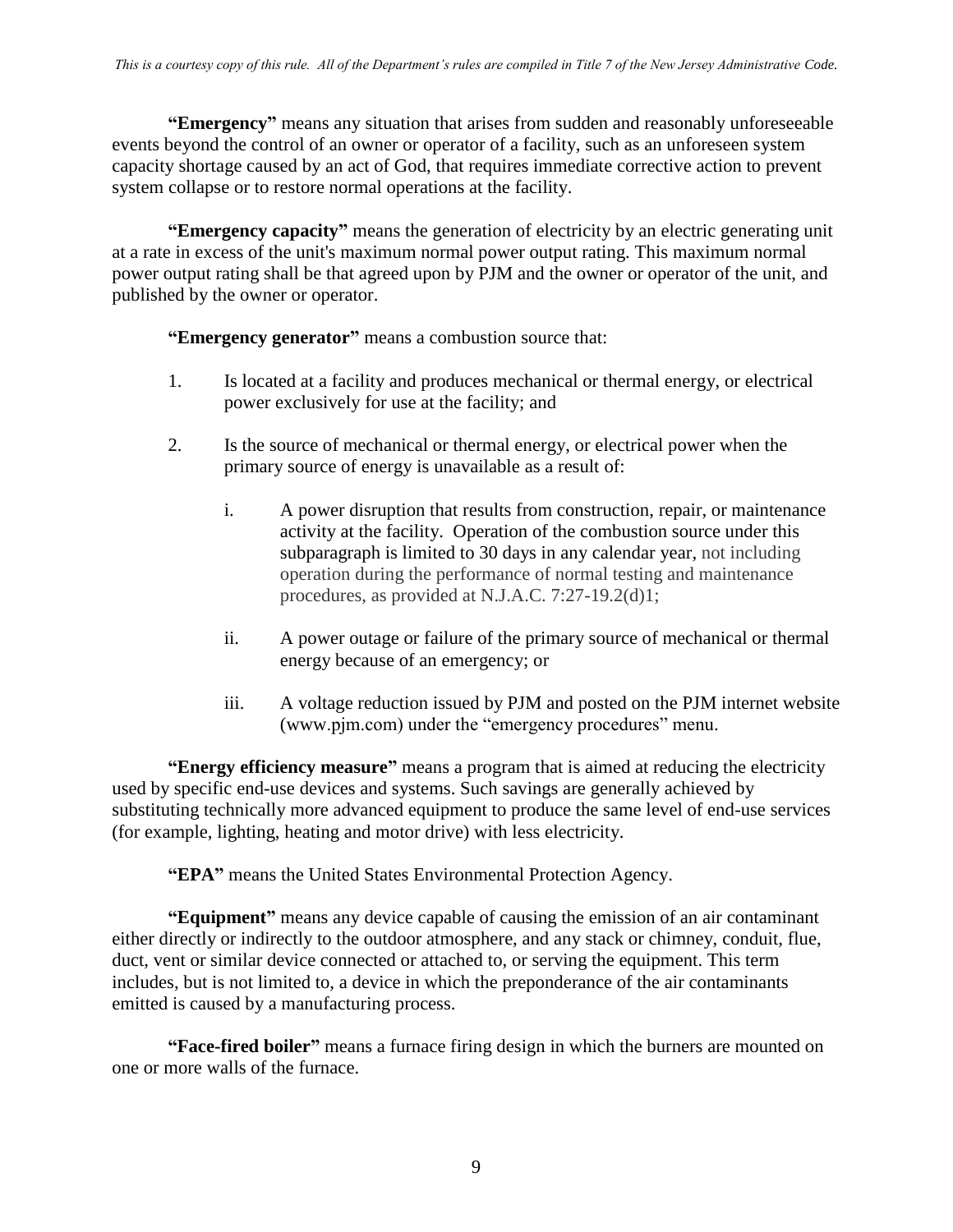**"Facility"** means the combination of all structures, buildings, equipment, storage tanks, source operations, and other operations located on one or more contiguous or adjacent properties owned or operated by the same person. This term does not include delivery vessels.

**"Facility-wide permit"** means a single permit issued by the Department to the owner or operator of a priority industrial facility incorporating the permits, certificates, registrations, or any other relevant Department approvals previously issued to the owner or operator of the priority industrial facility pursuant to the Solid Waste Management Act, N.J.S.A. 13:1E-1 et seq., the Water Pollution Control Act, N.J.S.A. 58:10A-1 et seq., the Air Pollution Control Act, N.J.S.A. 26:2C-1 et seq., and the appropriate provisions of the Pollution Prevention Plan prepared by the owner or operator of the priority industrial facility pursuant to N.J.S.A. 13:1D-41 and 42. This term shall have the same meaning as defined for the term "facility-wide permit" at N.J.A.C. 7:1K-1.5; if there is any conflict between the definition at N.J.A.C. 7:1K-1.5 and this one, the definition at N.J.A.C. 7:1K-1.5 shall control.

**"Federally enforceable"** means all limitations and conditions on operation, production, or emissions which can be enforced by EPA pursuant to authorities which include, but are not limited to, those established in:

- 1. Any standards of performance for new stationary sources (NSPS) promulgated at 40 CFR 60;
- 2. Any national emission standard for hazardous air pollutants (NESHAP) promulgated at 40 CFR 61;
- 3. Any provision of an applicable SIP;
- 4. Any permit issued pursuant to requirements established at 40 CFR 51, Subpart I; 40 CFR 52.21; 40 CFR 70; or 40 CFR 71; or
- 5. Any permit issued pursuant to requirements established under the Air Pollution Control Act, N.J.S.A. 26:2C-1 et seq., and this chapter.

**"Fiberglass"** means material consisting of fine filaments of glass that are combined into yarn and woven or spun into fabrics, or that are used as reinforcement in other materials or in masses as thermal or as acoustical insulating products for the construction industry.

**"Fixed capital cost"** means the capital needed to provide all the depreciable components of a facility, item of equipment or source operation.

**"Flat glass"** means glass produced by the float, sheet, rolled or plate glass process and formed into windows, windshields, table tops or similar products.

**"Fuel"** means combustible material burned in boilers, furnaces or other machinery to generate heat or other forms of energy. This term includes commercial fuel and non-commercial fuel.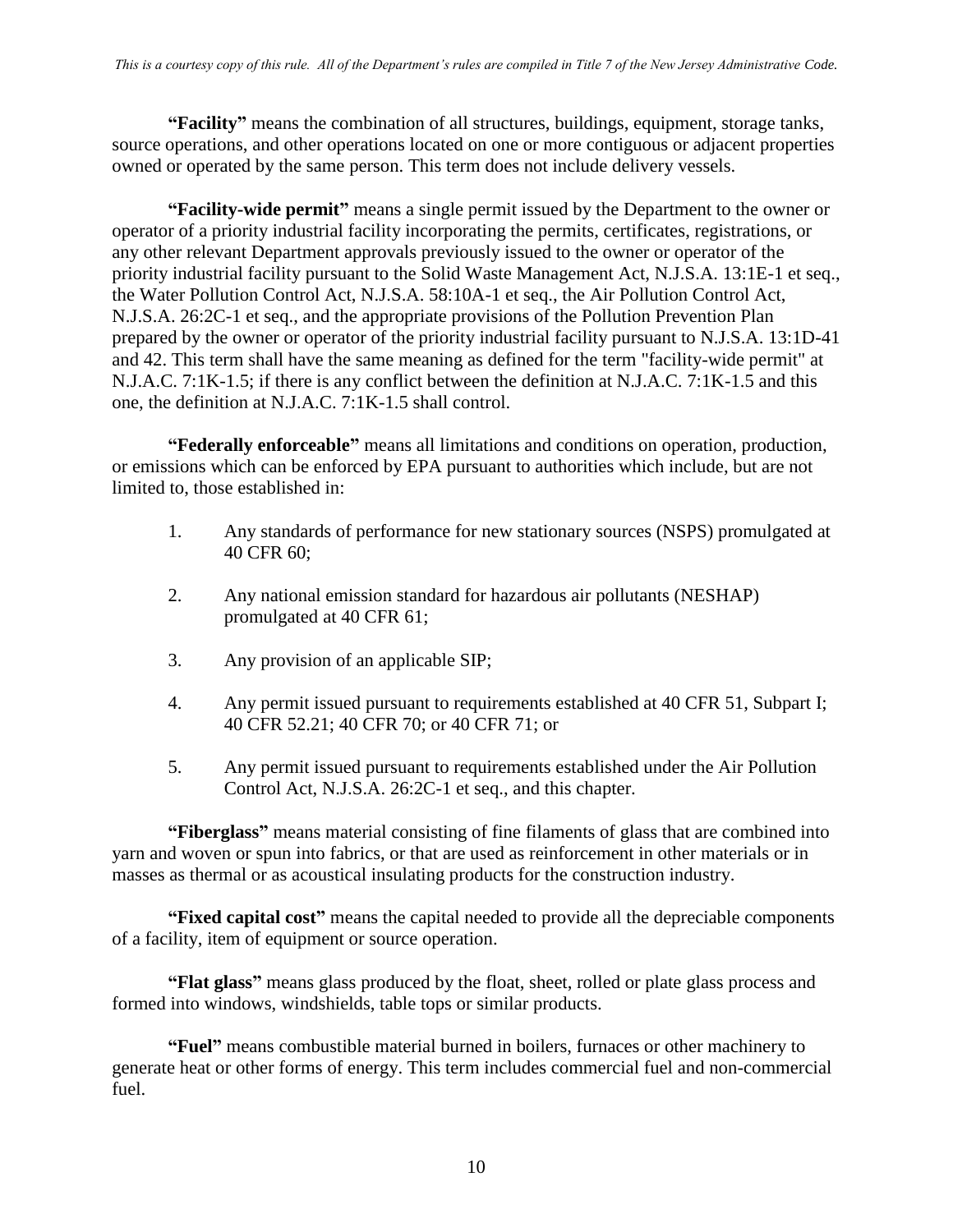**"Fuel-bound nitrogen"** means the nitrogen content, in weight fraction, of a fuel.

**"Fuel oil"** means a liquid or liquefiable petroleum product burned for the generation of light, heat or power and derived directly or indirectly from crude oil.

**"Gas"** or **"gaseous fuel"** means any gaseous substance that can be used to create useful heat and/or mechanical energy.

**"Glass"** means a hard, amorphous inorganic substance made by fusing silicates, and sometimes borates and phosphates, with certain basic oxides.

**"Glass manufacturing furnace"** means equipment which uses heat for the production of glass.

**"Glass removed"** means the amount of glass coming out of a glass melting furnace, expressed in short tons per day.

**"Heat input"** means heat derived from the combustion of fuel put into any boiler, furnace or other piece of equipment. This term does not include the heat from preheated combustion air, recirculated flue gases or exhaust gases from other sources.

**"Heavier than No. 2 fuel oil"** means any fuel oil with an SSU viscosity greater than 45 at 100 degrees Fahrenheit.

**"High electric demand day"** or **"HEDD"** means the day following a day in which the next day forecast load is estimated to have a peak value of 52,000 megawatts or higher as predicted by the PJM Interconnection 0815 update to its Mid Atlantic Region Hour Ending Integrated Forecast Load, available from PJM Interconnection at [http://oasis.pjm.com/doc/projload.txt.](http://oasis.pjm.com/doc/projload.txt)

**"High electric demand day unit"** or **"HEDD unit"** means an electrical generating unit, capable of generating 15 megawatts or more, that commenced operation prior to May 1, 2005, and that operated less than or equal to an average of 50 percent of the time during the ozone seasons of 2005 through 2007.

**"Higher heating value"** means the total heat obtained from the complete combustion of a fuel which is at 60 degrees Fahrenheit when combustion begins, and the combustion products of which are cooled to 60 degrees Fahrenheit before the quantity of heat released is measured.

**"Incinerator"** means any device, apparatus, equipment, or structure using combustion or pyrolysis for destroying, reducing or salvaging any material or substance, but does not include thermal or catalytic oxidizers used as control apparatus on manufacturing equipment. For the purposes of this subchapter, this term includes (without limitation) any thermal destruction facility which is a resource recovery facility, as such terms are defined in N.J.A.C. 7:26-1.4.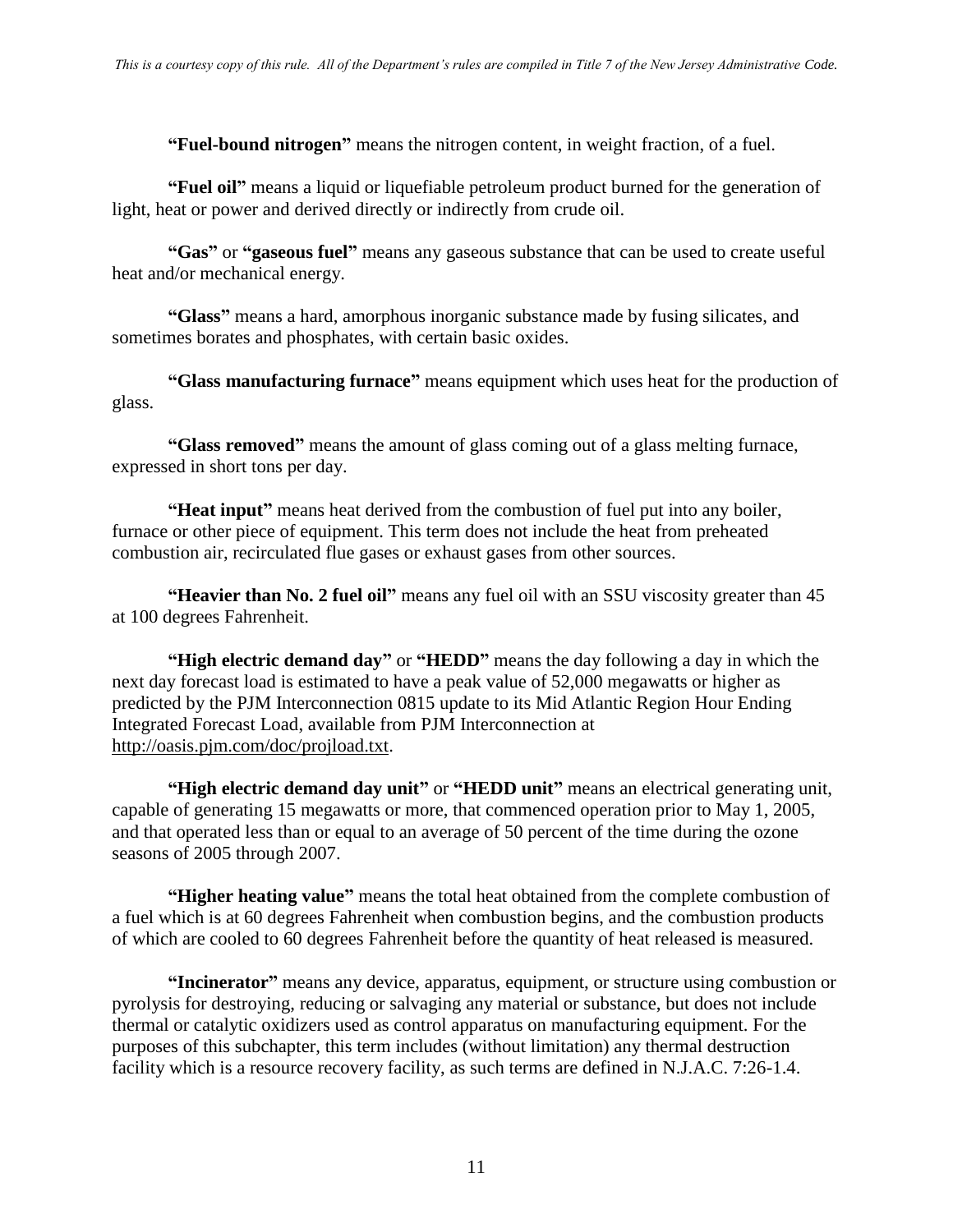**"Indirect heat exchanger"** means equipment in which heat from the combustion of fuel is transferred by conduction through a heat-conducting material to a substance being heated, so that the latter is not contacted by, and adds nothing to, the products of combustion. Examples of indirect heat exchangers include boilers, duct burners and process heaters.

**"Industrial/commercial/institutional boiler"** or **"ICI boiler"** means an indirect heat exchanger that generates steam to supply heat to an industrial, commercial, or institutional operation. This term does not include boilers that serve electric generating units.

**"Innovative control technology"** means a  $NO<sub>x</sub>$  control measure that has a substantial likelihood of achieving lower continuous levels of  $NO<sub>x</sub>$  emissions than are required under this subchapter, but has not been adequately demonstrated and is not available to be implemented before May 31, 1995. An item of equipment or control apparatus, a change in a process, or a pollution prevention strategy may qualify as an innovative control technology.

**"Internal combustion engine"** means either a reciprocating engine or a combustion turbine in which power, produced by heat and/or pressure from combustion is converted to mechanical work.

**"Interim period"** means the period of time beginning on May 31, 1995, and ending when phased compliance under N.J.A.C. 7:27-19.21 or 19.23 is to be completed, or the period of time for phased compliance under N.J.A.C. 7:27-19.22 as indicated by 2 below, as applicable.

- 1. For purposes of phased compliance for repowering pursuant to N.J.A.C. 7:27- 19.21, the interim period ends on the date when repowering of a combustion source is to be completed.
- 2. For purposes of phased compliance for reasons of practicability pursuant to N.J.A.C. 7:27-19.22, the interim period begins on May 19, 2009 and ends on the date when an owner or operator is to attain full compliance with this subchapter, but no later than May 19, 2010.
- 3. For purposes of phased compliance for innovative control technology pursuant to N.J.A.C. 7:27-19.23, the interim period ends on the date when the innovative control technology is to be fully implemented.

**"KW"** or **"kW"** means kilowatt.

**"Lb/MMBTU"** means pound per million British Thermal Units, which is based on higher heating value.

**"Lean-burn engine"** means a stationary reciprocating engine that operates at an air-tofuel ratio that is fuel-lean of stoichiometric and that cannot operate with an exhaust oxygen concentration of less than one percent.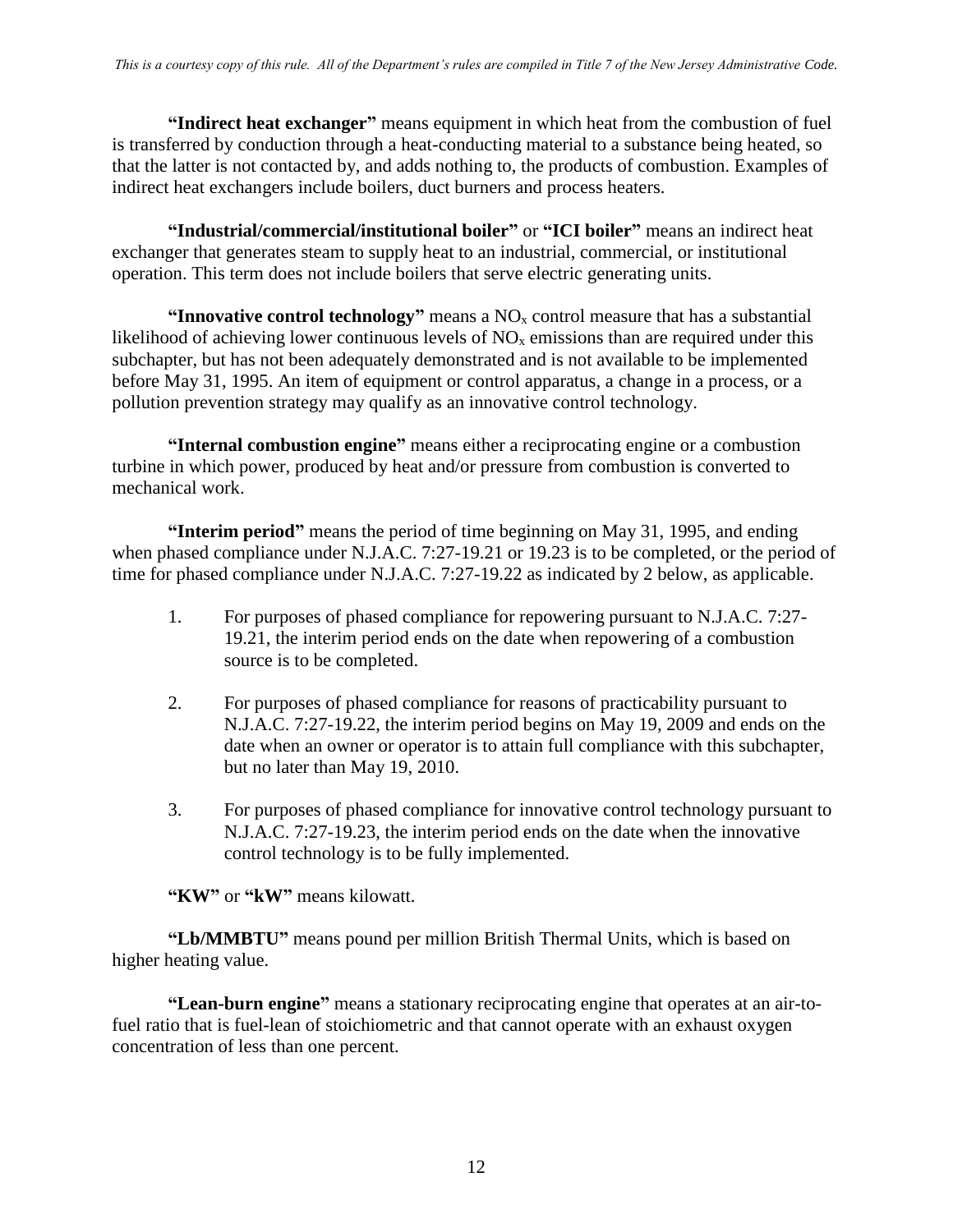**"Lignite"** means coal that is classified as lignite A or B according to the ASTM Standard Specification for Classification of Coals by Rank, ASTM D 388-77, incorporated herein by reference, as amended or supplemented. This specification can be obtained from the American Society for Testing and Materials, 100 Barr Harbor Drive, PO Box C700, West Conshohocken, PA 19428-2959.

**"Liquid particles"** means particles which have volume but are not of rigid shape.

**"Major NO<sup>x</sup> facility"** means any facility which has the potential to emit 25 or more tons of  $NO<sub>x</sub>$  per year.

**"Manufacturing process"** means any action, operation or treatment embracing chemical, industrial, manufacturing, or processing factors, methods or forms including, but not limited to, furnaces, kettles, ovens, converters, cupolas, kilns, crucibles, stills, dryers, roasters, crushers, grinders, mixers, reactors, regenerators, separators, filters, reboilers, columns, classifiers, screens, quenchers, cookers, digesters, towers, washers, scrubbers, mills, condensers or absorbers.

**"Maximum allowable emission rate"** means the maximum amount of an air contaminant that may be emitted into the ambient air during one of the following:

- 1. A prescribed interval of time, such as one hour or one day;
- 2. Unit of activity, such as the burning of one gallon of fuel; or
- 3. Unit of output such as the generation of one megawatt hour of electricity.

**"Maximum gross heat input rate"** means the maximum amount of fuel a combustion source is able to combust in a given period as stated by the manufacturer of the combustion source. This term is expressed in BTUs per hour, based on the higher heating value of the fuel.

**"MMBTU"** means million British Thermal Units.

**"Modify"** or **"modification"** means any physical change, or change in the method of operation of existing equipment or control apparatus, that increases the amount of actual emission of any air contaminant emitted by that equipment or control apparatus or that results in the emission of any air contaminant not previously emitted. This term shall not include normal repair and maintenance.

**"MW"** means megawatt.

**"MWh"** means megawatt-hour.

**"National Ambient Air Quality Standard (NAAQS)"** means an ambient air quality standard promulgated at 40 CFR 50.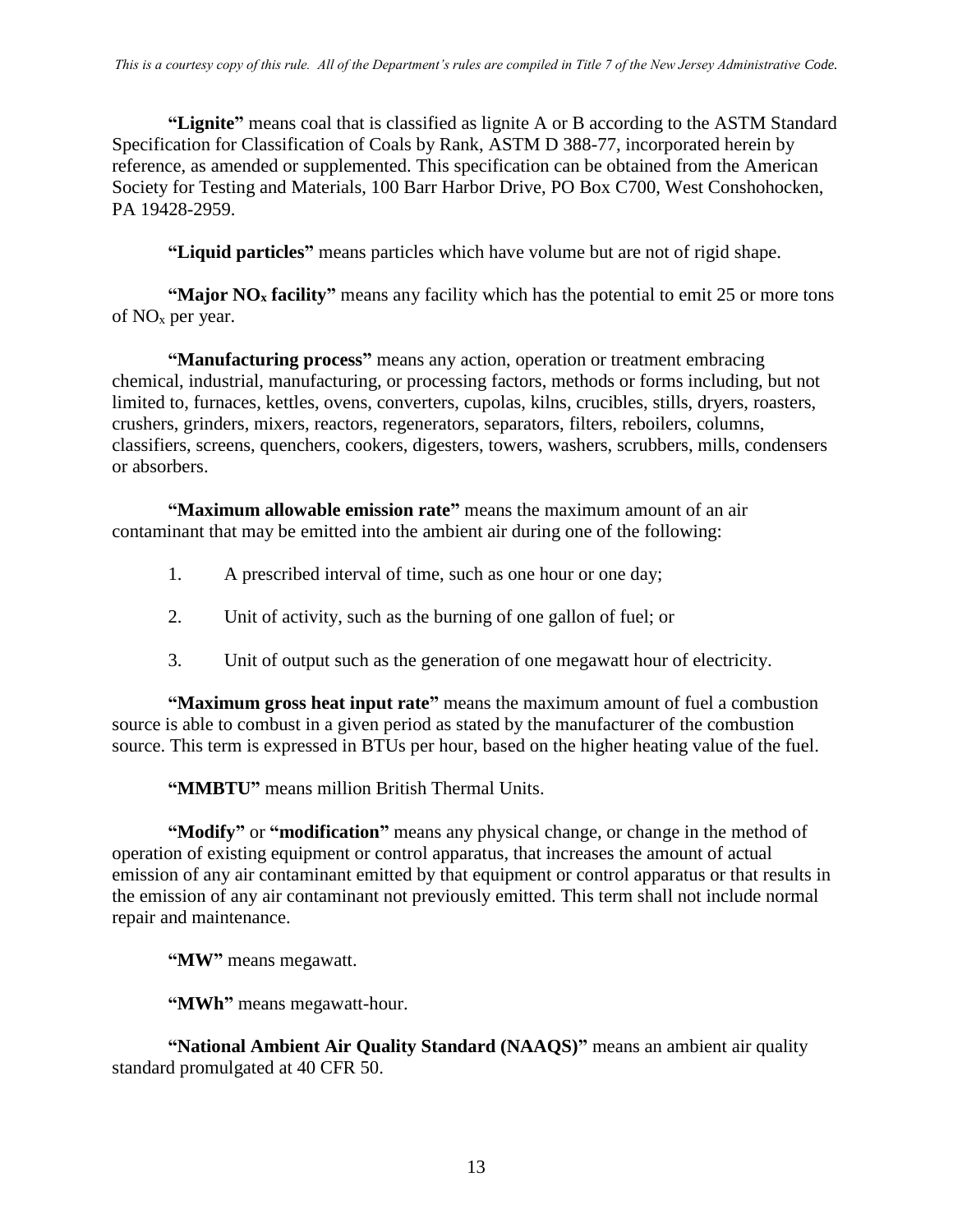#### **"Natural gas"** means:

- 1. A naturally occurring mixture of hydrocarbon and nonhydrocarbon gases found in geologic formations beneath the earth's surface, of which the principal constituent is methane; or
- 2. Liquid petroleum gas, as defined by the ASTM Standard Specification for Liquid Petroleum Gases, D1835-82, incorporated herein by reference, as amended and supplemented. This specification can be obtained from the American Society for Testing and Materials, 100 Barr Harbor Drive, P O Box C 700, West Conshohocken, PA 19428-2959.

**"Natural gas reburning"** means a control technology where natural gas is injected into a boiler downstream of the main combustion zone in order to reduce the amount of  $NO<sub>x</sub>$  in the exhaust gas.

**"NESHAP"** means a National Emission Standard for a Hazardous Air Pollutant as promulgated under 40 CFR Part 61 or 40 CFR Part 63.

**"Net energy output"** means the gross output minus any of the energy output consumed to generate the output.

**"Nitrogen dioxide (NO2)"** means a gaseous compound at standard conditions, having a molecular composition of one nitrogen atom and two oxygen atoms.

**"Nitrogen oxide (NO)"** means a gaseous compound at standard conditions, having a molecular composition of one nitrogen atom and one oxygen atom.

**"Nonbanded coal"** means coal that is classified as nonbanded according to the ASTM Standard Definition of Terms Relating to Megascopic Description of Coal and Coal Beds and Microscopical Description and Analysis of Coals, ASTM D 2796-77, incorporated herein by reference, as amended or supplemented. This document may be obtained from the American Society for Testing and Materials, 100 Barr Harbor Drive, PO Box C700, West Conshohocken, PA 19428-2959.

**"Non-commercial fuel"** means solid, liquid or gaseous fuel which is not ordinarily produced, manufactured, or sold for the purpose of creating heat.

**"Non-high electric demand day unit"** or **"non-HEDD unit"** means an electrical generating unit, capable of generating 15 megawatts or more, that commenced operation prior to May 1, 2005, and that operated more than an average of 50 percent of the time during the ozone seasons of 2005 through 2007.

**"No. 2 and lighter fuel oil"** means any fuel oil with an SSU viscosity less than or equal to 45 at 100 degrees Fahrenheit.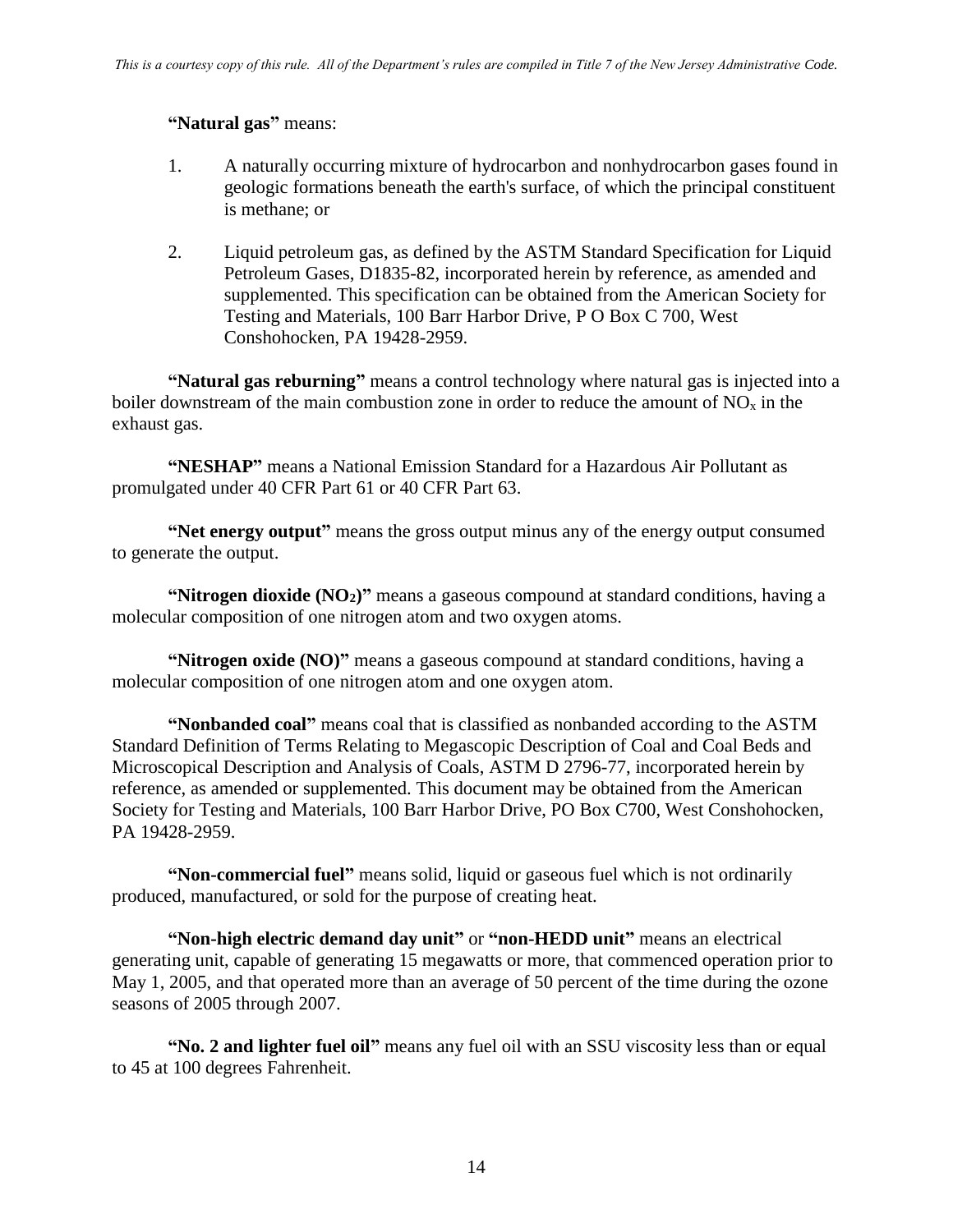**"NSPS"** means Standards of Performance for New Stationary Sources as promulgated under 40 CFR 60, commonly referred to as New Source Performance Standards.

**"On-specification used oil"** means used oil that meets the specifications established in the Recycling Rules at N.J.A.C. 7:26A-6.2(a).

**"Operating certificate"** or **"certificate"** means a "Certificate to Operate Control Apparatus or Equipment" issued by the Department pursuant to N.J.S.A. 26.2C-1 et seq., and in particular N.J.S.A. 26:2C-9.2, and implementing rules at N.J.A.C. 7:27-8.

**"Operating permit"** means the permit described in Title V of the Federal Clean Air Act, 42 U.S.C. §§ 7661 et seq., and in N.J.A.C. 7:27-22. This term shall include a general operating permit which is applicable facility wide, but does not include a general operating permit which applies only to a part of a facility. Where a general operating permit applies only to a part of a facility, the general operating permit shall be incorporated into the operating permit. This term also includes an operating permit issued for a temporary facility; for a facility subject to a MACT or GACT standard pursuant to N.J.A.C. 7:27-22.26; or for a component of a facility pursuant to N.J.A.C. 7:27-22.5(j).

**"Output"** means, with respect to an internal combustion engine, the shaft work output from the engine plus the energy reclaimed by any useful heat recovery system.

**"Oxides of nitrogen (NOx)"** means all oxides of nitrogen, except nitrous oxide, as measured by test methods approved by the Department and EPA, such as the test methods set forth at 40 CFR 60 Appendix A Method 7E.

**"Particles"** means any material, except uncombined water, which exists as liquid particles or solid particles at standard conditions.

**"Peak daily heat input rate,"** for a combustion source or for a designated set that has no operating history, means the maximum gross heat input rate of the source or of all the sources in the designated set. For a combustion source or for a designated set that has an operating history, "peak daily heat input rate" means the average of the daily heat inputs to a combustion source or to a designated set on the five days on which the heat input was highest, over the following period:

- 1. For a combustion source or for a designated set that has been operating for at least five years, the five years preceding the date on which the owner or operator applied to the Department for approval of an emissions averaging plan, pursuant to N.J.A.C. 7:27-19.6; and
- 2. For a combustion source that has been operating for less than five years, the entire period during which the combustion source has been operating.

**"Permit"** means preconstruction permit, operating permit, or facility-wide permit.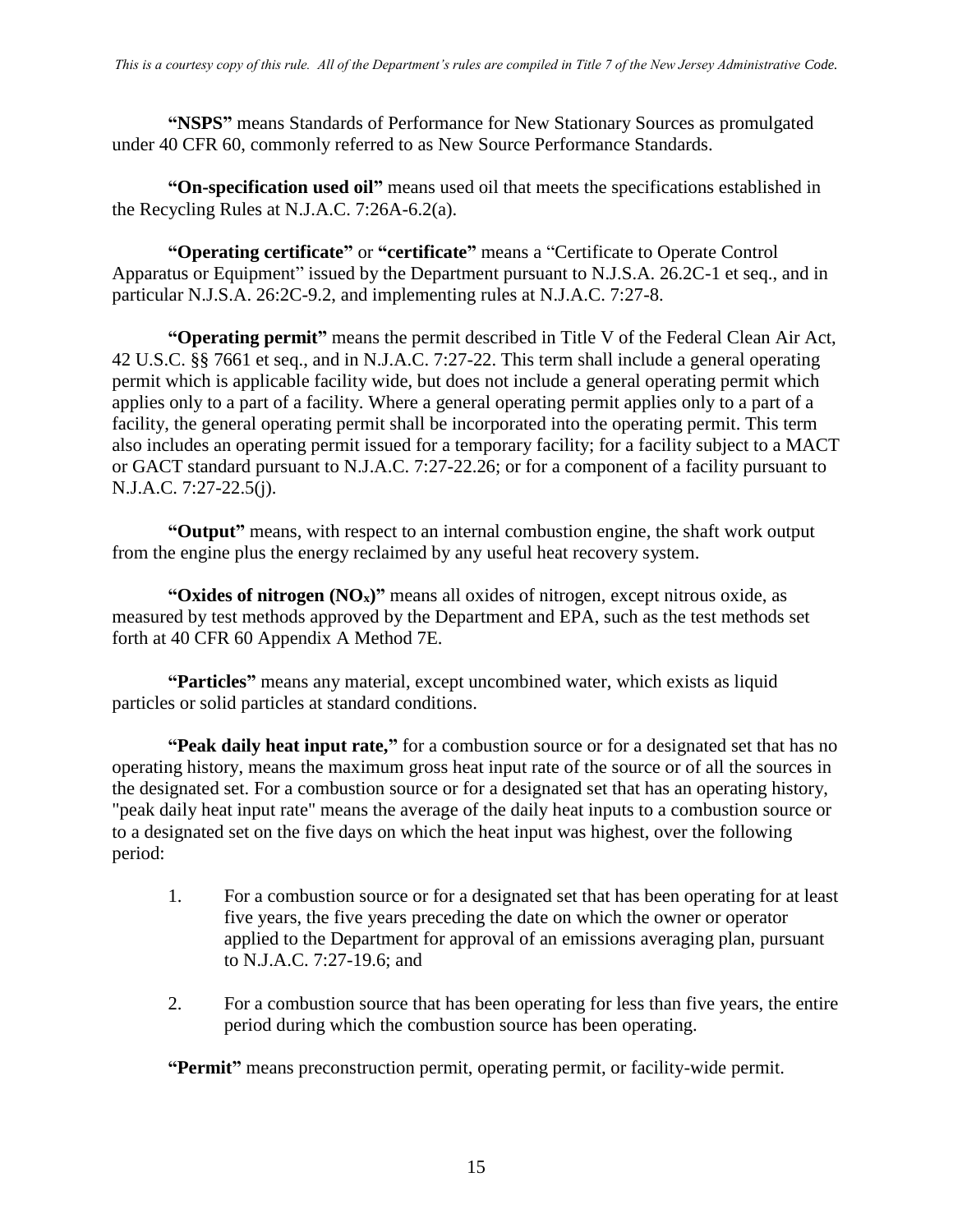**"Person"** means any individual or entity and shall include, without limitation, corporations, companies, associations, societies, firms, partnerships and joint stock companies, and shall also include, without limitation, all political subdivisions of this State or any agencies or instrumentalities thereof.

**"Petroleum refinery"** means any facility engaged in producing gasoline, kerosene, distillate fuel oils, residual fuel oils, lubricants or other products through distillation of petroleum or through redistillation, cracking or reforming of unfinished petroleum derivatives.

**"PJM Interconnection"** or **"PJM"** means the regional transmission organization that coordinates the movement of wholesale electricity in all or parts of Delaware, Illinois, Indiana, Kentucky, Maryland, Michigan, New Jersey, North Carolina, Ohio, Pennsylvania, Tennessee, Virginia, and West Virginia, and the District of Columbia.

**"Portable"** means not attached to a permanent foundation, and designed and capable of being carried or moved from one location to another by means of wheels, skids, carrying handles, dolly, trailer, platform, or similar device.

**"Potential to emit"** means the capability of a source operation or of a facility to emit an air contaminant at maximum design capacity, except as constrained by any Federally enforceable condition. Such Federally enforceable conditions may include, but are not limited to, the effect of installed control apparatus, restrictions on the hours of operation, and restrictions on the type or amount of material combusted, stored, or processed.

**"Pounds/MWh"** means  $NO<sub>x</sub>$  emissions in pounds per megawatt-hour of total net energy output, where total net energy output consists of electric output plus useful heat output.

**"Power outage"** means an interruption in the provision of electricity to customers because normally available sources of electrical energy are unavailable, provided the unavailability is due to circumstances beyond the control of the customer.

**"Ppmv"** means a measurement of the concentration of a specified substance in air, expressed as the number of parts of the specified substance per million parts of air, by volume, including the number of parts contributed by water.

**"Ppmvd"** means a measurement of the concentration of a specified substance in air, expressed as the number of parts of the specified substance per million parts of air, by volume, not including the number of parts contributed by water.

**"Preconstruction permit"** or **"permit"** means a "Permit to Construct, Install, or Alter Control Apparatus or Equipment" issued by the Department pursuant to N.J.S.A. 26C-1 et seq., in particular N.J.S.A. 26:2C-9.2, and implementing rules at N.J.A.C. 7:27-8.

**"Pressed glass"** means glassware formed by placing a blob of molten glass in a metal mold, then pressing it with a metal plunger or follower to form the inside shape. The resultant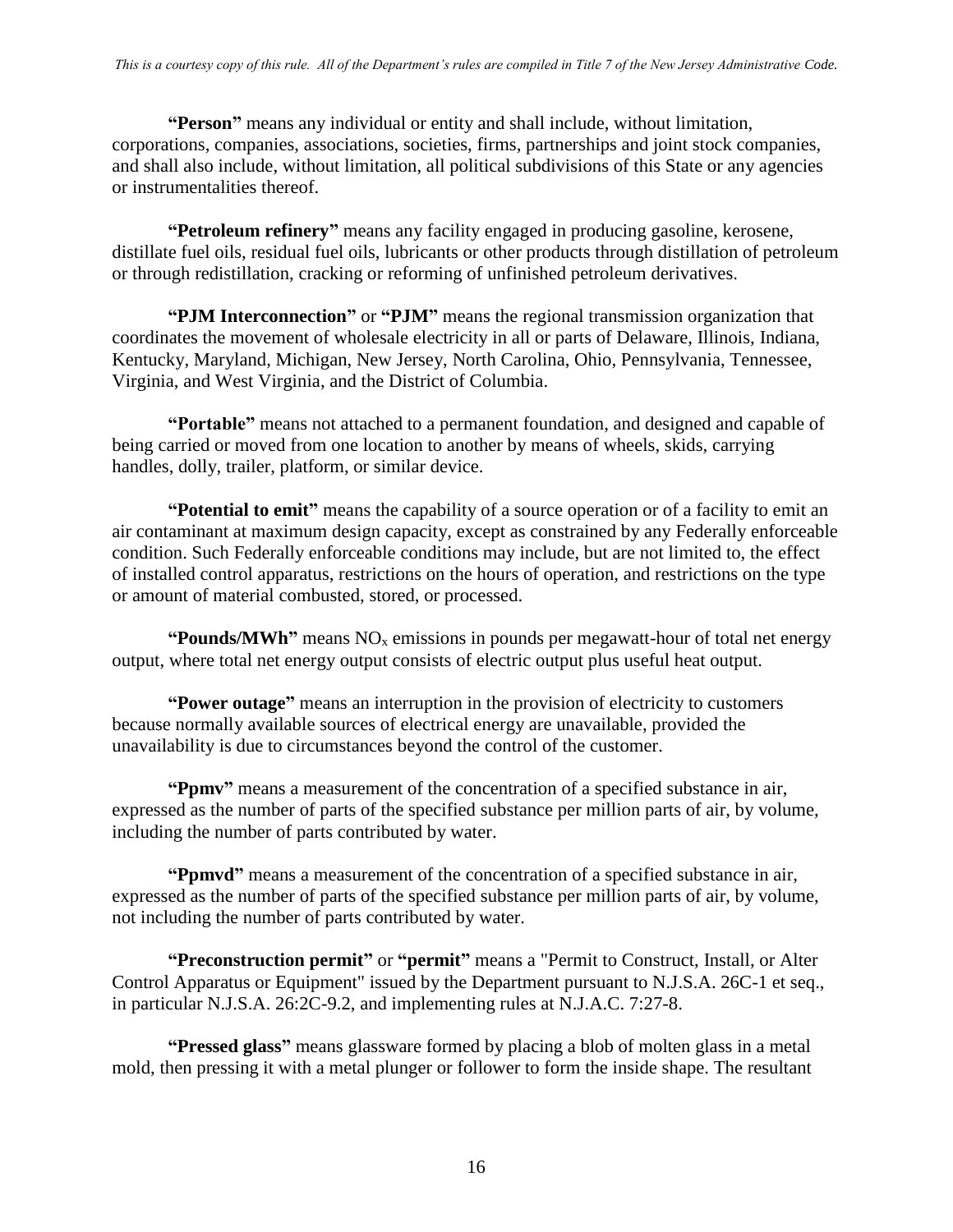piece, termed mold-pressed, has an interior form independent of the exterior, in contrast to moldblown glass, in which the interior corresponds to the outer form.

**"Primary fuel"** means the fuel that provided the greatest heat input (expressed in BTU) to a combustion source in the base year.

**"Process heater"** means an item of equipment in which heat from fuel combustion is transferred to fluids contained in tubes without coming into contact with the fluid. A process heater is a type of indirect heat exchanger.

**"Rated power output"** means the maximum electrical or equivalent mechanical power output stated on the nameplate affixed to an engine or the International Standard Organization (ISO) rated electrical or equivalent mechanical power stated on the nameplate affixed to a turbine by the manufacturer.

**"Rebricking"** means the replacement of damaged or worn bricks of a glass manufacturing furnace while the furnace does not contain molten glass.

**"Reciprocating engine"** means an internal combustion engine in which a rotating crankshaft is driven by reciprocating motion of piston(s).

**"Reconstruction"** means the replacement of components of an existing facility, item of equipment or source operation to such an extent that the fixed capital cost of the new components exceeds 50 percent of the fixed capital cost that would be required to construct an entirely new facility, item of equipment or source operation.

**"Refinery fuel gas"** means gaseous fuel derived from the refining process and used as a fuel at the refinery where it was produced.

**"Refining process"** means the combination of physical and chemical operations including, but not limited to, distillation, cracking, and reformulation, performed on crude oil (or derivatives of crude oil) in order to produce petroleum products.

**"Regenerative cycle combustion turbine"** means a combustion turbine that recovers heat from its exhaust gases and uses that heat to preheat the inlet combustion air which is fed into the combustion turbine.

**"Renewable energy"** means class I renewable energy or class II renewable energy.

**"Repowering"** means the series of actions described in paragraphs 1 and 2 below by an owner or operator:

1. The permanent ceasing of the operations of the steam generator in a steam generating unit, the combustion turbine in a simple-cycle or combined-cycle combustion turbine, or any other combustion source; and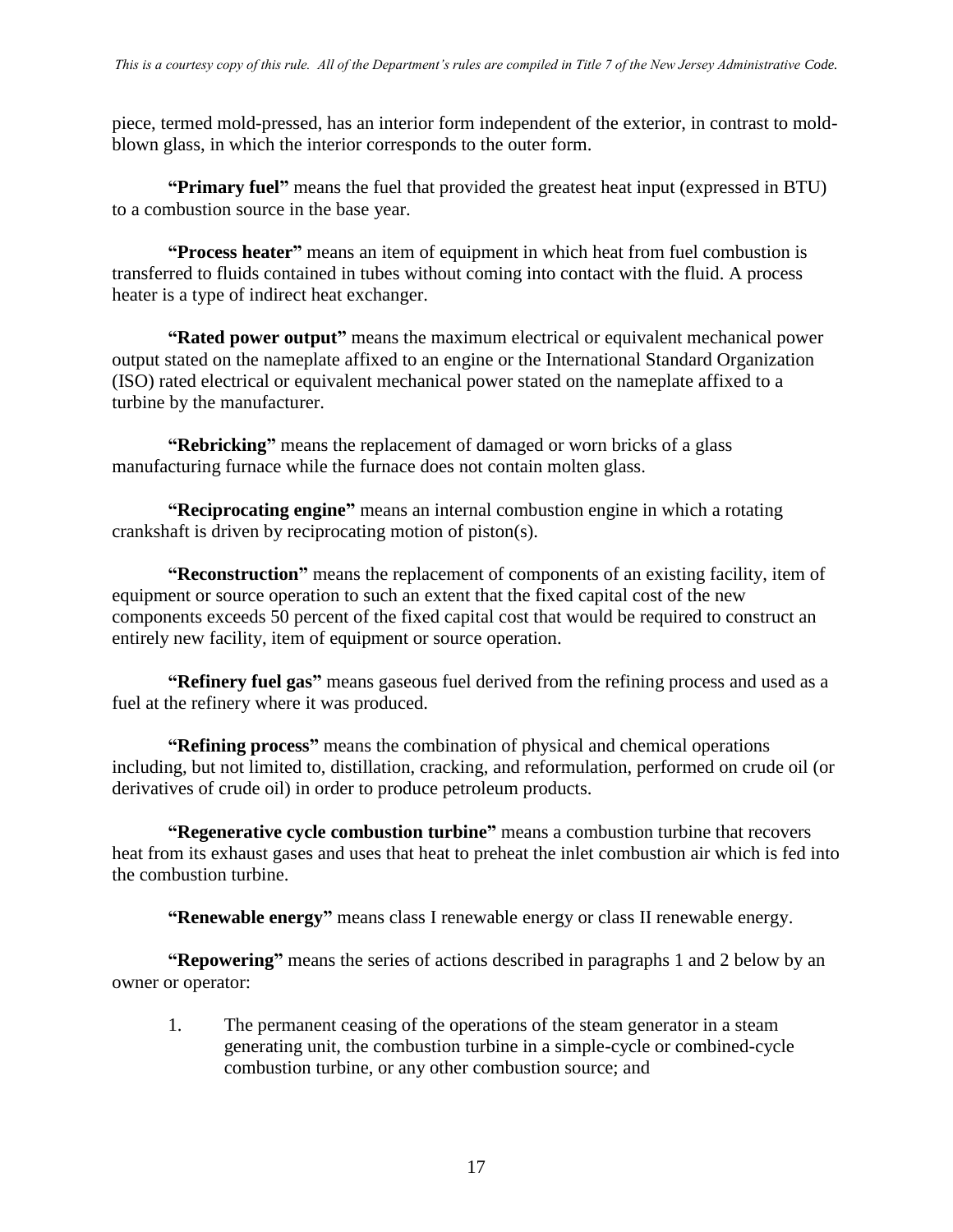- 2. The installation in the State of a new combustion source or the purchase of heat or power from the owner of a new combustion source that is located in the State that:
	- i. Has a maximum gross heat output rate that is at least 50 percent of the maximum gross heat output rate of the combustion source that is shut down under 1 above, or has a power output rate that is at least 50 percent of the power output rate of the combustion source that is shut down; and
	- ii. Incorporates technology capable of controlling multiple combustion emissions simultaneously with improved fuel efficiency and with significantly greater waste reduction relative to the performance of technology in widespread commercial use as of November 15, 1990.

**"Rich-burn engine"** means a stationary reciprocating engine that is not a lean-burn engine.

**"Rotary dryer"** means a cylindrical device, which rotates about an axis, through which hot gases are passed for the purpose of removing moisture from any solid.

**"Sampling"** means the selective collection of a quantity of raw materials, process intermediates, products, by-products or wastes.

**"Selective noncatalytic reduction"** or **"SNCR"** means a noncombustion technology that reduces  $NO<sub>x</sub>$  emissions without a catalyst by injecting a reducing agent (such as ammonia, urea or cyanuric acid) into the flue gas, downstream of the combustion zone; the injection of the reducing agent converts  $NO<sub>x</sub>$  to molecular nitrogen, water, and (if the reducing agent is urea or cyanuric acid) carbon dioxide  $(CO<sub>2</sub>)$ .

**"Shed load"** means the systematic reduction through prior arrangement of system demand by temporarily decreasing load in response to transmission system or area capacity shortages, system instability, or voltage control considerations.

**"Shift load"** means the systematic reduction of system demand by temporarily decreasing load in response to transmission system or area capacity shortages, system instability, or voltage control considerations, through prior arrangement programs designed to encourage consumers to move their use of electricity from on-peak time to off-peak times.

**"Significant air quality impact level"** means an increase, greater than or equal to that specified in Table 1 at N.J.A.C. 7:27-18.4, in the ambient air concentration of a criteria pollutant.

**"Simple cycle combustion turbine"** means a combustion turbine that does not recover heat from its exhaust gases.

**"Soda lime recipe"** means a formula for making glass using 60 to 75 percent silicon dioxide and 25 to 40 percent other oxides and no lead oxides.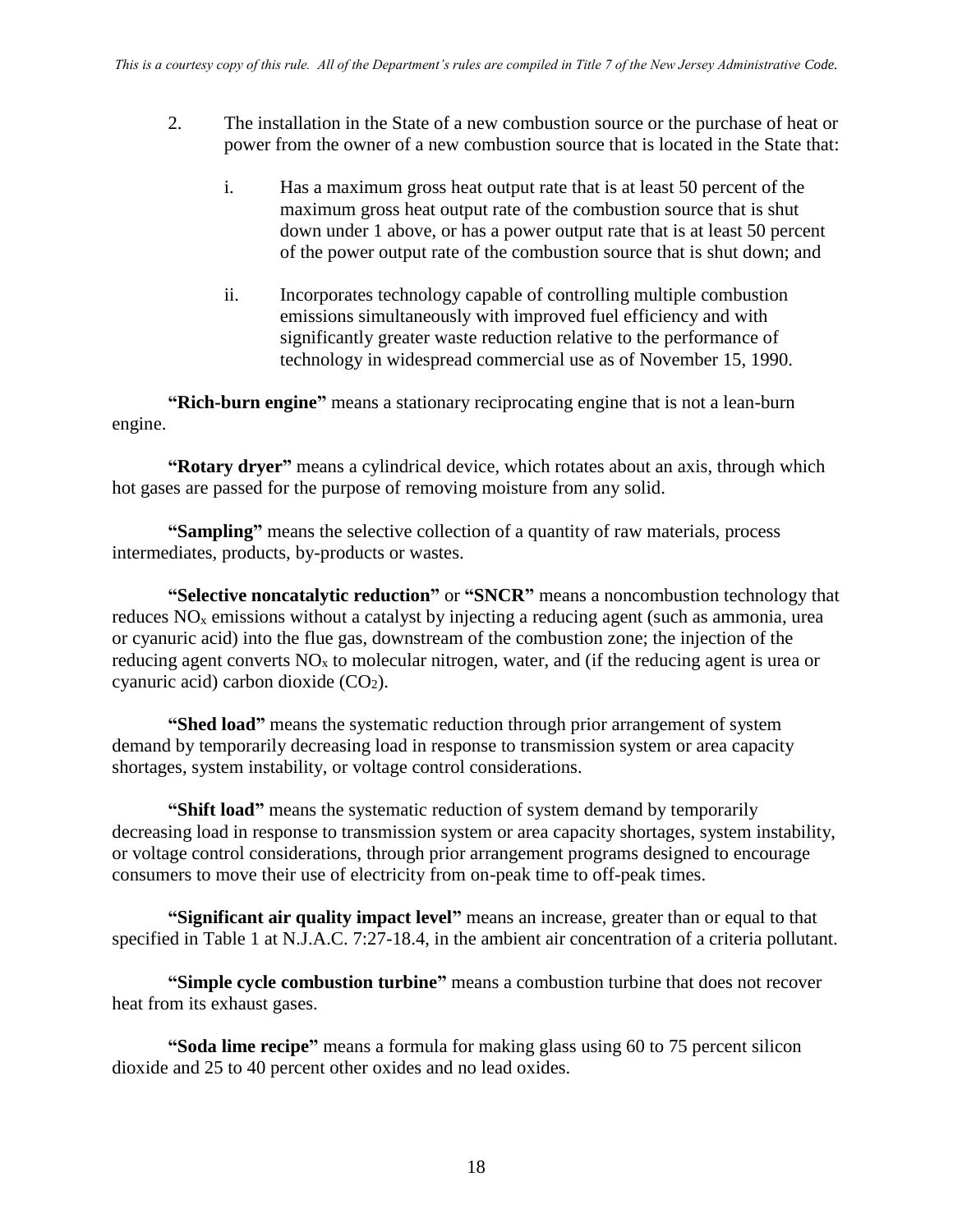**"Solid particles"** means particles of rigid shape and definite volume.

**"Source emission testing"** means the testing of a discharge of any air contaminant from equipment, control apparatus or source operation through any stack or chimney.

**"Source operation"** or **"source"** means any process or any identifiable part thereof, that emits or can reasonably be anticipated to emit any air contaminant either directly or indirectly into the outdoor atmosphere. A source operation may include one or more pieces of equipment or control apparatus.

**"Specialty container glass"** means clear or colored glass made of soda-lime recipe, which is produced to meet the specifications of any standard set forth by The United States Pharmacopeia or The National Formulary, incorporated herein by reference, and which is used for pharmaceutical, cosmetic or scientific purposes. The referenced specifications can be obtained from the United States Pharmacopeial Convention, Inc., 12601 Twinbrook Parkway, Rockville, MD 20852.

**"SSU viscosity"** means the number of seconds it takes 60 cubic centimeters of an oil to flow through the standard orifice of a Saybolt Universal viscometer at 100 degrees Fahrenheit.

**"Stack or chimney"** means a flue, conduit or opening designed, constructed, or used for the purpose of emitting any air contaminant into the outdoor atmosphere.

**"Standard conditions"** means 70 degrees Fahrenheit (21.1 degrees Celsius) and one atmosphere pressure (14.7 pounds per square inch absolute or 760.0 millimeters of mercury).

**"State implementation plan"** or **"SIP"** means a plan or portion thereof, or any revision thereto, prepared by a state and approved by the EPA pursuant to 42 U.S.C. § 7410, which includes enforceable emission limitations or other control measures, means or techniques, and provides for implementation, maintenance, and enforcement of one or more NAAQS.

**"Stationary combustion turbine"** means any simple cycle combustion turbine, regenerative cycle combustion turbine, or combustion turbine portion of a combined cycle steam/electric generating system that:

- 1. Is not self-propelled but may be mounted on a vehicle for portability; or
- 2. Is self-propelled on tracks at a facility, but does not in the course of its normal operation leave the facility.

**"Stationary reciprocating engine"** means an internal combustion engine that is a reciprocating engine that remains for more than 30 days at a single site (for example, any building, structure, facility, or installation), but does not include a mobile electric generator being used by the military, a locomotive engine or a construction engine. A stationary reciprocating engine: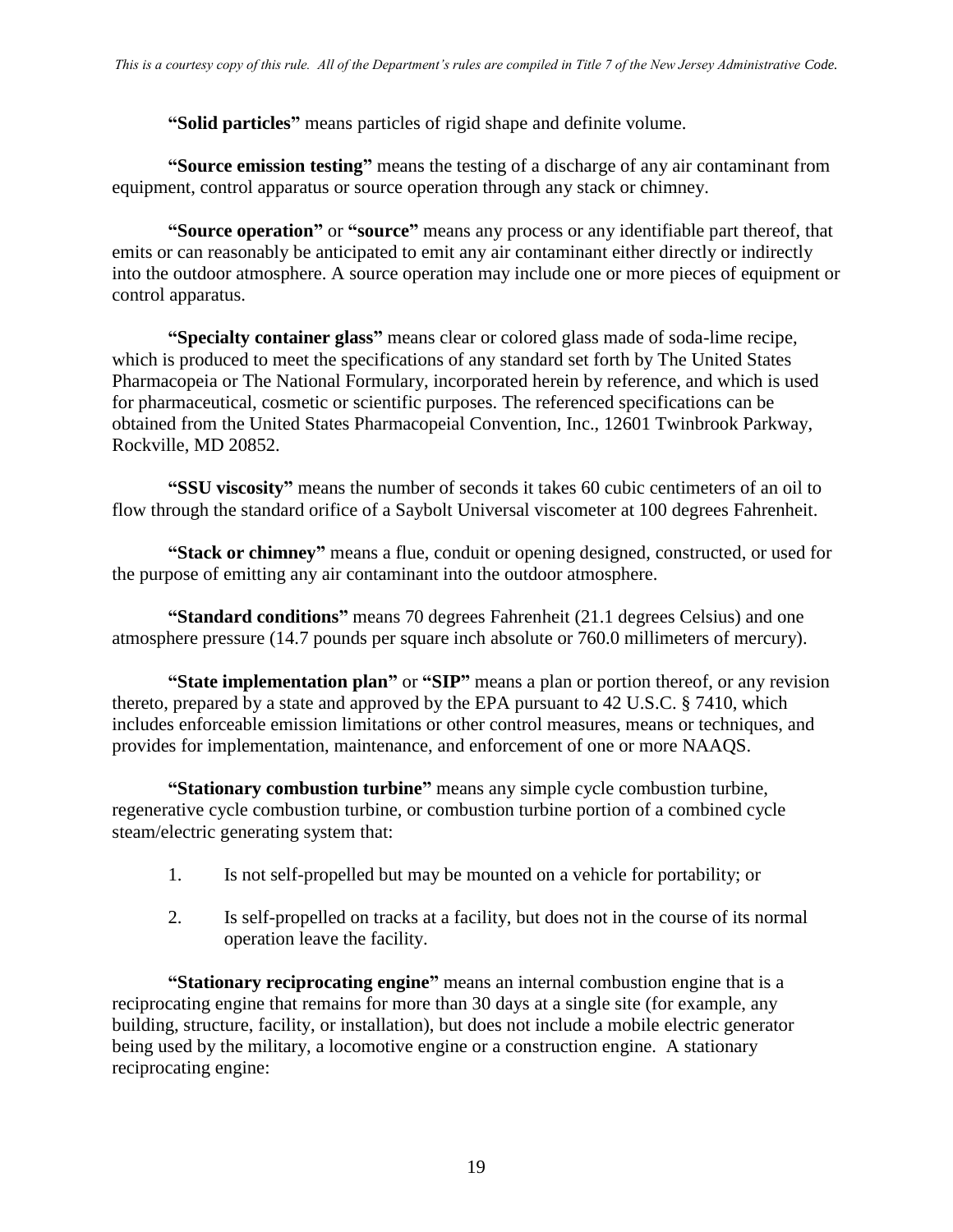- 1. Is not self-propelled, but may be mounted on a vehicle for portability; or
- 2. Is self-propelled on rails at a facility, but does not in the course of its normal operation leave the facility.

**"Steam generating unit"** means any furnace, boiler, or other device which combusts commercial fuel for the purpose of producing steam.

**"Subbituminous coal"** means coal that is classified as subbituminous according to the ASTM Standard Specification for Classification of Coals by Rank, ASTM D 388-77, incorporated herein by reference, as amended or supplemented. This document may be obtained from the American Society for Testing and Materials, 100 Barr Harbor Drive, PO Box C700, West Conshohocken, PA 19428-2959.

**"Tangential-fired boiler"** means a furnace firing design where the burners are mounted at the corners of the furnace chamber.

**"Testing"** means a procedure for determining the kind and amount of one or more air contaminants, potential air contaminants or air contaminant precursors present. This term includes, but is not limited to, sampling, sample custody, analysis, and reporting of findings.

**"Use"** means to engage in any form or manner of operation of equipment or control apparatus subsequent to the installation of such equipment or control apparatus. This term includes any trial operation.

**"Used oil"** means any oil that has been refined from crude oil, or any synthetic oil, that has been used and as a result of such use, is contaminated by physical or chemical impurities, or unused oil that is contaminated by physical or chemical impurities through storage or handling.

**"Viscosity"** means the measure of a fluid's resistance to flow.

**"Volatile organic compound,"** or **"VOC,"** means a volatile organic compound as that term is defined by the EPA at 40 CFR 51.100(s), as supplemented or amended, which is incorporated by reference herein.

**"Voltage reduction"** means a reduction in customer supply voltage of at least five percent by an electric distribution company in order to reduce load on an electric distribution system.

**"Wet bottom boiler"** means a boiler serving an electric generating unit in which the ash is removed from the boiler in a molten state.

#### **7:27-19.2 Purpose, scope and applicability**

(a) This subchapter establishes requirements and procedures concerning the control and prohibition of air pollution by oxides of nitrogen. The general purpose of this subchapter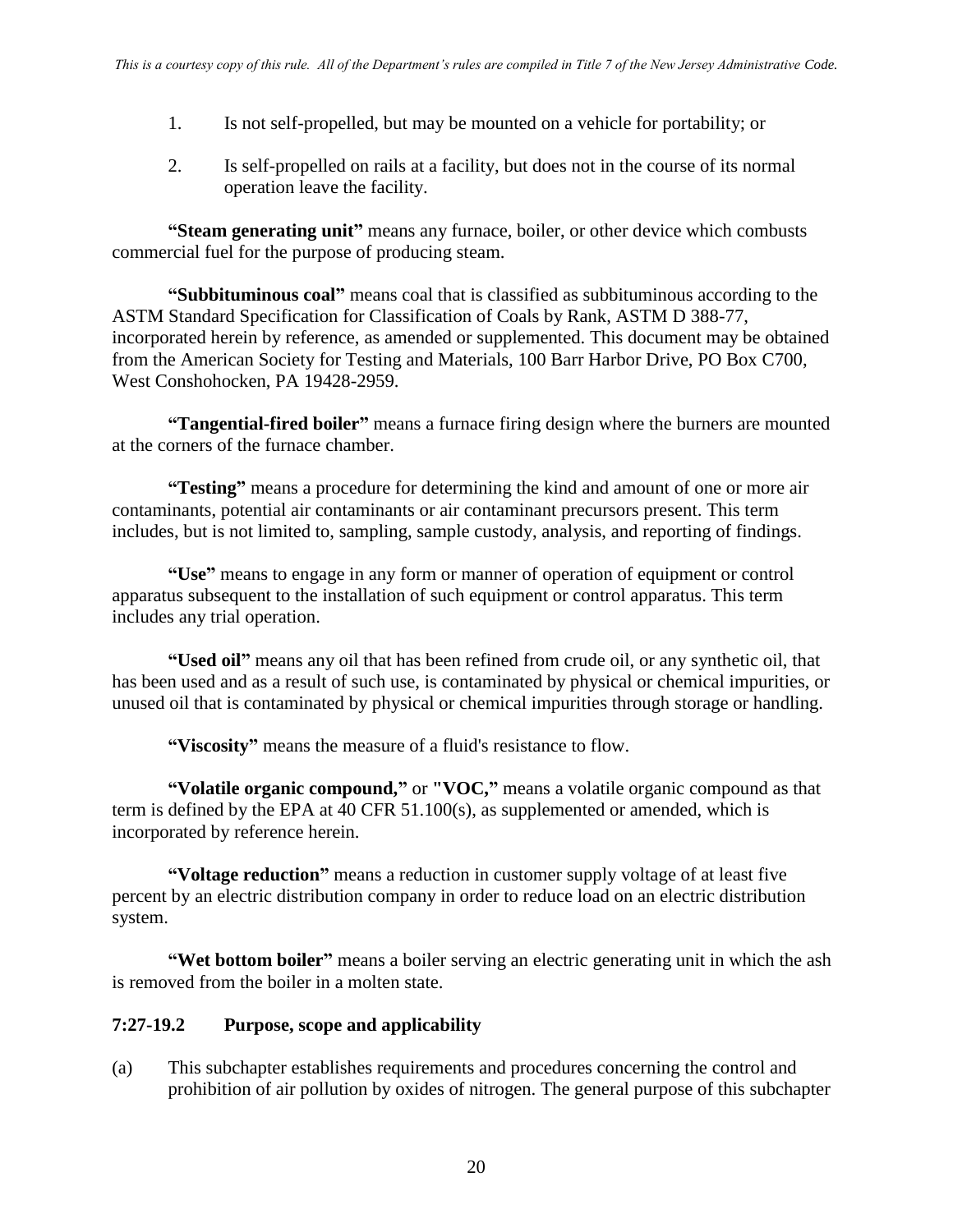is to require the owner or operator of certain stationary source operations to use reasonably available control technology (RACT) to prevent or control  $NO<sub>x</sub>$  emissions. EPA defines RACT to mean the lowest emission limitation that a particular source is capable of meeting by the application of air pollution control technology which is reasonably available considering technological and economic feasibility.

- (b) The following types of equipment and source operations are subject to the provisions of this subchapter:
	- 1. Any boiler serving an electric generating unit, located at a major  $NO<sub>x</sub>$  facility;
	- 2. Until March 7, 2007, any industrial/commercial/institutional boiler or other indirect heat exchanger that has a maximum gross heat input rate of at least 20 million BTUs per hour, located at a major  $NO<sub>x</sub>$  facility. On and after March 7, 2007, the applicability of this subchapter to an industrial/commercial/institutional boiler or other indirect heat exchanger shall be determined by (c)1 below;
	- 3. Until March 7, 2007, any stationary combustion turbine that has a maximum gross heat input rate of at least 30 million BTUs per hour, located at a major  $NO<sub>x</sub>$ facility. On and after March 7, 2007, the applicability of this subchapter to an stationary combustion turbine shall be determined by (c)2 below;
	- 4. Any stationary reciprocating engine capable of producing an output of 500 brake horsepower or more and located at a major  $NO<sub>x</sub>$  facility. In addition, on and after March 7, 2007, the applicability of this subchapter to a stationary reciprocating engine or group of stationary reciprocating engines, used for generating electricity, shall be determined by (c)3 and 4 below;
	- 5. Any rotary dryer located at an asphalt pavement production plant;
	- 6. Any glass manufacturing furnace producing commercial container glass, and having a maximum potential production rate of at least 14 tons of glass removed from the furnace per day and having the potential to emit more than 10 tons of NO<sup>x</sup> per year;
	- 7. Any glass manufacturing furnace producing specialty container glass, and having a maximum potential production rate of at least seven tons of glass removed from the furnace per day and having the potential to emit more than 10 tons of  $NO<sub>x</sub>$  per year;
	- 8. Any glass manufacturing furnace producing borosilicate recipe glass, and having a maximum potential production rate of at least five tons of glass removed from the furnace per day, and having the potential to emit more than 10 tons of  $NO<sub>x</sub>$  per year;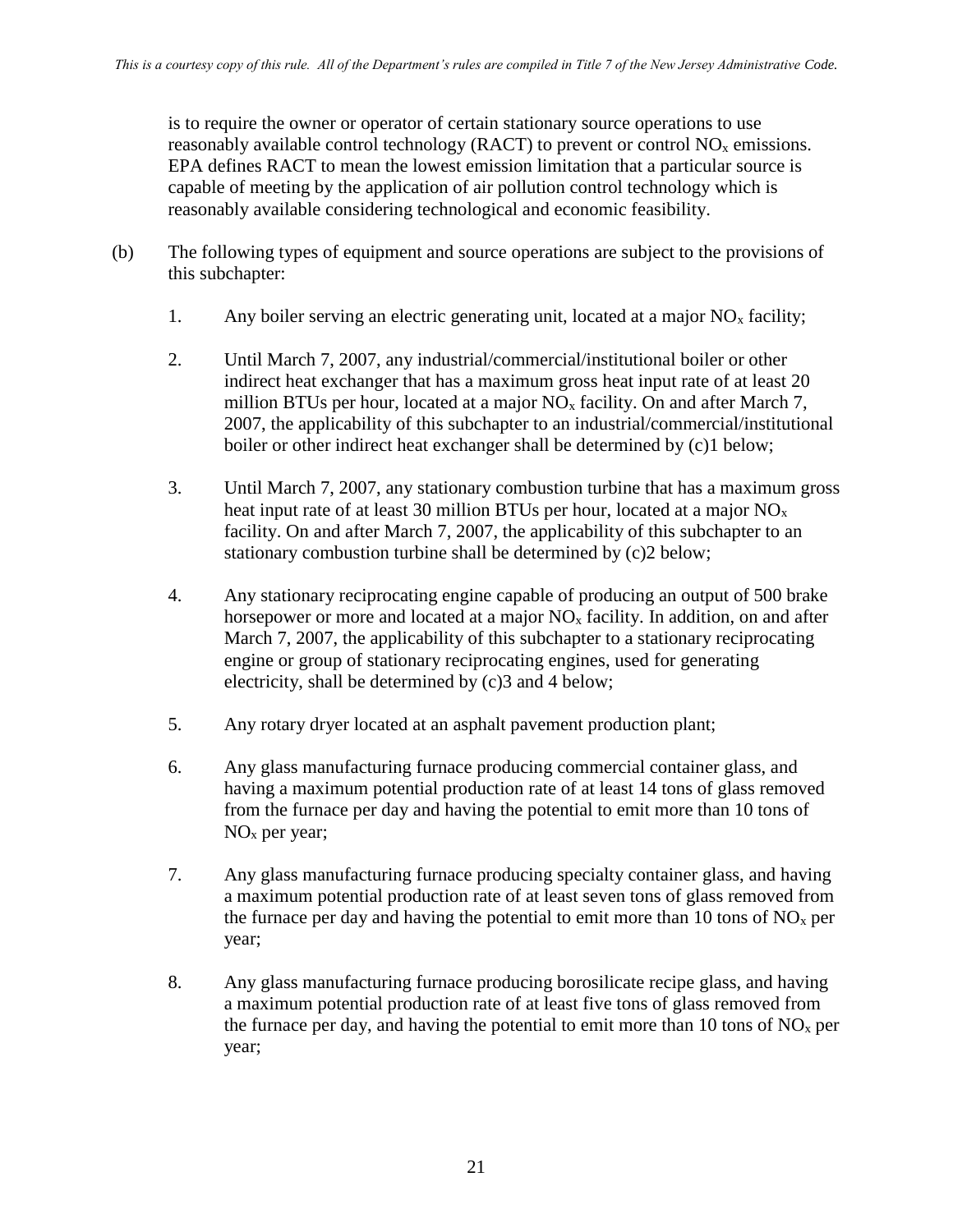- 9. Any glass manufacturing furnace producing blown glass, fiberglass, flat glass, or pressed glass having the potential to emit more than 10 tons of  $NO<sub>x</sub>$  per year;
- 10. Any municipal solid waste incinerator;
- 11. Any sewage sludge incinerator;
- 12. Any simple cycle combustion turbine combusting natural gas and compressing gaseous fuel at a major  $NO<sub>x</sub>$  facility;
- 13. Any stationary reciprocating engine capable of producing an output of 200 bhp or more but less than 500 bhp, combusting natural gas, and compressing gaseous fuel at a major  $NO<sub>x</sub>$  facility; and
- 14. Any other equipment or source operation not specifically listed at (b)1 through 13 above or (c) below that has the potential to emit more than 10 tons of  $NO<sub>x</sub>$  per year.
- (c) On and after March 7, 2007, in addition to the types of equipment and source operations listed at (b) above, the following types of equipment or source operations shall be subject to the provisions of this subchapter:
	- 1. Any industrial/commercial/institutional boiler or other indirect heat exchanger that has a maximum gross heat input rate of at least five million BTU per hour, whether or not it is located at a major  $NO<sub>x</sub>$  facility;
	- 2. Any stationary combustion turbine that has a maximum gross heat input rate of at least 25 million BTU per hour, located at a major  $NO<sub>x</sub>$  facility;
	- 3. Any stationary reciprocating engine used for generating electricity, whether or not it is located at a major  $NO<sub>x</sub>$  facility, that has a maximum rated power output of:
		- i. One hundred forty-eight kilowatt or greater; or
		- ii. Thirty-seven kilowatt or greater, if the engine has either commenced operation at the facility or is modified on or after March 7, 2007; and
	- 4. Any group of two or more stationary reciprocating engines used for generating electricity, each of which has a maximum rated power output of 37 kW or greater, but less than 148 kW, and whose total combined power output is 148 kW or greater, whether or not the group of engines is located at a major  $NO<sub>x</sub>$  facility.
- (d) Notwithstanding the provisions of (b) and (c) above, compliance with the recordkeeping requirements applicable to emergency generators set forth at N.J.A.C. 7:27-19.11 shall satisfy all requirements in this subchapter for any equipment that is solely used as an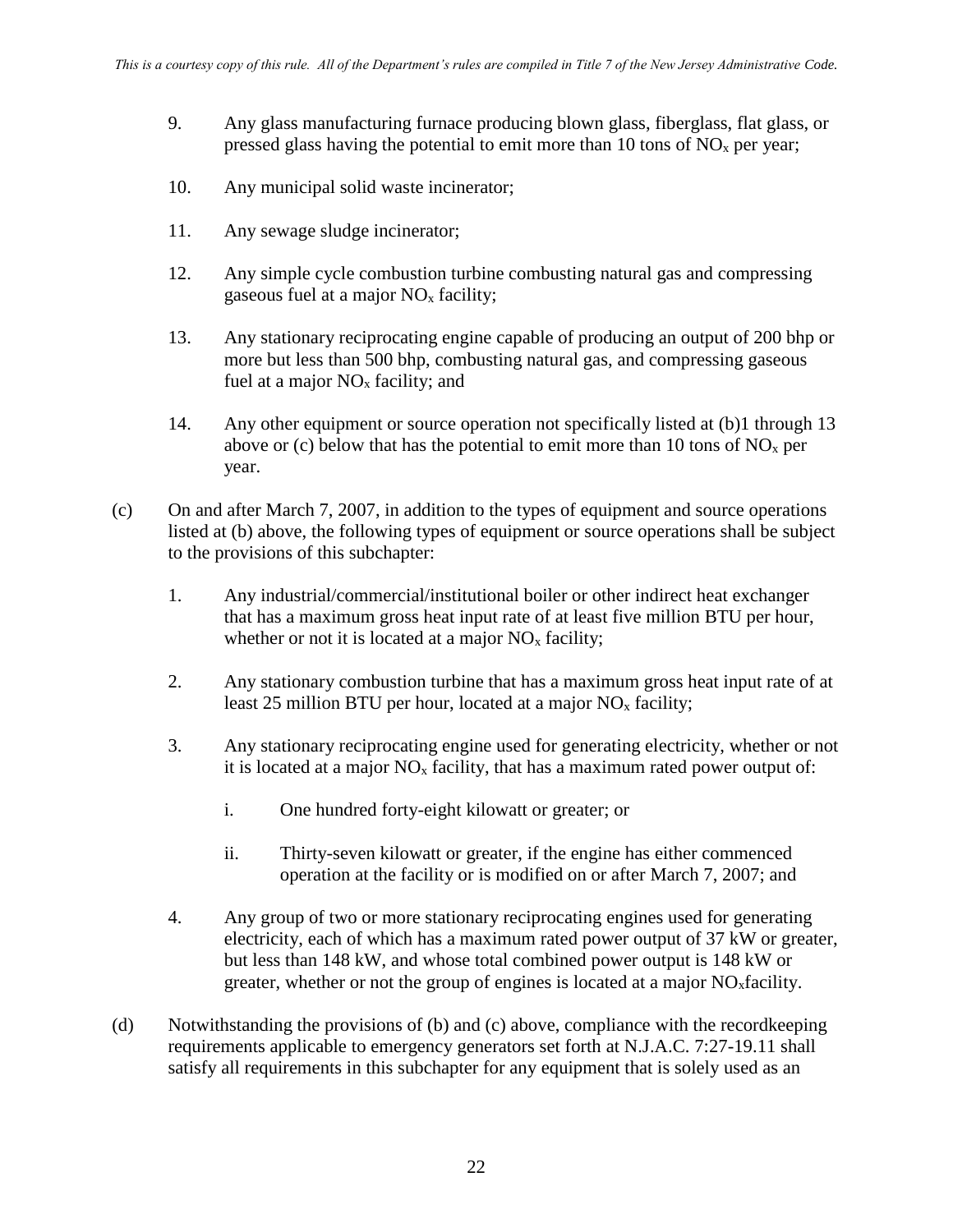emergency generator, as defined at N.J.A.C. 7:27-19.1. Emergency generators shall not be used:

- 1. Except as specified at paragraph 2 of the definition of emergency generator at N.J.A.C. 7:27-19.1, and during the performance of normal testing and maintenance procedures, as recommended in writing by the manufacturer and/or as required by a Federal or State statute or regulation;
- 2. For normal testing and maintenance under 1 above, except as set forth in this paragraph, on days when the Department forecasts air quality anywhere in New Jersey to be "unhealthy for sensitive groups," "unhealthy," or "very unhealthy" as defined in the EPA's Air Quality Index, at [http://airnow.gov,](http://airnow.gov/) incorporated herein by reference, as amended and supplemented, unless required in writing by a Federal or State law or regulation. Procedures for determining the air quality forecasts for New Jersey are available at the Department's air quality permitting web site at [http://www.state.nj.us/dep/aqpp/aqforecast.](http://www.state.nj.us/dep/aqpp/aqforecast) However, public water systems, wastewater and stormwater systems, and sludge management facilities may perform normal testing and maintenance on their emergency generators, regardless of air quality, during the 48 hours prior to a National Weather Servicedesignated named storm impacting the facility's area of the State. These entities must notify the Department by calling the hotline at 1-877-WARN-DEP (1-877- 927-6337) before conducting such normal testing and maintenance if the air quality forecast at http://www.njaqinow.net/ is unhealthy or worse; and
- 3. As a source of energy or power after the primary energy or power source has become operable again. If the primary energy or power source is under the control of the owner or operator of the emergency generator, the owner or operator shall make a reasonable, timely effort to repair the primary energy or power source.
- (e) Notwithstanding the provisions of (b) and (c) above, this subchapter does not apply to any equipment or source operation for which the EPA determines (when the EPA approves a plan or plan revision) that net air quality benefits are greater in the absence of reductions of oxides of nitrogen from such equipment or source operation.
- (f) The owner or operator of a facility containing any equipment or source operation listed in (b)1 through 8 above may apply to the Department for an exemption from this subchapter. The following conditions apply to such exemptions:
	- 1. An owner or operator shall apply for such an exemption in accordance with the procedures set forth in N.J.A.C. 7:27-19.14;
	- 2. The Department shall approve an exemption only if the facility satisfies the following requirements:
		- i. The facility's potential to emit  $NO<sub>x</sub>$  is less than 25 tons per year; and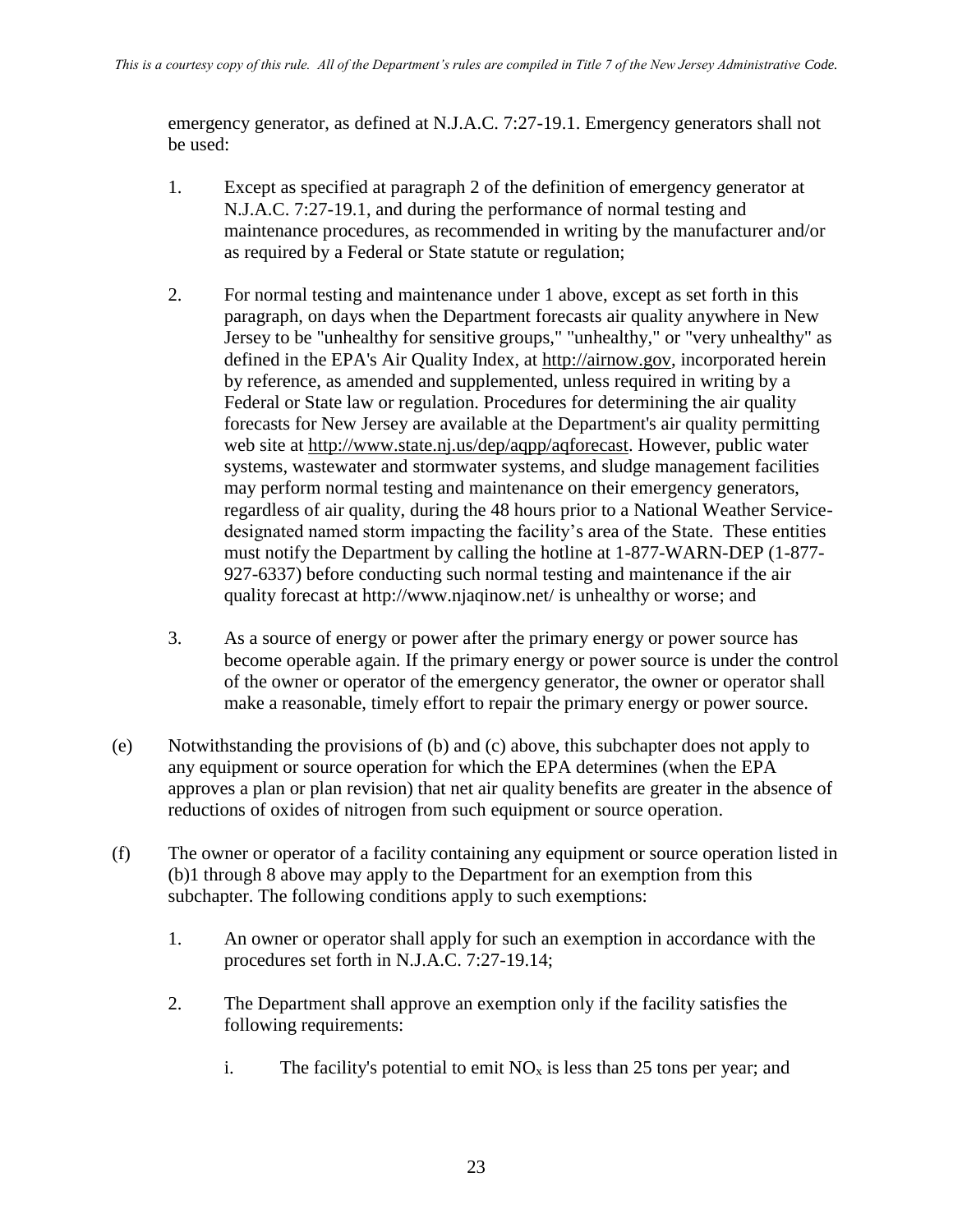- ii. The facility's potential to emit  $NO<sub>x</sub>$  on any calendar day from May 1 to September 30 is less than 137 pounds per day; and
- 3. If an exemption was approved for any equipment prior to June 6, 2000, but that equipment no longer qualifies for such an exemption due to amendments in this section operative on June 6, 2000, the owner or operator of such equipment shall comply with the requirements in this subchapter applicable to that equipment by October 6, 2001.
- (g) Notwithstanding the provisions of (b) and (c) above, this subchapter does not apply to a stationary reciprocating engine that:
	- 1. Is not connected to the electric power distribution grid;
	- 2. Is not replacing power from the electric power distribution grid (for example, PJM demand curtailment program, peak shavings, demand response, or replacing power to equipment currently powered by the electric power distribution grid); and
	- 3. Is portable and supplying power only to portable equipment.

## **7:27-19.3 General provisions**

- (a) Each owner and each operator of any equipment or source operation subject to this subchapter is responsible for ensuring compliance with all requirements of this subchapter. If there is more than one owner and operator of the equipment or source operation, each owner and each operator is jointly and severally liable for any penalties for violations of this subchapter.
- (b) The emission limitations specified in this subchapter became operative on May 31, 1995, unless otherwise specified.
- (c) For any alteration of equipment or source operations necessary to comply with the  $NO<sub>x</sub>$ emission limits in this subchapter, which alteration does not involve a reconstruction of the equipment or source operation, the use of control measures which incorporate current advances in the art of air pollution control for those types of control measures shall be deemed to satisfy the requirements of N.J.A.C. 7:27-8.12 or 22.35. For example, if a boiler serving an electric generating unit achieves compliance with an emission limit under this subchapter by installing a low-NO<sub>x</sub> burner, the requirements of N.J.A.C. 7:27-8.12 or 22.35 are satisfied if the low- $N_{\text{A}}$  burner installed incorporates current advances in the art of air pollution control for low- $N_{\alpha}$  burners.
- (d) By February 7, 2006, the owner or operator of any facility, equipment or source operation that is subject to  $NO_x$  emissions limit at N.J.A.C. 7:27-19.5(d), 19.7(h), or 19.8(e) shall: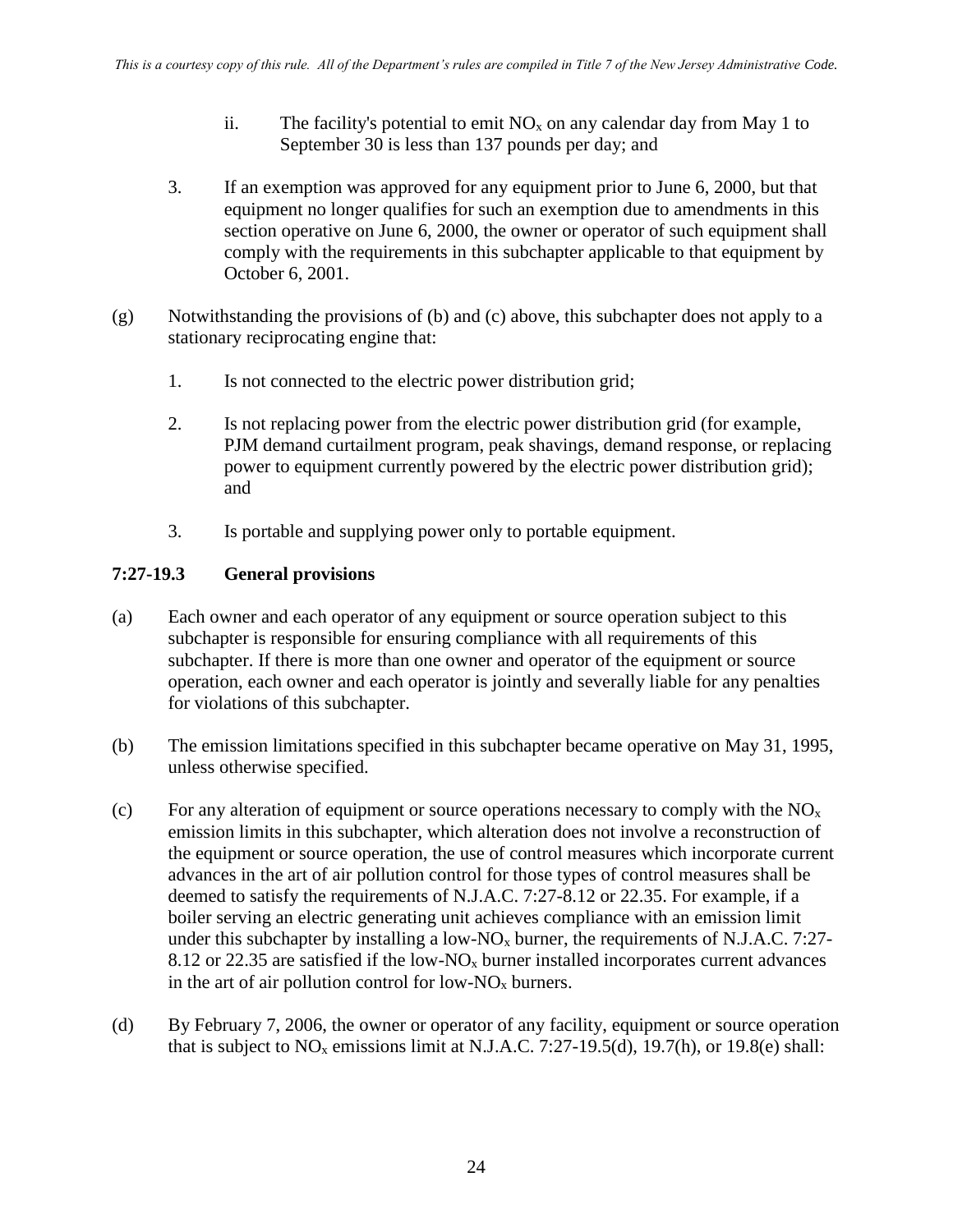- 1. Apply for permits for all equipment and control apparatus necessary for compliance with this subchapter; and
- 2. If the owner or operator seeks to comply with this subchapter pursuant to the facility-specific  $NO<sub>x</sub>$  emission limit provision of N.J.A.C. 7:27-19.13, submit to the Department a facility-specific  $NO<sub>x</sub>$  control plan pursuant to N.J.A.C. 7:27-19.13.
- (e) After receipt of a written request from an owner or operator for an extension of the deadline set forth in (d) above or after receipt of a written request from an owner or operator for an extension of the deadline set forth at N.J.A.C. 7:27-19.13(b)5, the Department will authorize one 90-day non-renewable deadline extension. Written requests for the extension of a deadline submitted pursuant to this subsection shall be addressed to:

Administrator Air Compliance and Enforcement Department of Environmental Protection PO Box 422 401 East State Street, 4th Floor Trenton, New Jersey 08625-0422

- (f) In lieu of complying with the applicable emission limits set forth at N.J.A.C. 7:27-19.4, 19.5, 19.7, 19.8, 19.9, 19.10 or 19.28, the owner or operator of any equipment or source operation listed in N.J.A.C. 7:27-19.2(b) may comply with one of the following, or with a combination of (f)1 and 3 below. The owner or operator of any equipment or source operation listed in N.J.A.C. 7:27-19.2(c) may comply with (f)1, 2 or 4 below. On and after May 1, 2015, the owner or operator of any HEDD unit shall not use the alternatives in this subsection to comply with any applicable maximum allowable emission rate at N.J.A.C. 7:27-19.4 or 19.5.
	- 1. An emissions averaging plan approved by the Department pursuant to N.J.A.C. 7:27-19.6 and 19.14, which includes the combustion source in question as an averaging unit;
	- 2. An alternative maximum allowable emission rate for the unit, approved by the Department pursuant to N.J.A.C. 7:27-19.13;
	- 3. A seasonal fuel switching plan for the unit, approved by the Department pursuant to N.J.A.C. 7:27-19.14 and 19.20; or
	- 4. A plan for phased compliance for the unit, approved by the Department pursuant to N.J.A.C. 7:27-19.14 and N.J.A.C. 7:27-19.21 or 19.23.

(g)-(h) (Reserved)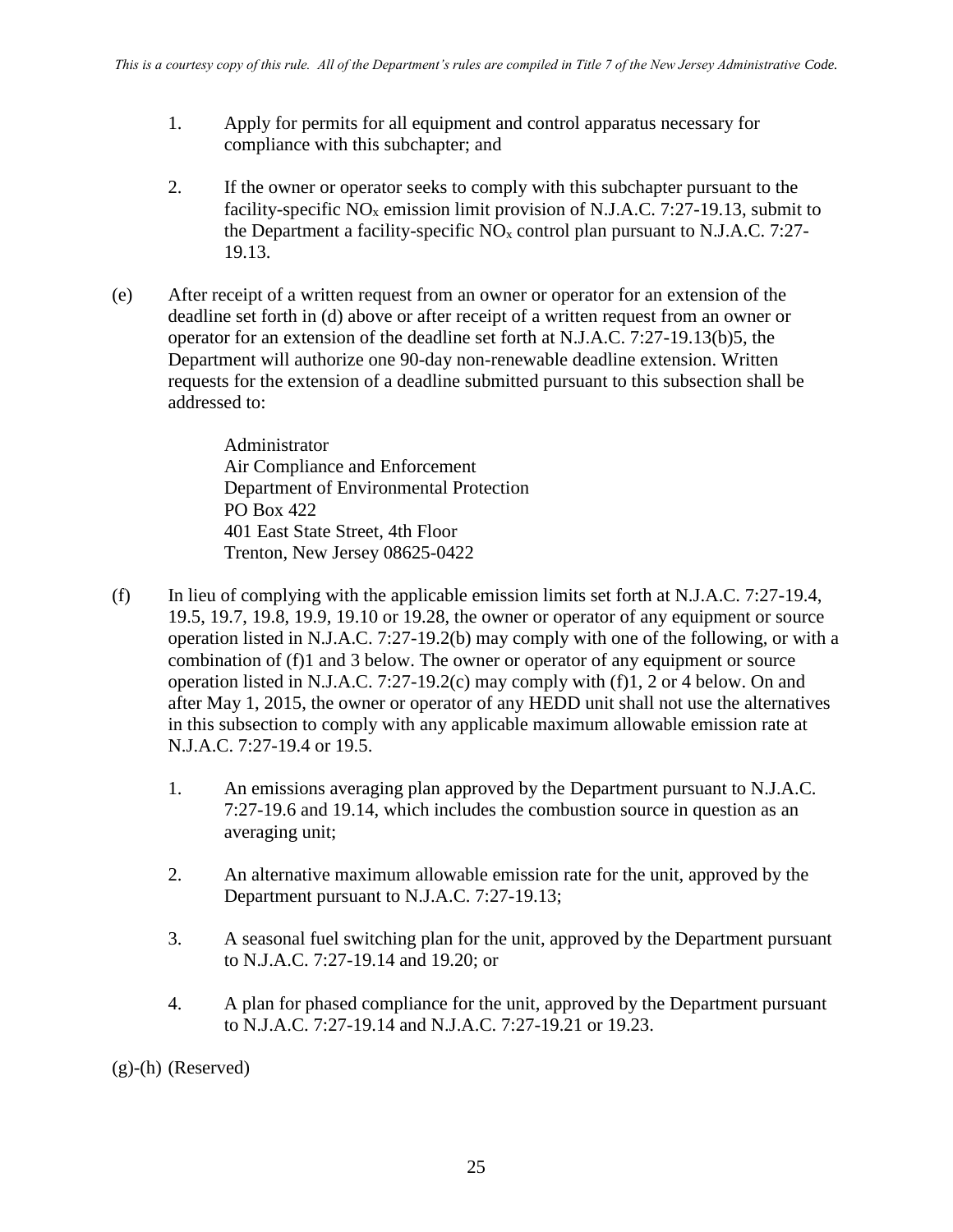- (*i*) The owner or operator of any facility, equipment or source operation which commences operation on or after January 23, 1994 shall ensure that such facility, equipment of source operation complies with the applicable requirement(s) of this subchapter from the date of commencement of operation or from the date the requirement is operative, whichever is later.
- (j) A person required to provide a notice to the Department under this subchapter shall send the notice to the applicable address listed below:
	- 1. If the notice concerns a combustion source located in Burlington County, Mercer County, Middlesex County, Monmouth County, or Ocean County, the person shall send the notice to:

Department of Environmental Protection Bureau of Air Compliance & Enforcement - Central 4 Station Plaza Mail Code 22-03A PO Box 420 Trenton, NJ 08625-0420

2. If the notice concerns a combustion source located in Bergen County, Essex County, Hudson County, Hunterdon County, Morris County, Passaic County, Somerset County, Sussex County, Union County, or Warren County, the person shall send the notice to:

Department of Environmental Protection Bureau of Air Compliance & Enforcement - Northern 7 Ridgedale Avenue Cedar Knolls, NJ 07927

3. If notice concerns a combustion source located in Atlantic County, Camden County, Cape May County, Cumberland County, Gloucester County, or Salem County, the person shall send the notice to:

Department of Environmental Protection Bureau of Air Compliance & Enforcement - Southern 2 Riverside Drive, Suite 201 Camden, NJ 08103-1013

4. If the notice concerns an averaging plan pursuant to N.J.A.C. 7:27-19.6, the person shall determine the county in which the averaging unit with the biggest potential to emit  $NO<sub>x</sub>$  is located, and send the notice to the address applicable to that county under (j)1 through 3 above.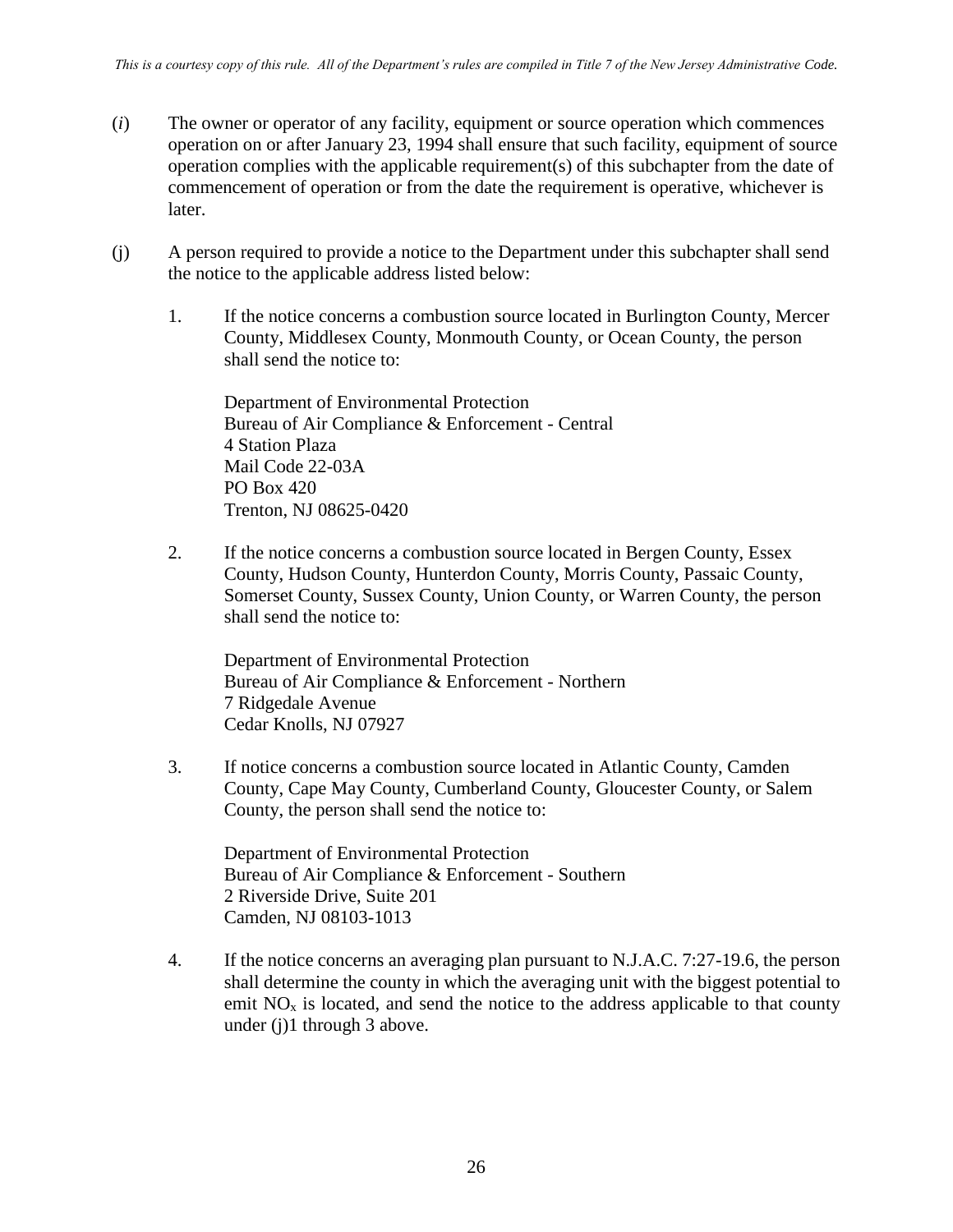#### **7:27-19.4 Boilers serving electric generating units**

(a) The owner or operator of any boiler serving an electric generating unit shall cause it to emit NOx at a rate no greater than the applicable maximum allowable NOx emission rate specified in Tables 1, 2 and 3 below, as applicable, unless the owner or operator is complying with N.J.A.C. 7:27-19.3(f) or unless otherwise specified in an enforceable agreement with the Department. Table 1 is operative through December 14, 2012. Table 2 is operative starting December 15, 2012 through April 30, 2015, except that a coal-fired boiler serving an electric generating unit may be eligible for up to a one-year extension of the December 15, 2012 compliance date pursuant to (f) below. Table 3 is operative on and after May 1, 2015. A boiler serving an electric generating unit is also subject to the state-of-the-art requirements at N.J.A.C. 7:27-8.12 and 22.35, lowest achievable emission rate requirements at N.J.A.C. 7:27-18, and best available control technology requirements at 40 CFR 52.21, incorporated herein by reference, as applicable.

#### TABLE 1

(Operative through December 14, 2012) Maximum Allowable  $NO<sub>x</sub>$  Emission Rates for Boilers Serving Electric Generating Units (pounds per million BTU)

|                         | <b>Firing Method</b> |      |         |
|-------------------------|----------------------|------|---------|
| <b>Fuel/Boiler Type</b> | <b>Tangential</b>    | Face | Cyclone |
| Coal - Wet Bottom       | 1.0                  | 1.0  | 0.60    |
| Coal - Dry Bottom       | 0.38                 | 0.45 | 0.55    |
| Oil and/or Gas          | 0.20                 | 0.28 | 0.43    |
| Gas Only                | 0.20                 | 0.20 | 0.43    |

#### TABLE 2

(Operative from December 15, 2012 through April 30, 2015) Maximum Allowable  $NO<sub>x</sub>$  Emission Rates for Boilers Serving Electric Generating Units (pounds per megawatt hour)

|                    | <b>Firing Method</b> |      |         |
|--------------------|----------------------|------|---------|
| <b>Boiler Type</b> | <b>Tangential</b>    | Face | Cyclone |
| Coal               | 1.50                 | 1.50 | 1.50    |
| Oil and/or Gas     | 2.00                 | 2.80 | 4.30    |
| Gas only           | 2.00                 | 2.00 | 4.30    |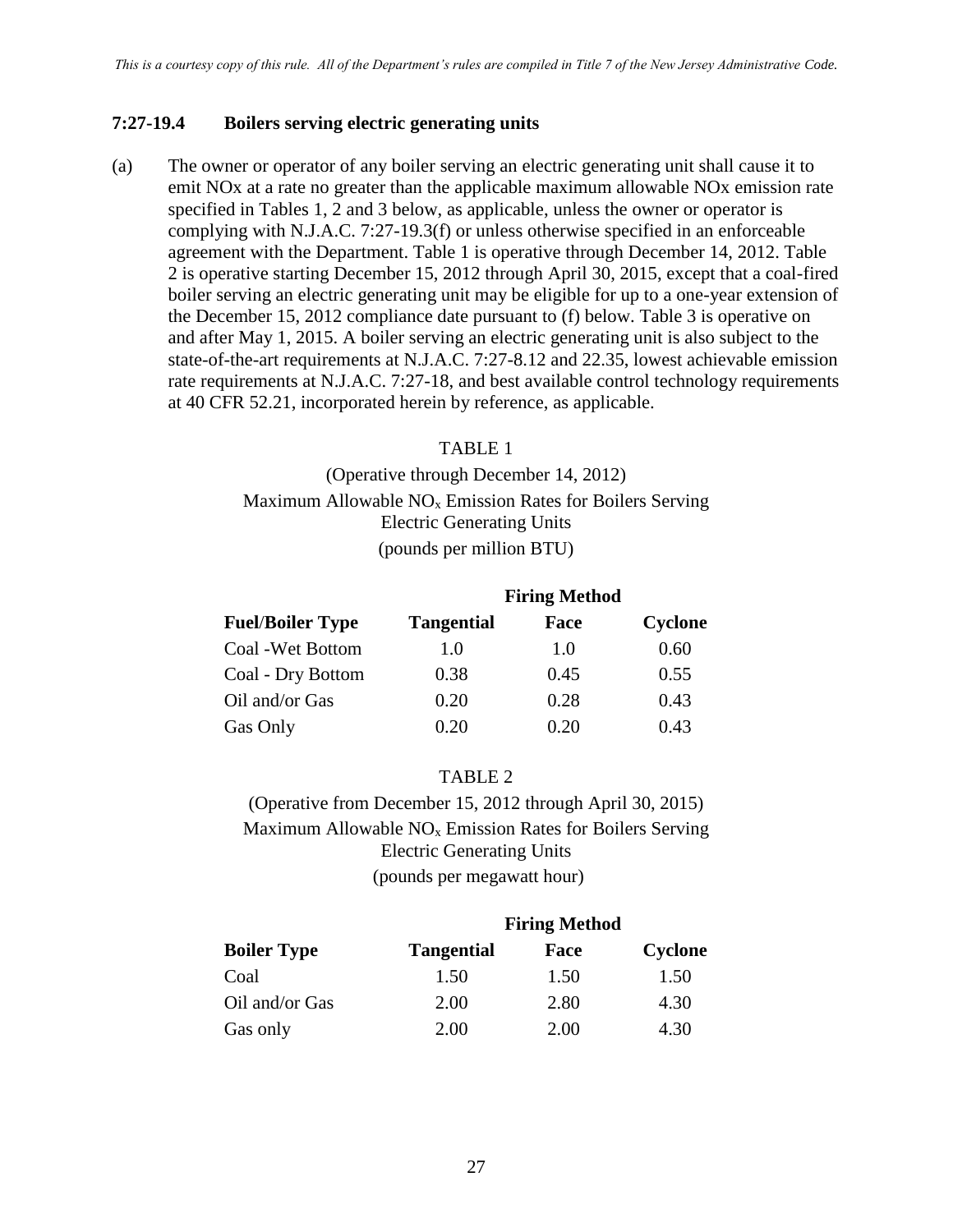#### TABLE 3

## (Operative on and after May 1, 2015) Maximum Allowable  $NO<sub>x</sub>$  Emission Rates for Boilers Serving Electric Generating Units (pounds per megawatt hour)

| <b>Fuel</b>                 |      |
|-----------------------------|------|
| Coal                        | 1.50 |
| Heavier than No. 2 fuel oil | 2.00 |
| No. 2 and lighter fuel oil  | 1.00 |
| Gas only                    | 1.00 |

- (b) The owner or operator of any boiler serving an electric generating unit shall install on the boiler a continuous emissions monitoring system satisfying the requirements of N.J.A.C. 7:27-19.18.
- (c) The owner or operator of any boiler serving an electric generating unit shall adjust the boiler's combustion process before May 1st of each calendar year in accordance with N.J.A.C. 7:27-19.16, except the adjustment may occur within seven days of the first period of operation after May 1, if the boiler has not operated between January 1 and May 1 of that year.
- (d) The owner or operator of a boiler serving an electric generating unit shall demonstrate compliance with its applicable maximum allowable  $NO<sub>x</sub>$  emission rate in Table 2 or 3 as follows:
	- 1. Using the methods at N.J.A.C. 7:27-19.15(a), any coal-fired boiler that is subject to an emission rate at Table 2 above shall demonstrate compliance with the maximum allowable  $NO<sub>x</sub>$  emission rate in Table 2 either by June 15, 2013 or, if the boiler or control apparatus is altered to meet the Table 2 emission rate, by the date determined by N.J.A.C. 7:27-19.15(c), whichever date is earlier, and thereafter according to the schedule in the approved permit, except that a coalfired boiler may be eligible for up to a one-year extension of the June 15, 2013 compliance demonstration date pursuant to (f) below; and
	- 2. Using the methods at N.J.A.C. 7:27-19.15(a), any boiler that combusts any fuel other than coal and that is subject to an emission rate at Table 3 above shall demonstrate compliance with the applicable maximum allowable  $NO<sub>x</sub>$  emission rate in Table 3 by November 1, 2015 or, if the boiler or control apparatus is altered to meet the applicable Table 3 emission rate, by the date determined by N.J.A.C. 7:27-19.15(c), whichever date is earlier, and thereafter according to the schedule in the approved permit.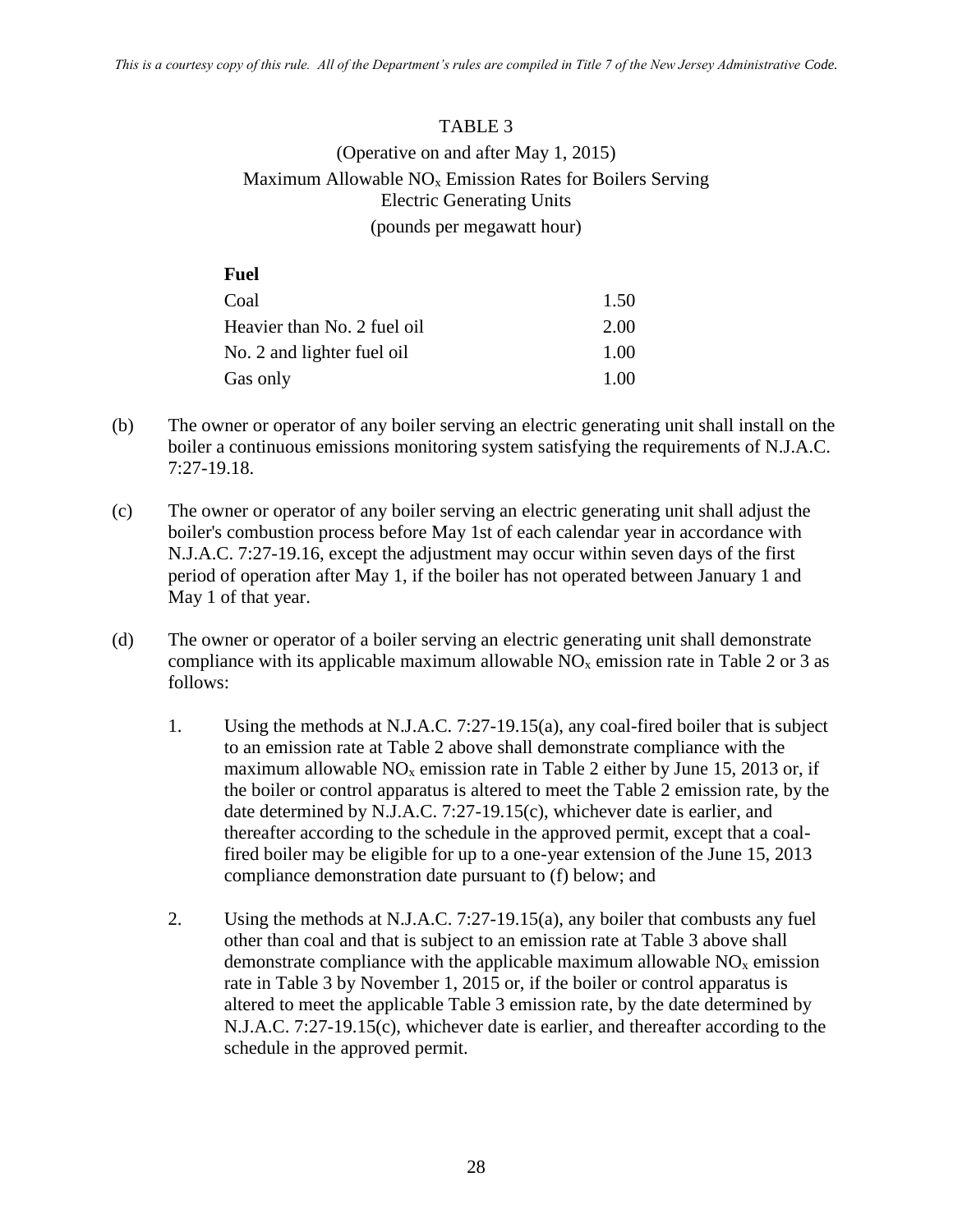- (e) When calculating a 24-hour  $NO<sub>x</sub>$  emission rate for an affected coal-fired unit, the owner or operator may exclude emissions from:
	- 1. A unit that has ceased firing fossil fuel, the period of time, not to exceed eight hours, from initial firing of the unit until the unit is fired with coal and synchronized with a utility electric distribution system; and
	- 2. A unit that is to be shut down, the period of time in which the unit is not longer synchronized with any utility electric distribution system and is no longer fired with coal.
- (f) The owner or operator of a coal-fired boiler that is subject to Table 2 at (a) above may request up to a one-year extension past the December 15, 2012 Table 2 emission limit compliance deadline required at (a) and the June 15, 2013 compliance demonstration deadline required at (d)1 above by sending a written request to the address at N.J.A.C. 7:27-19.30(c)3. The request shall document the reasons the extension is needed. The Department will approve an extension request only if compliance by December 15, 2012 is not possible due to circumstances beyond the control of the owner or operator that are not reasonably foreseeable, including, but not limited to, the unavailability of a control apparatus needed to comply with the December 15, 2012 compliance deadline or a contractor needed to install the control apparatus.
- (g) Each owner or operator identified at N.J.A.C. 7:27-19.29(a) shall submit to the Department a 2009 HEDD Emission Reduction Compliance Demonstration Protocol and annual reports pursuant to N.J.A.C. 7:27-19.29.
- (h) Each owner or operator of a boiler serving an electric generating unit that is a HEDD unit shall submit to the Department a 2015 HEDD Emission Limit Achievement Plan and annual progress updates, as applicable, pursuant to N.J.A.C. 7:27-19.30.

#### **7:27-19.5 Stationary combustion turbines**

- (a) The owner or operator of a simple cycle combustion turbine shall comply with (a)1 through 3 below, as applicable.
	- 1. Until March 7, 2007, the owner or operator of any stationary simple cycle combustion turbine that has a maximum gross heat input rate of at least 30 million BTUs per hour shall cause it to emit  $NO<sub>x</sub>$  at a rate no greater than the applicable maximum allowable  $NO<sub>x</sub>$  emission rate specified in Table 4 below, unless the owner or operator is complying with N.J.A.C. 7:27-19.3(f).
	- 2. March 7, 2007 through May 19, 2009, the owner or operator of any simple cycle combustion turbine that has a maximum gross heat input rate of at least 25 million BTUs per hour and is a  $NO<sub>x</sub>$  Budget source shall cause it to emit  $NO<sub>x</sub>$  at a rate no greater than the applicable maximum allowable  $NO<sub>x</sub>$  emission rate specified in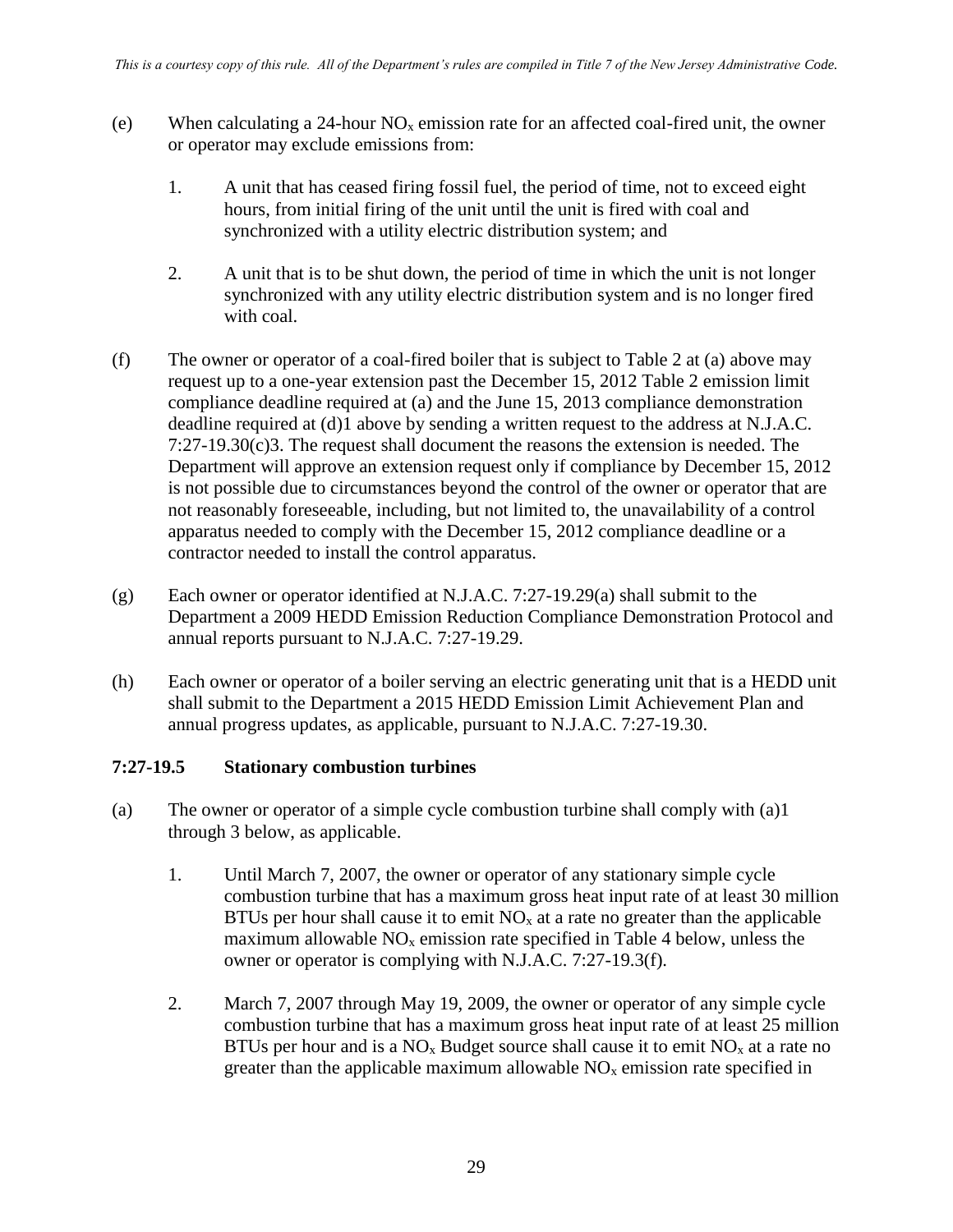Table 4 below, unless the owner or operator is complying with N.J.A.C. 7:27-  $19.3(f)$ .

3. May 20, 2009 through April 30, 2015, the owner or operator of any simple cycle combustion turbine that is a HEDD unit shall cause it to emit  $NO<sub>x</sub>$  at a rate no greater than the lesser of the applicable maximum allowable  $NO<sub>x</sub>$  emission rate specified in Table 4 below, or the maximum allowable  $NO<sub>x</sub>$  emission rate contained in its preconstruction permit or operating permit, unless the owner or operator is complying with N.J.A.C. 7:27-19.3(f).

### TABLE 4 <sup>1</sup>

#### Maximum Allowable  $NO<sub>x</sub>$  Emission Rate for Simple Cycle Combustion Turbines (Pounds per million BTU)

| <b>Fuel Used</b> | <b>Maximum Allowable NO<sub>x</sub></b> Emission Rate |
|------------------|-------------------------------------------------------|
| Oil              | (14)                                                  |
| Gas              | 02                                                    |
|                  |                                                       |

<sup>1</sup> Through March 6, 2007, Table 4 applies to any stationary simple cycle combustion turbine that has a maximum gross heat input rate of at least 30 MMBTU per hour. March 7, 2007 through May 19, 2009, Table 4 applies to any simple cycle combustion turbine that has a maximum gross heat input rate of at least 25 million MMBTU per hour and is a NOx Budget source. May 20, 2009 through April 30, 2015, Table 4 applies to any simple cycle combustion turbine that is a HEDD Unit.

- (b) The owner or operator of a combined cycle combustion turbine or a regenerative cycle combustion turbine shall comply with (b)1 through 3 below, as applicable.
	- 1. Until March 7, 2007, the owner or operator of any combined cycle combustion turbine or a regenerative cycle combustion turbine that has a maximum gross heat input rate of at least 30 million BTUs per hour shall cause it to emit  $NO<sub>x</sub>$  at a rate no greater than the applicable maximum allowable  $NO<sub>x</sub>$  emission rate specified in Table 5 below, unless the owner or operator is complying with N.J.A.C. 7:27-  $19.3(f)$ .
	- 2. March 7, 2007 through May 19, 2009, the owner or operator of any combined cycle combustion turbine or a regenerative cycle combustion turbine that has a maximum gross heat input rate of at least 25 MMBTU per hour and is a  $NO<sub>x</sub>$ Budget source shall cause it to emit  $NO<sub>x</sub>$  at a rate no greater than the applicable maximum allowable  $NO<sub>x</sub>$  emission rate specified in Table 5 below, unless the owner or operator is complying with N.J.A.C. 7:27-19.3(f).
	- 3. May 20, 2009 through April 30, 2015, the owner or operator of any combined cycle combustion turbine or a regenerative cycle combustion turbine that is a HEDD unit shall cause it to emit  $NO<sub>x</sub>$  at a rate no greater than the lesser of the applicable maximum allowable  $NO<sub>x</sub>$  emission rate specified in Table 5 below, or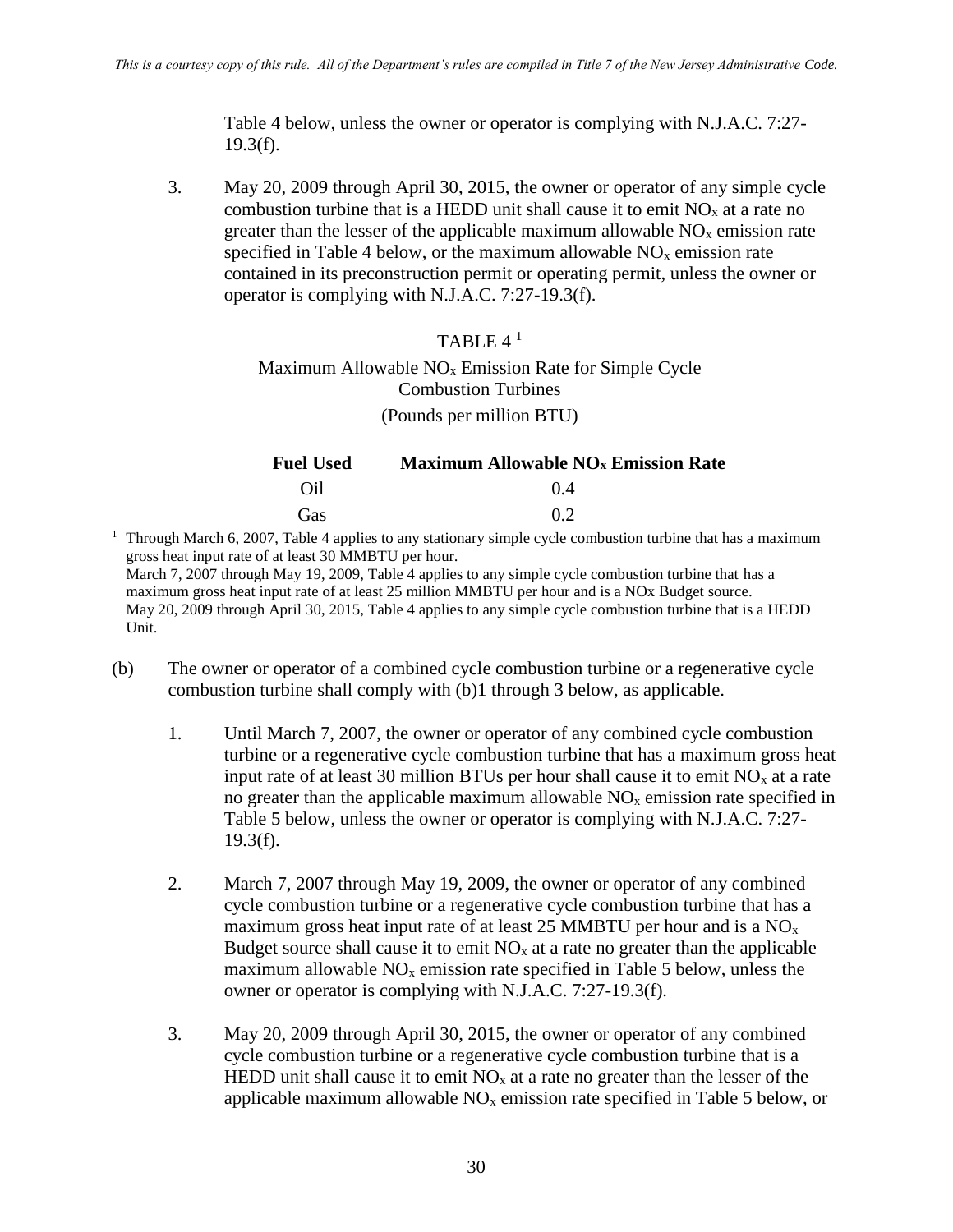the maximum allowable  $NO<sub>x</sub>$  emission rate contained in its preconstruction permit or operating permit, unless the owner or operator is complying with N.J.A.C. 7:27-19.3(f).

## TABLE  $5<sup>1</sup>$

# Maximum Allowable NO<sup>x</sup> Emission Rate for Combined Cycle or Regenerative Cycle Combustion Turbines

(Pounds per million BTU)

| <b>Fuel Used</b> | <b>Maximum Allowable NO<sub>x</sub> Emission Rate</b> |
|------------------|-------------------------------------------------------|
| Oil              | 0.35                                                  |
| Gas              | 0.15                                                  |

<sup>1</sup> Through March 6, 2007, Table 5 shall apply to any combined cycle or regenerative cycle combustion turbine that has a maximum gross heat input rate of at least 30 MMBTU per hour.

March 7, 2007 through May 19, 2009, Table 5 shall apply to any combined cycle or regenerative cycle combustion turbine that has a maximum gross heat input rate of at least 25 MMBTU per hour and that is a  $NO<sub>x</sub>$ Budget source.

May 20, 2009 through April 30, 2015, Table 5 shall apply to any combined cycle or regenerative cycle combustion turbine that is a HEDD Unit.

- (c) In lieu of complying with the emission limits set forth in (a) and (b) above, the owner or operator of a stationary combustion turbine may comply with all of the following requirements:
	- 1. The owner or operator of the stationary combustion turbine shall apply for and obtain the Department's written approval, in accordance with N.J.A.C. 7:27-19.14 and based on the standards in N.J.A.C. 7:27-19.14 and (c)2 and 3 below;
	- 2. The owner or operator shall establish that there is an insufficient supply of water to the turbine suitable for  $NO<sub>x</sub>$  emission control, due to either of the following circumstances beyond the control of the owner or operator:
		- i. A legally enforceable limit on the amount of water which the owner or operator's facility may use; or
		- ii. The need to provide for an alternate supply of water, because the existing supply is insufficiently filtered and de-ionized to be suitable for injection;
	- 3. The owner or operator shall establish that there is no commercially available dry low- $NO<sub>x</sub>$  combustor suitable for use in the specific stationary combustion turbine;
	- 4. The owner or operator shall maintain the Department's approval in effect;
	- 5. The owner or operator shall comply with all conditions of the Department's approval; and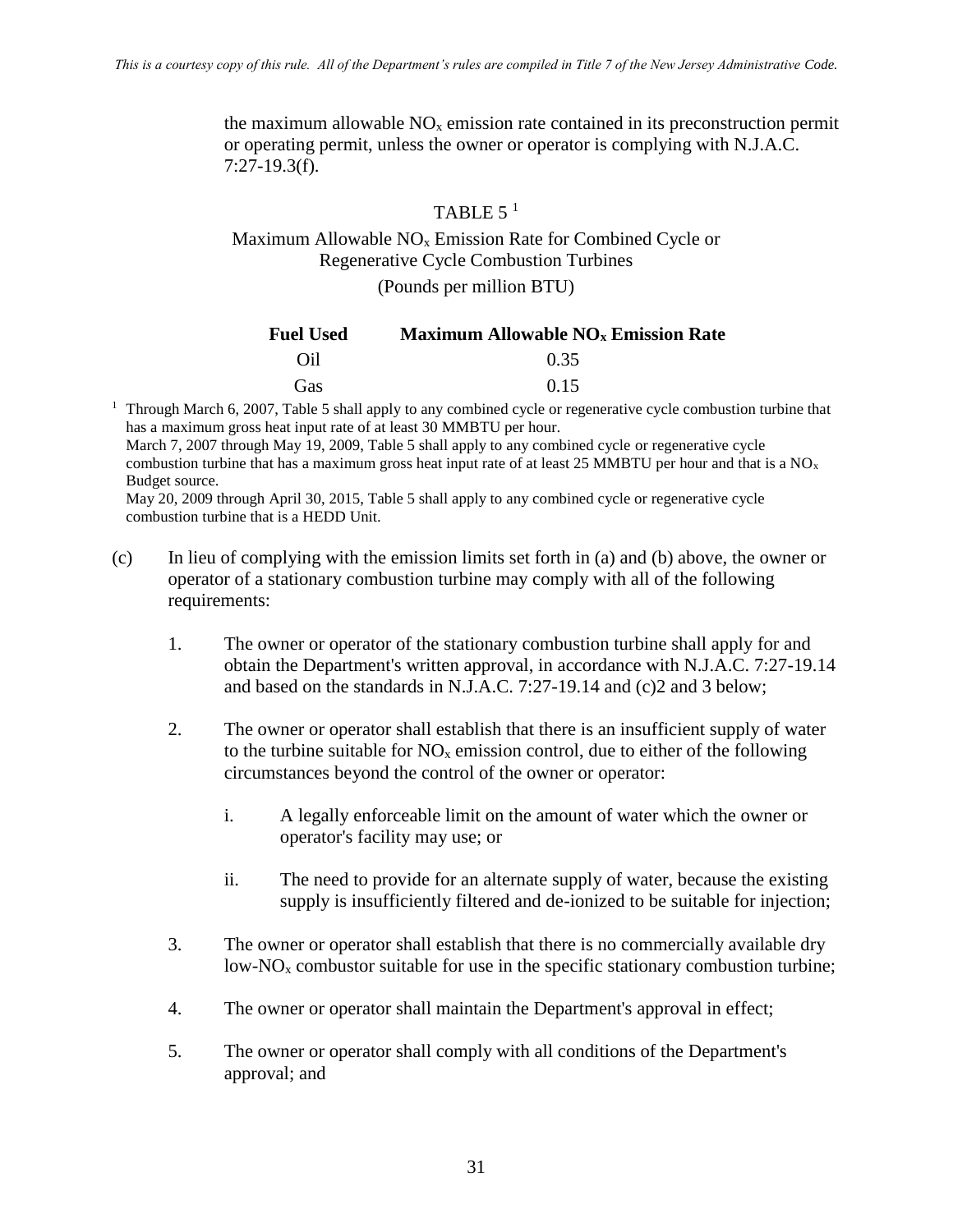- 6. The owner or operator annually shall adjust the combustion process of the turbine in accordance with N.J.A.C. 7:27-19.16, before May 1 of each year.
- (d) The owner or operator of a stationary combustion turbine shall:
	- 1. On and after March 7, 2007 through May 19, 2009, if the stationary combustion turbine has a maximum gross heat input rate of at least 25 million BTU per hour and is not a  $NO<sub>x</sub>$  budget source, cause it to emit  $NO<sub>x</sub>$  at a rate no greater than the applicable maximum allowable  $NO<sub>x</sub>$  emission rate specified in Table 6 below, unless the owner or operator is complying with (c)1 through 5 above or N.J.A.C. 7:27-19.3(f); and
	- 2. On and after May 20, 2009, if the stationary combustion turbine is a non-HEDD unit, cause it to emit  $NO<sub>x</sub>$  at a rate no greater than the applicable maximum allowable  $NO<sub>x</sub>$  emission rate specified in Table 6 below, unless the owner or operator is complying with (c)1 through 5 above or N.J.A.C. 7:27-19.3(f).

### TABLE  $6^1$

Maximum Allowable  $NO<sub>x</sub>$  Emission Rate for Stationary Combustion Turbines

|                                         | Type of     | Maximum Allowable NO <sub>x</sub> |
|-----------------------------------------|-------------|-----------------------------------|
| <b>Type of Turbine</b>                  | <b>Fuel</b> | <b>Emission Rate</b>              |
| Combined cycle combustion turbine or    | Gas         | 1.3 pounds of $NOx$ per MWh       |
| a regenerative cycle combustion turbine | Oil         | 2.0 pounds of $NOx$ per MWh       |
|                                         | Gas         | 2.2 pounds of $NOx$ per MWh       |
| Simple cycle combustion turbine         | Oil         | 3.0 pounds of $NOx$ per MWh       |

<sup>1</sup> March 7, 2007 through May 19, 2009, Table 6 applies to any stationary combustion turbine that has a maximum gross heat input rate of at least 25 million BTU per hour and that is not a  $NO<sub>x</sub>$  Budget source. On and after May 20, 2009, table 6 applies to any stationary combustion turbine that is a non-HEDD unit.

- (e) The owner or operator of any stationary combustion turbine that has a maximum gross heat input rate of at least 25 million BTU per hour shall adjust the turbine's combustion process in accordance with the procedure set forth at N.J.A.C. 7:27-19.16 and the following schedule:
	- 1. For any stationary combustion turbine that has a maximum gross heat input rate of at least 25 million BTU but less than 30 million BTU per hour, according to manufacturer's recommended maintenance schedules beginning in 2007; or
	- 2. For any stationary combustion turbine that has a maximum gross heat input rate of at least 30 million BTU per hour or greater, or required prior to November 7, 2005 to adjust the combustion process, according to manufacturer's recommended maintenance schedules.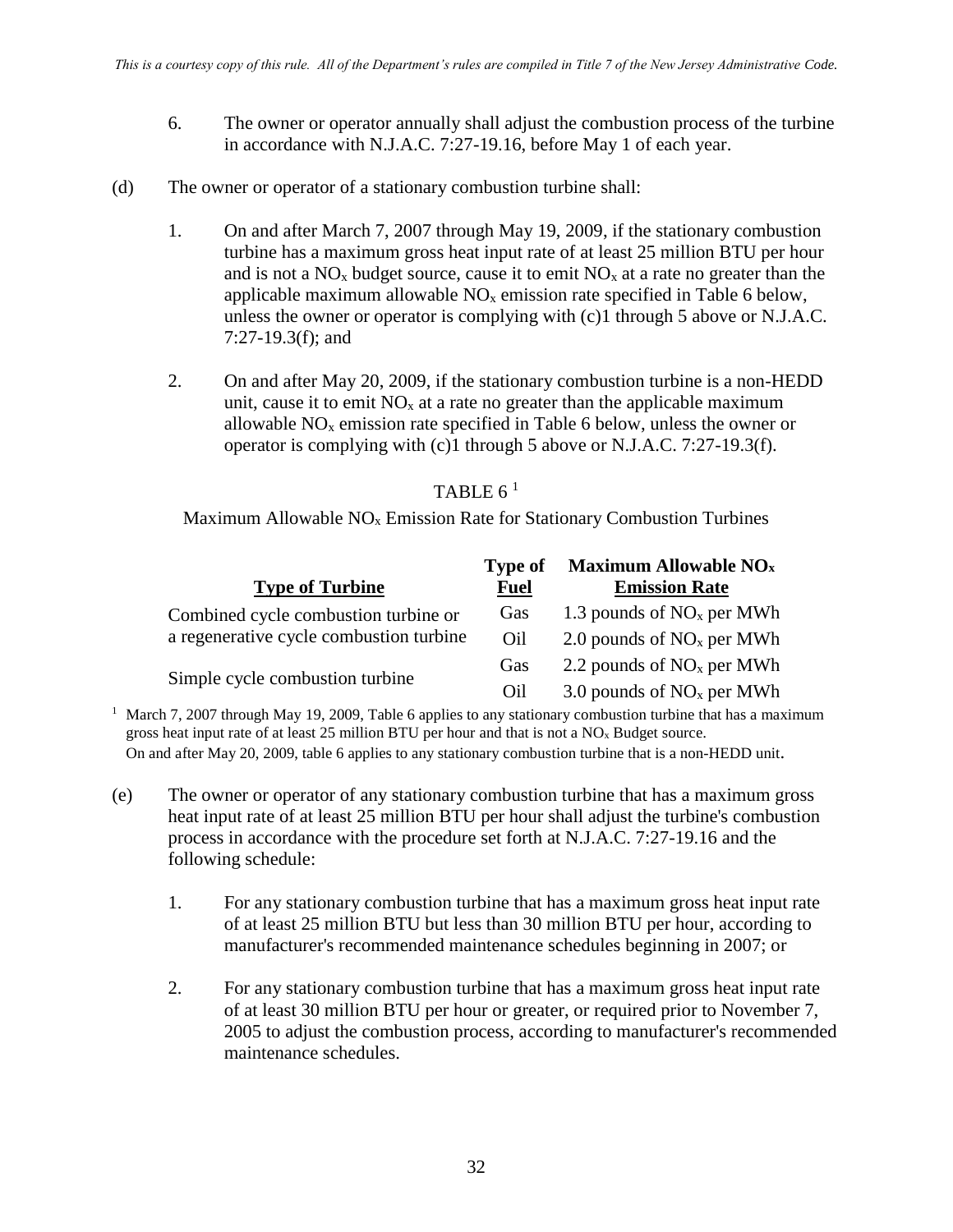- (f) To calculate pounds/MWh for units where energy is used for other than electric generation, for example useful heat from a combined heat and power unit, that useful energy should be converted to equivalent MWh and added to the electric output. The pounds/MWh is based on net energy output, for both electric output and useful heat output.
- (g) On and after May 1, 2015, the owner or operator of a stationary combustion turbine that is a HEDD unit or a stationary combustion turbine that is capable of generating 15 MW or more and that commenced operation on or after May 1, 2005 shall:
	- 1. Cause it to emit  $NO<sub>x</sub>$  at a rate no greater than the applicable maximum allowable  $NO<sub>x</sub>$  emission rate specified in Table 7 below; and
	- 2. If the preconstruction permit or operating permit for such a combustion turbine allows it to combust either liquid fuel oil or gaseous fuel, cause it to emit  $NO<sub>x</sub>$  at a rate no greater than the applicable maximum allowable  $NO<sub>x</sub>$  emission rate for gaseous fuel specified in Table 7 during operation on high electric demand days, regardless of the fuel combusted, unless combusting gaseous fuel is not possible due to gas curtailment.

## TABLE  $7<sup>1</sup>$

## Maximum Allowable  $NO<sub>x</sub>$  Emission Rate for any Stationary Combustion Turbine that is a HEDD Unit

#### (Pounds per megawatt hour)

| <b>Type of Turbine</b>                  | <b>Type of</b><br><b>Fuel</b> | Maximum Allowable $NOx$<br><b>Emission Rate</b> |
|-----------------------------------------|-------------------------------|-------------------------------------------------|
| Combined cycle combustion turbine or    | Gas                           | 0.75 pounds of $NOx$ per MWh                    |
| a regenerative cycle combustion turbine | Oil                           | 1.20 pounds of $NOx$ per MWh                    |
|                                         | Gas                           | 1.00 pounds of $NOx$ per MWh                    |
| Simple cycle combustion turbine         | Oil                           | 1.60 pounds of $NOx$ per MWh                    |

<sup>1</sup> On and after May 1, 2015, Table 7 applies to any stationary combustion turbine that is a HEDD unit or a stationary combustion turbine that is capable of generating 15 MW or more and that commenced operation on or after May 1, 2005.

- (h) Any stationary combustion turbine that is constructed, installed, reconstructed or modified is also subject to state-of-the-art requirements at N.J.A.C. 7:27-8.12 and 22.35, lowest achievable emission rate requirements at N.J.A.C. 7:27-18, and best available control technology requirements at 40 CFR 52.21, incorporated herein by reference, as applicable.
- (*i*) The owner or operator of a stationary combustion turbine shall demonstrate compliance with the applicable maximum allowable  $NO<sub>x</sub>$  emission rate pursuant to N.J.A.C. 7:27-19.15 in accordance with the following schedule: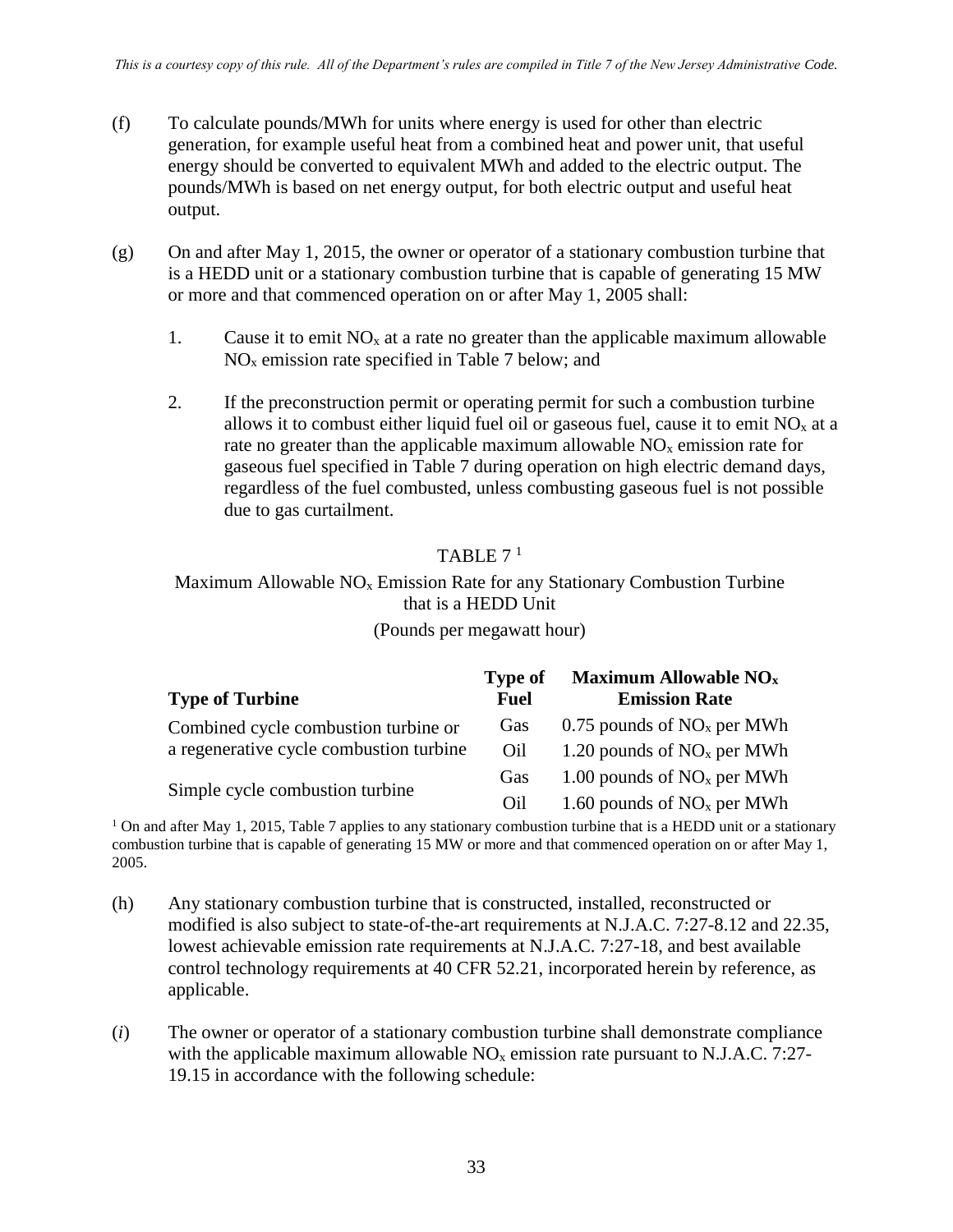- 1. For a non-HEDD turbine, compliance with the applicable maximum allowable  $NO<sub>x</sub>$  emission rate in Table 6 shall be demonstrated by November 15, 2009, and thereafter according to the schedule in the approved permit. If, within the period May 19, 2004 to May 20, 2009, the owner or operator provided to the Department satisfactory compliance demonstration test results that comply with Table 6, the owner or operator shall be exempt from demonstrating compliance again prior to November 15, 2009; and
- 2. For a stationary combustion turbine that is subject to the emission rate(s) at  $(g)$ above compliance with the applicable maximum allowable  $NO<sub>x</sub>$  emission rate in Table 7 shall be demonstrated by November 1, 2015, or, if the HEDD unit is altered to meet the Table 7 emission rate, by November 1, 2015 or the date determined by N.J.A.C. 7:27-19.15(c), whichever date is earlier, and thereafter according to the schedule in the approved permit.
- (j) Each owner or operator identified at N.J.A.C. 7:27-19.29(a) shall submit to the Department a 2009 HEDD Emission Reduction Compliance Demonstration Protocol and annual reports pursuant to N.J.A.C. 7:27-19.29.
- (k) Each owner or operator of a stationary combustion turbine that is a HEDD unit shall submit to the Department a 2015 HEDD Emission Limit Achievement Plan and annual progress updates, as applicable, pursuant to N.J.A.C. 7:27-19.30.
- (*l*) Beginning November 6, 2019, any simple cycle combustion turbine combusting natural gas and compressing gaseous fuel at a major  $NO<sub>x</sub>$  facility shall not emit more than 42 parts per million by volume, dry basis, (ppmvd) of  $NO<sub>x</sub>$ , corrected to 15 percent oxygen.

## **7:27-19.6 Emissions averaging**

- (a) The Department may authorize an owner or operator to comply with an averaging plan approved by the Department pursuant to this section and N.J.A.C. 7:27-19.14. An owner or operator in compliance with such an approved averaging plan is not required to have each averaging unit comply with any emission limit set forth in this subchapter which would be applicable in the absence of an approved averaging plan.
- (b) An owner or operator of two or more source operations or items of equipment may request that the Department authorize an averaging plan for two or more averaging units designated by the owner or operator. The owner or operator seeking authorization for averaging shall submit a written application to the Department in accordance with N.J.A.C. 7:27-19.14(a), (b) and (c). The owner or operator shall include the following information in the application:
	- 1. Information sufficient to identify each averaging unit, including its location, a brief description of the unit (for example, "dry-bottom coal-fired boiler serving an electric generating unit" or "oil-fired simple-cycle combustion turbine"), its permit number, any other identifying numbers, and any other information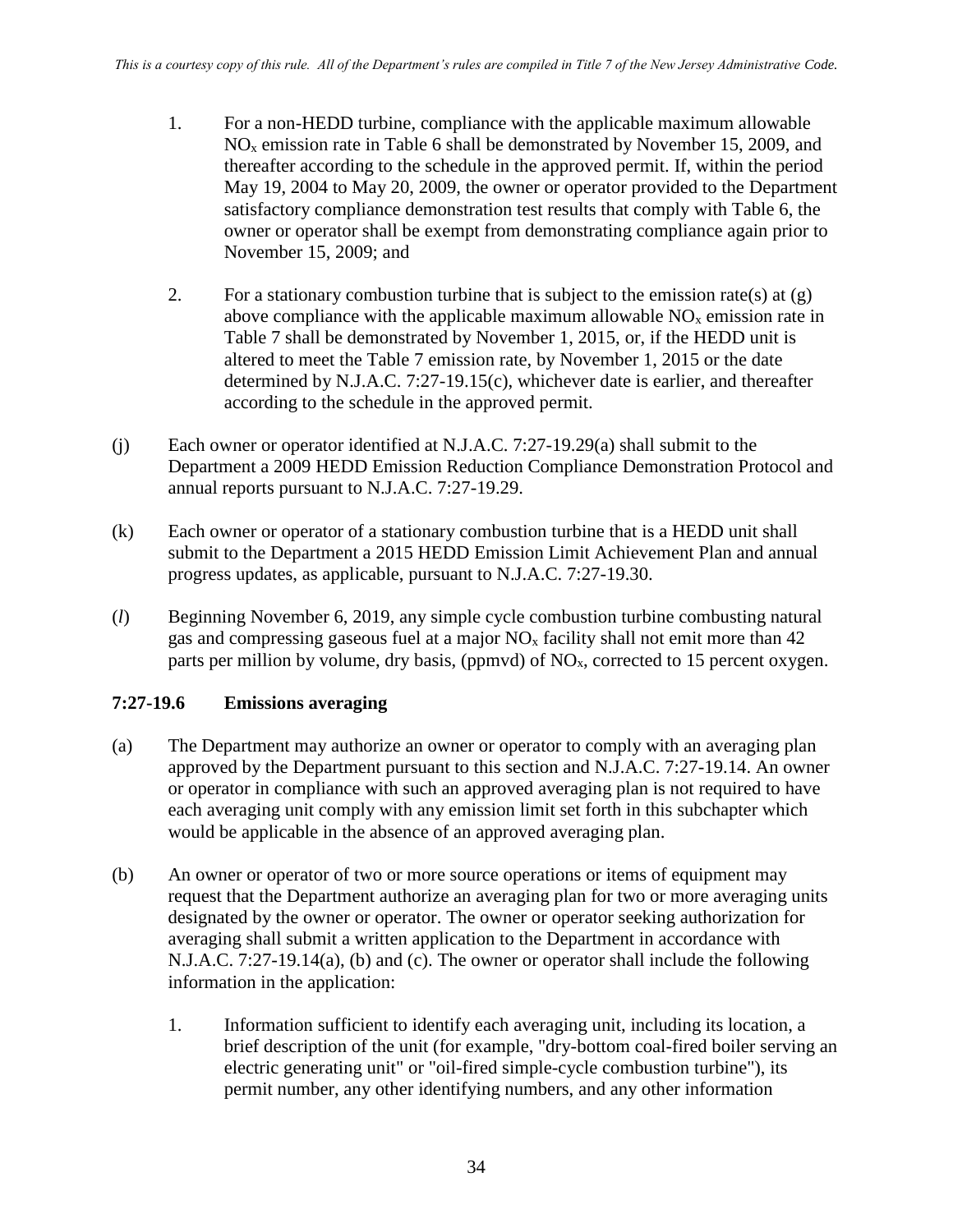necessary to distinguish it from other equipment owned or operated by the applicant;

- 2. The maximum gross heat input rate of each averaging unit, expressed in BTUs per hour;
- 3. The type of fuel or fuels combusted in each averaging unit;
- 4. The maximum allowable  $NO<sub>x</sub>$  emission rate which the owner or operator proposes to impose upon each averaging unit, expressed in pounds per million BTU;
- 5. The peak daily heat input rate of each averaging unit or of the designated set, expressed in MMBTU;
- 6. A demonstration that in operating at the peak daily heat input rate of all the averaging units together or of the designated set would satisfy the following equation:

### $TPEE \leq TPAE$

### Where:

- i. TPEE means total peak estimated emissions and is equal to the sum of the peak estimated emissions for each averaging unit or the peak estimated emission of the designated set. The peak estimated emissions for each averaging unit equals the maximum emission rate listed in (b)4 above for that averaging unit, multiplied by the peak daily heat input rate listed in (b)5 above for that averaging unit. The peak estimated emissions of the designated set equals the sum of the maximum emission rates listed in (b)4 above for each averaging unit multiplied by the daily heat input rate to that averaging unit at the time of the peak daily heat input rate to the designated set as listed in (b)5 above; and
- ii. TPAE means total peak allowable emissions, and is equal to the sum of the total peak allowable emissions for each averaging unit or the peak allowable emissions of the designated set. The peak allowable emissions for each averaging unit equals the applicable  $NO<sub>x</sub>$  emission limit set forth in N.J.A.C. 7:27-19.4, 19.5, 19.7, 19.8, 19.9, 19.10 or 19.20 for that averaging unit, multiplied by the peak daily heat input rate listed in (b)5 above for that averaging unit. The TPAE of the designated set means the applicable  $NO<sub>x</sub>$  emission limit for each averaging unit multiplied by the heat input rate to that averaging unit at the time of the peak daily heat input rate to the designated set. For an averaging unit that is included in a seasonal fuel switching plan under N.J.A.C. 7:27-19.20, the applicable  $NO<sub>x</sub>$  emission limit from May 1 through September 30 is the limit established under N.J.A.C. 7:27-19.20(d) or 19.20(g)3 as applicable, and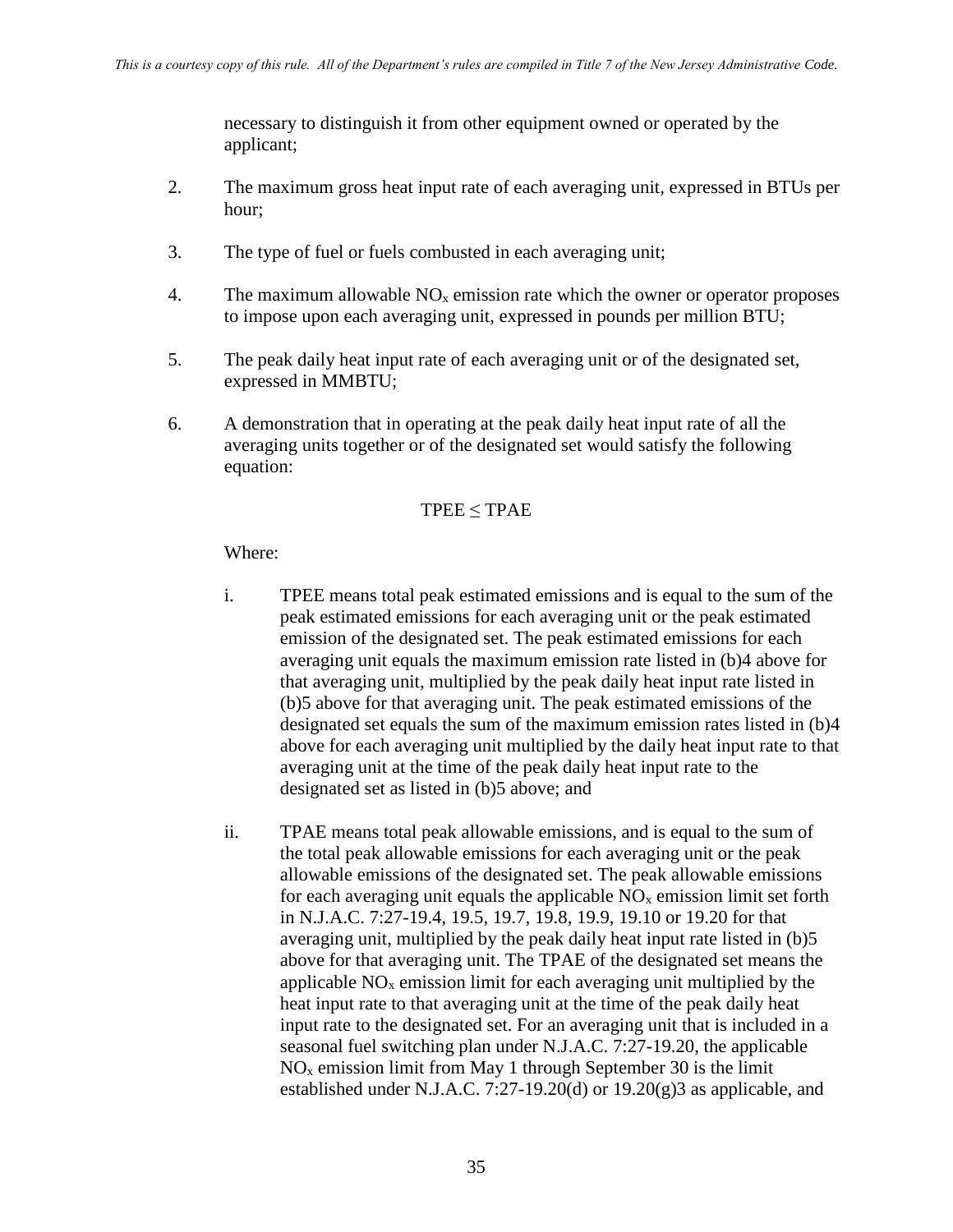the applicable  $NO<sub>x</sub>$  emission limit from October 1 through April 30 is the limit established under N.J.A.C. 7:27-19.20(g)4;

- 7. The method to be used to measure the actual  $NO<sub>x</sub>$  emission rate of each averaging unit;
- 8. The name and phone number of the individual responsible for the recordkeeping required under (g) below; and
- 9. Any other information which the Department requests, which is reasonably necessary to enable it to determine whether the averaging units designated by the owner or operator will comply with the requirements of this section.
- (c) The Department shall approve an averaging plan only if the following requirements are satisfied:
	- 1. Each averaging unit can satisfy the maximum allowable  $NO<sub>x</sub>$  emission rate which the owner or operator proposed under (b)4 above for that averaging unit;
	- 2. The request for authorization satisfies all requirements of (b) above; and
	- 3. The owner and operator of the averaging units to be included in the designated set enter into a Federally enforceable agreement with the Department (such as the inclusion of conditions in the applicable permits or operating certificates, or both), requiring any averaging unit for which the  $NO<sub>x</sub>$  emission rate specified under (b)4 above is less than the applicable maximum allowable  $NO<sub>x</sub>$  emission rate specified at N.J.A.C. 7:27-19.4, 19.5, 19.7, 19.8, 19.9, 19.10 or 19.20 to continue to emit  $NO<sub>x</sub>$  at a rate no greater than that specified under (b)4 above.
- (d) The owner or operator of the designated set shall operate each unit in the designated set in compliance with the following:
	- 1. The actual  $NO<sub>x</sub>$  emissions from each averaging unit in the designated set, averaged over the appropriate time period specified in (f) below, shall not exceed the maximum allowable  $NO<sub>x</sub>$  emission rate specified in (b)4 above for that averaging unit; and
	- 2. The sum of the actual  $NO<sub>x</sub>$  emissions from all averaging units in the designated set, averaged over the appropriate time period specified in (f) below, shall not exceed the sum of the allowable  $NO<sub>x</sub>$  emissions for all averaging units in the designated set. The allowable  $NO<sub>x</sub>$  emissions for each averaging unit is calculated according to the following formula:

Allowable  $NO<sub>x</sub>$  emissions = H x AL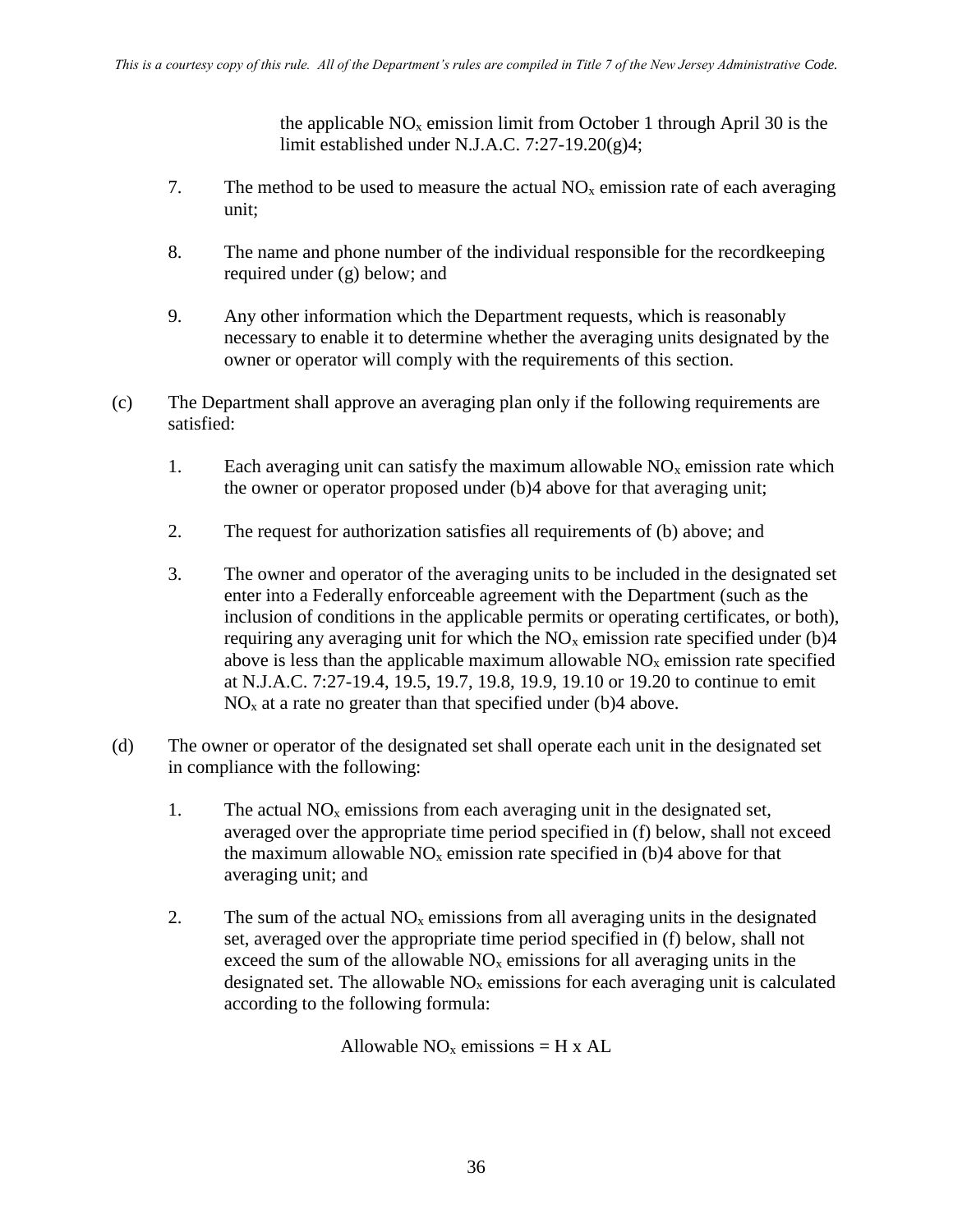## Where:

- i. H means the actual heat input to the averaging unit during the appropriate time interval specified in (f) below. The heat input is expressed in millions of BTUs, based on the higher heating value of the fuel burned; and
- ii. AL means the applicable  $NO<sub>x</sub>$  emission limit set forth in N.J.A.C. 7:27-19.4, 19.5, 19.7, 19.8, 19.9, 19.10 or 19.20 for that averaging unit, expressed in pounds of  $NO<sub>x</sub>$  per million BTUs. For an averaging unit that is included in a seasonal fuel switching plan under N.J.A.C. 7:27-19.20, the applicable  $NO<sub>x</sub>$  emission limit from May 1 through September 30 is the limit established under N.J.A.C. 7:27-19.20 $(g)$  3, and the applicable  $NO<sub>x</sub>$  emission limit from October 1 through April 30 is the limit established under N.J.A.C. 7:27-19.20(g)4.
- (e) The owner or operator of the designated set shall calculate the actual  $NO<sub>x</sub>$  emissions of each averaging unit using emissions data from a continuous emissions monitoring system satisfying the requirements of N.J.A.C. 7:27-19.18. The owner or operator may comply with this requirement using emissions data derived in accordance with a monitoring plan for limited installation of continuous emissions monitoring systems approved by the Department under N.J.A.C. 7:27-19.18(e).
- (f) The owner or operator shall demonstrate compliance with this section as follows:
	- 1. The owner or operator shall determine whether the operations of the designated set and of each averaging unit comply with this section for each calendar day during the period beginning May 1 and ending September 30 of each year. The owner or operator shall base the calculations required under (d)1 and 2 above upon the heat input and  $NO<sub>x</sub>$  emissions for each averaging unit over the entire calendar day. The owner or operator shall perform the calculations and make a record of them within three working days after the date which is the subject of the calculation; and
	- 2. The owner or operator shall determine whether the operations of the designated set and of each averaging unit comply with this section for the 30-day period ending on October 1 of each year, and the 30-day period ending on each subsequent day through April 30 of the following year. The owner or operator shall base the calculations required under (d)1 and 2 above upon the heat input and  $NO<sub>x</sub>$  emissions for each averaging unit over the entire 30-day period. The owner or operator shall perform the calculations and make a record of them by the 15th day of each month, for all 30-day periods ending in the preceding month.
- (g) The owner or operator of a designated set shall maintain the records listed below for five years from the date on which each record was made. The owner or operator shall maintain such records in a permanently bound log book or an electronic method, in a format that enables the Department to readily determine whether the designated set and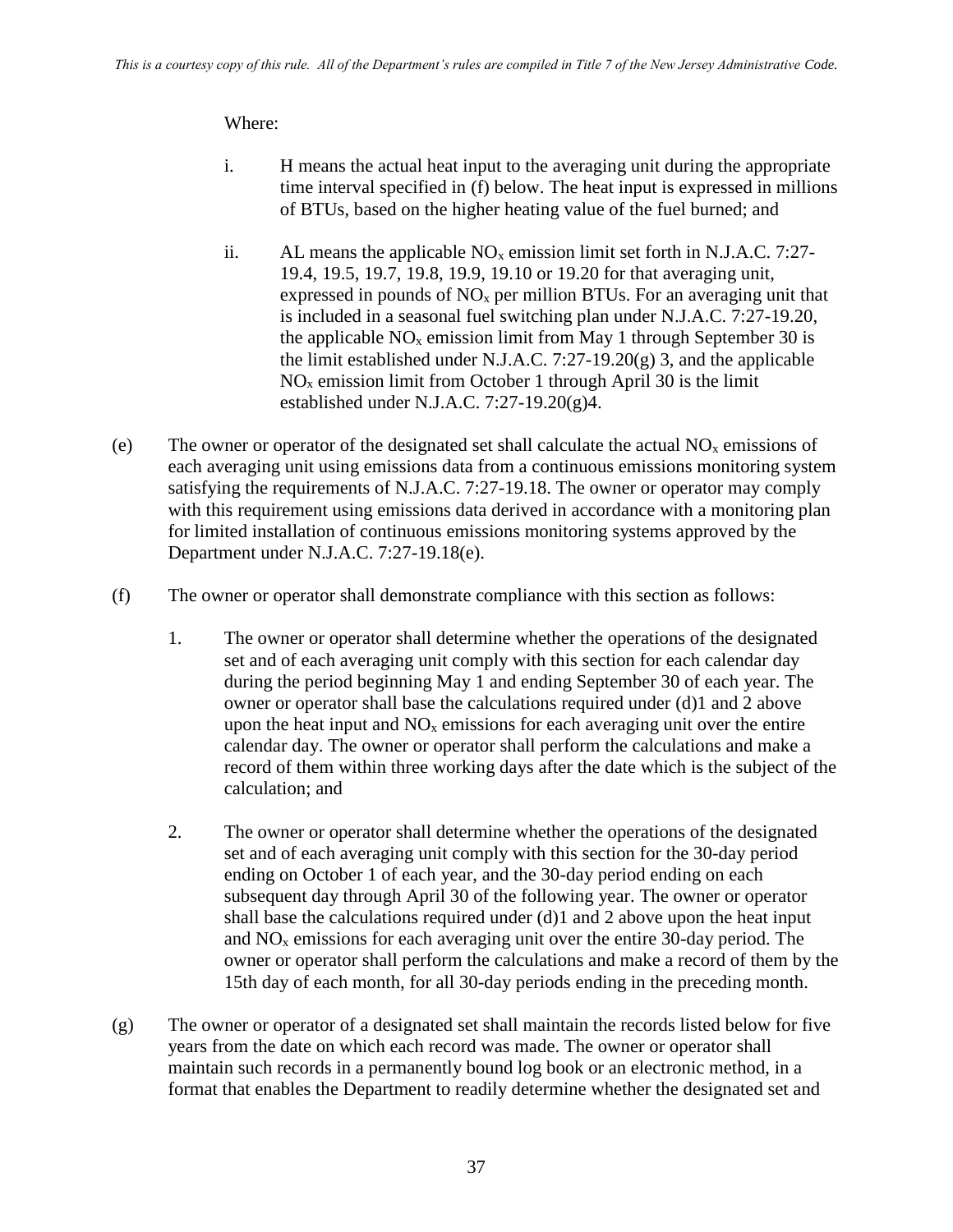each averaging unit are in compliance. The owner or operator shall maintain the following records:

- 1. The unique identifier for each averaging unit included in the designated set as specified in (b)1 above;
- 2. The time period for which the data is being recorded;
- 3. The date upon which the data was recorded;
- 4. The amount, type and higher heating value of the fuel(s) consumed over the subject time period;
- 5. The amount of  $NO<sub>x</sub>$  (expressed in pounds or tons) emitted by each averaging unit over the subject time period;
- 6. Whether the amount exceeds the allowable rate for the averaging unit specified under (b)4 above;
- 7. The sum of the amounts listed in (g)5 above for all averaging units;
- 8. The allowable  $NO<sub>x</sub>$  emissions calculated pursuant to (d)2 above; and
- 9. Any other information required to be maintained as a condition of approval granted pursuant to (b) above.
- (h) The owner or operator of a designated set shall submit quarterly reports to the Department on April 30, July 30, October 30 and January 30 of each year, for the immediately preceding calendar quarter ending March 31, June 30, September 30 and December 31, respectively. The owner or operator shall submit the report to the Department at the address set forth in (k) below. The owner or operator shall include the following information in the quarterly report:
	- 1. The information listed in (g)2 and 3 above;
	- 2. In the report for the quarter ending March 31, the compliance determination required under (f)2 above for each 30-day period ending on a calendar day within the quarter;
	- 3. In the report for the quarter ending June 30:
		- i. The compliance determination required under (f)2 above for each 30-day period ending on a calendar day from April 1 through May 14, inclusive; and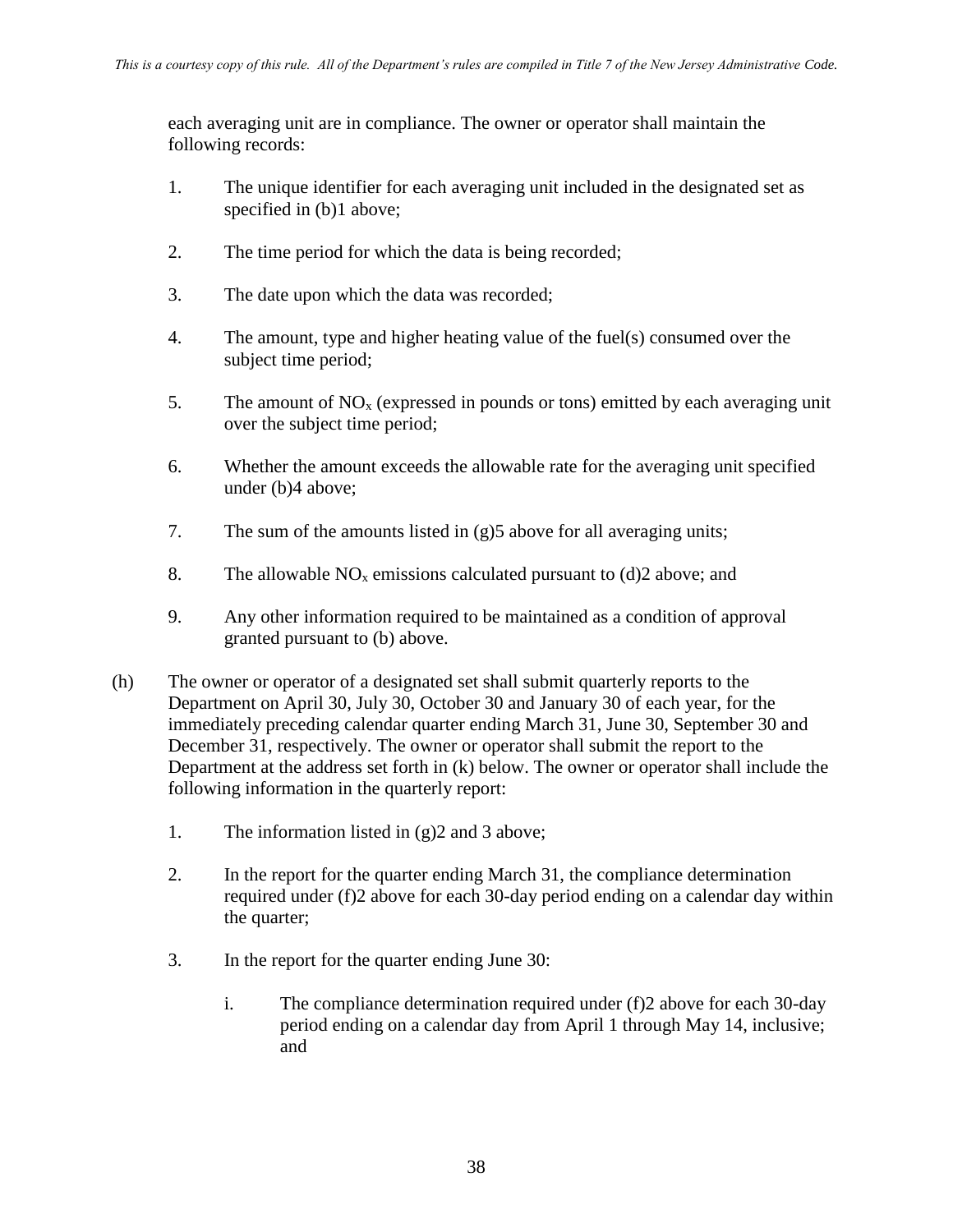- ii. The compliance determination required under (f)1 above for each calendar day from May 15 through June 30, inclusive;
- 4. In the report for the quarter ending September 30, the compliance determination required under (f)1 above for each calendar day from July 1 through September 30; and
- 5. In the report for the quarter ending December 31, the compliance determination required under (f)2 above for each 30-day period ending on a calendar day within the quarter.
- (*i*) If the emissions from the designated set or from any averaging unit do not comply with (d) above for any time period described in (f) above, the owner or operator of the designated set shall deliver (as opposed to send) written notice of the non-compliance to the Department within two working days after the date on which the owner or operator was required to calculate compliance under (f) above. The owner or operator shall provide the notice in writing to the Regional Enforcement Officer, at the address specified at N.J.A.C. 7:27-19.3(i) for the county in which the averaging unit with the highest  $NO<sub>x</sub>$  emission rate is located. The owner or operator shall include the following information in the notification:
	- 1. The name of the owner or operator;
	- 2. The name and telephone number of the person specified in (b)7 above;
	- 3. All information required to be recorded under (h) above;
	- 4. A statement of the reason(s) for the non-compliance, if known; and
	- 5. Certification of the notification, in accordance with N.J.A.C. 7:27-1.39.
- (j) An owner or operator of an averaging unit which cannot be operated due to sudden and reasonably unforeseeable circumstances beyond the control of the owner or operator, including, but not limited to, a Generator Forced/Unplanned Outage as defined by PJM Manual 35: Definitions and Acronyms, Revision: 14, Effective Date: October 21, 2008 at <http://www.pjm.com/documents/manuals/> /media/documents/manuals/m35.ashx, which definition is incorporated herein by reference, as supplemented or amended, and for which the  $NO<sub>x</sub>$  emission rate specified under (b)4 above is less than the applicable maximum allowable  $NO<sub>x</sub>$  emission rate under N.J.A.C. 7:27-19.4, 19.5, 19.7, 19.8, or 19.10 shall take the following actions:
	- 1. Within two working days after the averaging unit ceased operating, deliver (as opposed to send) written preliminary notice to the Department. This preliminary notice shall be followed up within 30 calendar days of the occurrence of the incident certifying the information in accordance with N.J.A.C. 7:27-1.39. In the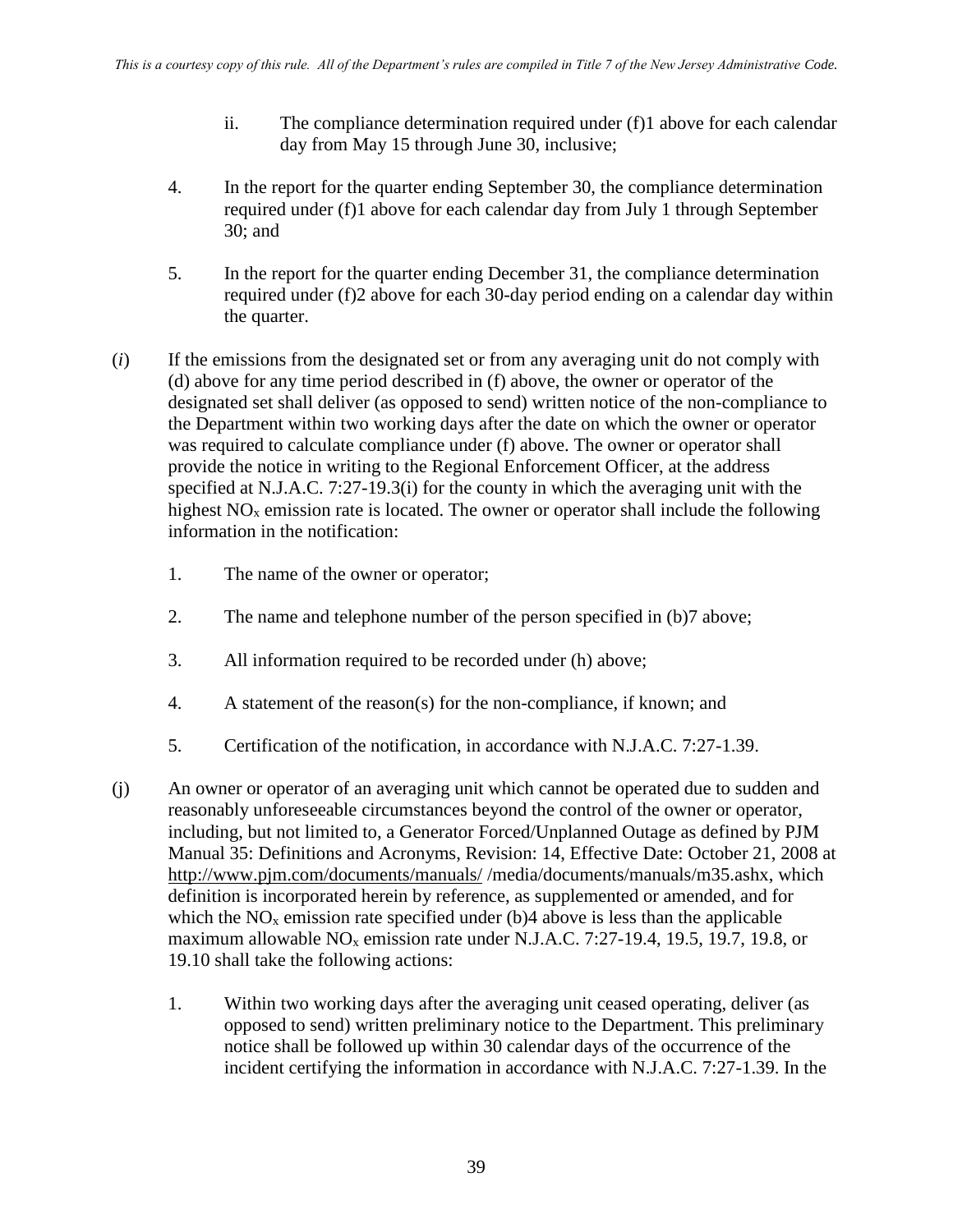written notice, the owner or operator shall identify the unit which is or was not operating, and state why it is or was not operating;

- 2. If circumstances beyond the control of the owner or operator make it impracticable either to repair the averaging unit within 15 calendar days after it ceased operating, or to comply with the averaging plan without operating the unit (for example, through reducing the operations of another unit and purchasing electric power from another source), include in the notice described in (j)1 above an explanation of those circumstances and an estimate of the time required to repair the averaging unit; and
- 3. In determining whether the designated set is in compliance with (d)2 above, assume that the  $NO<sub>x</sub>$  emissions and heat input for the non-operational averaging unit for each of the first 15 days of non-operation (or such longer period, not to exceed six months, as the Department determines is necessary to repair the averaging unit based on the information submitted under (j)2 above) are equal to the actual emissions and heat input for that unit on the most recent comparable demand day. For each day after the end of the period described above, assume that the  $NO<sub>x</sub>$  emissions and heat input for the non-operational averaging unit are zero.
- (k) A person required to submit a quarterly report to the Department under (h) above shall send the quarterly report to the applicable address listed below:
	- 1. If the averaging unit with the highest  $NO<sub>x</sub>$  emission limit is located in Burlington County, Mercer County, Middlesex County, Monmouth County, or Ocean County, the person shall send the quarterly report to:

Department of Environmental Protection Bureau of Air Compliance & Enforcement - Central 4 Station Plaza Mail Code 22-03A PO Box 420 Trenton, NJ 08625-0420

2. If the averaging unit with the highest  $NO<sub>x</sub>$  emission limit is located in Bergen County, Essex County, Hudson County, Hunterdon County, Morris County, Passaic County, Somerset County, Sussex County, Union County, or Warren County, the person shall send the quarterly report to:

Department of Environmental Protection Bureau of Air Compliance & Enforcement - Northern 7 Ridgedale Avenue Cedar Knolls, NJ 07927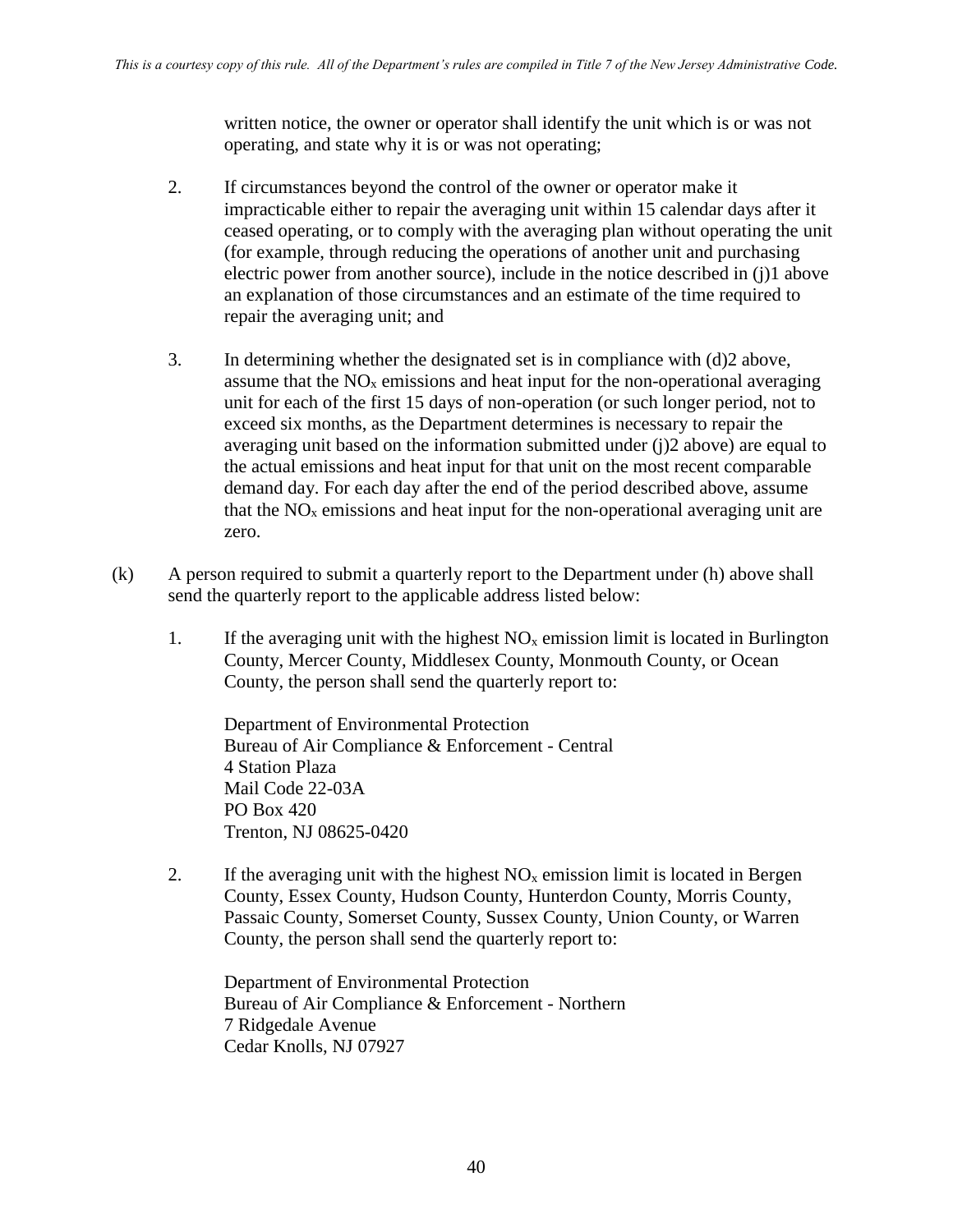3. If the averaging unit with the highest  $NO<sub>x</sub>$  emission limit is located in Atlantic County, Camden County, Cape May County, Cumberland County, Gloucester County, or Salem County, the person shall send the quarterly report to:

Department of Environmental Protection Bureau of Air Compliance & Enforcement - Southern 2 Riverside Drive, Suite 201 Camden, NJ 08103-1013

#### **7:27-19.7 Industrial/commercial/institutional boilers and other indirect heat exchangers**

- (a)-(c) (Reserved)
- (d) The owner or operator of any industrial/commercial/institutional boiler or other indirect heat exchanger with a maximum gross heat input rate of at least 250 million BTUs per hour shall install a continuous emissions monitoring system in accordance with N.J.A.C. 7:27-19.18.
- (e)-(f) (Reserved)
- (g) On and after March 7, 2007, the owner or operator of an industrial/commercial/institutional boiler or other indirect heat exchanger with a maximum gross heat input rate of at least five million BTU per hour, whether or not it is located at a major  $NO<sub>x</sub>$  facility, shall adjust the combustion process annually in accordance with the procedure set forth at N.J.A.C. 7:27-19.16 and the following schedule:
	- 1. For an industrial/commercial/institutional boiler or other indirect heat exchanger with a maximum gross heat input rate of at least five million BTU per hour, but less than 10 million BTU per hour, in the same quarter of each calendar year, beginning in 2010;
	- 2. For an industrial/commercial/institutional boiler or other indirect heat exchanger with a maximum gross heat input rate of at least 10 million BTU per hour, but less than 20 million BTU per hour, in the same quarter of each calendar year beginning in 2008;
	- 3. For an industrial/commercial/institutional boiler or other indirect heat exchanger with a maximum gross heat input rate of at least 20 million BTU per hour or greater, in the same quarter of each calendar year beginning in 2007; or
	- 4. If the industrial/commercial /institutional boiler or other indirect heat exchanger is not operated during the quarter of the calendar year in which the annual adjustment is to be performed pursuant to  $(g)1, 2,$  or 3 above, the owner or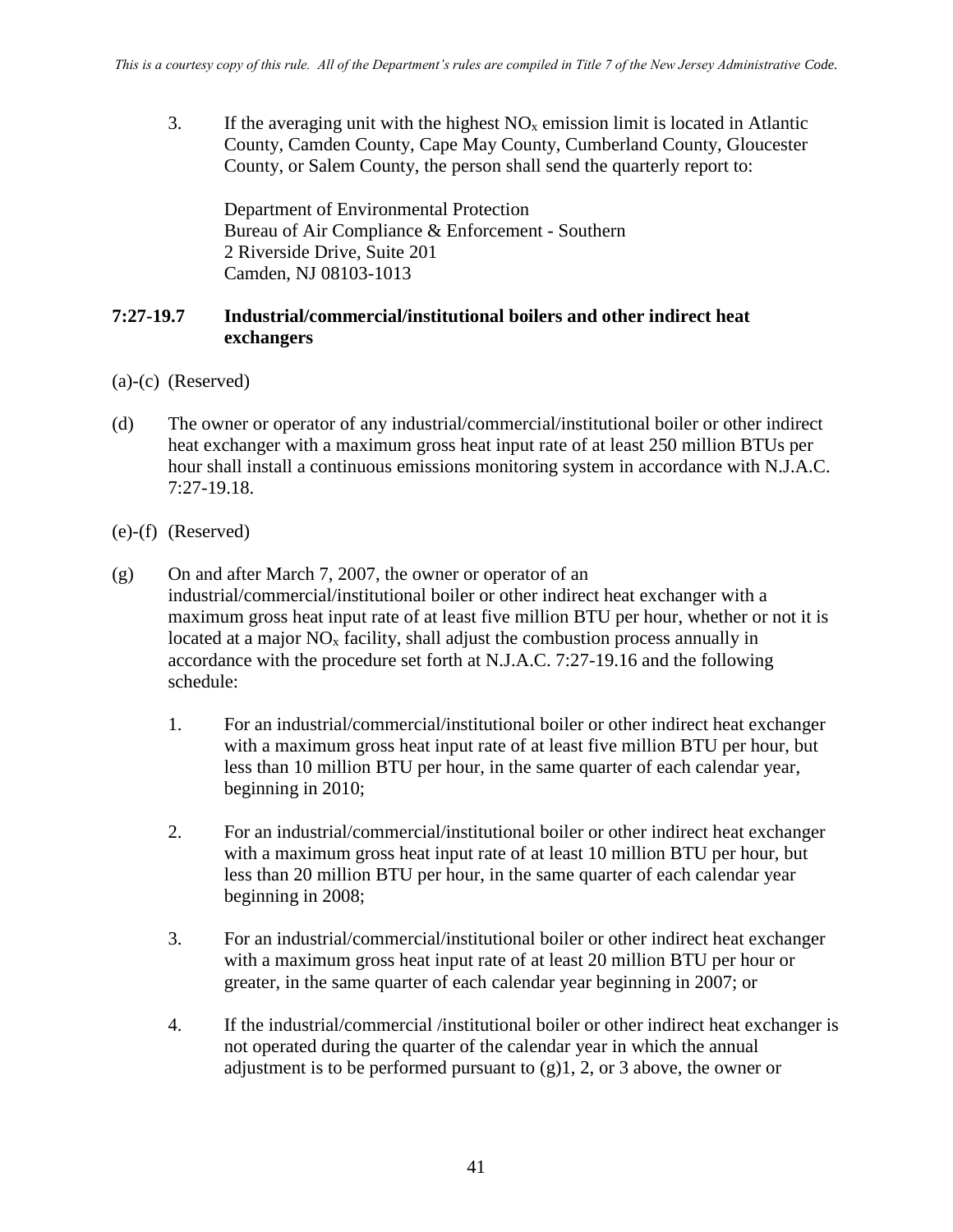operator shall perform the adjustment within seven days after the boiler or other indirect heat exchanger is next operated.

- (h) On and after March 7, 2007, the owner or operator of an industrial/commercial/ institutional boiler or other indirect heat exchanger with a maximum gross heat input rate of at least 50 million BTU per hour, located at a major  $NO<sub>x</sub>$  facility, shall cause the boiler or other indirect heat exchanger to emit  $NO<sub>x</sub>$  at a rate no greater than the applicable maximum allowable  $NO<sub>x</sub>$  emission rate specified in Table 8 below, in accordance with the following, unless the owner or operator is complying with N.J.A.C. 7:27-19.3(f):
	- 1. For an industrial/commercial/institutional boiler or other indirect heat exchanger that is not located at a petroleum refinery:
		- i. The owner or operator shall cause the industrial/commercial/institutional boiler or other indirect heat exchanger to emit  $NO<sub>x</sub>$  at a rate no greater than the applicable maximum allowable  $NO<sub>x</sub>$  emission rate specified in Table 8 below through April 30, 2010, if compliance is achieved without physically modifying the boiler or other indirect heat exchanger; or
		- ii. The owner or operator shall cause the industrial/commercial/institutional boiler of other indirect heat exchanger to emit  $NO<sub>x</sub>$  at a rate no greater than the applicable maximum allowable  $NO<sub>x</sub>$  emission rate specified in Table 8 below through April 30, 2011, if compliance is achieved by physically modifying the boiler or other indirect heat exchanger; and
	- 2. For an industrial/commercial/institutional boiler or other indirect heat exchanger that is located at a petroleum refinery, the dates at (h)1 above shall not apply. The owner or operator shall cause the industrial/commercial/institutional boiler or other indirect heat exchanger to emit  $NO<sub>x</sub>$  at a rate no greater than the applicable maximum allowable  $NO<sub>x</sub>$  emission rate specified in Table 8 below.

#### TABLE 8

# Maximum Allowable NOx Emission Rates for Industrial/Commercial/Institutional Boilers or other Indirect Heat Exchangers (pounds per million BTU)

| <b>Heat Input Rate</b>  |                             |                   | <b>Firing Method</b> |                |
|-------------------------|-----------------------------|-------------------|----------------------|----------------|
| (million BTU per hr)    | <b>Fuel/Boiler Type</b>     | <b>Tangential</b> | <b>Face</b>          | <b>Cyclone</b> |
|                         | Natural gas only            | 0.10              | 0.10                 | 0.10           |
|                         | No. 2 Fuel oil only         | 0.12              | 0.12                 | 0.12           |
|                         | Refinery fuel gas and other | 0.20              | 0.20                 | N/A            |
| at least 50 but $< 100$ | gaseous fuels               |                   |                      |                |
|                         | Other liquid fuels          | 0.30              | 0.30                 | 0.30           |
|                         | Coal – Wet Bottom           | 1.0               | 1.0                  | 0.55           |
|                         | Coal – Dry Bottom           | 0.38              | 0.43                 | 0.55           |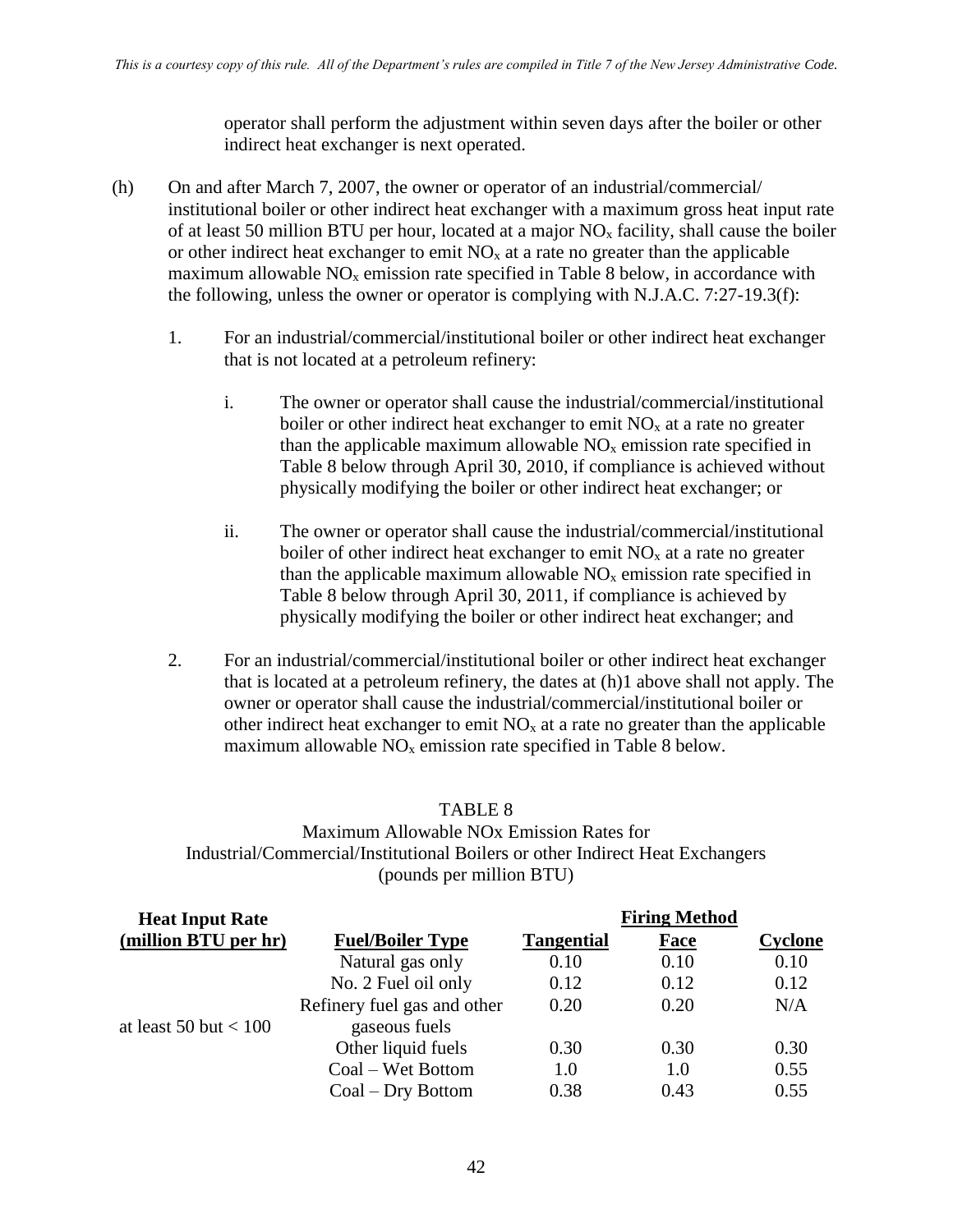*This is a courtesy copy of this rule. All of the Department's rules are compiled in Title 7 of the New Jersey Administrative Code.*

|                         | Natural gas only            | 0.10 | 0.10 | 0.10 |
|-------------------------|-----------------------------|------|------|------|
|                         | Refinery fuel gas and other | 0.20 | 0.20 | N/A  |
| at least 100 or greater | gaseous fuels               |      |      |      |
|                         | Fuel oil and/or natural gas | 0.20 | 0.28 | 0.43 |
|                         | Coal – Wet Bottom           | 1.0  | 1.0  | 0.60 |
|                         | Coal – Dry Bottom           | 0.38 | 0.45 | 0.55 |

- (*i*) The owner or operator of an industrial/commercial/ institutional boiler or other indirect heat exchanger, with a maximum gross heat input rate of at least 25 million BTU per hour, whether or not it is located at a major NOx facility, but which is not located at a petroleum refinery, shall cause the boiler or other indirect heat exchanger to emit NOx at a rate no greater than the applicable maximum allowable NOx emission rate specified at Table 9 below in accordance with the following schedule, unless the owner or operator is complying with N.J.A.C. 7:27-19.3(f):
	- 1. For an industrial/commercial/institutional boiler or other indirect heat exchanger with a maximum gross heat input rate of at least 25 million BTU per hour, but less than 50 million BTU per hour:
		- i. On and after May 1, 2011, if compliance is achieved without physically modifying the boiler or other indirect heat exchanger; or
		- ii. On and after May 1, 2012, if compliance is achieved by physically modifying the boiler or other indirect heat exchanger; and
	- 2. For an industrial/commercial/institutional boiler or other indirect heat exchanger with a maximum gross heat input rate of at least 50 million BTU per hour:
		- i. On and after May 1, 2010, if compliance is achieved without physically modifying the boiler or other indirect heat exchanger; or
		- ii. On and after May 1, 2011 if compliance is achieved by physically modifying the boiler or other indirect heat exchanger.

#### TABLE 9

Maximum Allowable NO<sub>x</sub> Emission Rates for Industrial/Commercial/ Institutional Boilers or Other Indirect Heat Exchangers Fired by Gas or Liquid Fuels (pounds per million BTU)

| <b>Heat Input Rate</b>    |                                                                  | Rate                     |
|---------------------------|------------------------------------------------------------------|--------------------------|
| (million BTU per hr)      | <b>Fuel Type</b>                                                 | (pounds per million BTU) |
| at least $25$ but $< 100$ | Natural gas only                                                 | 0.05                     |
|                           | No. 2 Fuel oil only                                              | 0.08                     |
|                           | Other gaseous fuels<br>(This does not include refinery fuel gas) | 0.20                     |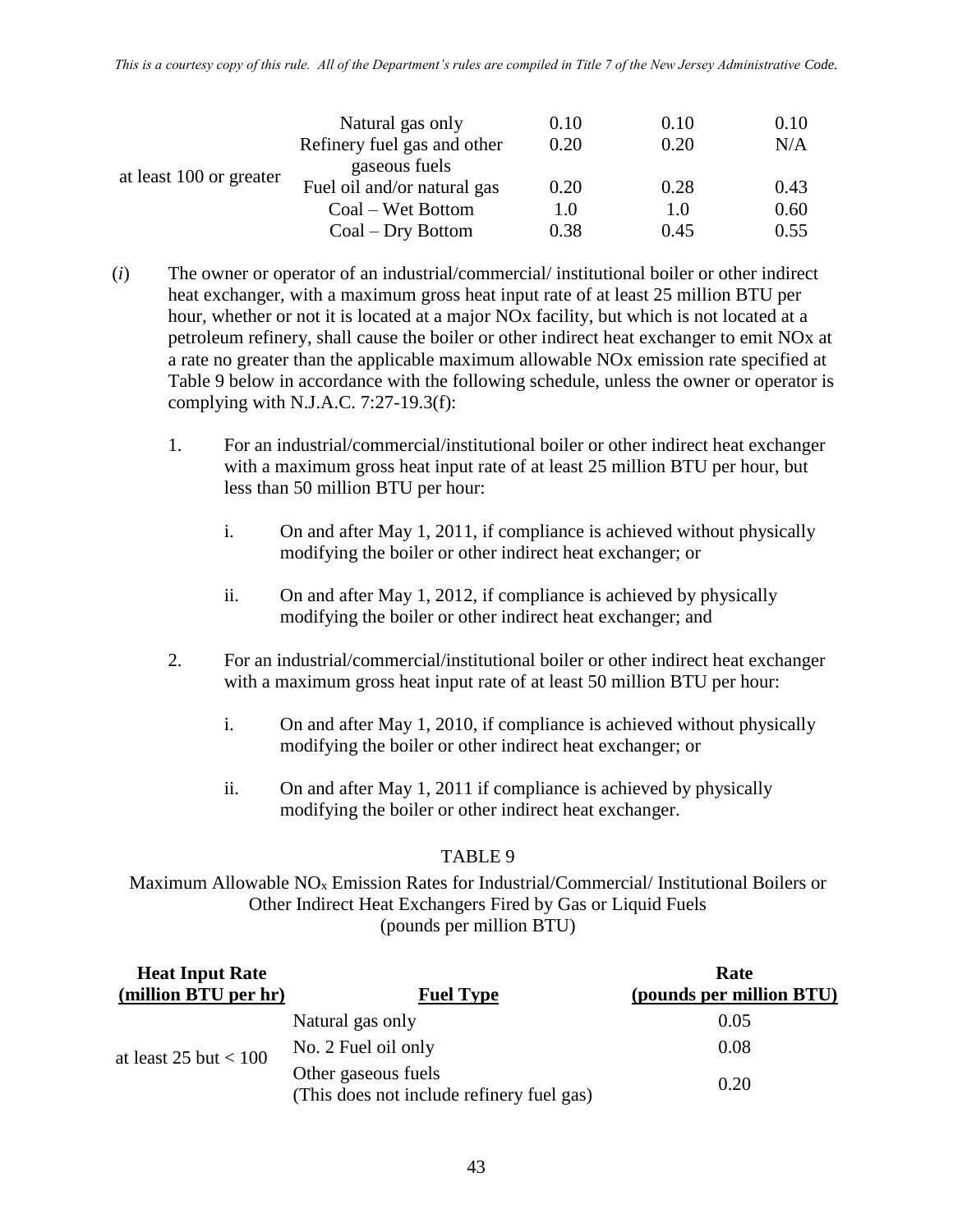|                         | Other liquid fuels                                               | 0.20 |
|-------------------------|------------------------------------------------------------------|------|
|                         | Dual fuel using fuel oil and/or natural gas                      | 0.12 |
| at least 100 or greater | Natural gas only                                                 | 0.10 |
|                         | No. 2 Fuel oil only                                              | 0.10 |
|                         | Other gaseous fuels<br>(This does not include refinery fuel gas) | 0.20 |
|                         | Other liquid fuels                                               | 0.20 |
|                         | Dual fuel using fuel oil and/or natural gas                      | 0.20 |

#### **7:27-19.8 Stationary reciprocating engines**

- (a) The owner or operator of a rich-burn stationary reciprocating engine capable of producing an output of 500 brake horsepower or greater, fueled by gaseous fuel, shall cause it to emit no more than 1.5 grams of  $NO<sub>x</sub>$  per bhp-hr. Beginning March 7, 2007, a rich-burn stationary reciprocating engine capable of producing an output of 37 kW or greater, fueled by gaseous fuel, and used for generating electricity, is subject to (e) below, and not to this subsection.
- (b) The owner or operator of a lean-burn stationary reciprocating engine capable of producing an output of 500 brake horsepower or greater, fueled by gaseous fuel, shall cause it to emit no more than 2.5 grams of  $NO<sub>x</sub>$  per bhp-hr. Beginning March 7, 2007, a lean-burn stationary reciprocating engine capable of producing an output of 37 kW or greater, fueled by gaseous fuel, and used for generating electricity, is subject to (e) below, and not to this subsection.
- (c) The owner or operator of a lean-burn stationary reciprocating engine capable of producing an output of 500 brake horsepower or greater, fueled by liquid fuel, shall cause it to emit no more than 8.0 grams of  $NO<sub>x</sub>$  per bhp-hr. Beginning March 7, 2007, a leanburn stationary reciprocating engine capable of producing an output of 37 kW or greater, fueled by liquid fuel, and used for generating electricity, is subject to (e) below, and not to this subsection.
- (d) In lieu of complying with a  $NO<sub>x</sub>$  emission limit under (a), (b) or (c) above, the owner or operator of a stationary reciprocating engine may comply with N.J.A.C. 7:27-19.3(f).
- (e) On and after March 7, 2007, the owner or operator of a stationary reciprocating engine used for generating electricity whether or not it is located at a major  $NO<sub>x</sub>$  facility, shall meet the following requirements, unless the owner or operator is complying with N.J.A.C. 7:27-19.3(f):
	- 1. For an engine that has a maximum rated power output of 148 kW or greater, cause it to emit  $NO<sub>x</sub>$  at a rate no greater than the applicable maximum allowable  $NO<sub>x</sub>$ emission rate specified in Table 10 below;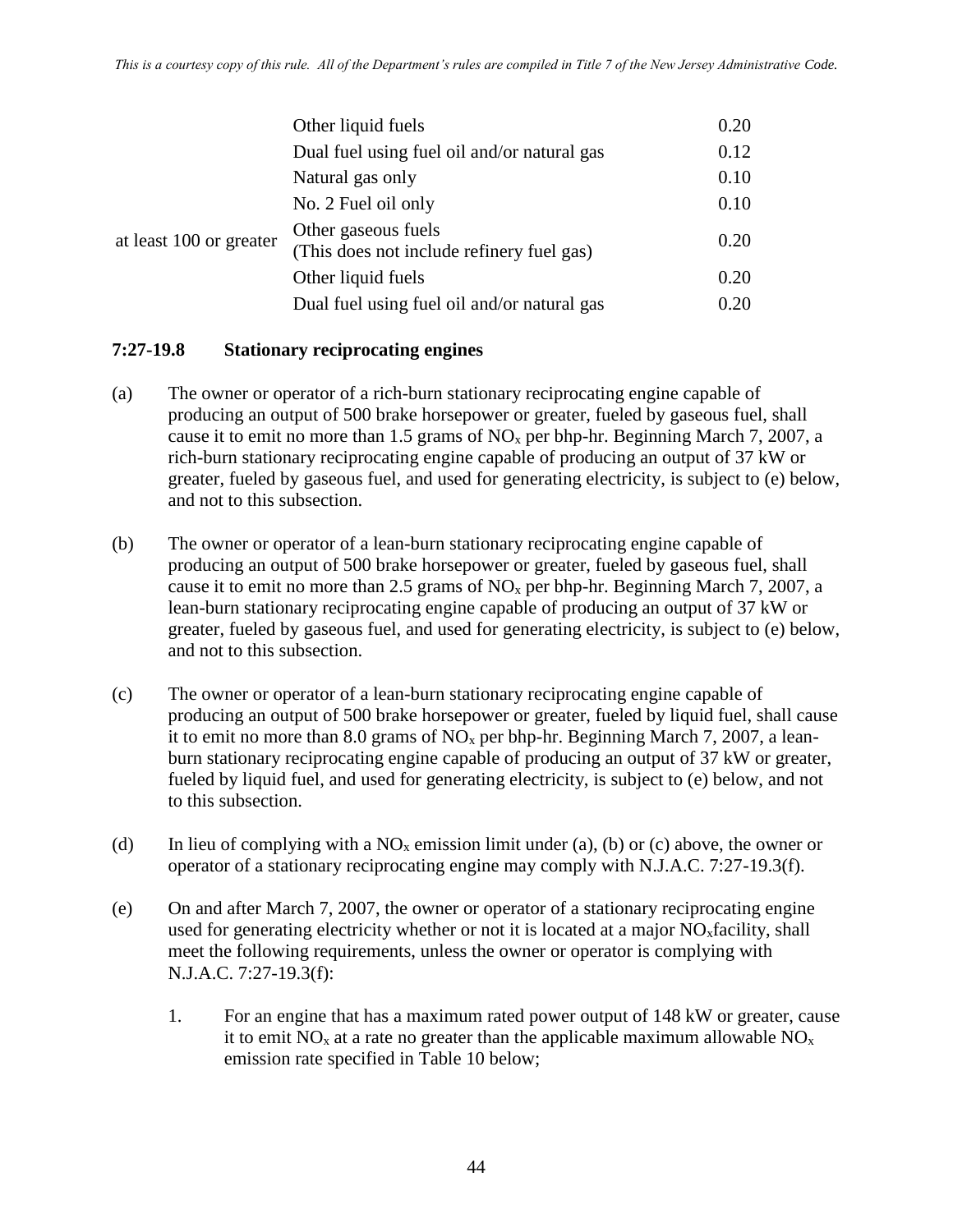# TABLE 10

Maximum Allowable  $NO<sub>x</sub>$  Emission Rates for Stationary Reciprocating Engines Applicable to Paragraph (e)1 above and (e)4 below Used for Generating Electricity

| <b>Engine/Fuel Type</b>                                 | <b>Maximum Allowable NO<sub>x</sub> Emission Rate</b><br>(grams per Bhp-hr)                                                          |
|---------------------------------------------------------|--------------------------------------------------------------------------------------------------------------------------------------|
| Rich - Burn fueled by Gaseous or<br>Liquid Fuel         | 1.5                                                                                                                                  |
| Lean – Burn fueled by Gaseous Fuel                      | 1.5 or an emission rate which is equivalent to<br>80 percent $NOx$ reduction from the<br>uncontrolled NO <sub>X</sub> emission level |
| Lean-Burn fueled by Liquid Fuel                         | 2.3                                                                                                                                  |
| Lean-Burn fueled by Dual-Fuels<br>(gas and liquid fuel) | 2.3                                                                                                                                  |

- 2. For an engine that has a maximum rated power output of 37 kW or greater and that has commenced operation at the facility on or after March 7, 2007, cause it to emit  $NO<sub>x</sub>$  at a rate no greater than 0.90 grams per bhp-hr;
- 3. For an engine that has a maximum rated power output of 37 kW or greater and that has been modified on or after March 7, 2007, cause it to emit  $NO<sub>x</sub>$  at a rate no greater than 0.90 grams per bhp-hr or an emission rate which is equivalent to a 90 percent  $NO<sub>x</sub>$  reduction from the uncontrolled  $NO<sub>x</sub>$  emission level;
- 4. For a group of two or more stationary reciprocating engines, each of which has a rated power output of 37 kW or greater, but less than 148 kW, and whose total combined power output is 148 kW or greater, cause it to emit  $NO<sub>x</sub>$  at a rate no greater than the applicable maximum allowable  $NO<sub>x</sub>$  emission rate specified in Table 10 above.
- 5. For a modified engine to take advantage of a percent reduction standard specified in Table 10 at (e)1 above, or (e)3 above in lieu of the default emission standard, the equivalent grams per bhp-hr limit must be incorporated into a Preconstruction Permit or Operating Permit. To support the permit application, a stack test conducted in accordance with N.J.A.C. 7:27-19.15(a)2, utilizing a protocol developed using the protocol templates in Technical Manual 1004, available at the Department's website at [www.state.nj.us/dep/aqpp/techman.html,](http://www.state.nj.us/dep/aqpp/techman.html) must be used to establish the baseline emission rate prior to modification. The engine must have had the combustion processes adjusted using the procedures at N.J.A.C. 7:27- 19.16 prior to the stack test. The protocol and test results must be approved by the Bureau of Technical Services (BTS).
- (f) The owner or operator of any stationary reciprocating engine that has a maximum rated power output of at least 37 kW or greater, used for generating electricity, and whether or not it is located at a major  $NO<sub>x</sub>$  facility, shall adjust the engine's combustion process in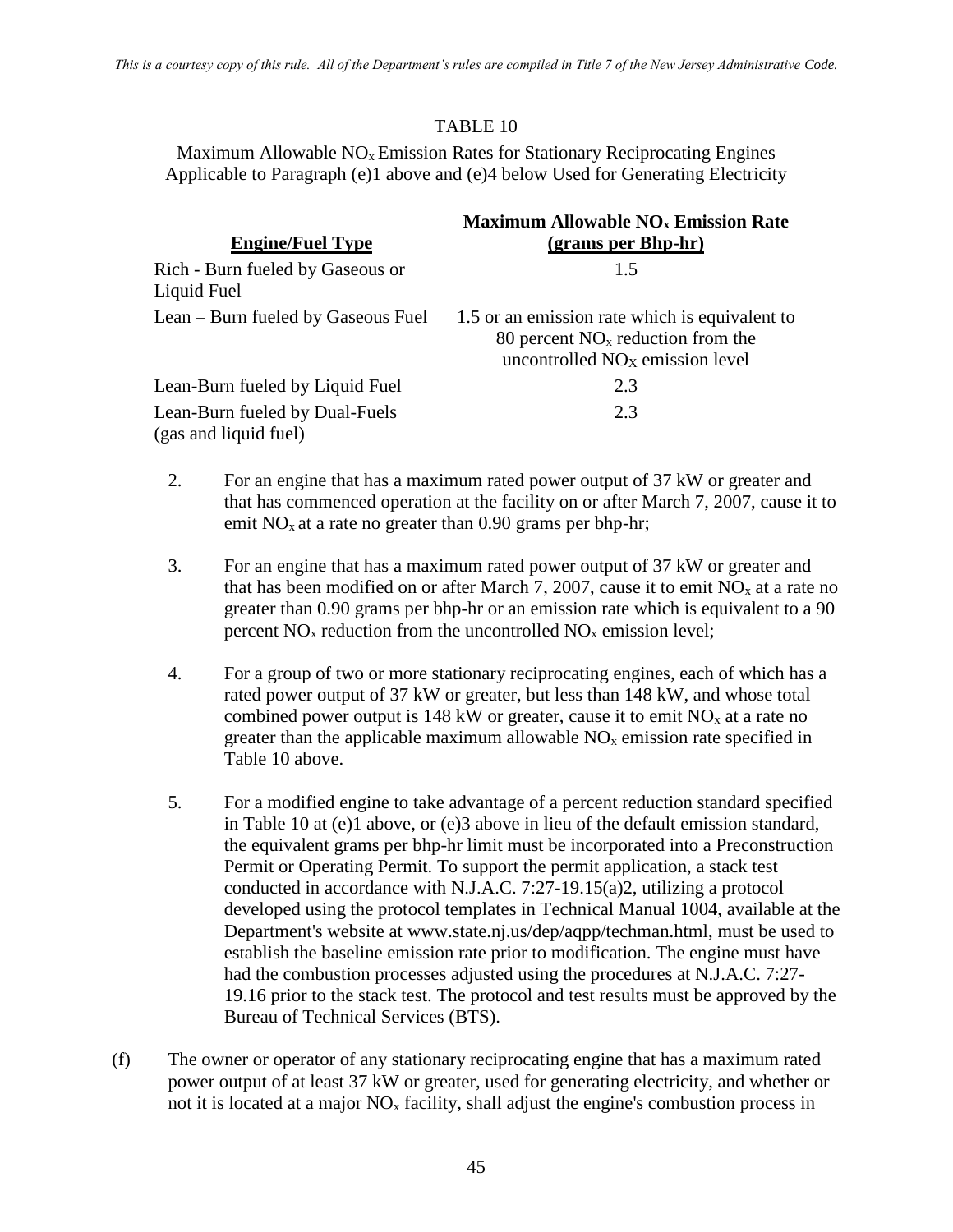accordance with the procedures set forth at N.J.A.C. 7:27-19.16 and the following schedule:

- 1. For stationary reciprocating engine that has a maximum rated power output of at least 37 kW but less than 370 kW used for generating electricity, according to manufacturer's recommended maintenance schedules beginning in 2007: or
- 2. For stationary reciprocating engine that has a maximum rated power output of at least 370 kW or greater, or required prior to November 7, 2005 to adjust the combustion process, according to manufacturer's recommended maintenance schedules.
- (g) Beginning November 6, 2019, the owner or operator of a two-stroke lean-burn engine capable of producing an output of 200 bhp or more but less than 500 bhp, combusting natural gas, and compressing gaseous fuel at a major  $NO<sub>x</sub>$  facility shall cause it to emit no more than 3.0 grams of  $NO<sub>x</sub>$  per bhp-hr.
- (h) Beginning November 6, 2019, the owner or operator of a four-stroke lean-burn engine or four-stroke rich-burn engine capable of producing an output of 200 bhp or more but less than 500 bhp, combusting natural gas, and compressing gaseous fuel at a major  $NO<sub>x</sub>$ facility shall cause it to emit no more than 2.0 grams of  $NO<sub>x</sub>$  per bhp-hr.

# **7:27-19.9 Asphalt pavement production plants**

(a) The owner or operator of an asphalt pavement production plant shall cause it to emit  $NO<sub>X</sub>$ at a rate no greater than the applicable maximum allowable  $NO<sub>x</sub>$  emission concentrations specified in Table 11 below, in accordance with the schedule specified at (f) below.

# TABLE 11 Maximum Allowable  $NO<sub>x</sub>$  Emission Concentrations for Asphalt Pavement Production Plants (ppmvd at seven percent  $O_2$ )

| <b>Fuel Type</b>                                                         | <b>NO<sub>x</sub></b> Emission Concentration |
|--------------------------------------------------------------------------|----------------------------------------------|
| Natural gas                                                              | 75                                           |
| No. 2 fuel oil                                                           | 100                                          |
| No. 4 fuel oil, heavier fuel oils or<br>on-specification used oil or any | 125                                          |
| mixture of these three oils                                              |                                              |

(b) At least annually, the owner or operator of an asphalt pavement production plant subject to (a) above shall adjust the combustion process of the aggregate dryer in accordance with N.J.A.C. 7:27-19.16.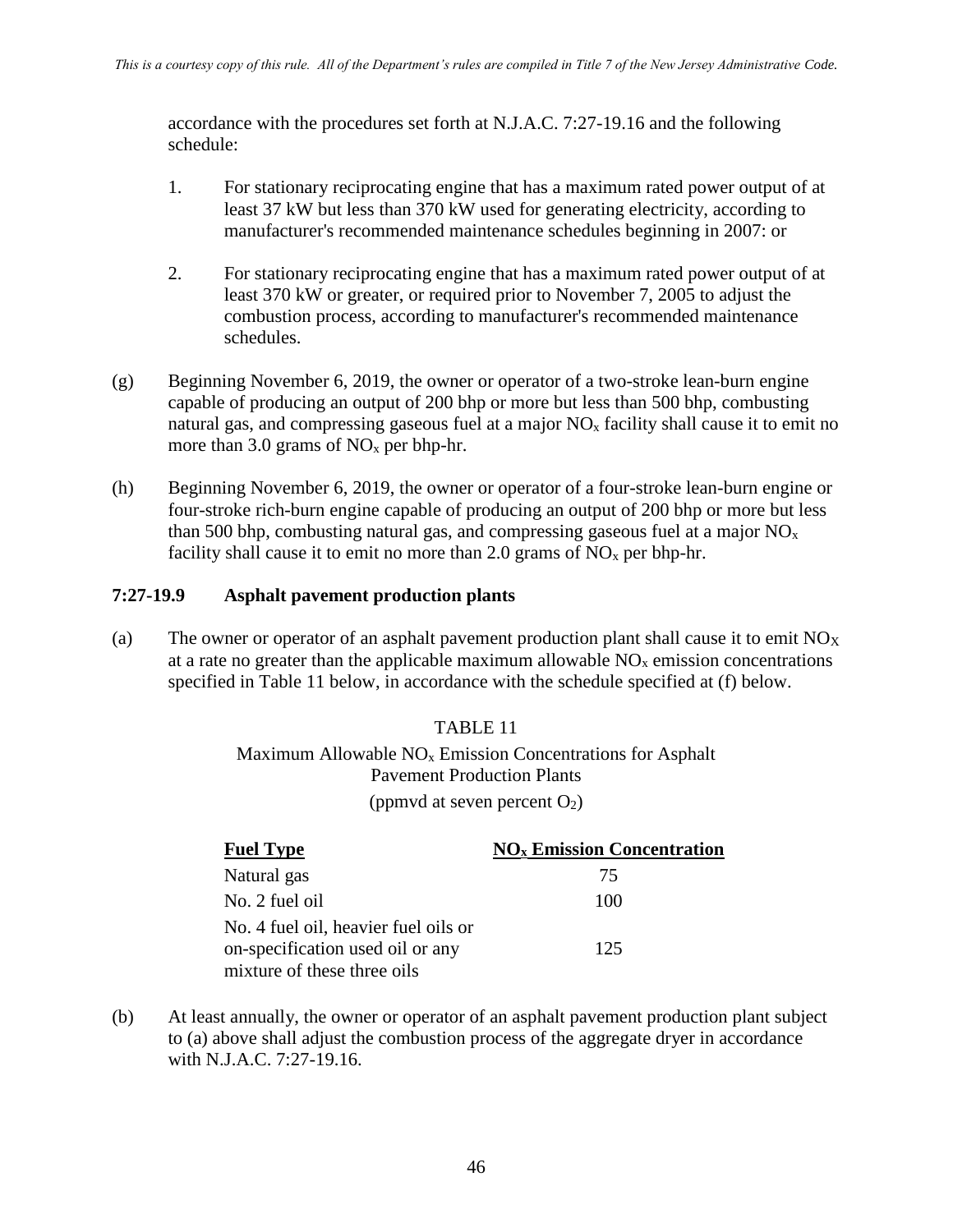- (c) In lieu of complying with a  $NO<sub>x</sub>$  emission limit under (a) above, the owner or operator of an asphalt pavement production plant may comply with N.J.A.C. 7:27-19.3(f).
- (d) The owner or operator of an asphalt pavement production plant shall perform the following best management practices:
	- 1. Reduce aggregate moisture content by:
		- i. Covering the aggregate stockpile to prevent high water content due to rain; or
		- ii. Designing and operating stockpiles for water drainage and removing sand and aggregate from piles at a sufficient height above the base to avoid charging wet mix to the dryer;
	- 2. Conduct monthly inspections of the flights in the dryer when the dryer is in use to determine the degree of wear and the need for replacement. If necessary, replace or modify a flight with an appropriate flight for the applicable combustion zone; and
	- 3. Annually inspect the air system and repair air system leaks to minimize excess air.
- (e) The owner or operator of an asphalt pavement production plant shall record and maintain onsite logs of the implementation of the best management practices required in (d) above. Each record shall be maintained in accordance with N.J.A.C. 7:27-19.19.
- (f) The owner or operator of an asphalt pavement production plant shall comply with the  $NO<sub>x</sub>$  emission concentrations at (a) above in accordance with the following schedule:
	- 1. An asphalt pavement production dryer with a maximum gross heat input rate of less than 100 MMBTU/hr, shall comply:
		- i. On and after May 1, 2011, if compliance is achieved without physically modifying the dryer; or
		- ii. On and after May 1, 2012, if compliance is achieved by physically modifying the dryer.
	- 2. An asphalt pavement production dryer with a maximum gross heat input of at least 100 MMBTU/hr, shall comply:
		- i. On and after May 1, 2010, if compliance is achieved without physically modifying the dryer; or
		- ii. On and after May 1, 2011, if compliance is achieved by physically modifying the dryer.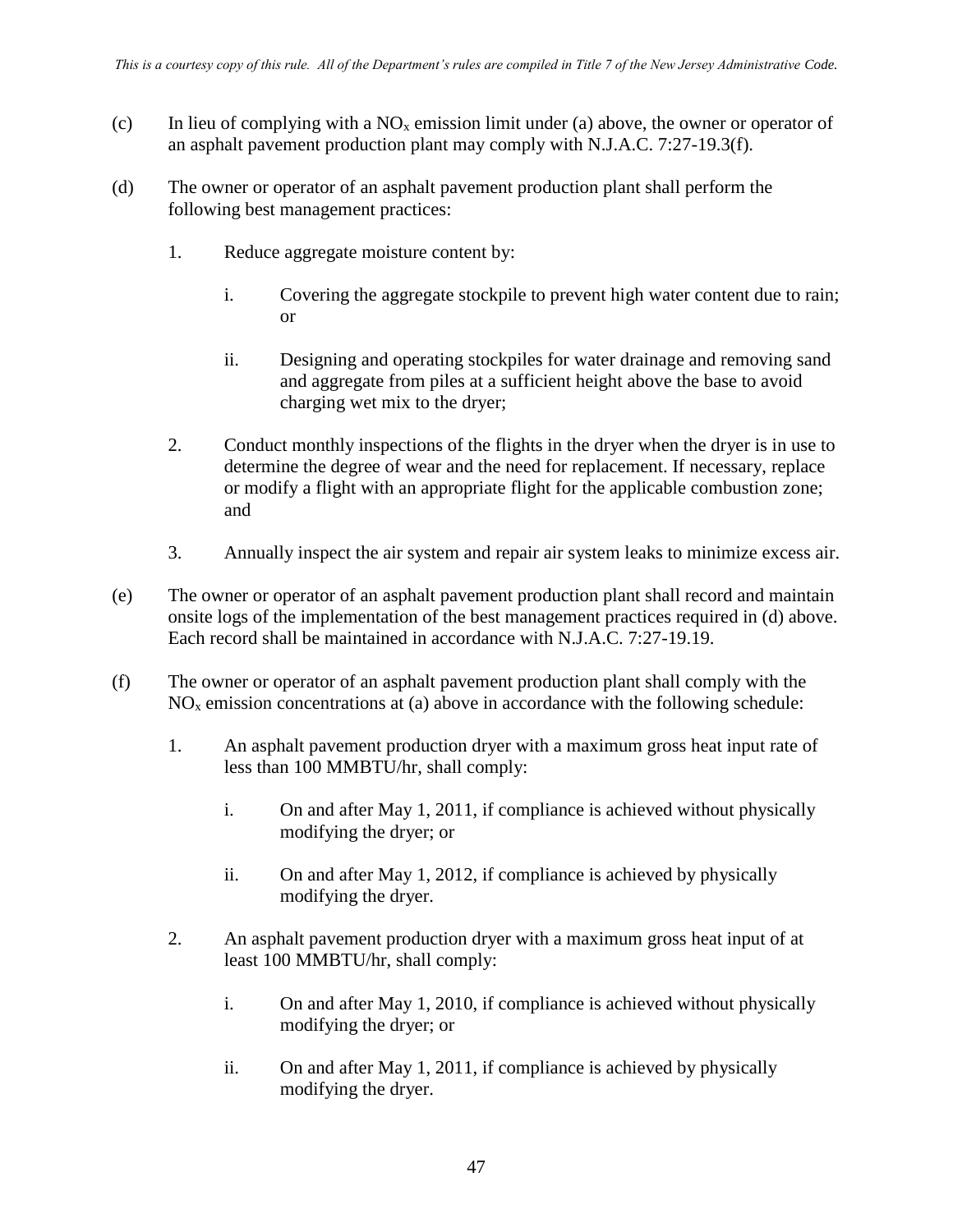# **7:27-19.10 Glass manufacturing furnaces**

- (a) The owner or operator of any commercial container glass manufacturing furnace listed in N.J.A.C. 7:27-19.2(b)6, specialty container glass manufacturing furnace listed in N.J.A.C. 7:27-19.2(b)7, borosilicate recipe glass manufacturing furnace listed in N.J.A.C. 7:27-19.2(b)8, or pressed glass manufacturing furnace, blown glass manufacturing furnace or fiberglass manufacturing furnace listed in N.J.A.C. 7:27-19.2(b)9 shall cause the furnace to emit no more than 4.0 pounds of  $NO<sub>x</sub>$  per ton of glass removed from the furnace.
- (b) The owner or operator of any flat glass manufacturing furnace listed in N.J.A.C. 7:27- 19.2(b)9 shall cause the furnace to emit no more than 9.2 pounds of  $NO<sub>x</sub>$  per ton of glass removed from the furnace.
- (c) (Reserved)
- (d) A glass manufacturing furnace subject to this subchapter shall comply with the requirements of (a) and (b) above beginning on and after May 1, 2010 on the first date of startup after which rebricking of the furnace is completed.
- (e) Beginning in calendar year 1994, the owner or operator of a glass manufacturing furnace subject to this subchapter shall adjust the combustion process of the furnace in accordance with N.J.A.C. 7:27-19.16 before May 1 of each calendar year.
- (f) In lieu of complying with a  $NO<sub>x</sub>$  emission limit under (a) or (b) above, the owner or operator of a glass manufacturing furnace may comply with one of the following, or with a combination of (f)1 and 3 below:
	- 1. An emissions averaging plan approved by the Department pursuant to N.J.A.C. 7:27-19.6 and 19.14, which includes the combustion source in question as an averaging unit;
	- 2. An alternative maximum allowable emission rate for the furnace, approved by the Department pursuant to N.J.A.C. 7:27-19.13; or
	- 3. A seasonal fuel switching plan for the furnace, approved by the Department pursuant to N.J.A.C. 7:27-19.14 and 19.20.

## **7:27-19.11 Emergency generators - recordkeeping**

- (a) The owner or operator of an emergency generator with a maximum rated power output of 37 kW or greater, shall maintain on site and record in a logbook or computer data system, the following information:
	- 1. Once per month, the total operating time from the generator's hour meter;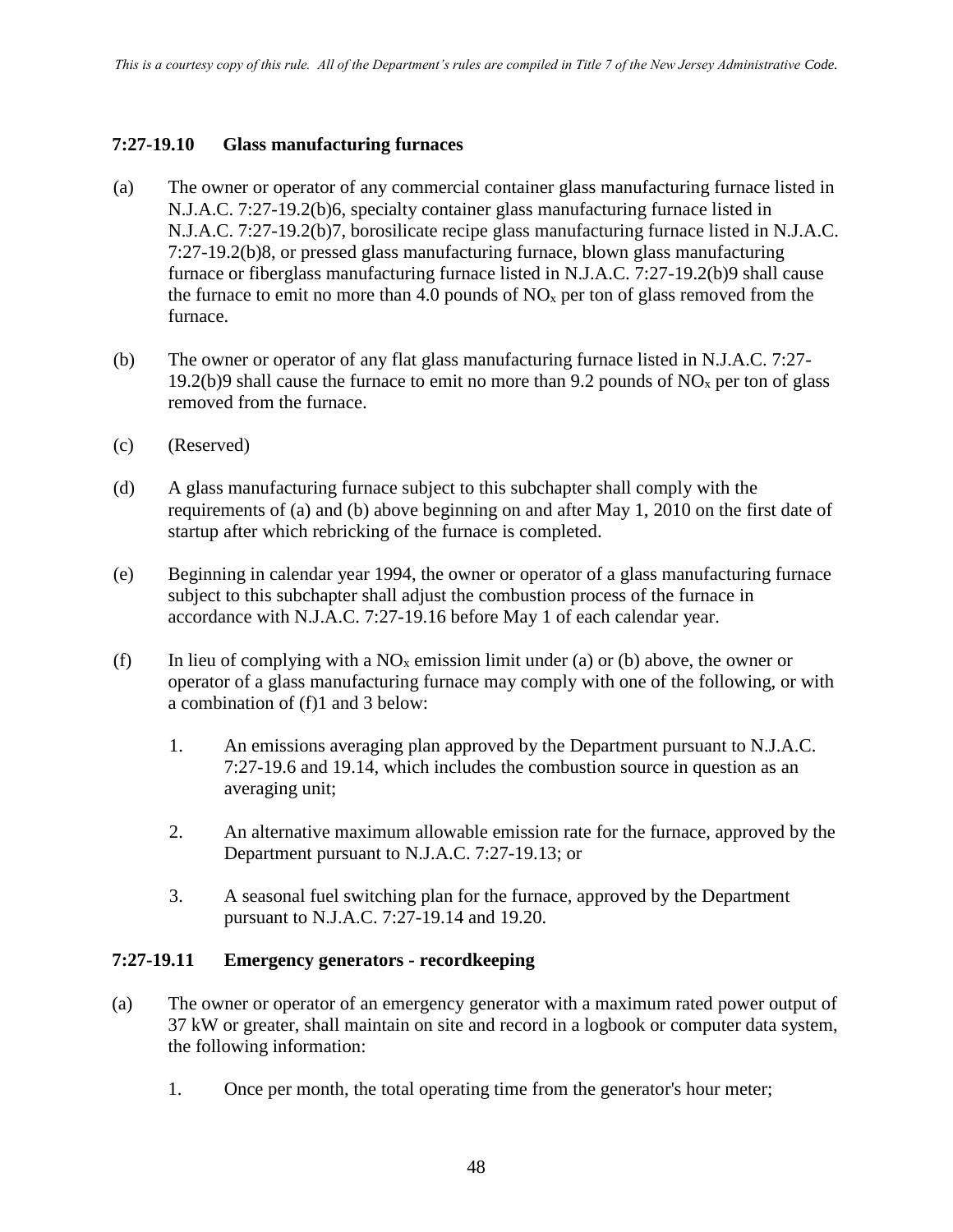- 2. For each time the emergency generator is specifically operated for testing or maintenance:
	- i. The reason for its operation;
	- ii. The date(s) of operation and the start up and shut down time;
	- iii. The total operating time for testing or maintenance based on the generator's hour meter; and
	- iv. The name of the operator; and
- 3. If a voltage reduction is the reason for the use of the emergency generator, a copy of the voltage reduction notification from PJM or other documentation of the voltage reduction.
- (b) The owner or operator of an emergency generator shall maintain the records required under (a) above for a period of no less than five years after the record was made and shall make the records readily available to the Department or the EPA upon request.

# **7:27-19.12 Municipal solid waste (MSW) incinerators**

- (a) The owner or operator of a MSW incinerator of any size shall cause it to emit  $NO<sub>x</sub>$  at a maximum allowable emission concentration of 150 ppmvd at seven percent oxygen based on a calendar day average:
	- 1. On and after July 18, 2009, if compliance is achieved by optimizing the existing  $NO<sub>x</sub>$  air pollution control system without modifying the MSW incinerator; or
	- 2. On and after May 1, 2011, if compliance is achieved by installing a new  $NO<sub>x</sub>$  air pollution control system on an existing MSW incinerator or by physically modifying an existing MSW incinerator.
- (b) In lieu of complying with the maximum allowable emissions concentration at (a) above, the owner or operator of a MSW incinerator may comply by obtaining an alternative maximum allowable  $NO<sub>x</sub>$  emission rate approved by the Department pursuant to N.J.A.C. 7:27-19.13.
- (c) The owner or operator of any MSW incinerator shall install a  $NO<sub>x</sub>$  continuous emissions monitoring system on a MSW incinerator satisfying the requirements of N.J.A.C. 7:27- 19.18 and shall demonstrate compliance with (a) or (b) above using the  $NO<sub>x</sub>$  continuous emissions monitoring system.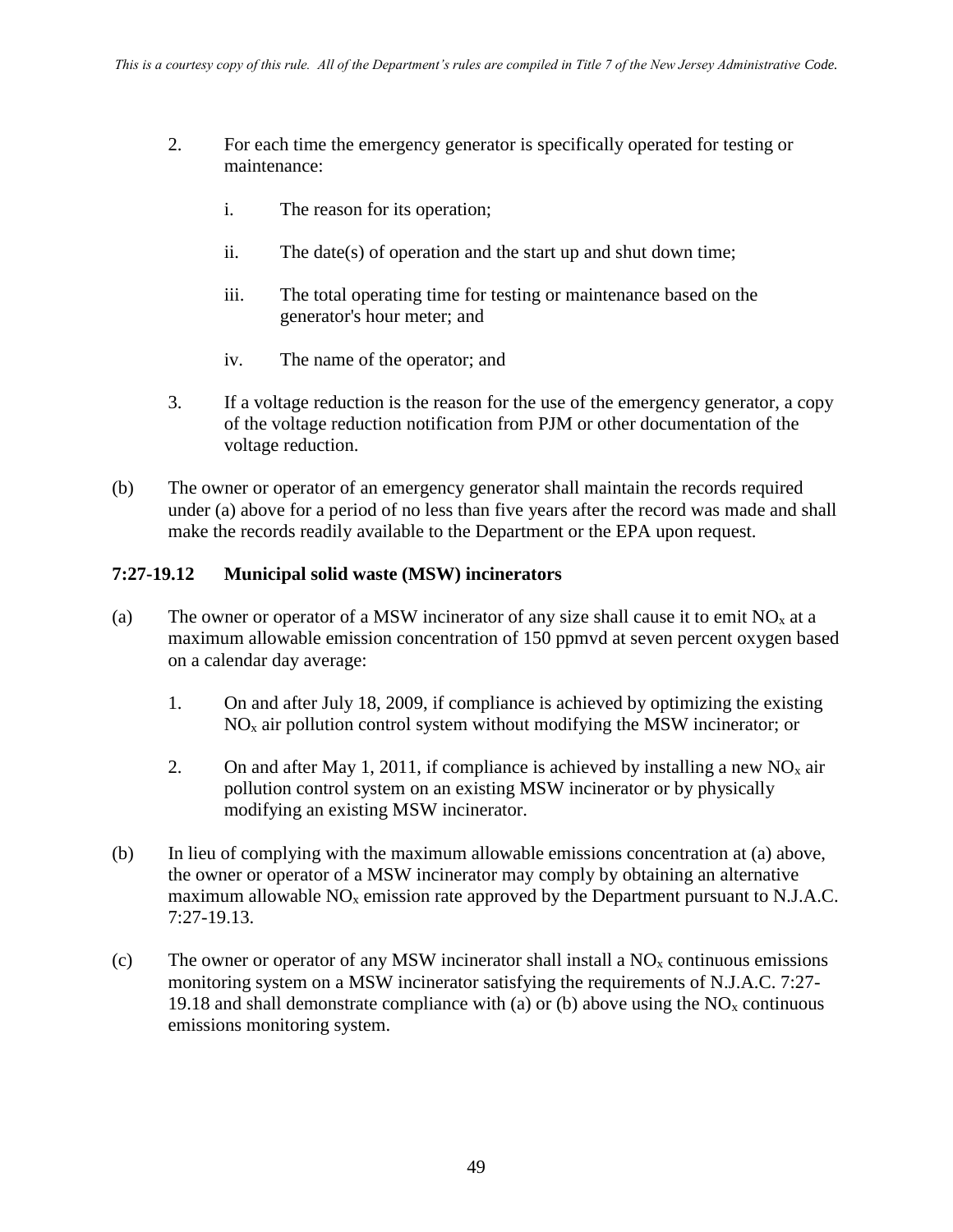# **7:27-19.13 Alternative and facility-specific NO<sup>x</sup> emission limits**

- (a) This section establishes procedures and standards for the establishment of alternative maximum allowable  $NO<sub>x</sub>$  emission rates, maximum allowable  $NO<sub>x</sub>$  emission concentrations, or other  $NO<sub>x</sub>$  regulatory parameters, and facility-specific maximum allowable  $NO<sub>x</sub>$  emission rates, maximum allowable  $NO<sub>x</sub>$  emission concentrations, or other  $NO<sub>x</sub>$  regulatory parameters in the following circumstances:
	- 1. If the owner or operator of a major  $NO<sub>x</sub>$  facility seeks approval of a maximum allowable emission rate, maximum allowable emission concentration, or other regulatory parameter for any source operation or item of equipment of a category not listed in N.J.A.C. 7:27-19.2(b) or (c) that has the potential to emit more than 10 tons of NOx per year, except as provided in (p) below. Such a rate, concentration, or other limit approved by the Department pursuant to N.J.A.C. 7:27-19.13 shall be called a facility-specific  $NO<sub>x</sub>$  emission limit (FSEL). The owner or operator shall obtain this FSEL by submitting a proposed facilityspecific  $NO<sub>x</sub>$  control plan pursuant to (b) below;
	- 2. If the owner or operator of a source operation or item of equipment listed in N.J.A.C. 7:27-19.2(b) or (c) seeks approval of an alternative maximum allowable emission rate, alternative maximum allowable emission concentration, or other alternative regulatory parameter, which would apply to the equipment or source operation in lieu of the maximum allowable emission rate, maximum allowable emission concentration, or other regulatory parameter, respectively, that would otherwise apply under this subchapter. The owner or operator shall obtain this alternative rate, alternative concentration or other alternative limit by submitting a request for an alternative emission limit (AEL) pursuant to (b) below; or
	- 3. If the owner or operator of a source operation or item of equipment was issued a facility-specific or an alternative emissions limit for that source operation or item of equipment prior to May 1, 2005, and if the owner or operator would like to continue to operate under this limit, the owner or operator shall submit a proposed facility-specific  $NO<sub>x</sub>$  control plan or a request for an alternative emission limit, as applicable, pursuant to (b) below.
- (b) The owner or operator of a facility described in (a) above shall obtain the Department's written approval of a facility-specific  $NO<sub>x</sub>$  control plan or an alternative emission limit as follows:
	- 1. Any facility-specific  $NO<sub>x</sub>$  control plan, including the facility-specific emission limit, approved by the Department after May 19, 2009 shall not have an expiration date, except in accordance with (b)6 and (j) below;
	- 2. Any alternative emission limit approved by the Department after May 19, 2009 shall have a term of 10 years, unless the source operation or item of equipment with the alternative emission limit is modified, altered or reconstructed during the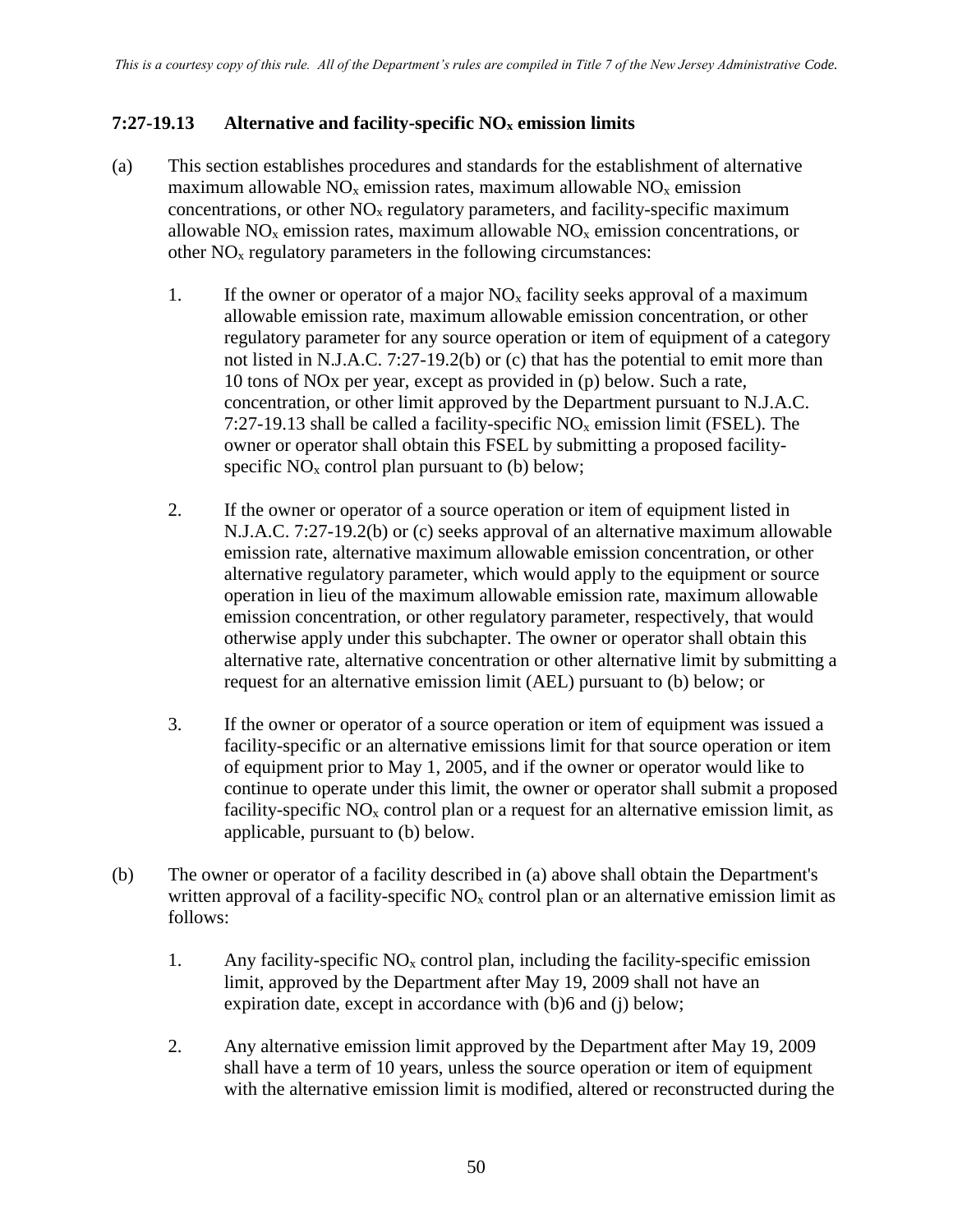term of the plan. If the source operation or item is modified, altered or reconstructed, (b)6 or (k) below, as applicable shall also apply;

- 3. Any owner or operator in (a)1 shall submit to the Department in writing a proposed facility-specific  $NO<sub>x</sub>$  control plan for the facility. In the proposed facility-specific  $NO<sub>x</sub>$  control plan, the owner or operator shall include:
	- i. A list of each source operation or item of equipment at the facility that has the potential to emit more than 10 tons of  $NO<sub>x</sub>$  per year and is not listed in N.J.A.C. 7:27-19.2(b) or (c). In the list, the owner or operator shall briefly describe the source operation or item of equipment, and list its permit number and any other identifying numbers; and
	- ii. The information listed in (d) below.
- 4. Any owner or operator of a facility described in (a)2 above shall submit to the Department a written request for an alternative emission limit for each applicable source operation or item of equipment. In the request, the owner or operator shall include the information listed in (c) below;
- 5. Any owner or operator of a facility described in (a)3 above shall submit to the Department a written request for an alternative emission limit or a proposed facility-specific  $NO<sub>x</sub>$  control plan by August 17, 2009. The owner or operator may request a 90-day extension pursuant to N.J.A.C. 7:27-19.3(e) to submit the request or proposed plan;
	- i. In the proposed facility-specific  $NO<sub>x</sub>$  control plan, the owner or operator shall include the information listed at (b)3i and ii above. In a request for an alternative emission limit, the owner or operator shall include the information listed at (c) below;
	- ii. If the owner or operator submits a request or proposed plan by August 17, 2009 or by the date of any extension approved by the Department, the owner or operator's existing alternative emission limit or facility-specific emission limit, as applicable, shall terminate on the date stated in the implementation schedule of the request or proposed plan that the Department approves; and
	- iii. If the owner or operator does not submit a request or proposed plan or extension request by August 17, 2009, the owner or operator's existing alternative emission limit emission rate or facility-specific emission limit shall terminate on August 17, 2009;
- 6. If the owner or operator of a facility has an approved alternative emission limit or an approved facility-specific emission limit for a source operation or item of equipment, and intends to modify, alter or reconstruct that source operation or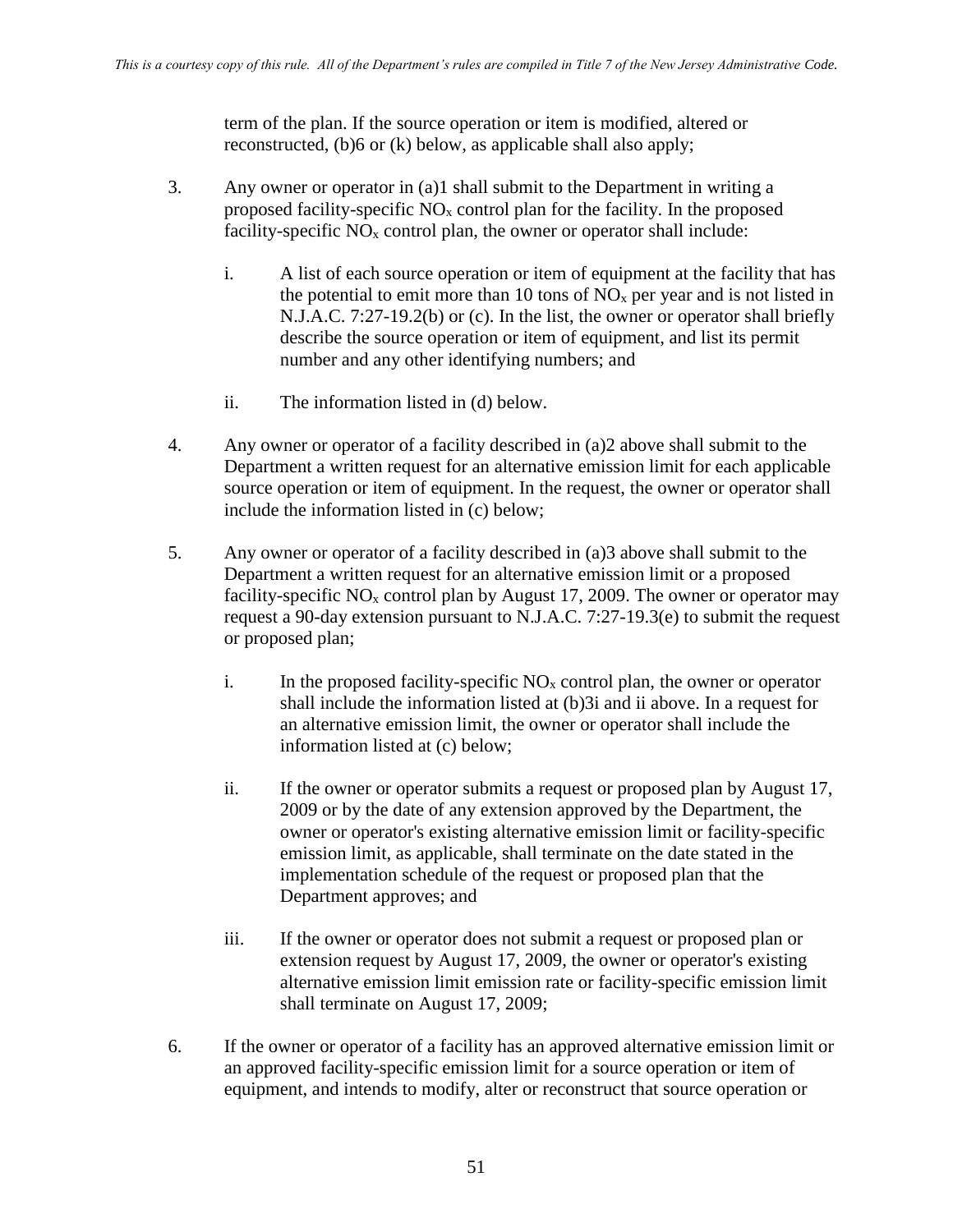item of equipment, such that the alternative or facility-specific emission limit would change, the existing alternative or facility-specific emission limit shall terminate on the start-up date of the modified, altered or reconstructed source operation or item of equipment. If the owner or operator plans to continue operating under an alternative or facility-specific emission limit, the owner or operator shall, pursuant to this section, apply for and obtain approval of a new alternative emission limit or facility-specific  $NO<sub>x</sub>$  control plan prior to operation of the modified, altered or reconstructed source operation or item of equipment; and

- 7. If the owner or operator of a facility that has an approved 10-year term alternative emission limit plans to continue operating under an alternative emission limit beyond the existing limit's expiration date, the owner or operator shall submit a request for a new alternative emission limit at least one year prior to the termination date of the existing alternative emission limit. The existing alternative emission limit shall terminate on its termination date or on the date of the Department's final action on the proposed new alternative emission limit, whichever is later.
- (c) The owner or operator of a source operation or item of equipment listed in N.J.A.C. 7:27- 19.2(b) may request approval of an alternative emission limit in accordance with this section. In the request, the owner or operator shall include:
	- 1. A brief description of the equipment or source operation which is the subject of the request, and its permit number and any other identifying numbers;
	- 2. A demonstration that the source operation or item of equipment is not reasonably able to comply with this subchapter through any alternative means of compliance established under this subchapter (for example, through seasonal combustion of natural gas pursuant to N.J.A.C. 7:27-19.4(b), or through compliance with an averaging plan under N.J.A.C. 7:27-19.6); and
	- 3. The information listed in (d) below.
- (d) In addition to the information required under (b) or (c) above, as applicable, the owner or operator shall include the following information in a proposed facility-specific  $NO<sub>x</sub>$ control plan or request for an alternative emission limit:
	- 1. For each source operation or item of equipment listed in (b)3i above or (c)1 above, as applicable, a list of all  $NO<sub>x</sub>$  control technologies available for use with the equipment or source operation;
	- 2. An analysis of the technological feasibility of installing and operating each control technology identified in (d)1 above;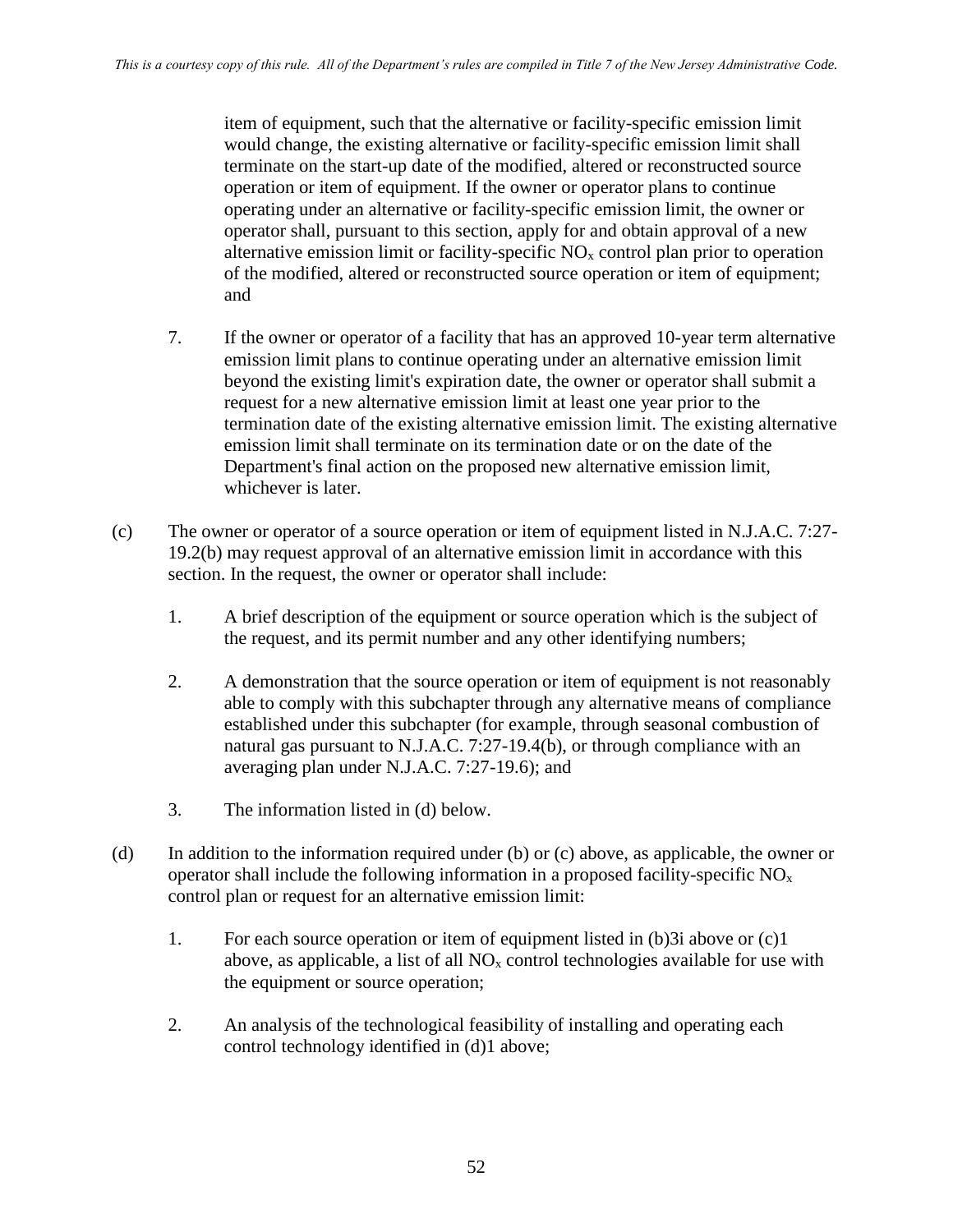- 3. For each control technology which is technologically feasible to install and operate, an estimate of the cost of installation and operation;
- 4. An estimate of the remaining useful life of each source operation or item of equipment listed in (b)3i above or (c)1 above, as applicable;
- 5. An estimate of the reduction in  $NO<sub>x</sub>$  emissions attainable through the use of each control technology which is technologically feasible to install and operate;
- 6. For each source operation or item of equipment listed in (b)3i above or (c)1 above, as applicable, the  $NO<sub>x</sub>$  control technology or technologies which the owner or operator proposes to employ and an implementation schedule;
- 7. For each source operation or item of equipment listed in (b)3i above or (c)1 above, as applicable, a proposed  $NO<sub>x</sub>$  emission limit;
- 8. Any other information which the Department requests which is reasonably necessary to enable it to determine whether the application satisfies the requirements of (g) below; and
- 9. A certification signed by the owner or operator, satisfying the requirements of N.J.A.C. 7:27-1.39.
- (e) Within 30 days after receiving a proposed  $NO<sub>x</sub>$  control plan or request for an alternative emission limit, the Department shall notify the owner or operator in writing whether the submission includes all of the information required under (d) above and under (b) or (c) above, as applicable. If the proposed  $NO<sub>x</sub>$  control plan or request for an alternative emission limit is incomplete, the following shall apply:
	- 1. The Department shall include in the notice a list of the deficiencies, a statement of the additional information required to make the proposed plan or request complete, and a time by which the owner or operator must submit a complete proposed plan or request;
	- 2. The Department may refrain from reviewing the substance of the proposed plan or request (or any part thereof) until it is complete;
	- 3. The owner or operator shall submit a complete proposed plan or request within the time stated in the Department's notification;
	- 4. If the owner or operator fails to submit a complete proposed plan within the time stated in the Department's notification, the failure is a violation of this subchapter; and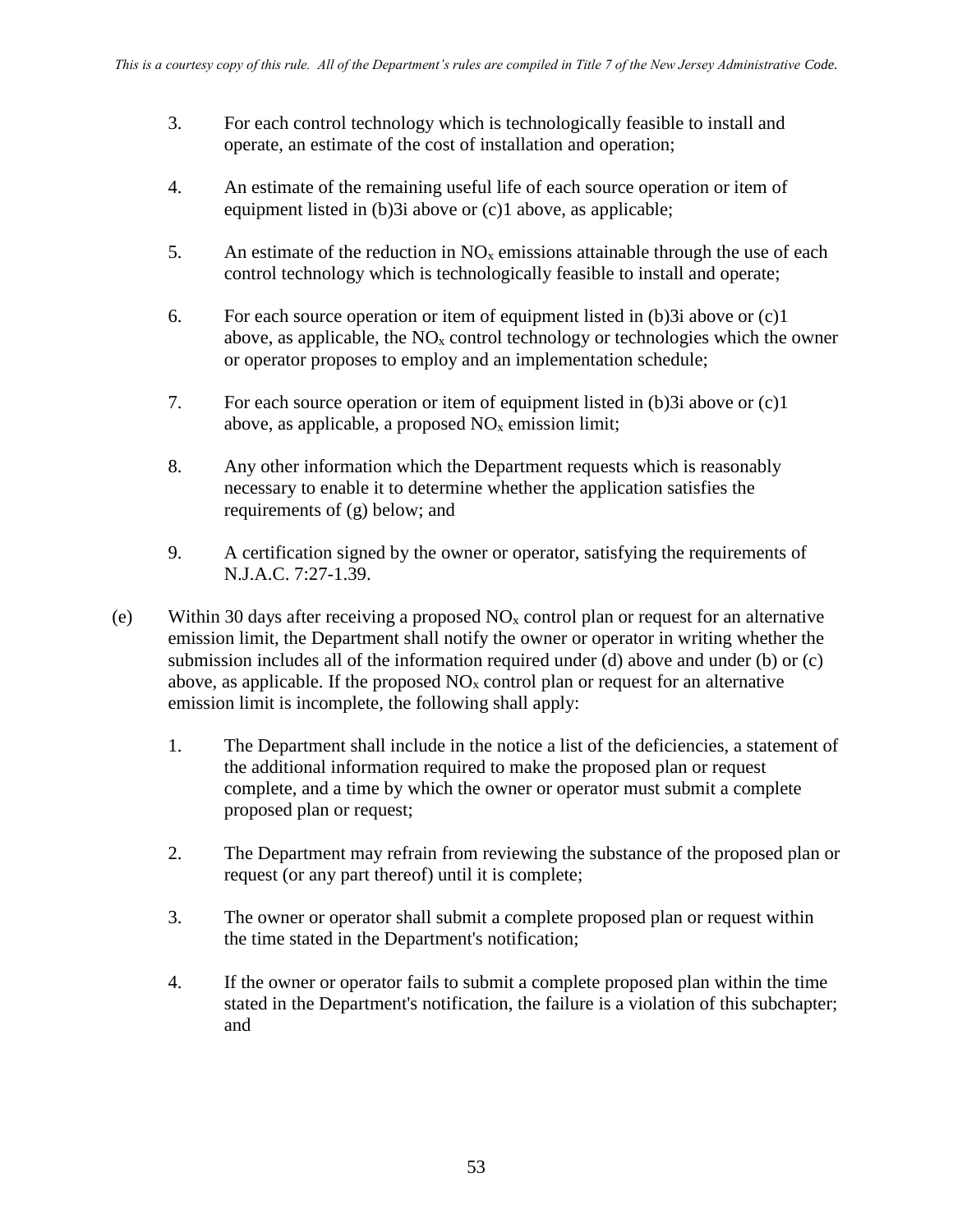- 5. If the owner or operator fails to submit a complete request for an alternative emission limit within the time stated in the Department's notification, the Department may deny the request.
- (f) The Department shall seek comments from the general public before making any final decision to approve or disapprove a proposed  $NO<sub>x</sub>$  control plan or request for an alternative emission limit. The Department shall publish notice of opportunity for public comment in a newspaper of general circulation in the area in which the major  $NO<sub>x</sub>$ facility is located.
- (g) Within six months after receiving a complete proposed  $NO<sub>x</sub>$  control plan or request for an alternative emission limit, the Department shall approve, approve and modify, or disapprove the proposed plan or request and notify the owner or operator of the decision in writing. The Department shall approve the proposed plan or request only if it satisfies the following requirements:
	- 1. The proposed plan or request contains all of the information required under (d) above and under (b) or (c) above, as applicable;
	- 2. The proposed plan or request considers all control technologies available for the control of  $NO<sub>x</sub>$  emissions from the type of equipment or source operation in question;
	- 3. For any control technologies described in (g)2 above which the owner or operator does not propose to use on the equipment or source operation, the proposed plan or request demonstrates that the control technology:
		- i. Would be ineffective in controlling  $NO<sub>x</sub>$  emissions from the equipment or source operation;
		- ii. Is unsuitable for use in the equipment or source operation, or duplicative of control technology which the plan proposes to use;
		- iii. Would carry costs disproportionate to the improvement in the reduction of the  $NO<sub>x</sub>$  emissions limit which the control technology is likely to achieve, or disproportionately large in comparison to the total reduction in NO<sup>x</sup> emissions which the control technology is likely to achieve over its useful life; or
		- iv. Would carry costs disproportionate to the costs incurred for the control of  $NO<sub>x</sub>$  emissions from the same type of equipment or source operations used by other persons in the owner or operator's industry;
	- 4. The emission limit proposed for each source operation and item of equipment is the lowest limit, which can practicably be achieved at a cost within the limits described in (g)3iii and iv above;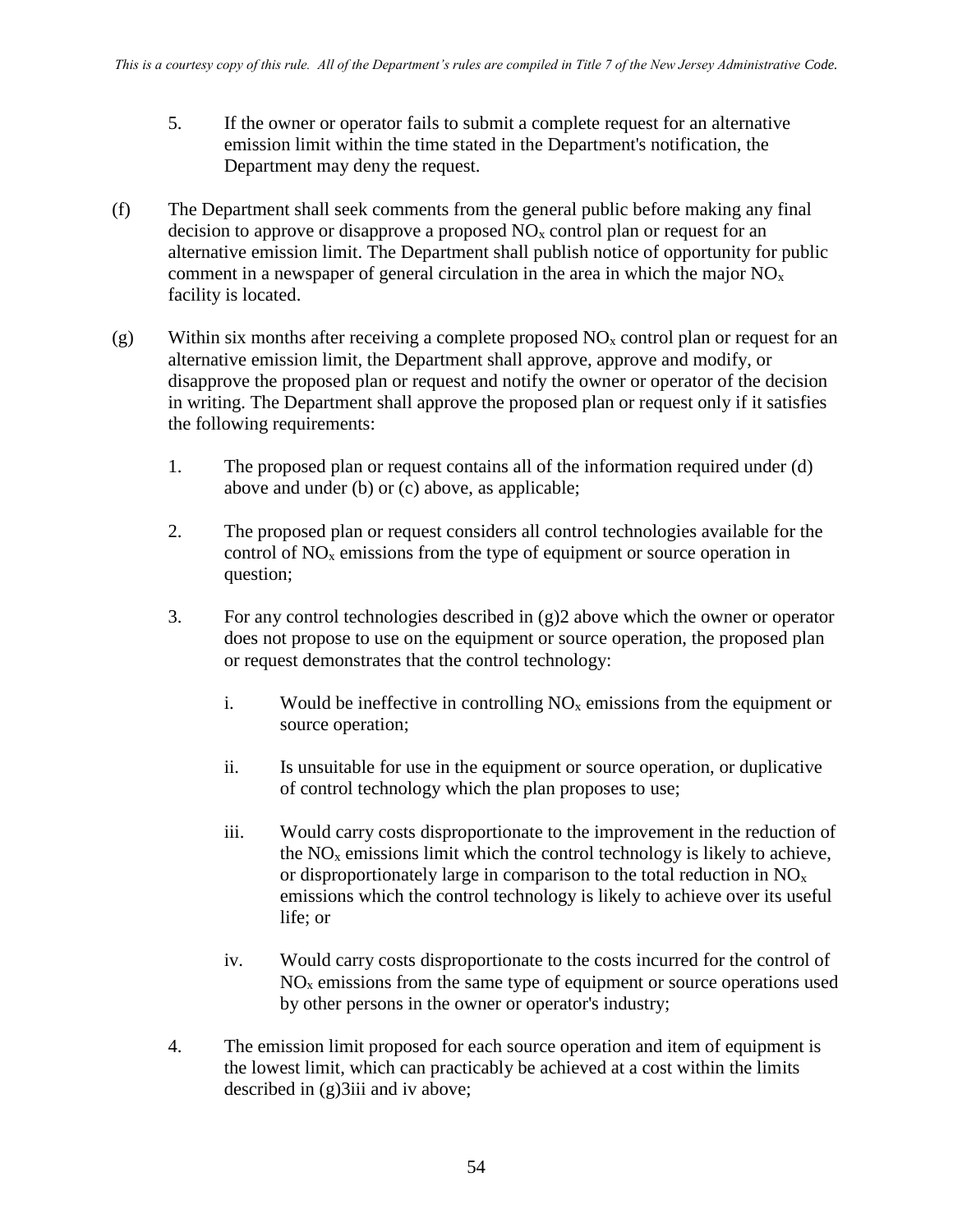- 5. The cost of achieving an additional emission reduction beyond each proposed emission limit would be disproportionate to the size and environmental impact of that additional emission reduction; and
- 6. Any significant net emission of any criteria pollutant (as determined pursuant to N.J.A.C. 7:27-19.17 or 19.18, as applicable) do not cause or significantly contribute to a violation of a National Ambient Air Quality Standard, an exceedance of a Federal Prevention of Significant Deterioration increment if applicable, or any violation of the Clean Air Act, 42 U.S.C. 7401 et seq. A significant net emission increase of any criteria pollutant, and the determination of when such an increase causes or significantly contributes to an exceedance of a National Ambient Air Quality Standard, shall be determined pursuant to N.J.A.C. 7:27-18.
- (h) Any alternate emission limit pursuant to (c) above or  $NO<sub>x</sub>$  control plan pursuant to (b) above approved by the Department will be submitted to EPA for approval as a revision to the State Implementation Plan (SIP) for ozone.
- (*i*) As a condition of an approval issued under this section, the Department may impose requirements upon the operation of any of the equipment or source operations at the subject facility listed pursuant to (b)3i or (c)1 above necessary to minimize any adverse impact upon human health, welfare and the environment.
- (j) Before altering any equipment or source operation which is included in an approved facility-specific  $NO<sub>x</sub>$  control plan, the owner or operator shall:
	- 1. If the alteration would change any of the information required in (b) or (d) above, apply for and obtain pursuant to the procedures set forth at (b) and at (d) through (i) above the Department's approval of an amended facility-specific  $NO<sub>x</sub>$  control plan, reflecting the proposed alteration. If the owner or operator does not obtain the Department's approval before commencing operation of the altered equipment or source operation, the Department may (in addition to assessing penalties under N.J.A.C. 7:27A-3.10) modify the facility-specific  $NO<sub>x</sub>$  control plan to reflect the alteration, in a manner satisfying the criteria set forth in (g) above; and
	- 2. Apply for and obtain such permits and certificates, or changes thereto, as are required under N.J.A.C. 7:27-8 or 22, N.J.A.C. 7:1K-1.5, and any other applicable law or regulation.
- (k) An approval of an alternative emission limit is void upon the alteration of equipment or source operation which is subject to the rate unless:
	- 1. The Department approves continued application of the existing alternative emission limit if the proposed alteration does not materially affect the basis of the Department's original approval; or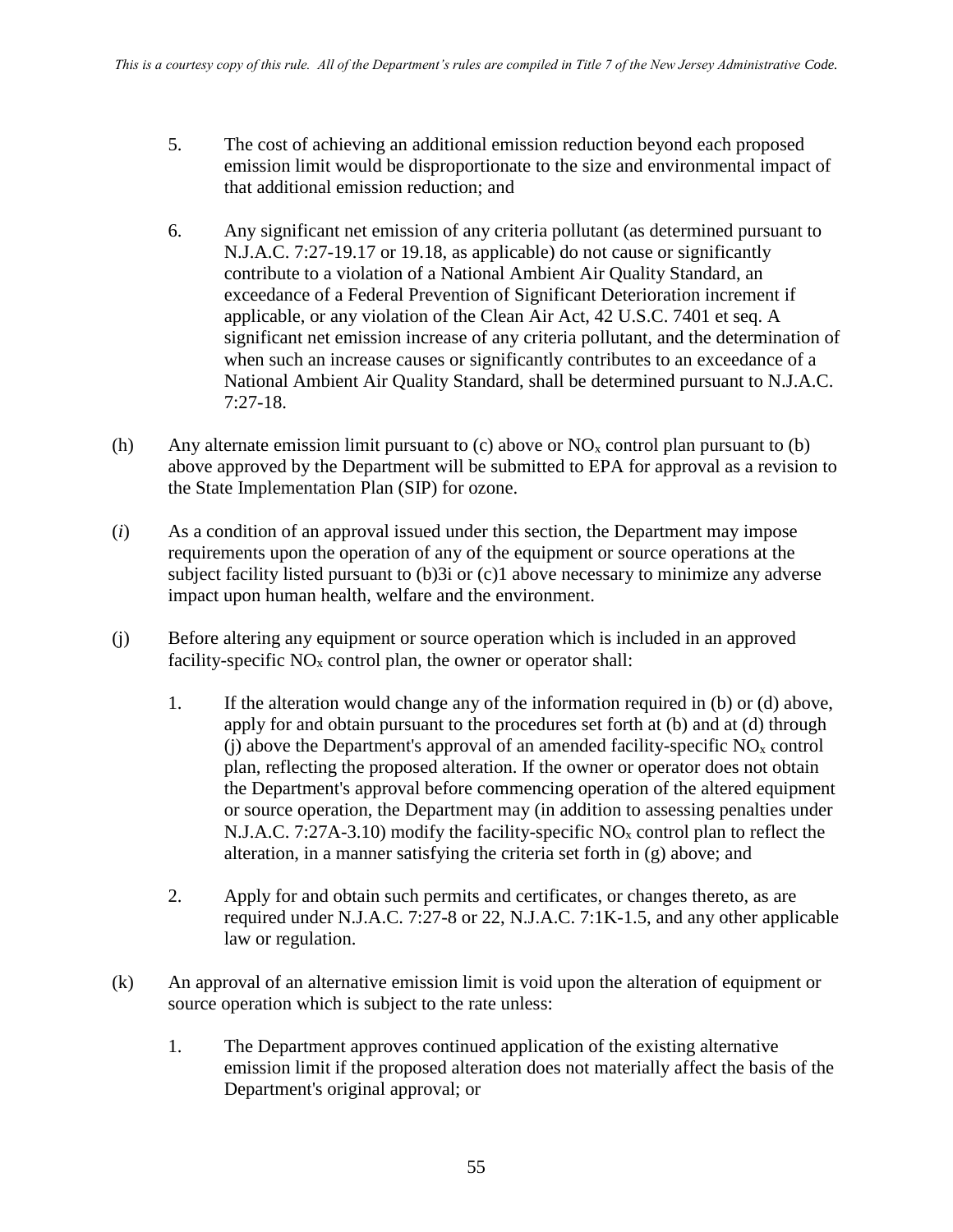- 2. The owner or operator, before altering any equipment or source operation which is subject to an alternative emission limit, applies for and obtains the Department's approval of:
	- i. A revised alternative emission limit pursuant to this section, reflecting the proposed alteration; and
	- ii. Such permits and certificates as are required under N.J.A.C. 7:27-8 or 22, N.J.A.C. 7:1K-1.5, and any other applicable law or regulation.
- (*l*) The Department will revoke an approval of a NO<sup>x</sup> control plan by written notice to the holder of the approval if EPA denies approval of the proposed  $NO<sub>x</sub>$  plan as a revision to the State Implementation Plan. The Department may revoke an approval of a  $NO<sub>x</sub>$  control plan by written notice to the holder of the approval, if:
	- 1. Any material condition of the approval is violated;
	- 2. The Department determines that its decision to grant the approval was materially affected by a misstatement or omission of fact in the proposed plan or any supporting documentation;
	- 3. The Department determines that continued use of the subject equipment or source operation pursuant to the approval poses a potential threat to the public health, welfare or the environment.
- (m) A person may request an adjudicatory hearing in accordance with the procedure at N.J.A.C. 7:27-1.32, if:
	- 1. The Department denied the person's application for approval of a plan or alternative limit under this section;
	- 2. The person seeks to contest one or more conditions of the Department's approval imposed under (i) above; or
	- 3. The Department has revoked the person's approval pursuant to (*l*)1, 2 or 3 above.
- (n) The owner or operator of a facility described in (a)1 above shall implement the  $NO<sub>x</sub>$ control plan (including, without limitation, complying with the emission limit set forth in the plan) approved by the Department by May 31, 1995, or by March 7, 2007 for any facility, equipment or source operation that is subject to a  $NO<sub>x</sub>$  emissions limit under this subchapter as set forth at N.J.A.C. 7:27-19.5(d), 19.7(h), or 19.8(e), and maintain compliance with the plan and all conditions of the Department's approval thereafter. The owner or operator of a source operation or item of equipment for which the Department has approved an alternative emission limit shall cause it to emit  $NO<sub>x</sub>$  at a rate no greater than the approved alternative emission limit.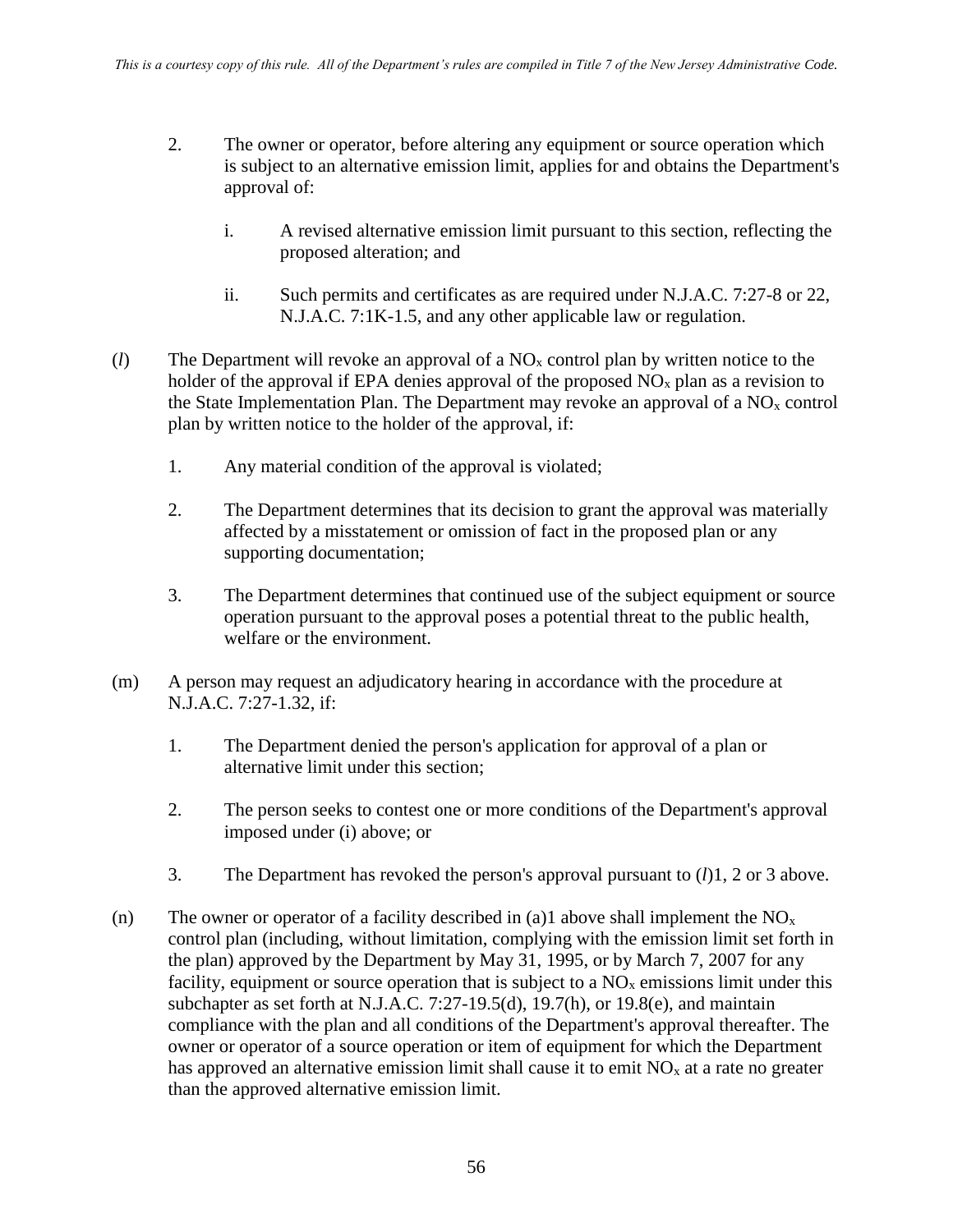(*o*) The owner or operator submitting a proposed NO<sup>x</sup> control plan or request for an alternative emission limit shall send it to the Department at the following address:

Department of Environmental Protection Division of Air Quality Air Quality Permitting Program Bureau of Air Permits 401 East State Street Mail Code 401-02 PO Box 420 Trenton, New Jersey 08625-0420

(p) A major  $NO<sub>x</sub>$  facility satisfies the requirements of this section if its only equipment or source operations with the potential to emit 10 tons or more of  $NO<sub>x</sub>$  per year are thermal oxidizers. The owner or operator of such a facility is not required to submit a facilityspecific  $NO<sub>x</sub>$  control plan for the facility.

#### **7:27-19.14 Procedures for obtaining approvals under this subchapter**

- (a) This section establishes the procedure for obtaining any of the following from the Department:
	- 1. An exemption from this subchapter, pursuant to N.J.A.C. 7:27-19.2(f);
	- 2. Approval of a fuel switching plan under N.J.A.C. 7:27-19.20, and authorization to operate under the plan;
	- 3. Approval of a plan for phased compliance under N.J.A.C. 7:27-19.21, 19.22 or 19.23, and authorization to operate under the plan;
	- 4. Approval of compliance with the requirements of N.J.A.C. 7:27-19.5(c) for a stationary combustion turbine;
	- 5. Approval of an emissions averaging plan under N.J.A.C. 7:27-19.6, and authorization to operate under the plan; or
	- 6. Approval of an alternative monitoring plan pursuant to N.J.A.C. 7:27-19.18(b).
- (b) The person seeking an approval listed in (a) above shall submit a written application to the Department at the following address:

Department of Environmental Protection Division of Air Quality Air Quality Permitting Program Bureau of Air Permits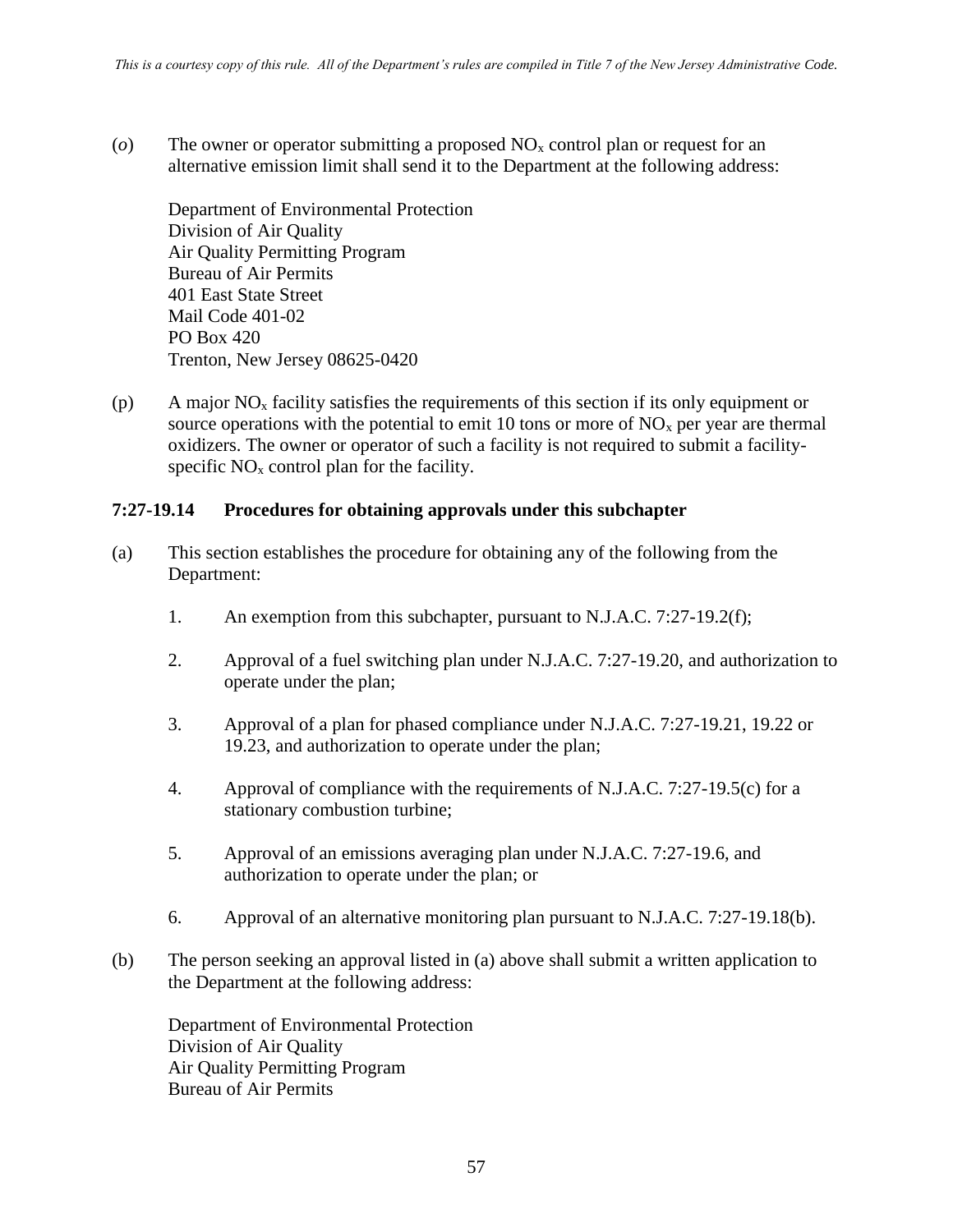401 East State Street Mail Code 401-02 PO Box 420 Trenton, NJ 08625-0420

- (c) The person seeking the approval under (a) above shall include the following information in the application submitted under (b) above:
	- 1. Any information required under N.J.A.C. 7:27-19.2(f), 19.5(c), 19.6(b), 19.18(c), 19.20 or 19.21, as applicable;
	- 2. The name, address and telephone number of the owner and the operator of the equipment or source operation which is the subject of the application;
	- 3. The street address of the facility at which the subject equipment or source operation is located;
	- 4. The type of equipment or source operation which is the subject of the application, and its make, model and serial number;
	- 5. For requests submitted under N.J.A.C. 7:27-19.5(c), a proposed maximum allowable emission rate for the subject stationary combustion turbine;
	- 6. A certification of the application, satisfying the requirements of N.J.A.C. 7:27- 1.39; and
	- 7. Any other information which the Department requests which is reasonably necessary to enable it to determine whether the application satisfies the requirements of (e) below.
- (d) Within 30 days after receiving an application, the Department shall notify the applicant in writing whether the application includes all of the information required under (c) above. If the application is incomplete:
	- 1. The Department shall include in the notice a list of the deficiencies, a statement of the additional information required to make the application complete, and the time by which the applicant must submit a complete application;
	- 2. The Department may refrain from reviewing the substance of the application (or any part thereof) until it is complete;
	- 3. The applicant shall submit a complete application within the time stated in the Department's notification; and
	- 4. The Department may reject the application if the applicant fails to submit a complete application within the time stated in the Department's notification.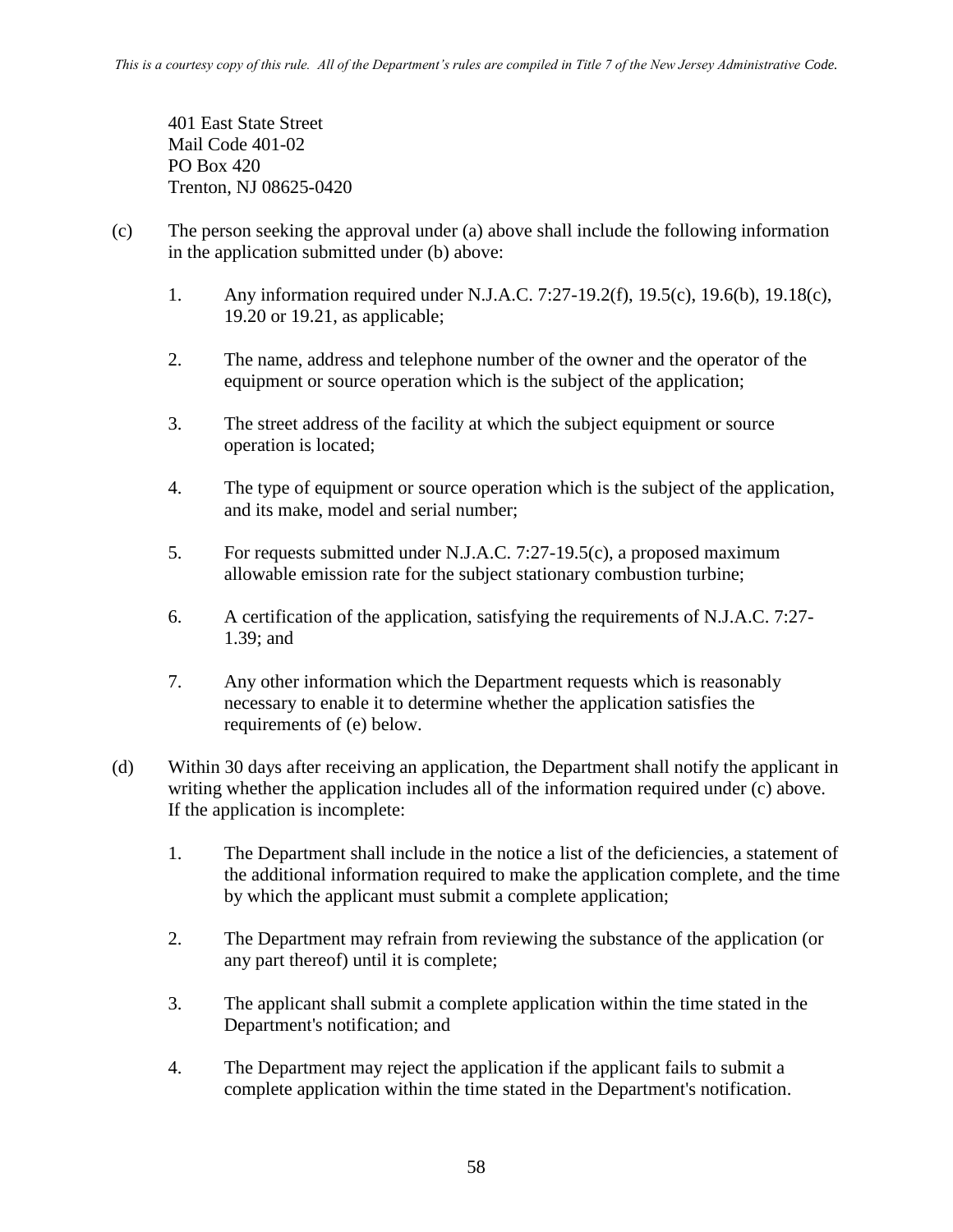- (e) Within six months after receiving a complete application, the Department shall grant its approval under this section only if:
	- 1. The applicant satisfies all eligibility requirements set forth in N.J.A.C. 7:27- 19.5(c), 19.6(c), 19.20, or 19.21 as applicable; and
	- 2. Any significant net emission of any criteria pollutant (as determined pursuant to N.J.A.C. 7:27-19.17 or 19.18, as applicable) do not cause or significantly contribute to a violation of a National Ambient Air Quality Standard as determined pursuant to N.J.A.C. 7:27-18, an exceedance of a Federal Prevention of Significant Deterioration increment if applicable, or any violation of the Clean Air Act, 42 U.S.C. 7401 et seq. A significant net emission increase of any criteria pollutant, and the determination of when such an increase causes or significantly contributes to an exceedance of a National Ambient Air Quality Standard, shall be determined pursuant to N.J.A.C. 7:27-18.
- (f) As a condition of an approval issued under this section (other than an approval of an exemption pursuant to N.J.A.C. 7:27-19.2(f)), the Department may impose requirements upon the operation of the subject equipment or source operation necessary to minimize any adverse impact upon human health, welfare and the environment.
- (g) An approval issued under this section is void upon the alteration of equipment or source operation which is the subject of the approval unless:
	- 1. The owner or operator applies for and obtains the Department's approval of a revised approval pursuant to this section, reflecting the proposed alteration; and
	- 2. Before altering the equipment or source operation subject to the approval, the owner or operator applies for and obtains such permits and certificates as are required under N.J.A.C. 7:27-8 or 22, N.J.A.C. 7:1K-1.5, and any other applicable law or regulation.
- (h) The Department may revoke an approval issued under this section, by written notice to the holder of the approval, if:
	- 1. Any material condition of the approval is violated;
	- 2. The Department determines that its decision to grant the approval was materially affected by a misstatement or omission of fact in the request for the approval or any supporting documentation;
	- 3. The Department determines that as a result of a change in circumstances since the date of the approval, the subject equipment or source operations are able to comply with the applicable section of this subchapter. In revoking an approval pursuant to this paragraph, the Department shall specify an effective date for the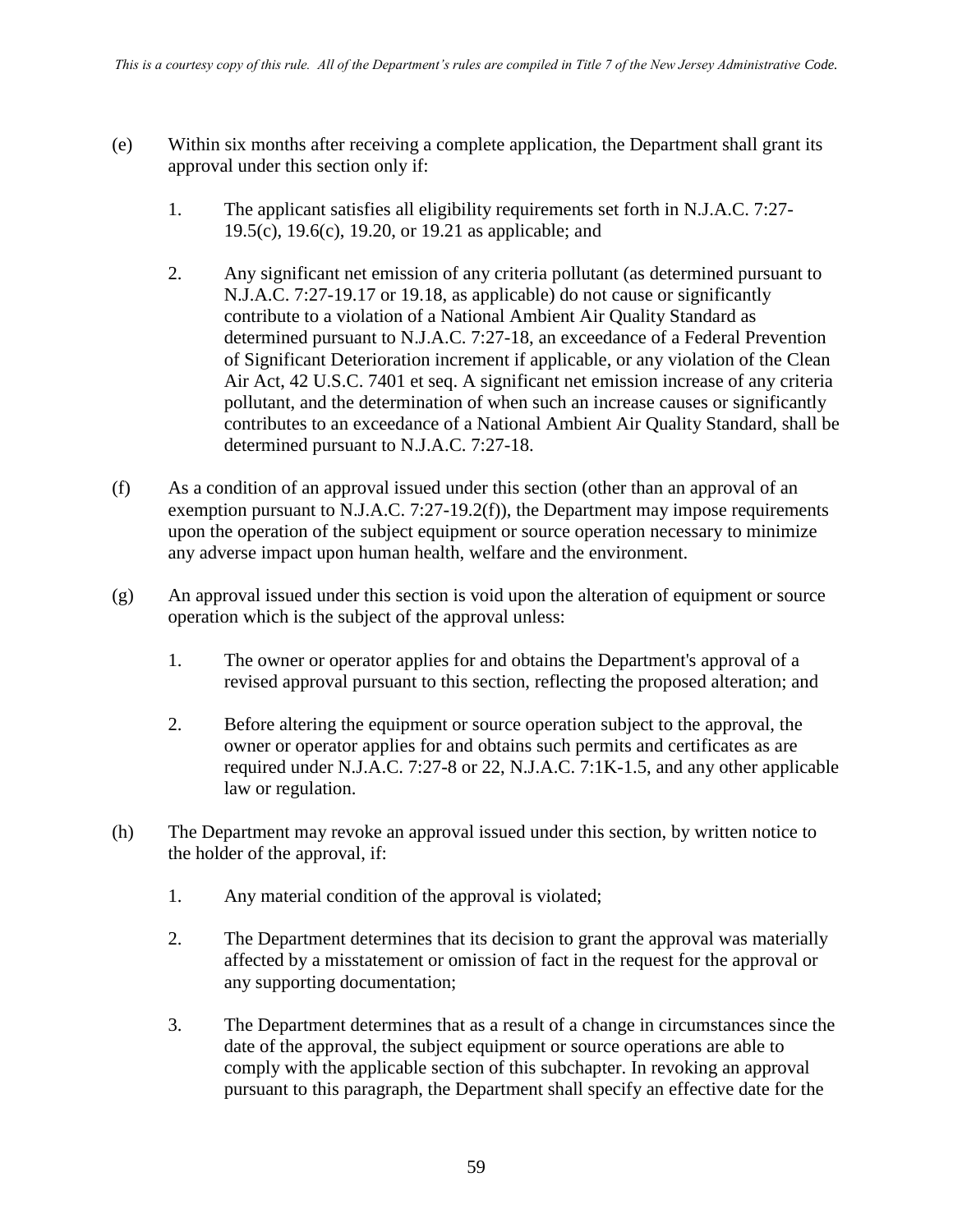revocation which provides the owner or operator with a reasonable amount of time to comply with the applicable section of this subchapter; or

- 4. The Department determines that continued use of the subject equipment or source operation pursuant to the approval poses a potential threat to public health, welfare or the environment.
- (i) A person may request an adjudicatory hearing in accordance with the procedure at N.J.A.C. 7:27-1.32, if:
	- 1. The Department has denied the person's application for an approval under this section;
	- 2. The person seeks to contest conditions of the approval imposed under (f) above; or
	- 3. The Department has revoked the person's approval pursuant to (h) above.
- (j) If an item of equipment or a source operation has exceeded the maximum allowable emission rate applicable under this subchapter without an approval pursuant to this section, it shall not be a defense to an enforcement action that an application for an approval is pending.

## **7:27-19.15 Procedures and deadlines for demonstrating compliance**

- (a) Except as set forth in (d) and (e) below, the owner or operator of equipment or a source operation subject to an emission limit under this subchapter shall demonstrate compliance with the emission limit as follows:
	- 1. If a continuous emissions monitoring system has been installed on the equipment or source operation, or if any other provision of this subchapter requires emissions from the equipment or source operation to be monitored by a continuous emissions monitoring system under N.J.A.C. 7:27-19.18, the owner or operator shall calculate the average  $NO<sub>x</sub>$  emission rate using the data from such a system for the  $NO<sub>x</sub>$  concentration in the flue gas and either the flue gas flow rate or the fuel flow rate. To calculate the emission rate using the  $NO<sub>x</sub>$  concentration and fuel flow rate, the owner or operator shall use the conversion procedure set forth in the Acid Rain regulations at 40 CFR 75, Appendix F, or an alternative procedure that the Department determines will yield the same result. Compliance with the limit shall be based upon the average of emissions:
		- i. Between May 1 and September 30, over each calendar day; and
		- ii. From October 1 through April 30 of the following year, over the 30-day period ending on each such day; or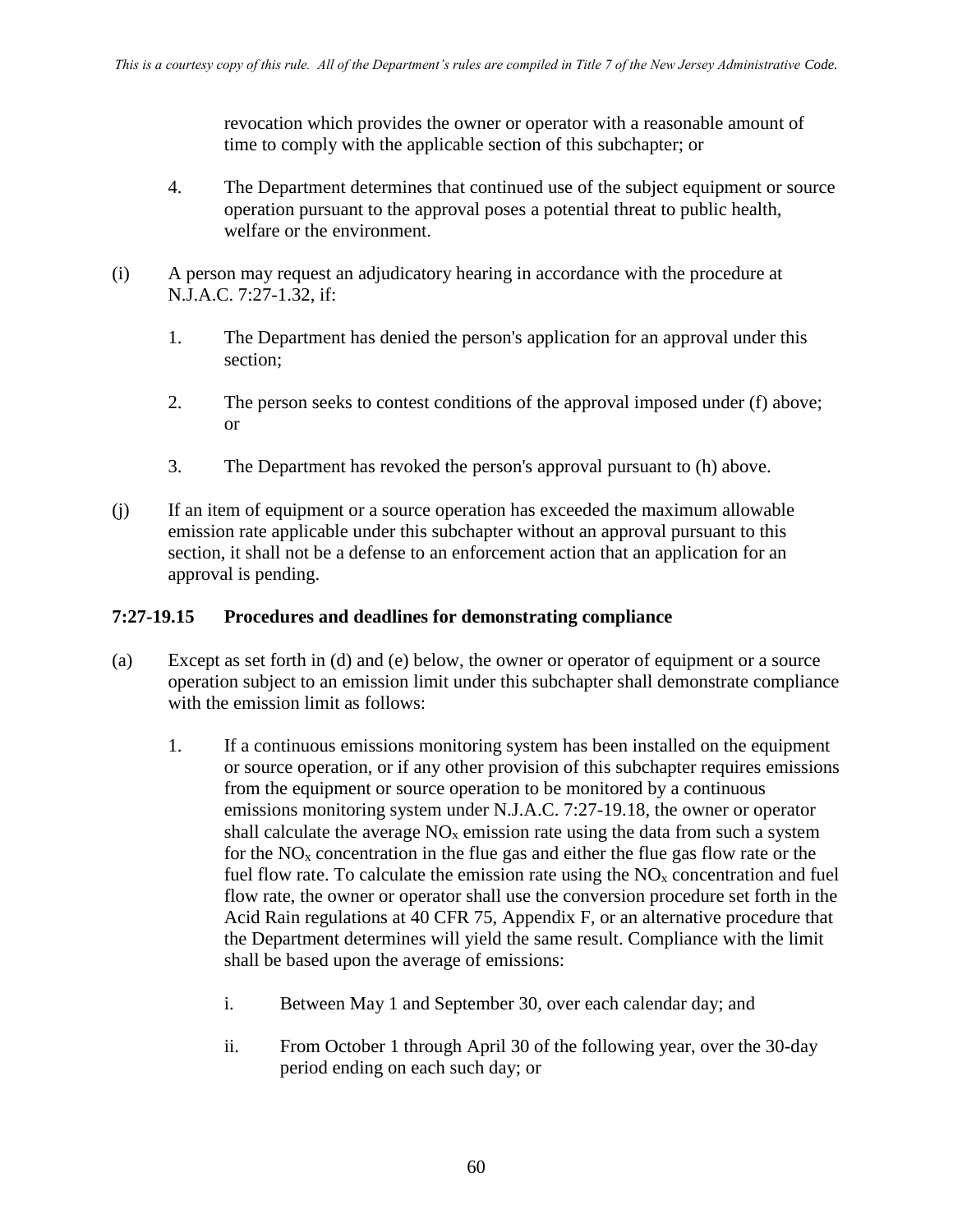- 2. If no continuous emissions monitoring system has been or is required to be installed on the equipment or source operation, compliance with the limit shall be based upon the average of three one-hour tests, each performed over a consecutive 60-minute period specified by the Department, and performed in compliance with N.J.A.C. 7:27-19.17. Any  $NO<sub>x</sub>$  testing conducted pursuant to this section shall be conducted concurrently with CO testing. The applicable  $NO<sub>x</sub>$ emission limits in this subchapter will not be considered to have been met unless the concurrent CO testing demonstrates compliance with the CO limit in N.J.A.C. 7:27-16.8, 16.9, 16.10, 16.11, or the permit limit for CO, whichever is more stringent, is also met.
- (b) Except as set forth in (d) and (e) below, for any equipment or source operation subject to this subchapter that was in operation before January 1, 1995, the owner or operator shall demonstrate compliance with this subchapter in accordance with (a)1 or 2 above by May 31, 1996, and thereafter at the frequency set forth in the permit for such equipment or source operation, except that the owner or operator of any facility, equipment or source operation that is subject to a  $NO<sub>x</sub>$  emissions limit under this subchapter as set forth at N.J.A.C. 7:27-19.5(d), 19.7(h), or 19.8(e), and that is in operation before November 7, 2005 shall demonstrate compliance with this subchapter in accordance with (a)1 or 2 above by March 7, 2008. Test results that demonstrate compliance with a new requirement within the five years preceding November 7, 2005 shall be accepted by the Department as satisfying this test requirement, if the testing and test report were reviewed by the Department and found satisfactory.
- (c) Except as set forth in (d) and (e) below, for any equipment or source operation subject to this subchapter which commences operations or is altered after January 1, 1995, the owner or operator shall demonstrate compliance with this subchapter in accordance with (a)1 or 2 above within 180 days from the date on which the source commences operation, and thereafter at the frequency set forth in the permit for such equipment or source operation.
- (d) For any equipment or source operation at an asphalt pavement production plant subject to a NO<sup>x</sup> emissions limit at N.J.A.C. 7:27-19.9(a), the owner or operator shall demonstrate compliance with this subchapter in accordance with (a)2 above, within 365 days from the date at N.J.A.C. 7:27-19.9(f)1 or 2, and thereafter at the frequency set forth in the permit for such equipment or source operation.
- (e) The owner or operator of any glass manufacturing furnace identified at N.J.A.C. 7:27- 19.2(b)6 through 9 shall demonstrate compliance with the emission limit at N.J.A.C. 7:27-19.10(a), (b) or (f)2, as applicable, as follows:
	- 1. Within 180 days after the first date after May 19, 2009 on which rebricking of the furnace is completed, and thereafter at the frequency set forth in the permit for such glass manufacturing furnace, the owner or operator shall demonstrate compliance in accordance with (e)2 or 3 below, whichever is applicable.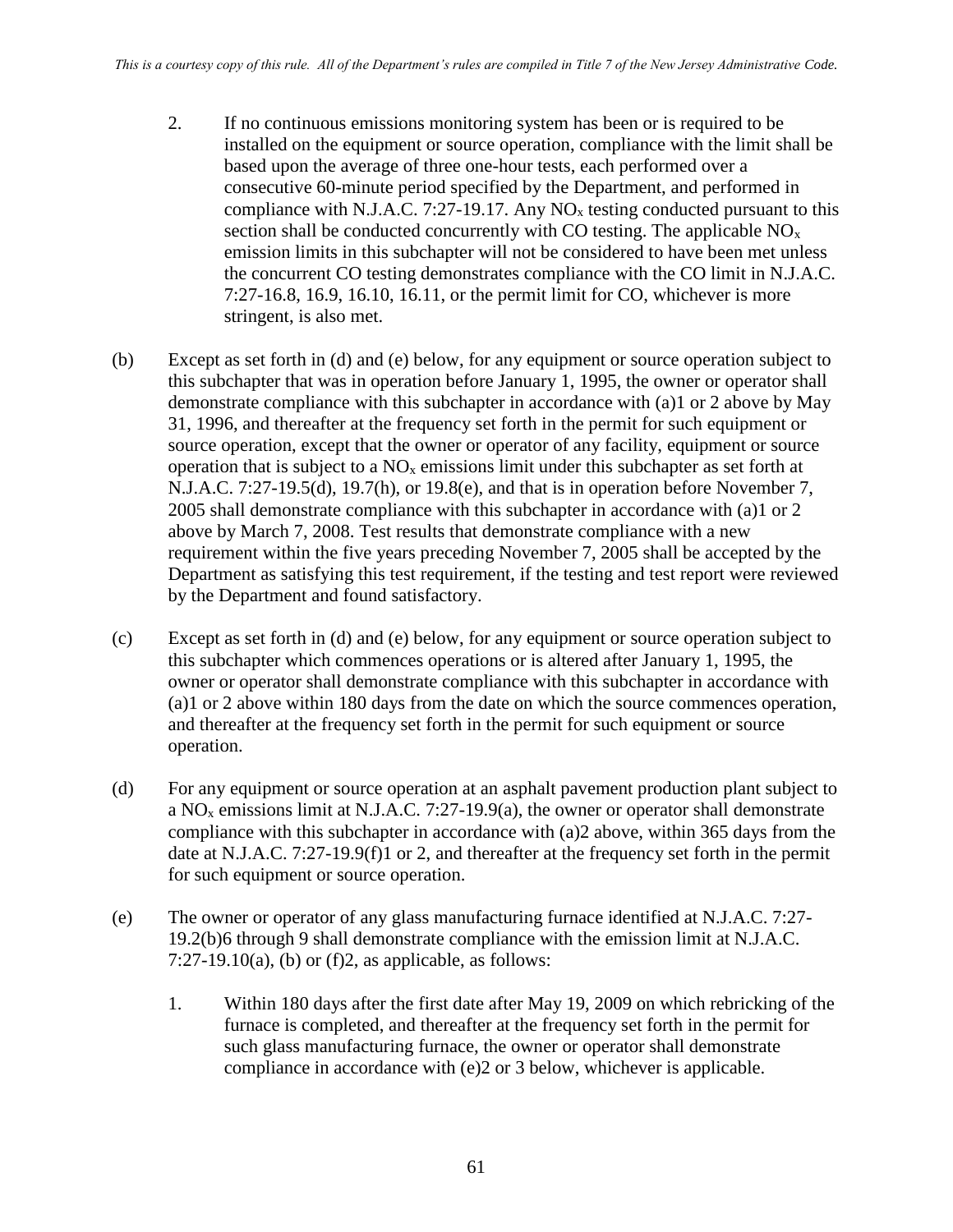- 2. If a continuous emissions monitoring system has not been installed on the glass manufacturing furnace the owner or operator shall:
	- i. Determine the average pounds of  $NO<sub>x</sub>$  emitted per hour by averaging three one-hour tests in accordance with (a)2 above;
	- ii. Determine the average tons of glass removed per hour during the same time period as the three one-hour tests in (e)2i above;
	- iii. Divide the average pounds of  $NO<sub>x</sub>$  emitted per hour determined in (e)2i by the average tons of glass removed per hour determined in (e)2ii. The quotient is pounds of  $NO<sub>x</sub>$  emitted per of ton glass removed;
	- iv. Compare the quotient to the emission limit specified at N.J.A.C. 7:27- 19.10(a), (b) or (f)2, as applicable; and
	- v. Comply with the CO testing requirements at (a)2 above.
- 3. If a continuous emissions monitoring system has been installed on the glass manufacturing furnace, on a daily basis the owner or operator shall:
	- i. Determine the average pounds of  $NO<sub>x</sub>$  emitted per day in accordance with (a)1i or ii above, as applicable;
	- ii. Determine the tons of glass removed per day during the same day as in (e)3i above;
	- iii. Divide the average pounds of  $NO<sub>x</sub>$  emitted per day determined in (e)3i by the tons of glass removed per day determined in (e)3ii. The quotient is pounds of NO<sup>x</sup> emitted per ton of glass removed; and
	- iv. Compare the quotient to the emission limit at N.J.A.C. 7:27-19.10(a), (b) or (f)2, as applicable.
- (f) An exceedance of any applicable  $NO<sub>x</sub>$  emission limit set forth in this subchapter, determined through testing or monitoring performed pursuant to (a) through (e) above or otherwise, is a violation of this subchapter.

#### **7:27-19.16 Adjusting combustion processes**

- (a) When any provision of this subchapter requires the adjustment of a combustion process for any equipment or source operation, other than stationary combustion turbines and reciprocating engines, the owner or operator of the equipment or source operation shall:
	- 1. Inspect the burner, and clean or replace any components of the burner as necessary;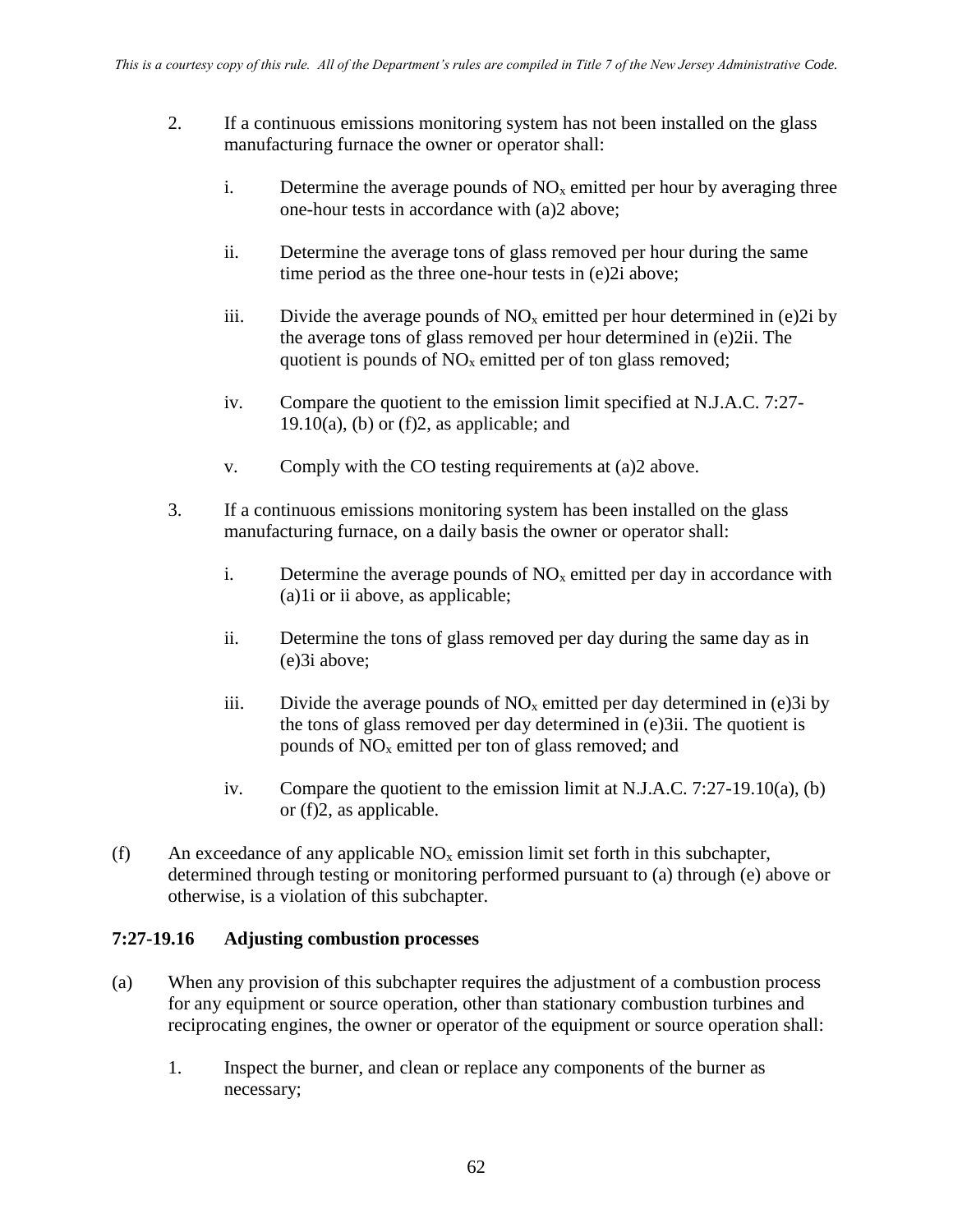- 2. Inspect the flame pattern and make any adjustments to the burner necessary to optimize the flame pattern consistent with the manufacturer's specifications;
- 3. Inspect the system controlling the air-to-fuel ratio, and ensure that it is correctly calibrated and functioning properly;
- 4. Minimize total emissions of  $NO<sub>x</sub>$  and CO consistent with the manufacturer's specifications;
- 5. Measure the concentrations in the effluent stream of  $NO<sub>x</sub>$  and CO in ppmvd, and O<sup>2</sup> in percent, before and after the adjustment is made; and
- 6. Convert the emission values of the  $NO<sub>x</sub>$  and CO concentrations measured pursuant to (a)5 above to pounds per million BTU (lb/MM BTU) according to the following formula:

lb/MM BTU = ppmvd x MW x F dry factor x  $O_2$  correction factor  $\div$  387,000,000

Where:

ppmvd is the concentration in parts per million by volume, dry basis, of  $NO<sub>x</sub>$  or CO MW is the Molecular Weight for:

 $NO<sub>x</sub> = 46$  lb/lb-mole  $CO = 28$  lb/lb-mole F dry factor for: Natural gas  $= 8,710$  dscf/MM BTU Residual or fuel oil  $= 9,190$  dscf/MM BTU  $O_2$  correction factor:  $(20.9\%) \div (20.9\% - O_2$  measured)  $O<sub>2</sub>$  measured is percent oxygen on a dry basis

- (b) The owner or operator of the equipment or source operation adjusted pursuant to (a) above shall ensure that each adjustment is recorded in a log book or computer data system and retained for a minimum of five years, to be made readily accessible to the Department upon request. Such record shall contain the following information for each adjustment:
	- 1. The date of the adjustment and the times at which it began and ended;
	- 2. The name, title and affiliation of the person who made the adjustment;
	- 3. The  $NO<sub>x</sub>$  and CO concentrations in the effluent stream, in ppmvd, before and after each actual adjustment was made;
	- 4. The concentration of  $O_2$  (in percent dry basis) at which the CO and  $NO_x$ concentrations were measured pursuant to (a)5 above;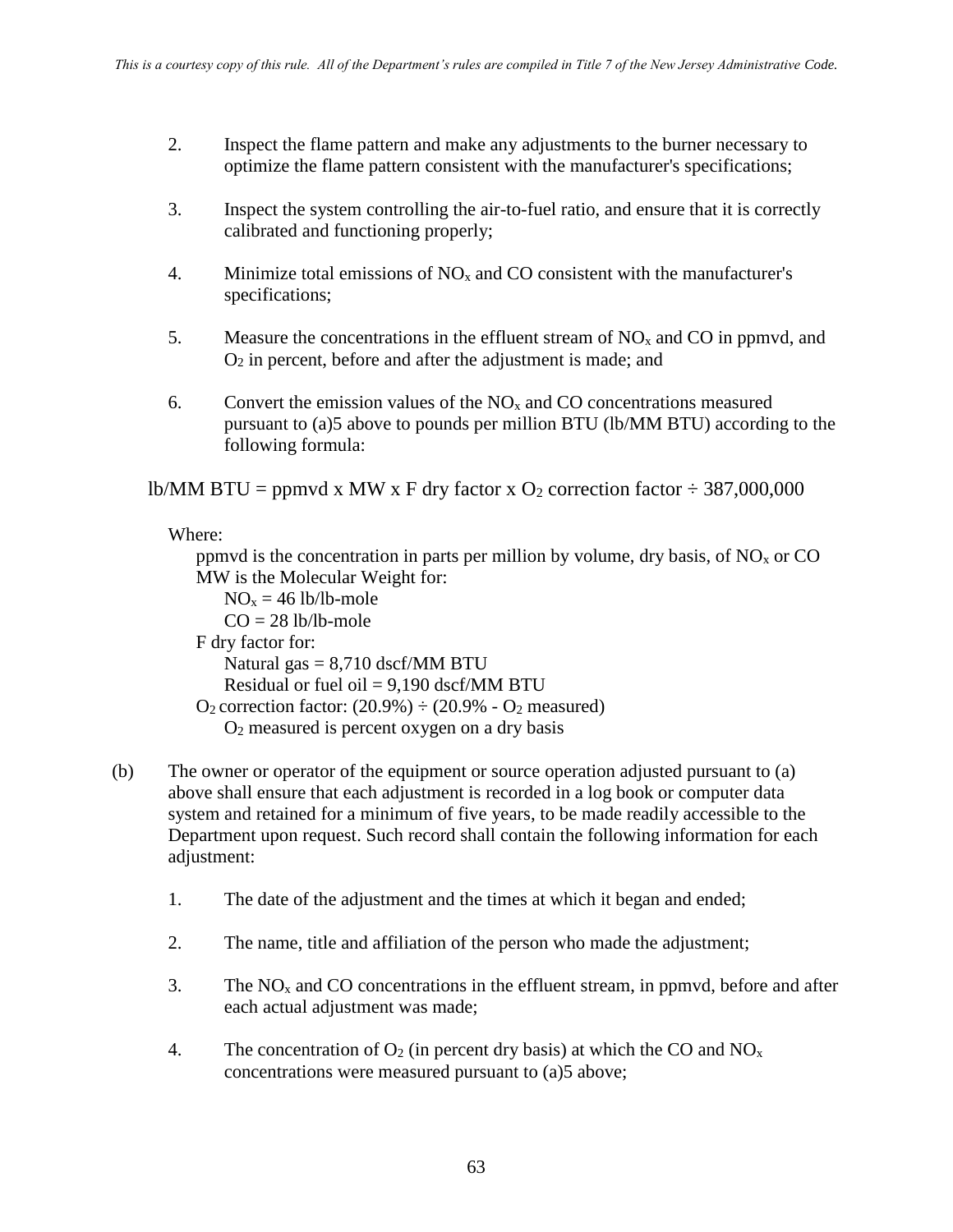- 5. A description of any corrective action taken;
- 6. Results from any subsequent tests performed after taking any corrective action, including concentrations and converted emission values in pounds per million BTU (lb/MM BTU);
- 7. The type and amount of fuel used over the 12 months prior to the annual adjustment; and
- 8. Any other information which the Department or the EPA has required as a condition of approval of any permit or certificate issued for the equipment or source operation.
- (c) The owner or operator shall ensure that an annual adjustment combustion process report is submitted electronically to the Department according to the schedule listed in (d) below, and in the format the Department specifies at its website. The report shall contain the following information:
	- 1. The concentrations of  $NO_x$  and  $CO$  in the effluent stream in ppmvd, and  $O_2$  in percent dry basis, measured before and after the adjustment of the combustion process pursuant to (a)5 above;
	- 2. The converted emission values in lb/MM BTU for the measurements taken before and after the adjustment of the combustion process;
	- 3. A description of any corrective actions taken as a part of the combustion adjustment; and
	- 4. The type and amount of fuel used over the 12 months prior to the annual adjustment.
- (d) The owner or operator of an industrial/commercial/institutional boiler or other indirect heat exchanger shall ensure that the annual adjustment combustion process report required in (c) above is submitted to the Department within 45 days after the adjustment of the combustion process is completed, based on the gross heat input of the boiler or heat exchanger as follows:
	- 1. For an industrial/commercial/institutional boiler or other indirect heat exchanger with a maximum gross heat input rate of at least five million but less than 10 million BTU per hour, beginning in 2012;
	- 2. For an industrial/commercial/institutional boiler or other indirect heat exchanger with a maximum gross heat input rate of at least 10 million but less than 20 million BTU per hour, beginning in 2010;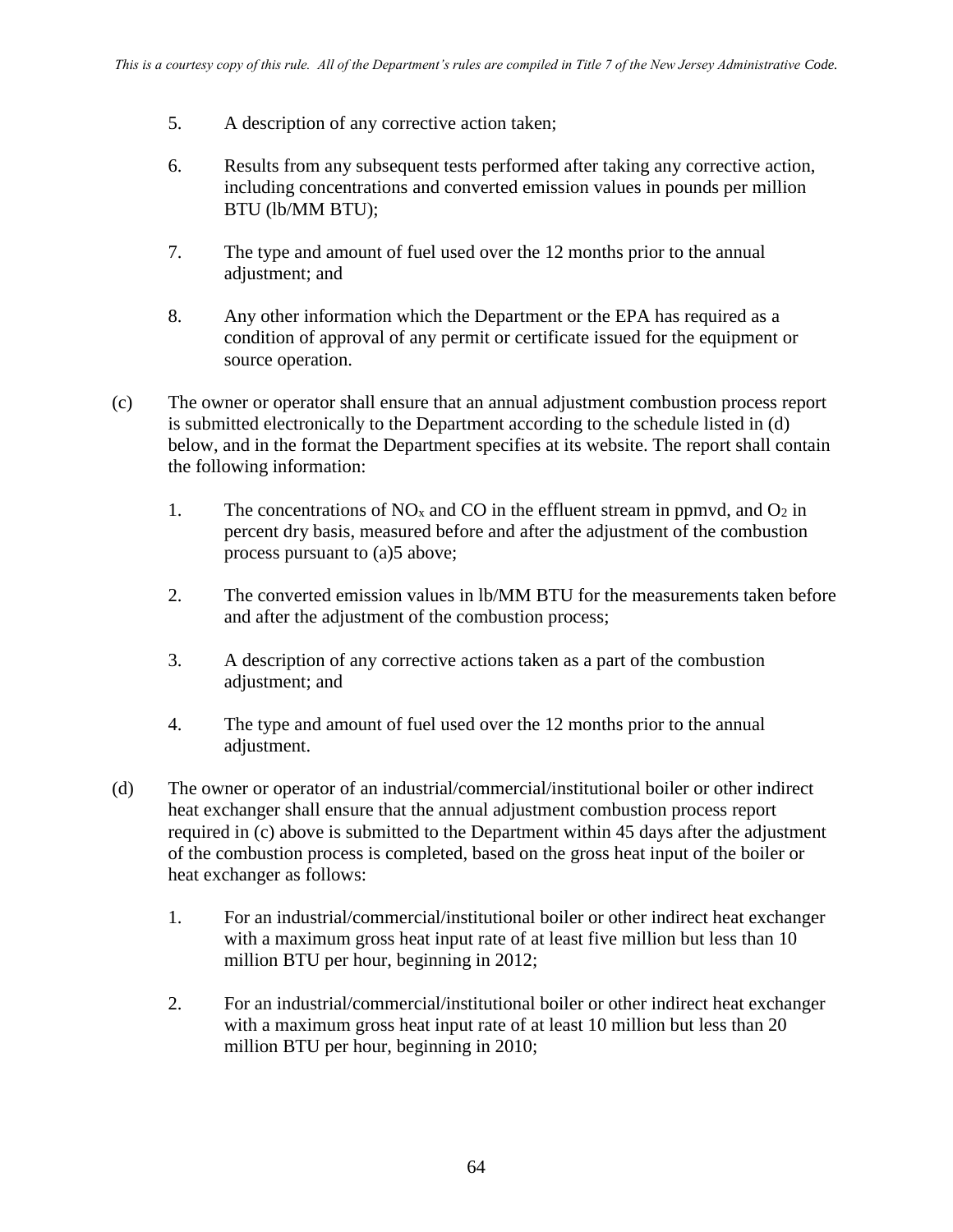- 3. For an industrial/commercial/institutional boiler or other indirect heat exchanger with a maximum gross heat input of rate at least 20 million BTU per hour or greater, beginning in 2009;
- (e) The owner or operator of the adjusted equipment or source operation shall ensure that the operating parameter settings are established and recorded after the combustion process is adjusted and that the adjusted equipment or source operation is maintained to operate consistent with the annual adjustment.
- (f) An exceedance of an emission limit that occurs during an adjustment of the combustion process under (a) above or (g) below is not a violation of this subchapter if it occurs as a result of the adjustment. After the combustion adjustment has been completed, the maximum emission rate of any contaminant shall not exceed the maximum allowable emission rate applicable under this subchapter or under an operating permit issued pursuant to N.J.A.C. 7:27-22 or an applicable certificate issued pursuant to N.J.A.C. 7:27-8.
- (g) The owner or operator of a stationary combustion turbine or reciprocating engine shall ensure that the adjustment of the combustion process is carried out according to the manufacturer's recommended procedures and maintenance schedules.
- (h) The owner or operator of a stationary combustion turbine or reciprocating engine adjusted pursuant to (g) above shall ensure that each adjustment is recorded in a log book or computer data system and retained for a minimum of five years, to be made readily accessible to the Department upon request. Such record shall contain the following information for each adjustment:
	- 1. The date of the adjustment and the times at which it began and ended;
	- 2. The name, title, and affiliation of the person who performed the procedure and adjustment;
	- 3. The type of procedure and maintenance performed;
	- 4. The concentrations of  $NO<sub>x</sub> CO$  and  $O<sub>2</sub>$ , measured before and after the adjustment was made; and
	- 5. The type and amount of fuel use over the 12 months prior to the adjustment.

#### **7:27-19.17 Source emissions testing**

(a) Upon request by the Department or EPA, the owner or operator of any equipment or source operation subject to this subchapter shall: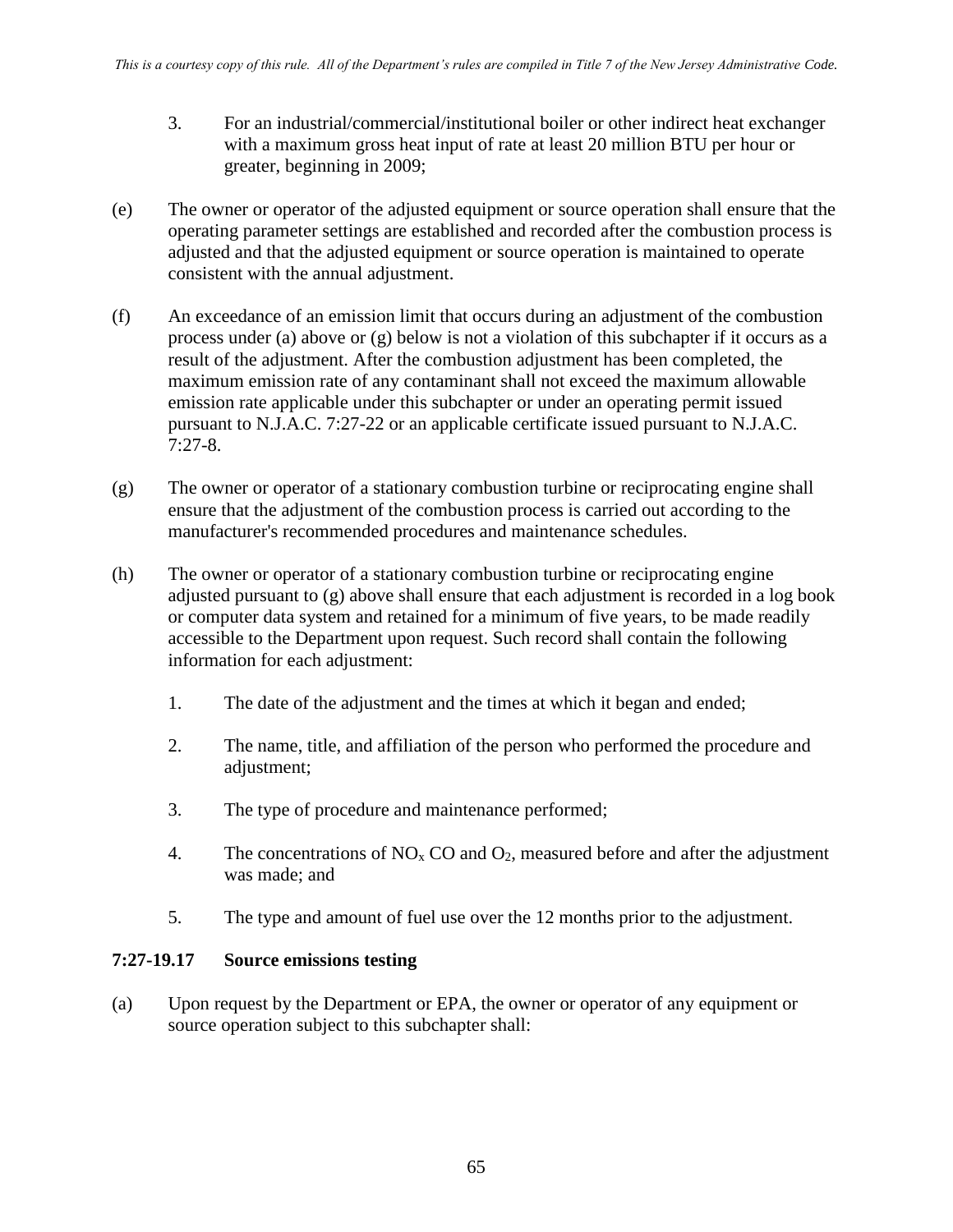- 1. Conduct tests to determine the emissions from such equipment or source operation to determine the nature and quantity of VOC,  $NO<sub>x</sub>$ , or CO being emitted into the outdoor atmosphere;
- 2. Provide information concerning the location, rate, duration, concentration, and properties of the emissions of NOx, CO or VOC from such equipment or source operations, and such other information as may be reasonably necessary to assess air emissions;
- 3. Provide information concerning the rate at which the equipment or source operation is combusting fuel during tests conducted under (a)1 above, and the maximum gross heat input value of the equipment or source operation; and
- 4. Provide the log prepared under (e) below, or any part thereof requested by EPA or the Department.
- (b) Upon the Department's request, the owner or operator of any equipment or source operation subject to this subchapter shall provide the Department with temporary or permanent sampling facilities satisfying the requirements of N.J.A.C. 7:27B-1.4. The owner or operator shall construct such facilities in accordance with all applicable laws, ordinances and regulations, including those which regulate construction practices.
- (c) During any testing conducted pursuant to this section, the equipment or source operation, and all components connected, attached to, or serving the equipment, shall be used and operated under normal routine operating conditions, under maximum capacity operating conditions, or under such other conditions within the capacity of the equipment as the Department or EPA requests.
- (d) A person conducting testing pursuant to this section shall use the test method which the Department specifies, based upon the circumstances specific to the facility or to the equipment or source operation being tested. The Department shall specify one of the following methods:
	- 1. The methods set forth at 40 CFR 60, Appendix A, method 7E; or
	- 2. Any other method which EPA and the Department have approved in advance in writing. If EPA approves a method, and the Department determines that the method yields results at least as consistent as the appropriate method listed under (d)1 above, and which has no greater tendency to understate emissions, the Department shall approve the method.
- (e) The owner or operator of the tested equipment or source operation shall record any test data collected under this section, and maintain it for at least five years after the date on which the testing was conducted.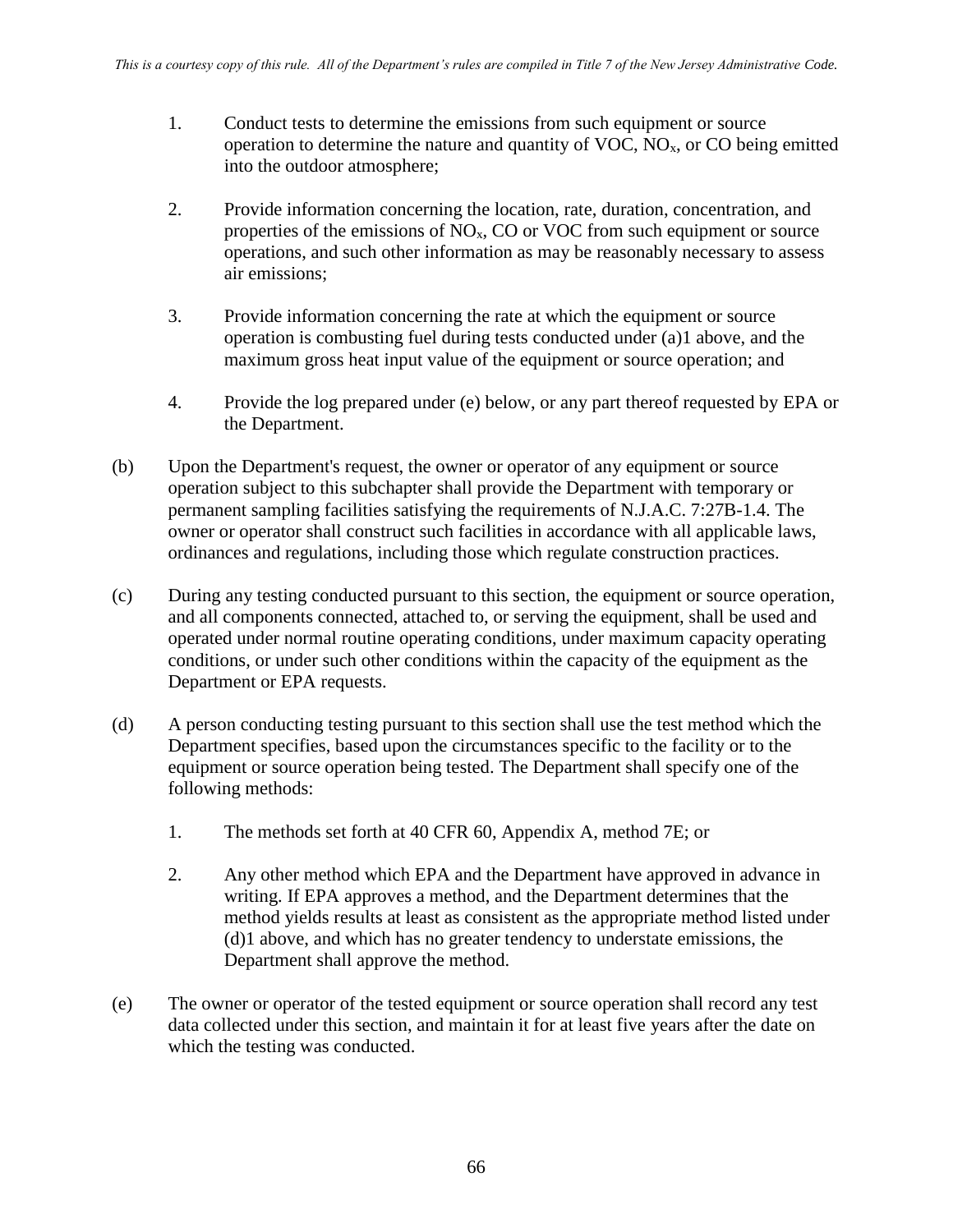#### **7:27-19.18 Continuous emissions monitoring**

- (a) Any person required to install a continuous emissions monitoring system under this subchapter shall:
	- 1. Obtain a system approved in advance by the Department. The Department shall approve a system if its design and specifications satisfy the requirements established by EPA at 40 CFR Part 60, Appendix B, Performance Specification Tests No. 2, and 40 CFR Part 60, Appendix F, Quality Assurance Requirements;
	- 2. Install the system in compliance with the EPA regulations listed in (a)1 above, and in compliance with the manufacturer's specifications;
	- 3. Conduct performance tests of the system in accordance with the EPA regulations listed in (a)1 above, and obtain confirmation from the Department that the system satisfies the performance requirements of those regulations;
	- 4. Install and operate the system in compliance with the manufacturer's specifications; and
	- 5. Continuously monitor and record  $NO<sub>x</sub>$  emissions from the equipment or source operation subject to the monitoring requirement.
- (b) A person required under this subchapter to install continuous emissions monitoring systems on equipment or source operations of a given type at a facility may satisfy this requirement without installing a continuous emissions monitor on every unit of such equipment or source operations at the facility, by using an alternative monitoring methodology set forth in an alternative monitoring plan, approved in advance in writing by the Department, which is as reliable for demonstrating compliance for that unit as a continuous emissions monitoring system which satisfies the criteria in (a) above would be.
- (c) A person seeking approval of an alternative monitoring plan pursuant to (b) above shall submit a written application to the Department. The applicant shall include in the application all of the information required under N.J.A.C. 7:27-19.14(c)2, 3, 4 and 6. The applicant shall include in the application for the alternative monitoring plan the following information for each item of equipment or source operation for which a continuous emissions monitor is required under this subchapter and to which the alternative monitoring plan would apply:
	- 1. The make and model of each unit of equipment or source operation;
	- 2. The facility at which the equipment or source operation is used;
	- 3. A description of the conditions under which the equipment or source operation is used;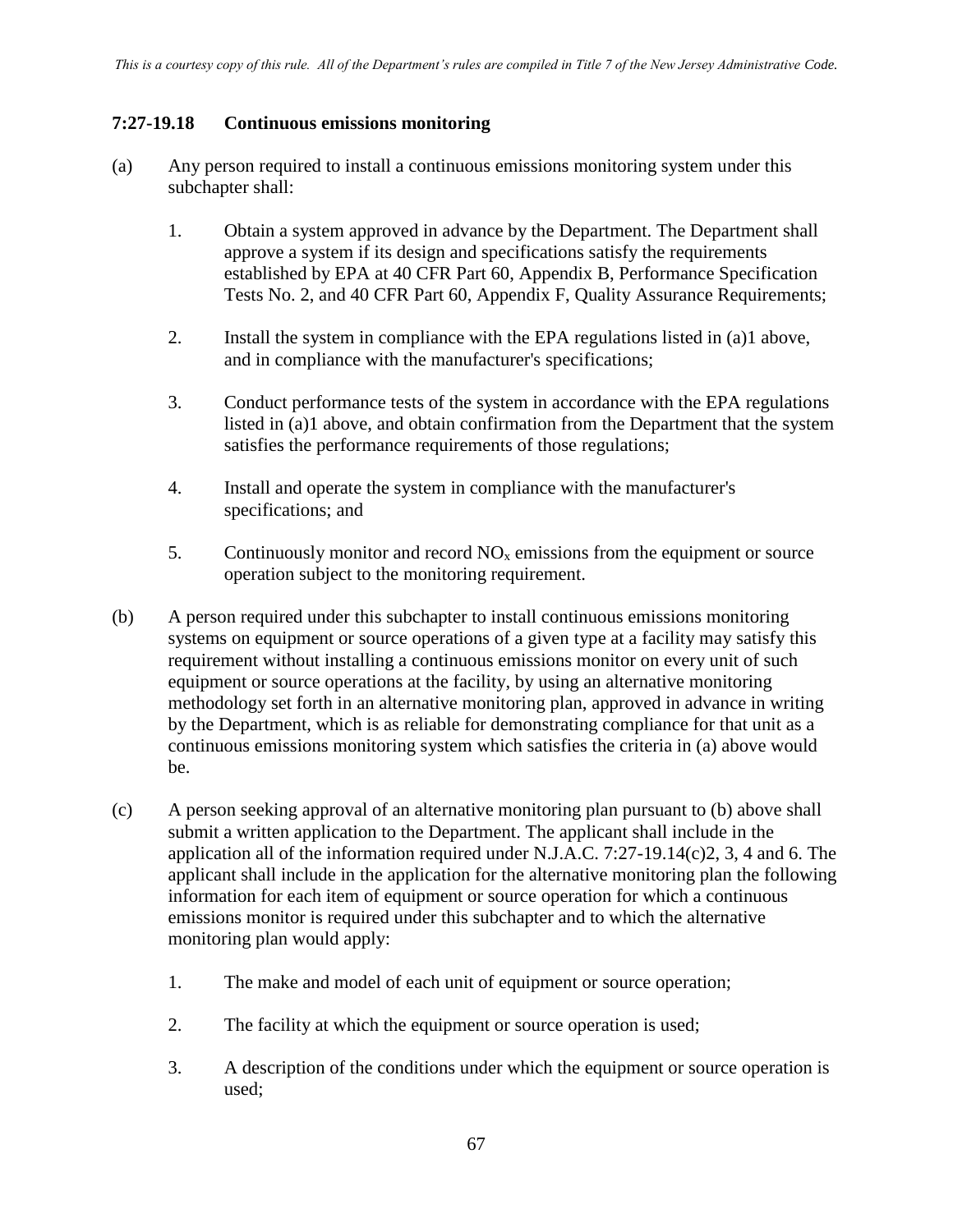- 4. The results of all source emissions testing conducted within the five years preceding the application for each unit of equipment or source operation listed in (c)1 above;
- 5. A statement that the applicant proposes to install or not install a continuous emissions monitor which satisfies the criteria set forth in (a) above;
- 6. A demonstration that the monitoring methodology set forth in the alternative monitoring plan is as reliable for demonstrating compliance as a continuous emissions monitor which satisfies the criteria listed in (a)1 above; and
- 7. Any other information which the Department requests which is reasonably necessary to enable it to determine whether the application satisfies the requirements of (e) below.
- (d) Within 30 days after receiving an application, the Department shall notify the applicant in writing whether the application includes all of the information required under (c) above. If the application is incomplete:
	- 1. The Department shall include in the notice a list of the deficiencies, a statement of the additional information required to make the application complete, and the time by which the applicant must submit a complete application;
	- 2. The Department may refrain from reviewing the substance of the application (or any part thereof) until it is complete;
	- 3. The applicant shall submit a complete proposed plan or request within the time stated in the Department's notification; and
	- 4. The Department may reject the application if the applicant fails to submit a complete application within the time stated in the Department's notification.
- (e) The Department shall approve an alternative monitoring plan only if:
	- 1. The proposed alternative monitoring methodology is equivalent for purposes of reliably determining compliance to a continuous emissions monitor which satisfies the criteria listed in (a)1 above by the following:
		- i. For each item of equipment or source operation on which a continuous emissions monitoring system is not to be installed, the owner or operator identifies another item of equipment or source operation at the facility which is:
			- (A) Of the same make and model;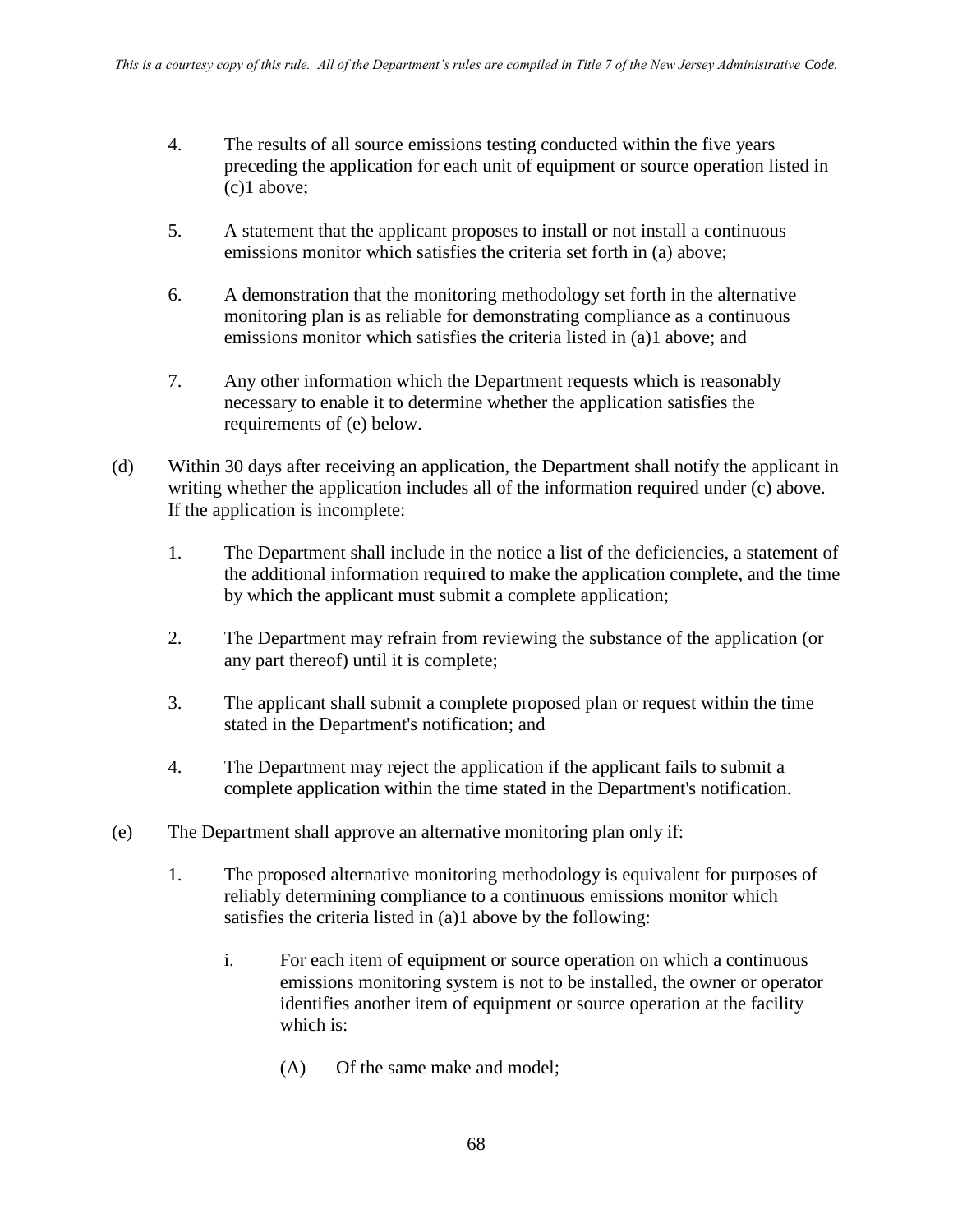- (B) Is used under substantially the same conditions;
- (C) Will have a continuous emissions monitoring system installed on it; and
- (D) Has an emissions rate which will not differ significantly from the emission rate from the corresponding equipment or source operation on which the continuous emissions monitoring system is to be installed; or
- ii. For each item of equipment or source operation which a continuous emissions monitor is not to be installed, the owner or operator proposes a monitoring protocol for that equipment or source operation that provides quality-assured, representative monitoring data that can be used to determine continuous compliance consistent with EPA's proposed Enhanced Monitoring guidance, 40 CFR 64 (Federal Register Vol. 58, No. 203, p. 54648-54699). The proposed monitoring protocol should take into consideration site specific factors such as:
	- (A) Control system design;
	- (B) Operating processes at the facility;
	- (C) Demonstrated margin of compliance;
	- (D) The potential variability of emissions; and
	- (E) Established monitoring procedures utilized at the facility to meet other regulatory requirements; and
- 2. Under the plan, a continuous emissions monitoring system will be installed on each boiler serving an electric generating unit at the facility if required under 40 CFR 75 or 76.
- (f) As a condition of an approval issued under this section, the Department may impose requirements upon the operation of any equipment or source operation subject to a monitoring plan necessary to minimize any adverse impact upon human health, welfare and the environment.
- (g) The approval of a plan under this section is void upon the alteration of any item of equipment or source operation included in the plan (whether or not the item of equipment or source operation has a continuous emissions monitoring system installed) unless:
	- 1. The owner or operator applies for and obtains the Department's approval of a revised plan pursuant to this section, reflecting the proposed alteration; and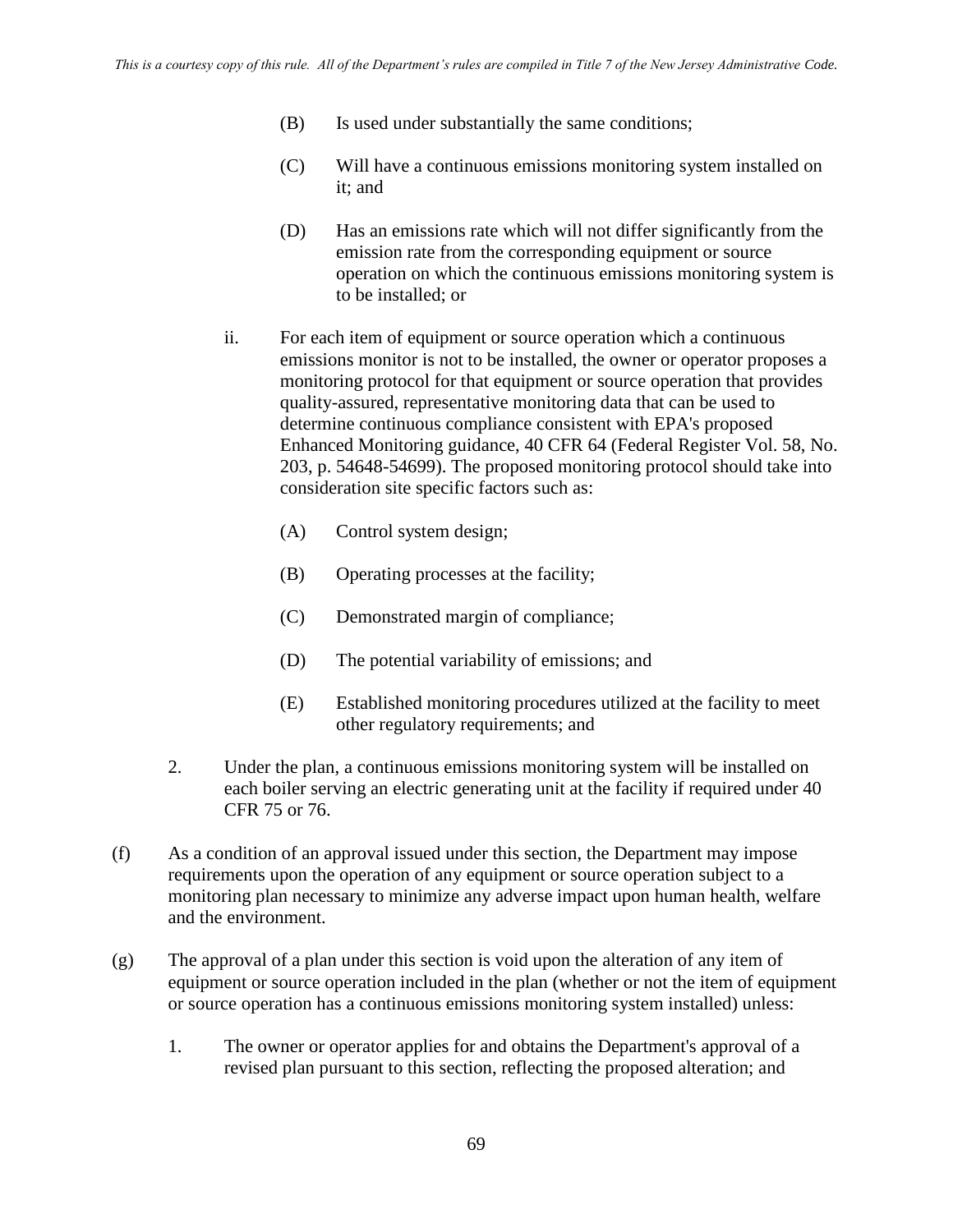- 2. Before altering the equipment or source operation subject to the plan, the owner or operator applies for and obtains such permits and certificates as are required under N.J.A.C. 7:27-8 or 22, N.J.A.C. 7:1K-1.5, and any other applicable law or regulation.
- (h) The owner or operator shall comply with the approved plan, and with all conditions imposed by the Department under (f) above.
- (*i*) The Department may revoke an approval issued under this section, by written notice to the owner or operator of the facility which is the subject of the plan, if:
	- 1. Any material condition of the Department's approval of the plan is violated;
	- 2. The Department determines that its decision to grant the approval was materially affected by a misstatement or omission of fact in the request for the approval or any supporting documentation; or
	- 3. The Department determines that the alternative monitoring methodology is not equivalent to a continuous emissions monitor which satisfies the criteria of (a)1 above.
- (j) In revoking an approval pursuant to (i) above, the Department shall specify an effective date for the revocation which provides the owner or operator with a reasonable amount of time to install a continuous emissions monitor on the item of equipment or source operation in question.
- (k) A person may request an adjudicatory hearing in accordance with the procedure at N.J.A.C. 7:27-1.32, if:
	- 1. The Department has denied the person's application for approval of a plan under this section;
	- 2. The person seeks to contest conditions imposed by the Department under (f) above; or
	- 3. The Department has revoked its approval of the person's plan pursuant to (i) and (j) above.
- (*l*) The owner or operator of an item of equipment or source operation required to have a continuous monitoring system shall not operate the equipment or source operation without such a system, except in accordance with a plan approved under this section. If an item of equipment or a source operation required to have a continuous emissions monitoring system is operating without such a system, without first having received approval of a plan authorizing such operation, it shall not be a defense to an enforcement action that an application for approval of a plan is pending.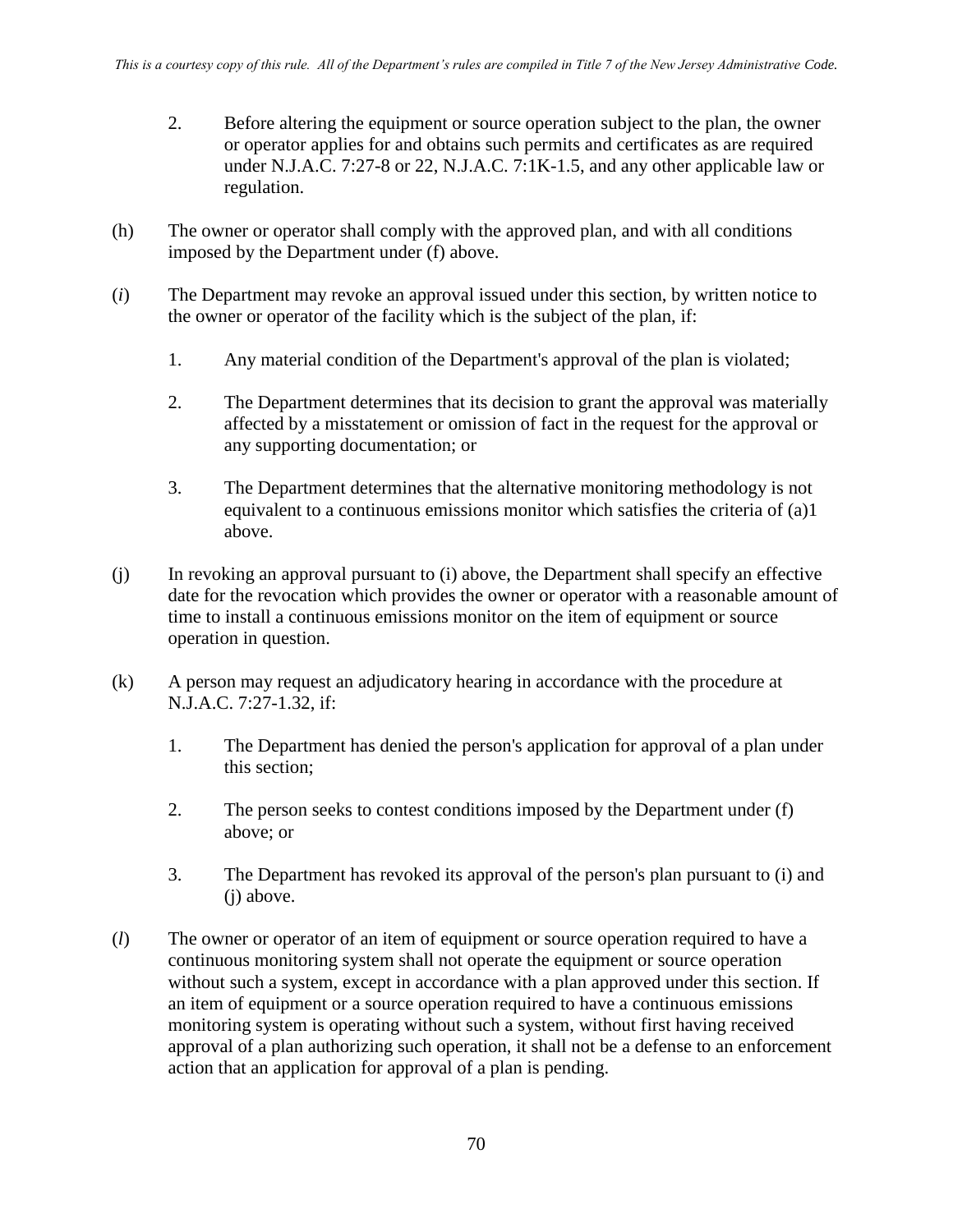(m) A person seeking approval of an alternative monitoring plan shall send the application to the Department at the following address:

Department of Environmental Protection Division of Air Quality Air Quality Permitting Program Bureau of Technical Services Emission Measurement Section Mail Code 380-01A PO Box 420 Trenton, New Jersey 08625-0420

#### **7:27-19.19 Recordkeeping and recording**

- (a) Any person required to record or maintain information or records pursuant to this subchapter shall maintain the required information or records for a period of no less than five years after the record was made. Such person shall make the records available to the Department or to EPA upon request.
- (b) Any person required to record or maintain information or records pursuant to this subchapter may submit a request to the Department, in writing, for approval to maintain alternate records. The Department may approve the request if the person demonstrates to the satisfaction of the Department that the alternate records or information are at least as effective as those required by this subchapter in documenting compliance with this subchapter.
- (c) The recordkeeping requirements in (d) and (f) below apply to the owner or operator of any combustion source that is:
	- 1. Included in a fuel switching plan approved under N.J.A.C. 7:27-19.14 and 19.20; or
	- 2. Included in a plan for phased compliance approved under N.J.A.C. 7:27-19.14 and N.J.A.C. 7:27-19.21 or 19.23
- (d) For each combustion source listed in (c) above, the owner or operator shall record the following information for each day from May 1 through September 30, for the 30-day period ending on October 1, and for each 30-day period ending on each subsequent day through April 30 of the following year:
	- 1. Information sufficient to identify the combustion source, including a brief description (for example, "dry-bottom coal-fired boiler serving an electric generating unit"), its location, its permit number, the company stack designation, and any other identifying numbers, and any other information necessary to distinguish it from other equipment owned or operated by the owner or operator;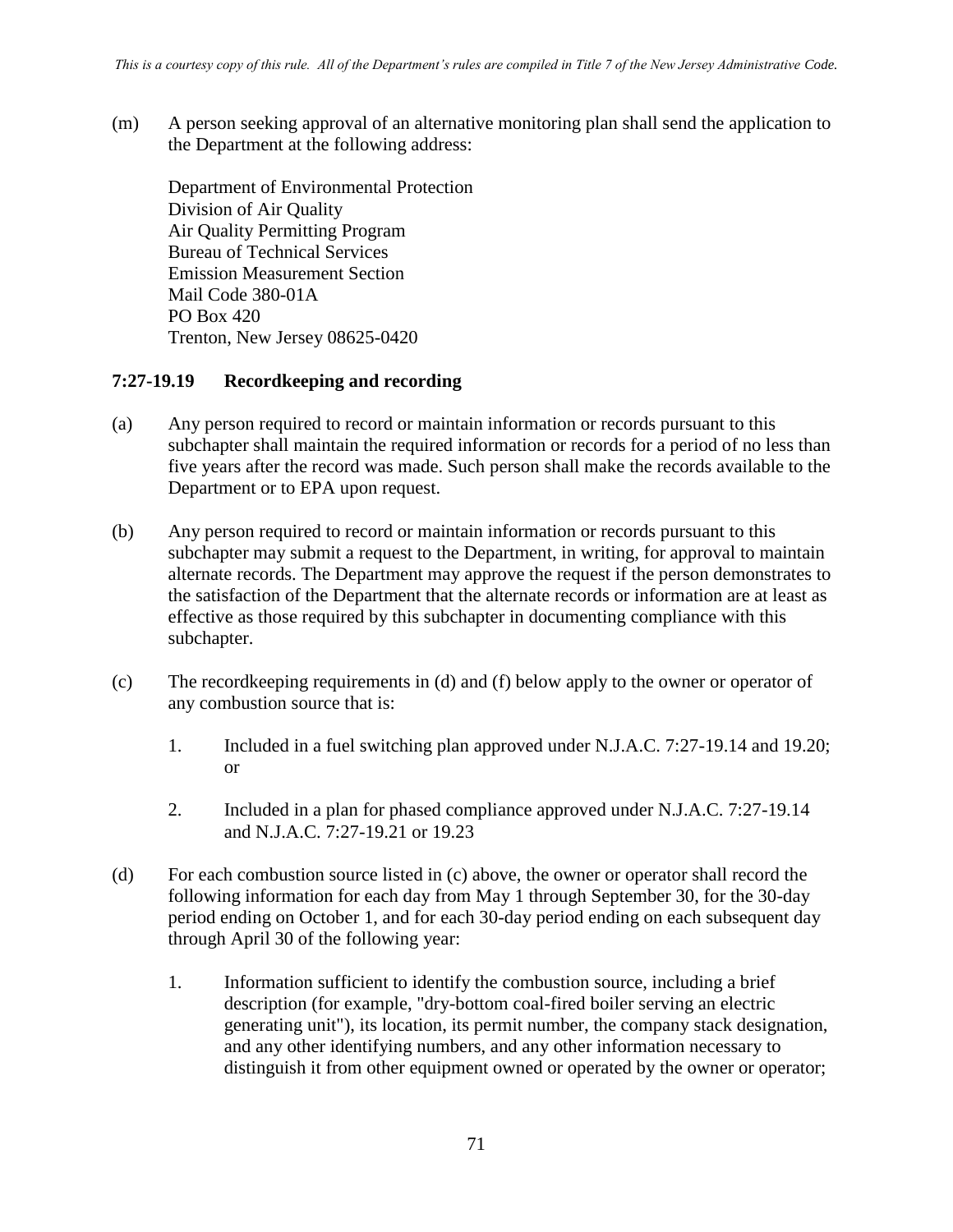2. The day or 30-day period, as applicable, for which the record is being made;

3. The amount, type and higher heating value of each fuel consumed during each day from May 1 through September 30, during the 30-day period ending on October 1, and during each 30-day period ending on each subsequent day through April 30 of the following year;

- 4. The quantity of  $NO<sub>x</sub>$  emitted during the day or 30-day period, as applicable, determined in accordance with N.J.A.C. 7:27-19.15(a) and expressed in pounds or tons;
- 5. The allowable quantity of  $NO<sub>x</sub>$  emissions as expressed in pounds or tons for the day or 30-day period as determined according to N.J.A.C. 7:27-19.20, 19.21 or 19.23; and
- 6. Any other information required to be maintained as a condition of an approval granted under N.J.A.C. 7:27-19.14 and N.J.A.C. 7:27-19.20, 19.21 or 19.23.
- (e) The owner or operator of any combustion source that is temporarily combusting fuel oil or other liquid fuel in place of natural gas pursuant to N.J.A.C. 7:27-19.25 shall keep on site a record of the number of hours such fuel has been combusted.
- (f) The owner or operator of a combustion source listed in (c) or (e) above shall keep the records required under (d) and (e) above at the facility in a permanently bound log book or by an electronic method that is easily accessible on site and at the time of inspection, in a format that enables the Department to readily determine whether the combustion source is in compliance.
- (g) The reporting requirements below apply to the owner or operator of any combustion source that is listed in (c) or (e) above as follows:
	- 1. If a continuous emissions monitoring system has been installed on the equipment or source operation, an owner or operator shall submit to the Department a quarterly report in accordance with the requirement to report excess emissions contained in the Preconstruction Permit and Operating Certificate or an Operating Permit for the equipment or source operation. For an owner or operators subject to (c) above, the information pursuant to (d) above shall be submitted with the report for each day or 30-day period of a violation. If no violations occurred during the quarter, the owner or operator should provide certification that no violations occurred and that the records are maintained at the facility. Certification of the notification should be in accordance with N.J.A.C. 7:27-1.39; or
	- 2. If no such continuous emissions monitoring system has been installed the owner or operator shall submit to the Department on March 1 of each year an annual report for the preceding calendar year. Such annual report shall include any violations which occurred during the previous year. If no violations occurred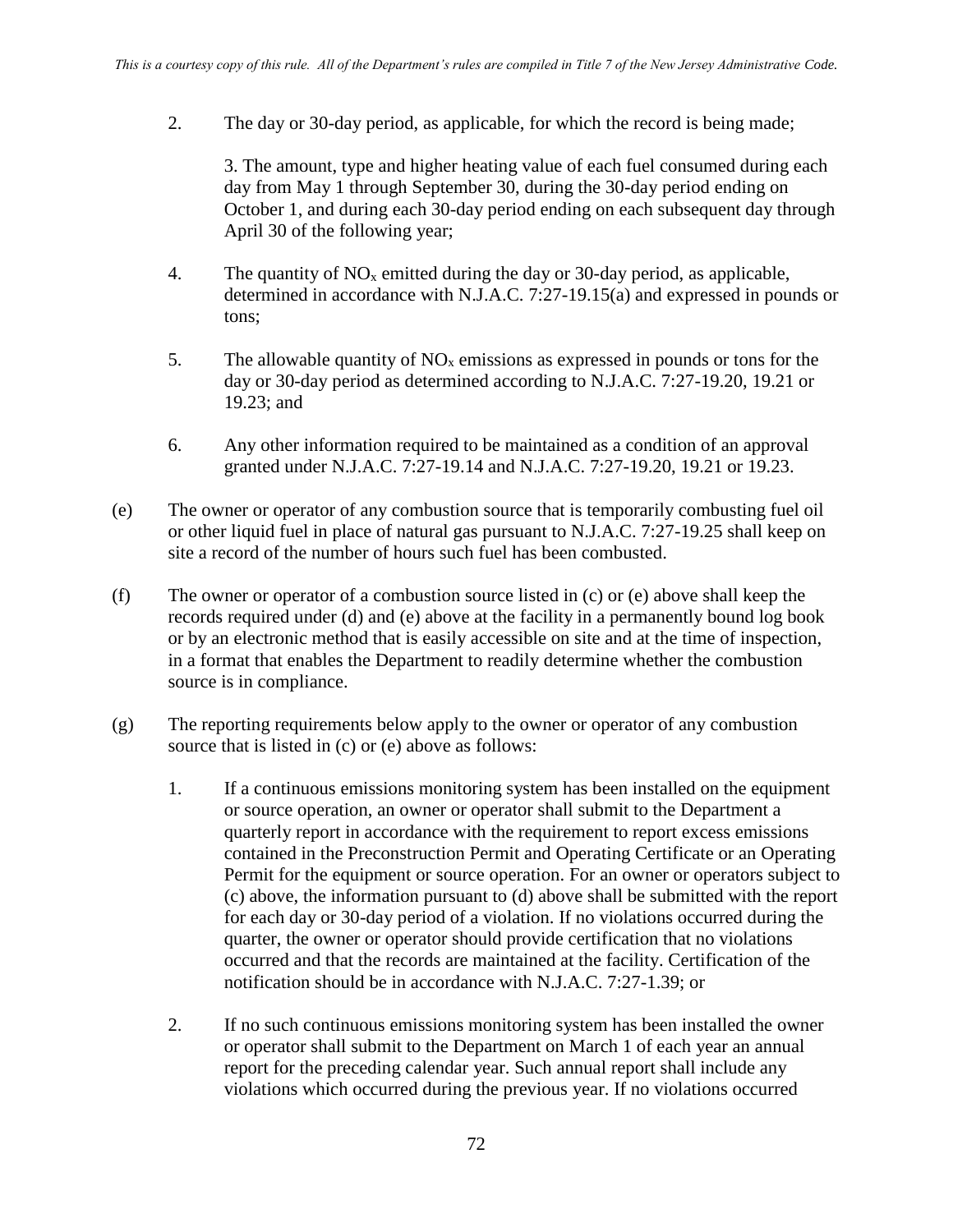during the year, the owner or operator shall provide certification that no violations occurred and that the records are maintained at the facility. Certification of the notification shall be in accordance with N.J.A.C. 7:27-1.39.

### **7:27-19.20 Fuel switching**

- (a) The owner or operator of a combustion source included in a plan for fuel switching is authorized to comply with the plan if the Department approves the plan pursuant to this section and N.J.A.C. 7:27-19.14. The owner or operator's compliance with the plan is in lieu of causing the combustion source to comply with the emission limit under N.J.A.C. 7:27-19.4, 19.5, 19.7, 19.8, 19.9 or 19.10 that would otherwise apply to the combustion source.
- (b) A combustion source may be included in a fuel switching plan only if it will be deriving from a cleaner fuel a greater percentage of its total heat input than it derived in the base year.
- (c) An owner or operator seeking approval of a plan for fuel switching shall submit an application to the Department by June 22, 1995, in accordance with N.J.A.C. 7:27- 19.14(a), (b) and (c). In addition to the information required under N.J.A.C. 7:27- 19.14(c), the owner or operator shall include in the application the following information regarding each combustion source that is to combust a cleaner fuel seasonally:
	- 1. Information sufficient to identify the combustion source, including a brief description, (for example, "dry-bottom coal-fired boiler serving an electric generating unit" or "oil-fired simple-cycle combustion turbine"), its location, its permit number, its company stack designation, any other identifying numbers, and any other information necessary to distinguish it from other equipment owned or operated by the applicant;
	- 2. The maximum gross heat input rate of the combustion source, expressed in million BTUs per hour;
	- 3. The type of fuel or fuels combusted in the combustion source;
	- 4. The maximum allowable  $NO<sub>x</sub>$  emission rate for the combustion source, determined under (d) below, together with the calculations made to determine that rate;
	- 5. The method to be used to measure the actual  $NO<sub>x</sub>$  emission rate of each combustion source;
	- 6. A statement that the owner or operator will operate each combustion source included in the plan in accordance with the requirements of (g) below;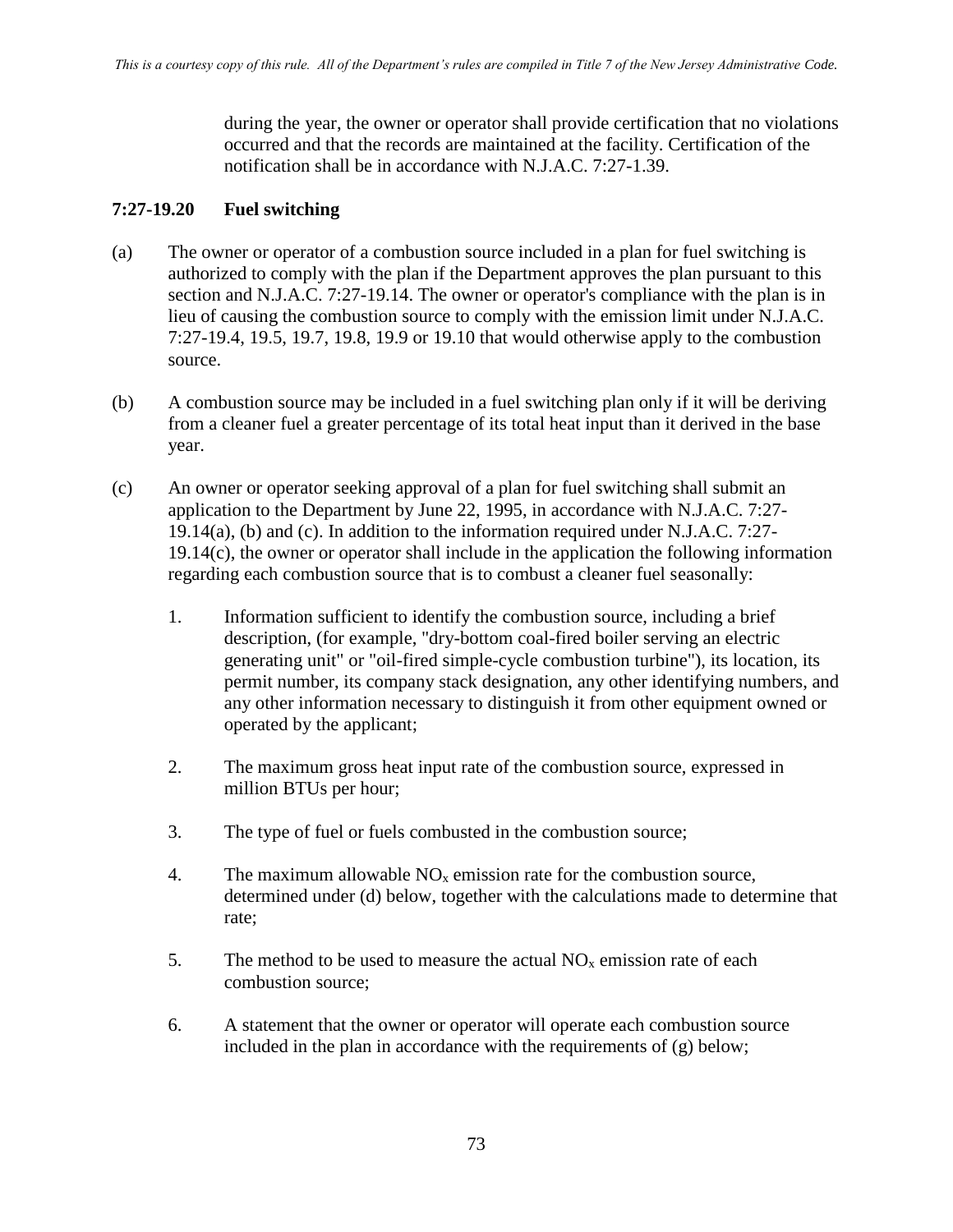- 7. The name and business telephone number of the individual responsible for recordkeeping and reporting required under N.J.A.C. 7:27-19.19; and
- 8. Any other information that the Department requests, which is reasonably necessary to enable it to determine whether the source operations and items of equipment subject to fuel switching will comply with the requirements of this section.
- (d) The maximum daily and annual  $NO<sub>x</sub>$  emission rate for a combustion source included in the fuel switching plan is determined as follows (except that for a coal-fired, wet-bottom boiler serving an electric generating unit that uses the tangential or face firing method, only (d)1 through 3 apply):
	- 1. Establish the base year. The base year is calendar year 1990, unless the Department approves the use of calendar year 1991, 1992 or 1993 as the base year. The Department shall approve the use of 1991, 1992 or 1993 as the base year only if the owner or operator demonstrates that the alternative year is more representative of the normal operation of the combustion source;
	- 2. For each fuel that the combustion source combusted during the base year (established under (d)1 above), determine the heat input (in MMBTU) that the combustion source derived from the combustion of that fuel during the base year;
	- 3. Determine the maximum allowable  $NO<sub>x</sub>$  emissions rate (in lb/MMBTU) for the combustion of each fuel, under N.J.A.C. 7:27-19.4, 19.5, 19.7, 19.8, 19.9 or 19.10, as applicable;
	- 4. For each fuel, multiply the heat input in the base year (determined under (d)2 above) by the maximum allowable emissions rate (determined under (d)3 above);
	- 5. Add all of the amounts determined under (d)4 above;
	- 6. Divide the total determined under (d)5 above by the sum of all of the heat inputs that the combustion source derived from the combustion of each fuel (determined under (d)2 above). The result is the maximum allowable  $NO<sub>x</sub>$  emission rate, expressed in lb/MMBTU, provided, however, that the maximum allowable  $NO<sub>x</sub>$ emission rate shall not be greater than the rate under N.J.A.C. 7:27-19.4, 19.5, 19.7, 19.8, 19.9 or 19.10 that would apply if the combustion source were combusting the primary fuel that it had used in the base year;
	- 7. The calculations under (d)4, 5 and 6 above can be expressed in the following equation:

$$
M = \frac{(HI_1 \times L_1) + (HI_2 \times L_2) + \dots + (HI_N \times L_N)}{(HI_1 + HI_2 + \dots + HI_N)}
$$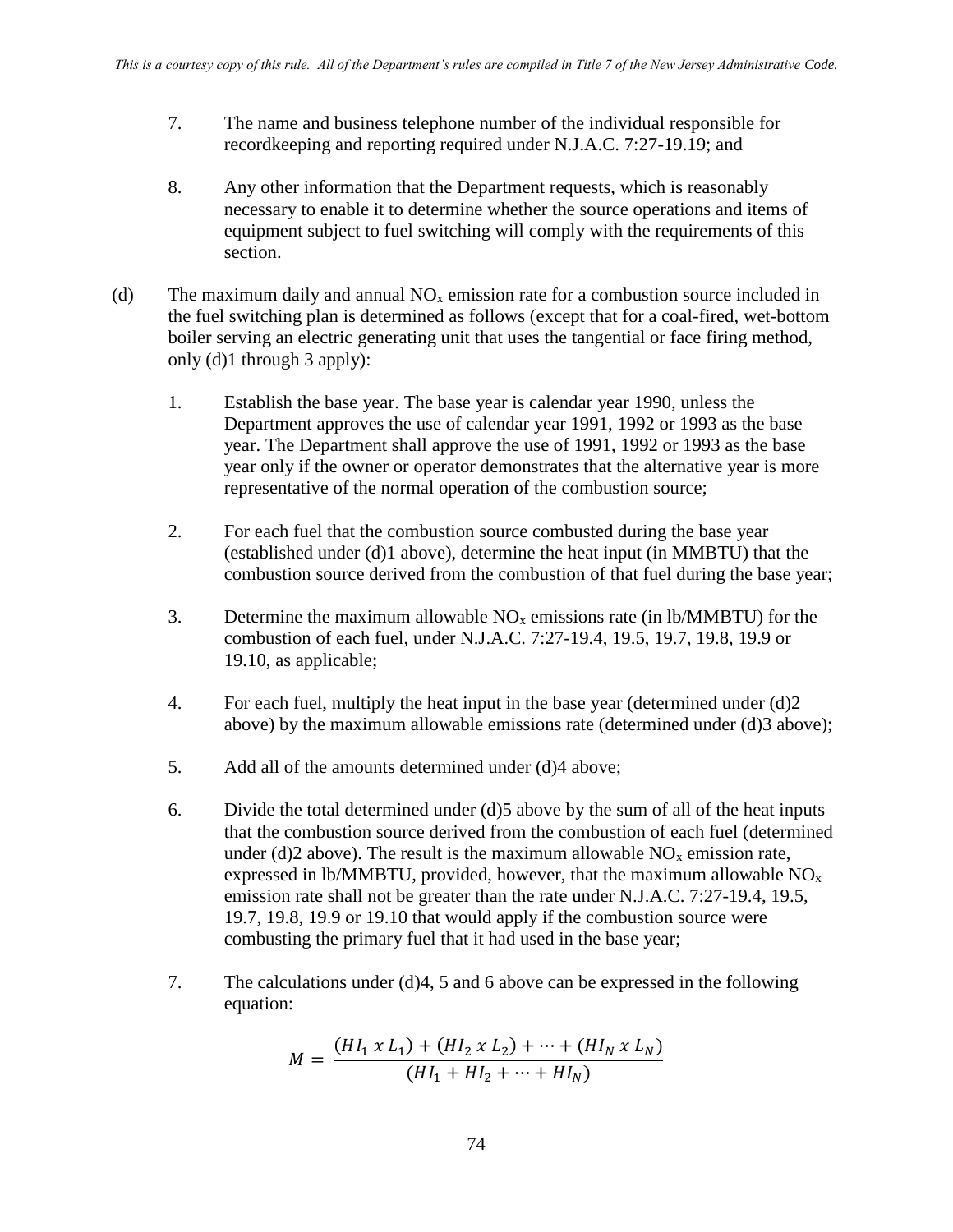- i. M is the maximum allowable  $NO<sub>x</sub>$  emission rate, in lb/MMBTU;
- ii.  $\text{HI}_1$  is the heat input that the combustion source derived from the combustion of Fuel 1 during the base year, expressed in MMBTU;
- iii.  $L_1$  is the maximum allowable emissions rate (in  $lb/MMBTU$ ) for the combustion of Fuel 1, under N.J.A.C. 7:27-19.4, 19.5, 19.7, 19.8, 19.9 or 19.10, as applicable;
- iv. HI<sup>2</sup> is the heat input that the combustion source derived from the combustion of Fuel 2 during the base year, expressed in MMBTU;
- v.  $L_2$  is the maximum allowable emissions rate (in lb/MMBTU) for the combustion of Fuel 2, under N.J.A.C. 7:27-19.4, 19.5, 19.7, 19.8, 19.9 or 19.10, as applicable;
- vi. N is number of fuels combusted during the base year;
- vii.  $H<sub>N</sub>$  is the heat input that the combustion source derived from the combustion of Fuel N during the base year, expressed in MMBTU; and
- viii.  $L_N$  is the maximum allowable emissions rate (in lb/MMBTU) for the combustion of Fuel N, under N.J.A.C. 7:27-19.4, 19.5, 19.7, 19.8, 19.9 or 19.10, as applicable.
- (e) The Department shall approve a plan for fuel switching only if the application satisfies all requirements of (c) above and N.J.A.C. 7:27-19.14. A plan for fuel switching shall be deemed to meet these requirements if it provides for a combustion source to attain compliance with the emission limits under  $(g)$ 3, 4 and 5 below partly through combustion of cleaner fuel and partly through the use of other  $NO<sub>x</sub>$  control measures, and satisfies all other requirements of (c) above and N.J.A.C. 7:27-19.14.
- (f) Any owner or operator seeking to comply with this subchapter by fuel switching in accordance with this section shall obtain the Department's written approval of the application pursuant to N.J.A.C. 7:27-19.14 before May 1, 1995, and maintain that approval in effect.
- (g) Beginning in calendar year 1995, the owner or operator shall operate each combustion source included in the plan in compliance with the following:
	- 1. All conditions of the Department's written approval of the fuel switching plan shall be met;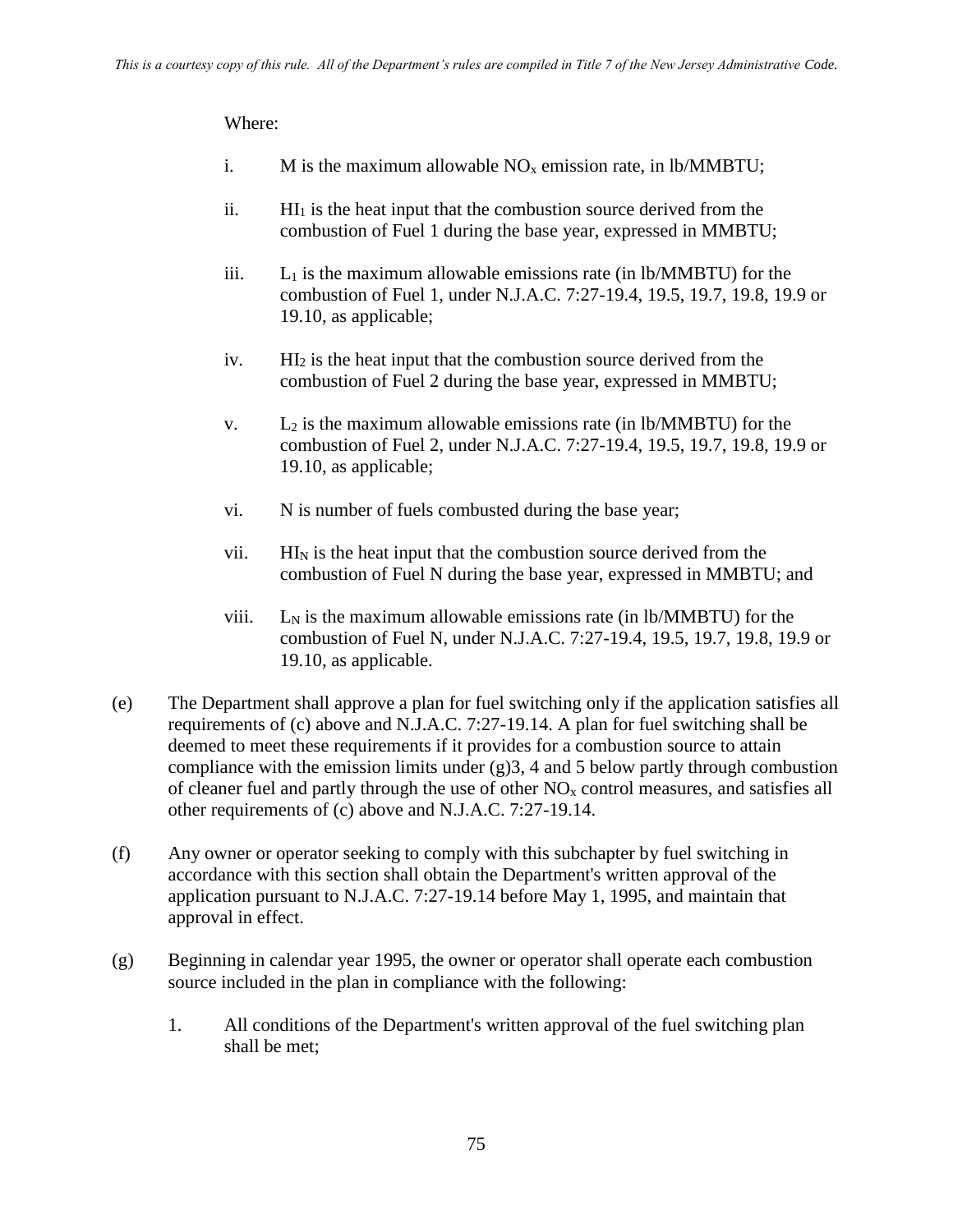- 2. From May 1 through September 30 of each year, the combustion source shall combust the cleaner fuel exclusively, or derive a higher percentage of its total heat input from cleaner fuel than the percentage it derived from May 1 through September 30 of the base year;
- 3. During each calendar day from May 1 through September 30 of each year, the combustion source shall emit  $NO<sub>x</sub>$  at an average rate no higher than the maximum allowable  $NO<sub>x</sub>$  emission rate determined under (d) above; provided however, that a coal-fired, wet-bottom boiler serving an electric generating unit that uses the tangential or face firing method, the maximum allowable  $NO<sub>x</sub>$  emission rate shall be 1.0 lb/MMBTU;
- 4. During the 30-day period ending on October 1 of each year, and each 30-day period ending on each subsequent day thereafter until April 30 of the following year, the combustion source shall emit  $NO<sub>x</sub>$  at an average rate no higher than the rate under N.J.A.C. 7:27-19.4, 19.5, 19.7, 19.8, 19.9 or 19.10 that would apply if the combustion source were combusting the primary fuel that it had used in the base year; provided however, that a coal-fired, wet-bottom boiler serving an electric generating unit that uses the tangential or face firing method shall emit  $NO<sub>x</sub>$  at a rate no higher than 1.5 lb/MMBTU; and
- 5. During each calendar year, the combustion source shall emit  $NO<sub>x</sub>$  at an average rate no higher than the maximum  $NO<sub>x</sub>$  emission rate determined under (d) above; provided however, that a coal-fired, wet-bottom boiler serving an electric generating unit that uses the tangential or face firing method shall emit  $NO<sub>x</sub>$  at a rate no higher than 1.5 lb/MMBTU. Compliance with this requirement shall be determined based on averaging over each calendar year.
- (h) The owner or operator shall determine the  $NO<sub>x</sub>$  emissions from each combustion source included in an approved fuel switching plan in accordance with N.J.A.C. 7:27-19.15(a).
- (*i*) The owner or operator shall demonstrate compliance with this section as follows:
	- 1. Each calendar day from May 1 through September 30 of each year, the owner or operator shall determine whether each combustion source included in the plan is in compliance with the applicable daily  $NO<sub>x</sub>$  emission limit under (g) 3 above. The owner or operator shall perform the calculations necessary to verify compliance and make a record of them within three working days after the date that is the subject of the calculation;
	- 2. For the 30-day period ending on October 1, and for each 30-day period ending on each subsequent day until April 30 of the following year, the owner and operator shall determine whether each combustion source included in the plan is in compliance with the applicable 30-day  $NO<sub>x</sub>$  emission limit under (g)4 above; and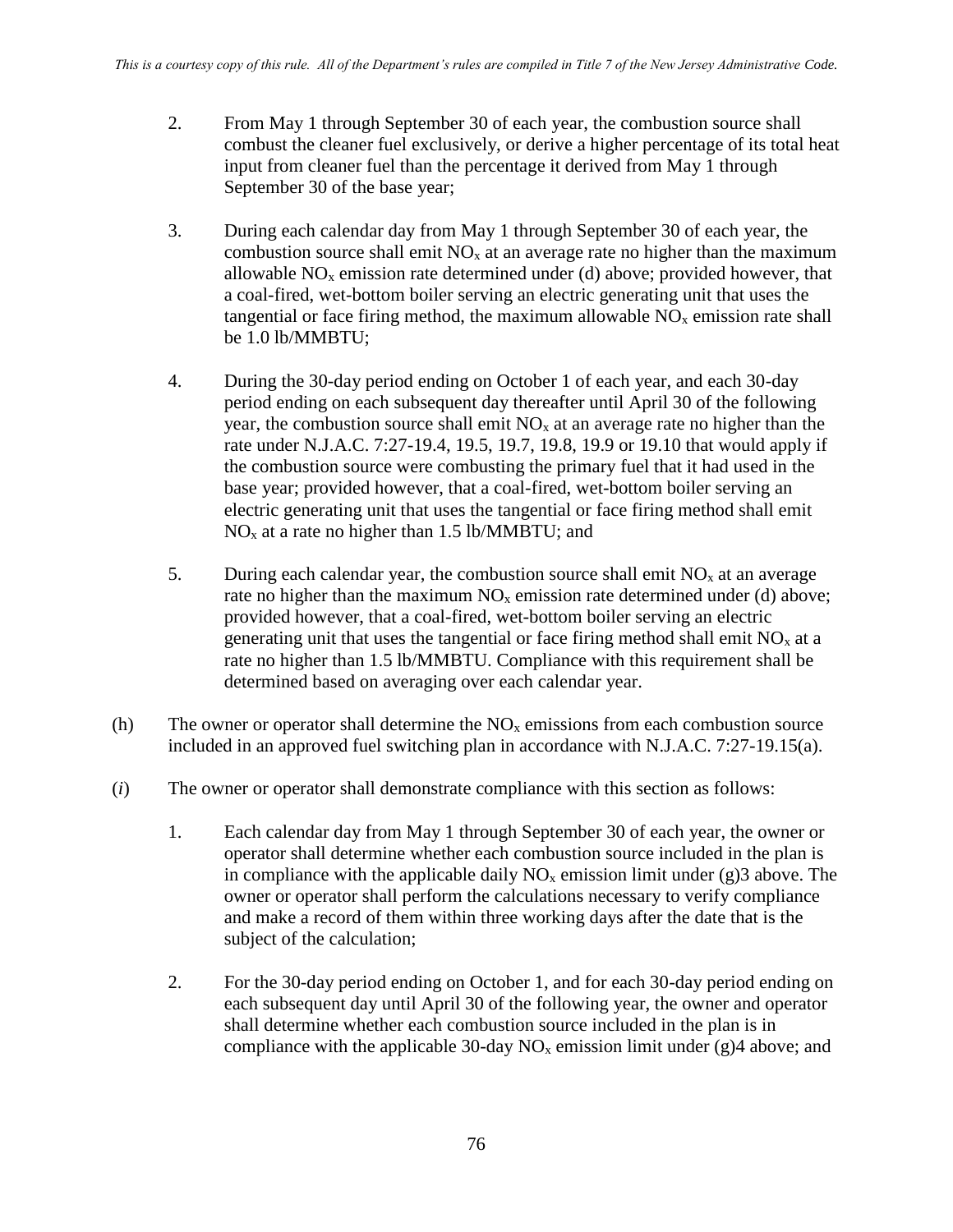- 3. By January 15 of each year, the owner or operator shall determine whether the total actual  $NO<sub>x</sub>$  emissions from each combustion source included in the plan (determined under (k) below) complied with the limit on annual  $NO<sub>x</sub>$  emissions (determined under (j) below) during the preceding calendar year.
- (j) The limit on annual  $NO<sub>x</sub>$  emissions is calculated as follows:
	- 1. For each fuel that the combustion source combusted during the year, determine the heat input (in MMBTU) that the combustion source derived from the combustion of that fuel during the year;
	- 2. Add all of the amounts determined under (j)1 above;
	- 3. Multiply the sum determined under (j)2 above by the maximum  $NO<sub>x</sub>$  emissions rate determined under (d) above. The result is the limit on annual  $NO<sub>x</sub>$  emissions, expressed in pounds;
	- 4. The calculations under (j)2 and 3 above can be expressed in the following equation:

$$
L = M x (AHI1 + AHI2 + .... + AHIN)
$$

- i. L is the limit on annual  $NO<sub>x</sub>$  emissions, in pounds;
- ii. M is the maximum allowable emissions rate determined under (d) above;
- $iii.$  AHI<sub>1</sub> is the heat input that the combustion source derived from the combustion of Fuel 1 during the year, expressed in MMBTU;
- iv. AHI<sup>2</sup> is the heat input that the combustion source derived from the combustion of Fuel 2 during the year, expressed in MMBTU;
- v. N is number of fuels combusted during the year; and
- $vi.$  AHI<sub>N</sub> is the heat input that the combustion source derived from the combustion of Fuel N during the year, expressed in MMBTU.
- (k) The actual annual  $NO<sub>x</sub>$  emissions from the combustion source are calculated as follows:
	- 1. Determine the heat input (expressed in MMBTU) that the combustion source actually derived from each fuel it combusted during the year;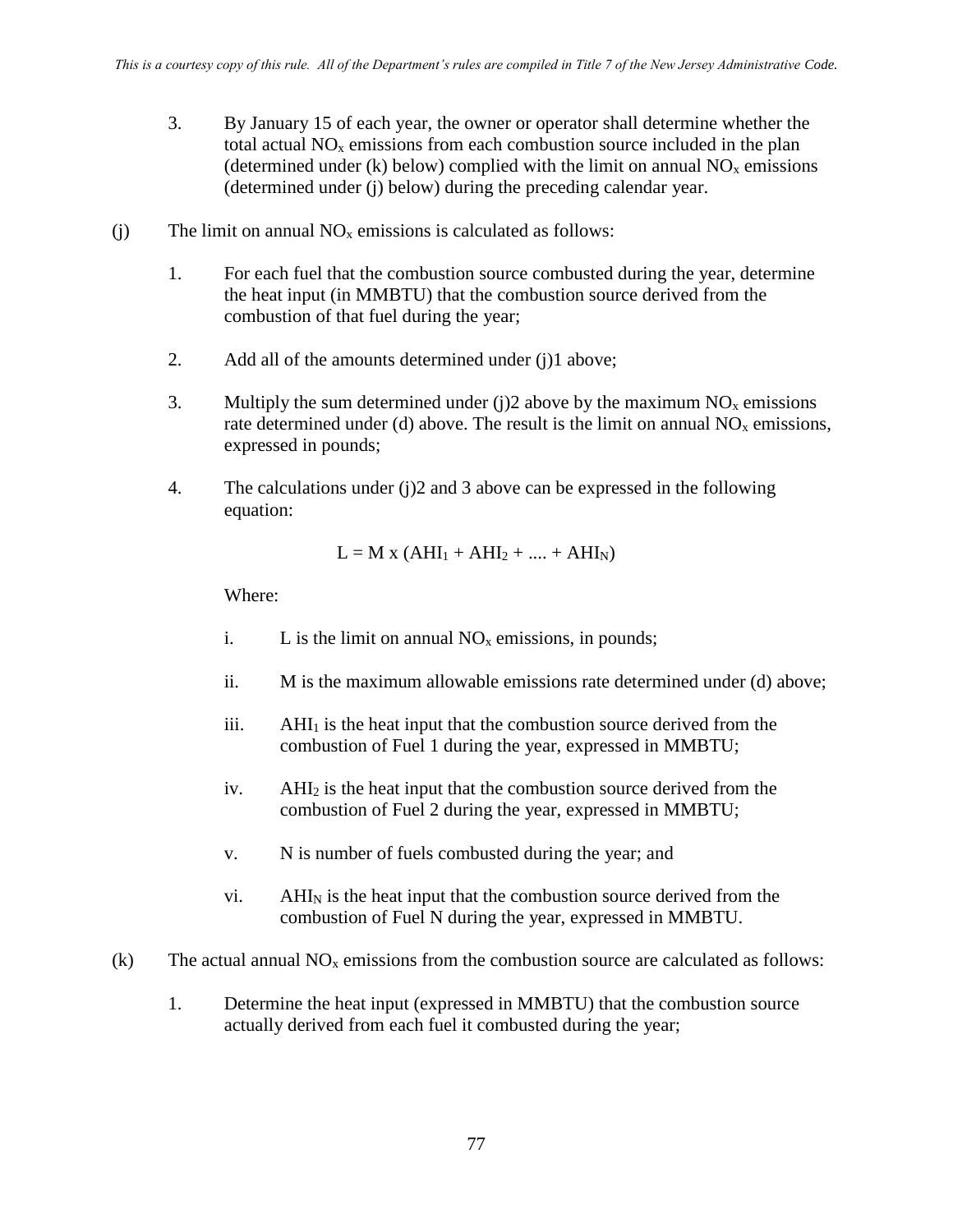- 2. Determine the average rate (in lb/MMBTU) at which the combustion source actually emitted  $NO<sub>x</sub>$  when combusting each fuel listed in 1 above, in accordance with N.J.A.C. 7:27-19.15(a);
- 3. For each fuel combusted during the year, multiply the heat input (determined under (k)1 above) by the average rate of  $NO<sub>x</sub>$  emissions (determined under (k)2 above);
- 4. Add all of the amounts determined under (k)3 above;
- 5. The calculations under (k)3 and 4 above can be expressed in the following equation:

 $AE = (AHI_1 \times AR_1) + (AHI_2 \times AR_2) + \dots$ % 8f (AHI<sub>N</sub> x AR<sub>N</sub>)

- i. AE is the actual  $NO<sub>x</sub>$  emissions during the year from the combustion source, expressed in pounds;
- ii.  $AHI<sub>1</sub>$  is the heat input that the combustion source actually derived from the combustion of Fuel 1 during the year, expressed in MMBTU;
- iii.  $AR<sub>1</sub>$  is the average rate at which the combustion source actually emitted  $NO<sub>x</sub>$  when combusting Fuel 1 during the year, expressed in lb/MMBTU;
- iv. AHI<sup>2</sup> is the heat input that the combustion source actually derived from the combustion of Fuel 2 during the year, expressed in MMBTU;
- v.  $AR_2$  is the average rate at which the combustion source actually emitted  $NO<sub>x</sub>$  when combusting Fuel 2 during the year, expressed in lb/MMBTU;
- vi. N is number of fuels that the combustion source actually combusted;
- vii. AHI<sup>N</sup> is the heat input that the combustion source actually derived from the combustion of Fuel N during the year, expressed in MMBTU; and
- viii.  $AR_N$  is the average rate at which the combustion source actually emitted  $NO<sub>x</sub>$  when combusting Fuel N during the year, expressed in lb/MMBTU.
- (*l*) For each combustion source included in the approved plan, the owner or operator shall comply with the recordkeeping and reporting requirements of N.J.A.C. 7:27-19.19.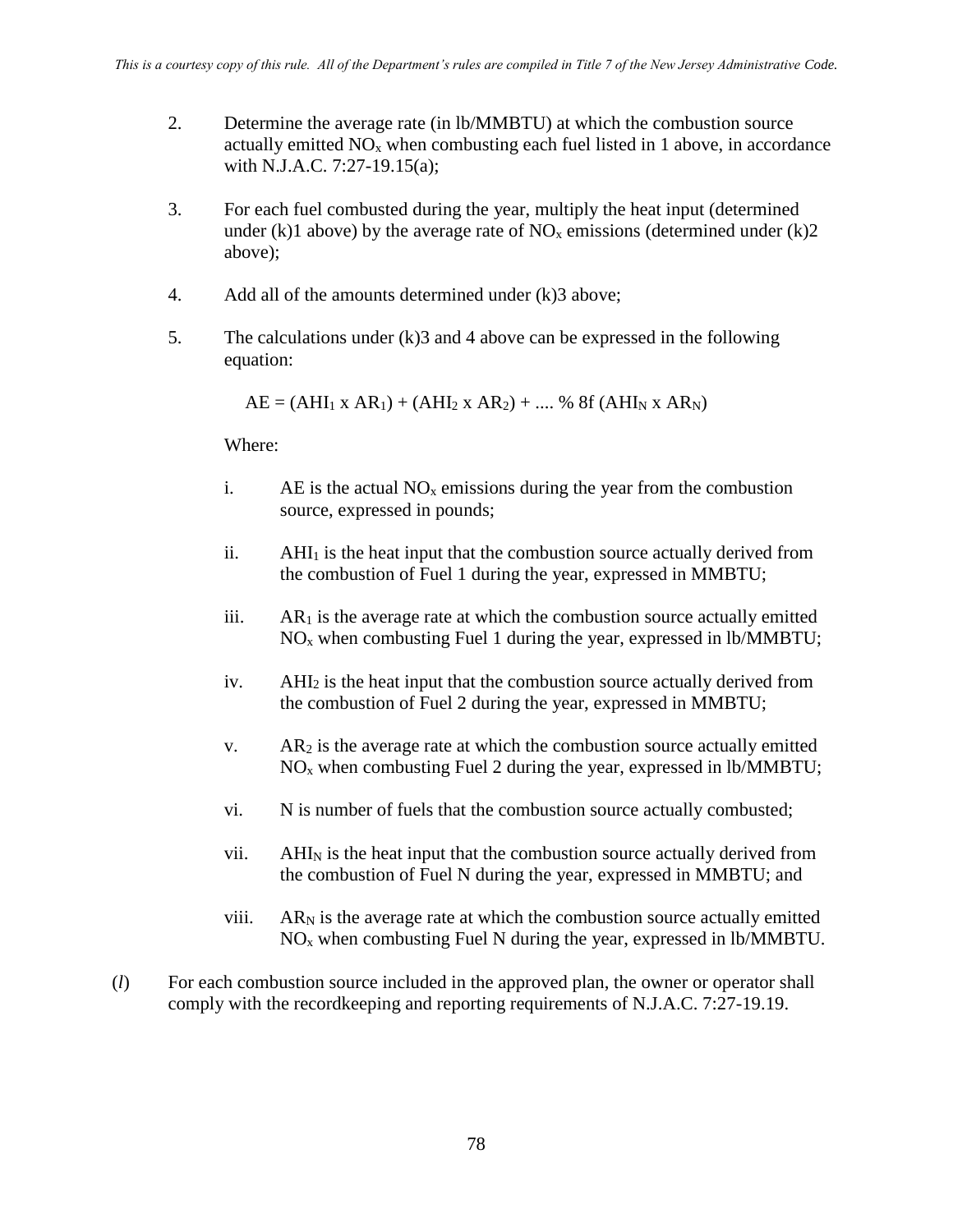### **7:27-19.21 Phased compliance - repowering**

- (a) The owner or operator of a combustion source included in a repowering plan is authorized to comply with the plan if the Department approves the plan pursuant to this section and N.J.A.C. 7:27-19.14. The owner or operator's compliance with the plan is in lieu of causing the combustion source to comply with emission limit under N.J.A.C. 7:27-19.4, 19.5, 19.7, 19.8, 19.9 or 19.10 that would otherwise apply to the combustion source.
- (b) By June 22, 1995 (or by February 7, 2006 for any facility, equipment or source operation that is subject to a  $NO<sub>x</sub>$  emission limit under this subchapter as set forth at N.J.A.C. 7:27-19.5(d), 19.7(h), or 19.8(e)) an owner or operator seeking approval of a repowering plan shall submit to the Department an application for approval of the repowering plan pursuant to N.J.A.C. 7:27-19.14, including a repowering plan pursuant to (c) below. If an owner or operator fails to submit the application by the applicable date, the Department may reject the application. The Department may elect to process a late application, based on how late the application is, the nature and extent of the owner or operator's efforts to submit the application on time, whether the owner or operator advised the Department before the application due date that a late application would be submitted, and the extent of the emission reductions promised in the late application. If the Department elects to process a late application, the pendency of the application shall not be a defense to a violation of a  $NO<sub>x</sub>$  emission limit to which the source is subject in the absence of an approved plan.
- (c) The owner or operator shall include the following information in the repowering plan with respect to each combustion source included in the plan:
	- 1. Information sufficient to identify the combustion source, including a brief description (for example, "dry-bottom coal-fired boiler serving an electric generating unit"), its location, its permit number, the company stack designation, and any other identifying numbers, and any other information necessary to distinguish it from other equipment owned or operated by the owner or operator;
	- 2. A proposed schedule setting dates by which the owner or operator will complete the following milestones for the combustion source:
		- i. Submitting applications for all necessary permits and certificates if installing a new combustion source;
		- ii. Obtaining all necessary permits and certificates if installing a new combustion source;
		- iii. Awarding contracts to repower the source including contracts for the purchase of heat or power from a new combustion source or placing orders for the purchase of component parts and/or equipment necessary to repower the source;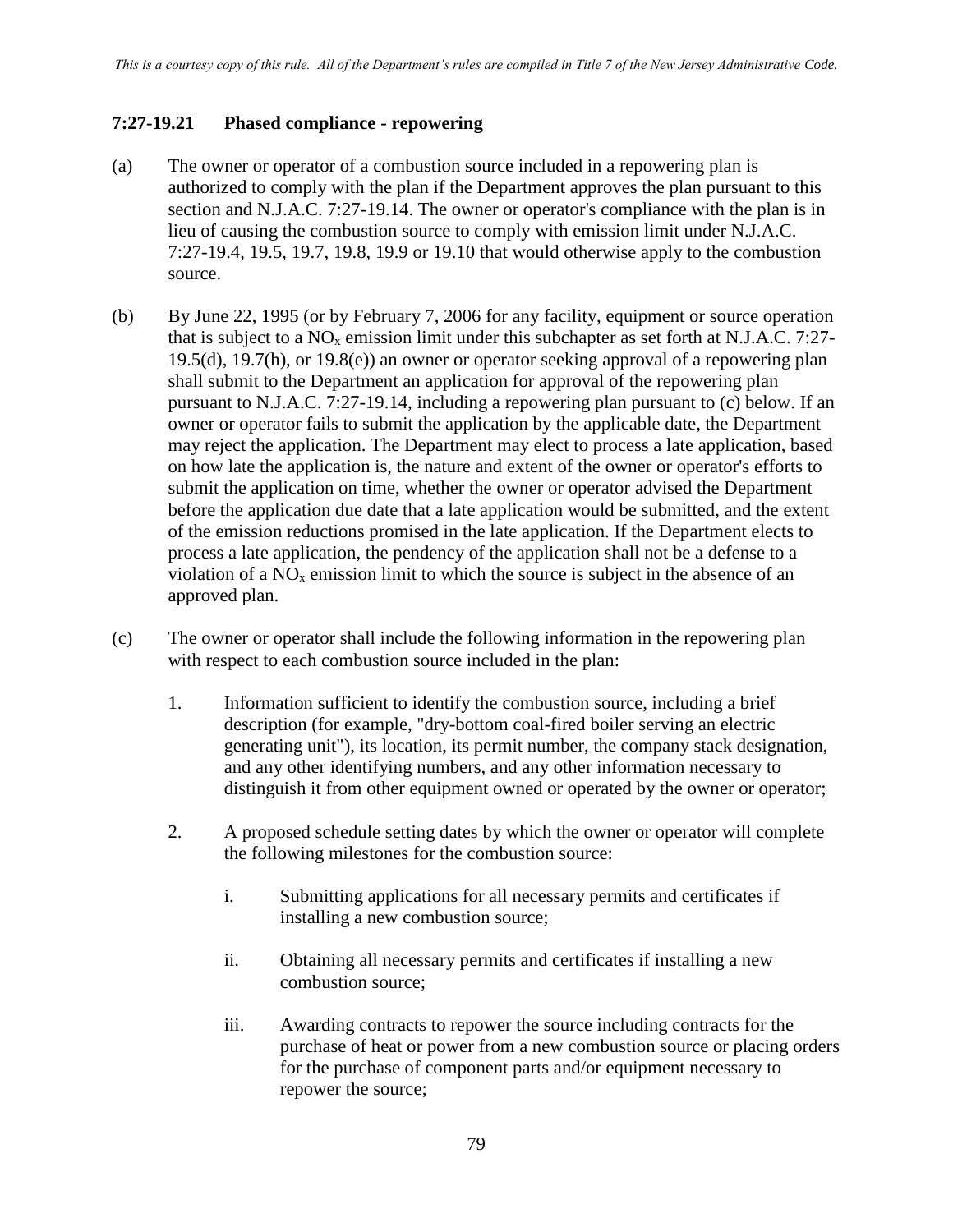- iv. Initiating construction and/or installation of the replacement unit if installing a new combustion source; and
- v. Completing the repowering.
- 3. Specific procedures and schedules for implementing interim measures for control of  $NO<sub>x</sub>$  emissions for the combustion source during the interim period;
- 4. A list of all  $NO<sub>x</sub>$  control technologies available for use with the combustion source;
- 5. An analysis of the technological feasibility of installing and operating each  $NO<sub>x</sub>$ emission control technology identified in 4 above for the interim period;
- 6. For each control technology that is technologically feasible to install and operate, an estimate of the cost of installation and operation;
- 7. An estimate of the reduction in  $NO<sub>x</sub>$  emissions attainable through the use of each control technology which is technologically feasible to install and operate. If a control technology installed before the combustion source is repowered cannot be used after repowering, the owner or operator may limit the estimate of emission reductions to those that will be attained during the interim period;
- 8. An analysis of the cost-effectiveness of each control technology, based on the costs of installation and operation under (c)6 above and the estimated emission reductions under (c)7 above;
- 9. The  $NO<sub>x</sub>$  control measures that the owner or operator proposes to employ during the interim period;
- 10. The proposed interim  $NO<sub>x</sub>$  emission limit with which the source will comply during the interim period;
- 11. The method to be used to measure the actual  $NO<sub>x</sub>$  emission rate of the combustion source;
- 12. The name and business telephone number of the person responsible for recordkeeping and reporting under N.J.A.C. 7:27-19.19 and under (e)8 below;
- 13. The location of the proposed replacement unit; and
- 14. Any other information that the Department requests, which is reasonably necessary to enable it to determine whether the operation of combustion sources included in the repowering plan will comply with the requirements of this section.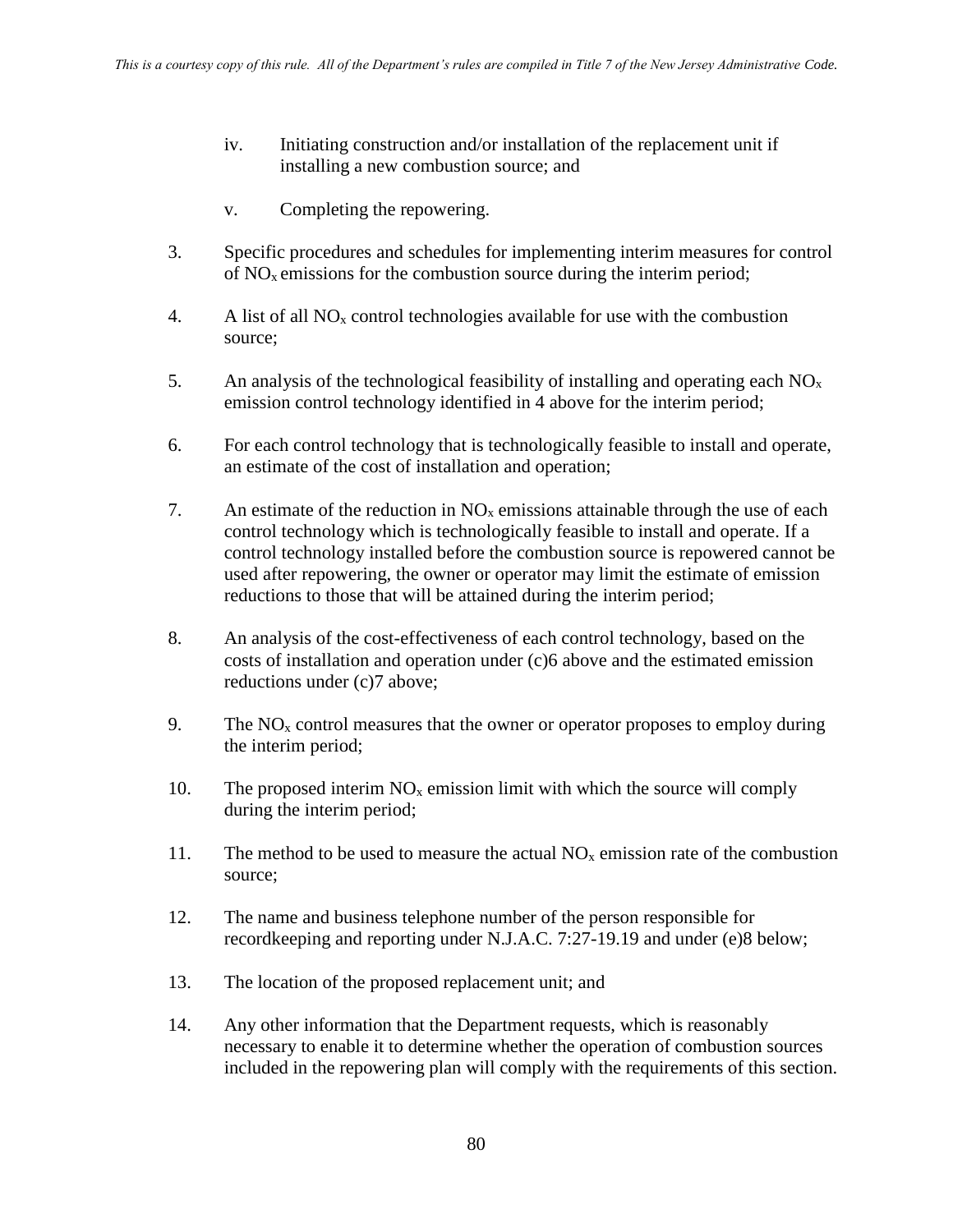- (d) The Department shall approve a repowering plan only if the following requirements are satisfied:
	- 1. The application satisfies all the requirements of N.J.A.C. 7:27-19.14 and (c) above, including without limitation the requirement that the proposed repowering plan consider all control technologies available for the control of  $NO<sub>x</sub>$  emissions from each type of combustion source included in the plan during the interim period;
	- 2. For each combustion source included in the plan, the replacement unit will incorporate advances in the art of air pollution control for the kind and amount of air contaminant emitted;
	- 3. The repowering will improve the efficiency with which each combustion source included in the plan combusts fuel and/or generates power;
	- 4. The completion date listed in (c)2v above is no later than May 1, 1999, except that any facility, equipment or source operation that is subject to a  $NO<sub>x</sub>$  emissions limit under this subchapter as set forth at N.J.A.C. 7:27-19.5(d), 19.7(h), or 19.8(e) shall specify a completion date that is no later than November 7, 2009;
	- 5. For any control technologies described in (c)4 above that the owner or operator does not propose to use on the combustion source, the proposed plan demonstrates that the control technology:
		- i. Would be ineffective in controlling  $NO<sub>x</sub>$  emissions from the combustion source;
		- ii. Is unsuitable for use with the combustion source, or duplicative of control technology which the plan proposes to use;
		- iii. Would carry costs disproportionate to the improvement in the reduction of the  $NO<sub>x</sub>$  emissions rate that the control technology is likely to achieve, or disproportionately large in comparison to the total reduction in  $NO<sub>x</sub>$ emissions that the control technology is likely to achieve over its useful life; or
		- iv. Would carry costs disproportionate to the costs incurred for the control of  $NO<sub>x</sub>$  emissions from the same type of combustion sources used by other persons in the owner or operator's industry who are also subject to the  $NO<sub>x</sub>$ RACT requirements of P.L. 101-549, § 182(f).
	- 6. For each combustion source included in the plan, the interim emission limit proposed under (c)10 above is the lowest rate that can practicably be achieved at a cost within the limits described in (d)5iii and iv above;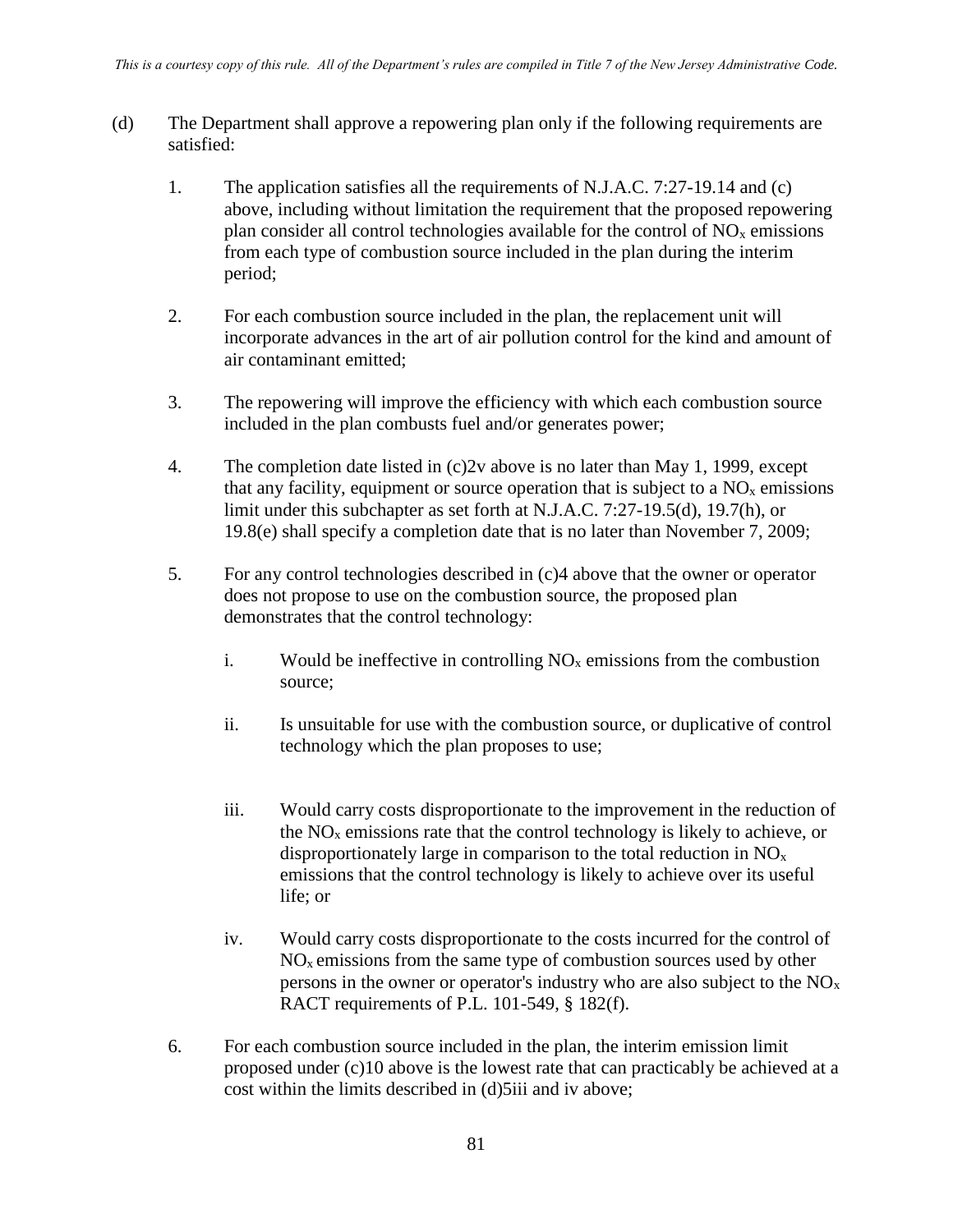- 7. For each combustion source included in the plan, the cost of achieving an additional emission reduction beyond the interim emission limit proposed under (c)10 above would be disproportionate to the size and environmental impact of that additional emission reduction; and
- 8. The owner or operator has entered into an agreement with the Department in accordance with the requirements of (h) below.
- (e) An owner or operator who has obtained the Department's approval of a repowering plan shall:
	- 1. Beginning on May 31, 1995 (or on March 7, 2007 for any facility, equipment or source operation that is subject to a  $NO<sub>x</sub>$  emissions limit under this subchapter as set forth at N.J.A.C. 7:27-19.5(d), 19.7(h), or 19.8(e)), operate all combustion sources included in the approved repowering plan in a manner that complies with the plan and with all conditions of the Department's approval;
	- 2. Meet the compliance milestones in the approved plan;
	- 3. Repower the combustion sources included in the plan by the date specified in the approved plan;
	- 4. Beginning on May 31, 1995 (or on March 7, 2007 for any facility, equipment or source operation that is subject to a  $NO<sub>x</sub>$  emissions limit under this subchapter as set forth at N.J.A.C. 7:27-19.5(d), 19.7(h), or 19.8(e)), determine the actual  $NO<sub>x</sub>$ emissions from each combustion source included in the repowering plan in accordance with N.J.A.C.  $7:27-19.15(a)$ :
	- 5. If the approved plan provides for the owner or operator to annually adjust the combustion process for a combustion source included in the plan, do so in accordance with the general procedures set forth at N.J.A.C. 7:27-19.16 before May 1 of each calendar year beginning with 1995, until repowering is completed;
	- 6. Beginning on May 31, 1995 (or on March 7, 2007 for any facility, equipment or source operation that is subject to a  $NO<sub>x</sub>$  emissions limit under this subchapter as set forth at N.J.A.C. 7:27-19.5(d), 19.7(h), or 19.8(e)). comply with the recordkeeping and reporting requirements of N.J.A.C. 7:27-19.19;
	- 7. Within 15 days after the date specified in the approved repowering plan for completion of a milestone listed in (c)2 above, notify the Department in writing that the milestone has or has not been completed. If the milestone has not been completed, the owner or operator shall include in the notice the reason for the delay and the expected date on which the milestone will be completed;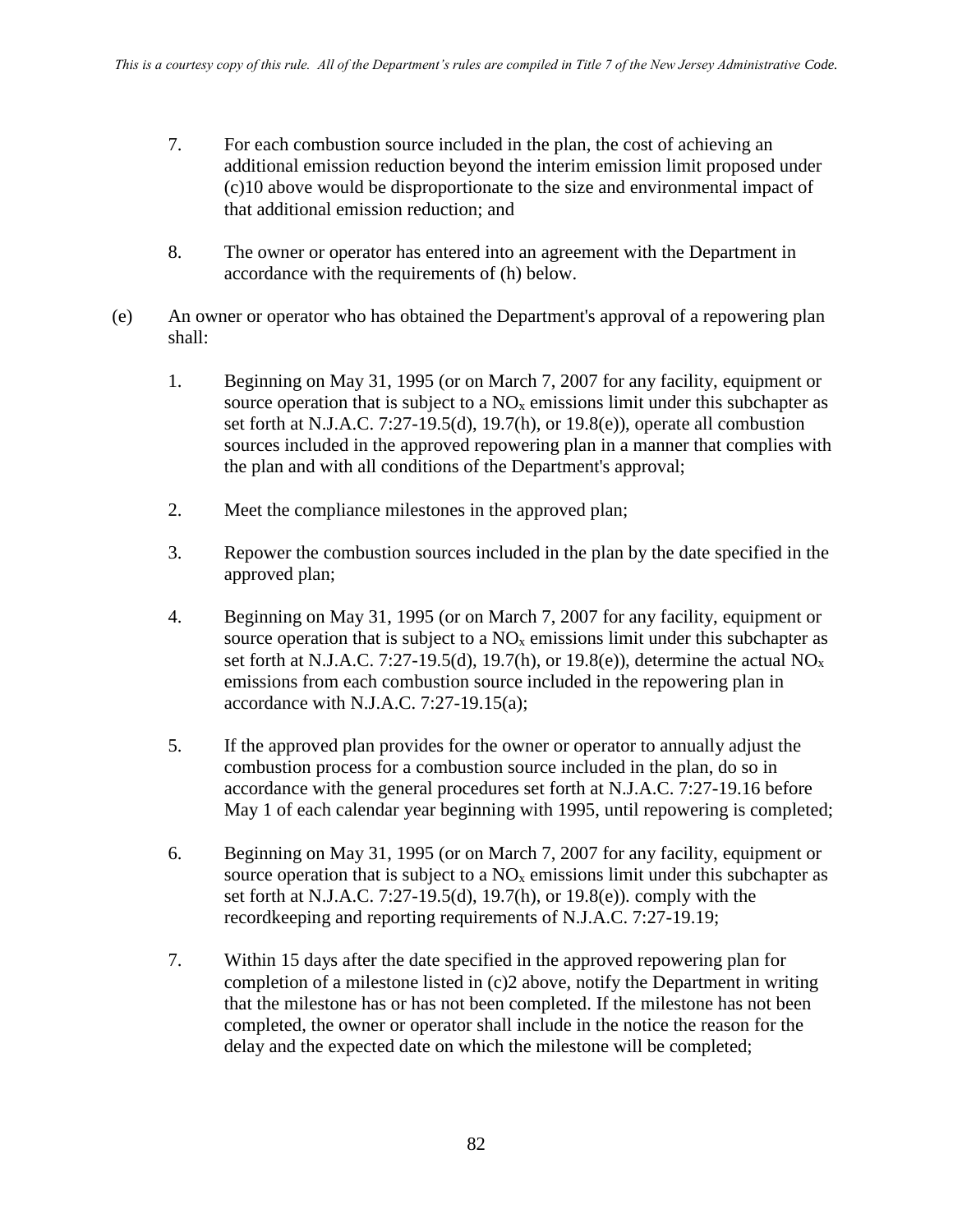- 8. Incorporate advances in the art of air pollution control into each repowered source, as required in the preconstruction permit for the replacement equipment;
- 9. If the plan includes a boiler serving an electric generating unit, cause the repowered boiler serving an electric generating unit to emit  $NO<sub>x</sub>$  at a rate no higher than the applicable maximum allowable  $NO<sub>x</sub>$  listed in Table 12 below (provided however, that the  $NO<sub>x</sub>$  emission limits in Table 12 shall not be construed to limit the owner or operator's obligations under (e)8 above); and
- 10. If repowering of any combustion source included in the plan is not completed by May 1, 1999 (or by November 7, 2009 for any facility, equipment or source operation that is subject to a  $NO<sub>x</sub>$  emissions limit under this subchapter as set forth at N.J.A.C. 7:27-19.5(d), 19.7(h), or 19.8(e)), cease operating the combustion source.

### TABLE 12

## Maximum Allowable  $NO<sub>x</sub>$  Emission Rates for Boilers Serving Electric Generating Units Which Have Been Repowered (pounds per million BTU)

|                         | <b>Firing Method</b> |      |         |
|-------------------------|----------------------|------|---------|
| <b>Fuel/Boiler Type</b> | <b>Tangential</b>    | Face | Cyclone |
| Coal--Wet Bottom        | 0.2                  | 0.2  | 0.2     |
| Coal--Dry Bottom        | 0.2                  | 0.2  | N/A     |
| Oil and/or Gas          | 0.1                  | 0.1  | 0.1     |
| Gas Only                | 0.1                  | 0.1  | 0.1     |

- (f) Except as provided in (g) below:
	- 1. The Department shall seek comments from the general public before making any final decision to approve or disapprove a proposed repowering plan. The Department shall publish notice of opportunity for public comment in a newspaper of general circulation in the area in which each combustion source included in the plan is located;
	- 2. The Department shall submit any repowering plan (and agreement to repower) approved under this section to EPA, as a proposed revision to New Jersey's State Implementation Plan; and
	- 3. Upon EPA's approval of the revision to New Jersey's State Implementation Plan, it shall be Federally enforceable. Plans listed under (g) below shall be Federally enforceable upon the issuance of the Department's approval.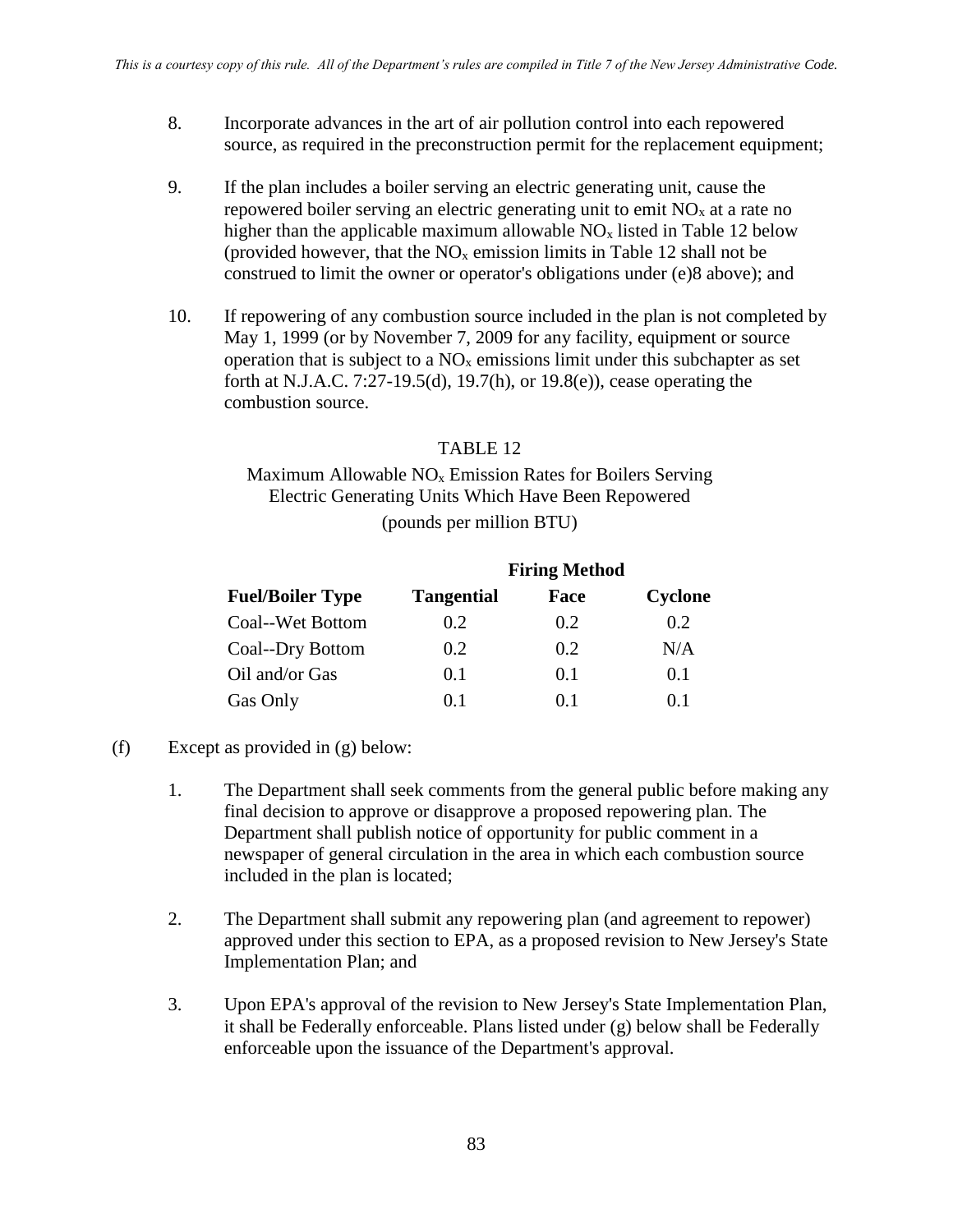- (g) A repowering plan (and agreement to repower) approved under this section is not required to be submitted to EPA as a proposed revision to New Jersey's State Implementation Plan, if the plan provides that  $NO<sub>x</sub>$  emissions from each combustion source included in the plan will be controlled during the interim period through one of the following methods:
	- 1. Fuel switching under N.J.A.C. 7:27-19.20, using natural gas as the "cleaner fuel"; or
	- 2. The use of selective non-catalytic reduction from May 1 through September 30 of each year.
- (h) Before the Department approves a repowering plan, the owner or operator shall enter into a Federally enforceable agreement containing the following provisions:
	- 1. Information sufficient to identify the owner or operator;
	- 2. Information sufficient to identify the combustion source, including a brief description (for example, "dry-bottom coal-fired boiler serving an electric generating unit"), its location, its permit number, the company stack designation, and any other identifying numbers, and any other information necessary to distinguish it from other equipment owned or operated by the owner or operator;
	- 3. The owner or operator's undertaking of the following duties:
		- i. Completing the milestones listed in (c)2 above by specified dates;
		- ii. Ceasing to operate a combustion source if repowering is not completed by a date specified for that source;
		- iii. Implementing interim measures to control  $NO<sub>x</sub>$  emissions from each combustion source during the interim period;
		- iv. Causing each combustion source to emit  $NO<sub>x</sub>$  at a rate no greater than a specified interim  $NO<sub>x</sub>$  emission limit applicable during the interim period;
		- v. Using a specified method to measure the actual  $NO<sub>x</sub>$  emission rate of the combustion source; and
		- vi. Maintaining the Department's approval in effect;
	- 4. A provision for delay of compliance caused by a "force majeure" event beyond the control of and without the fault of the owner or operator;
	- 5. A provision under which the Department can terminate the agreement and its approval of the repowering plan if the owner or operator materially fails to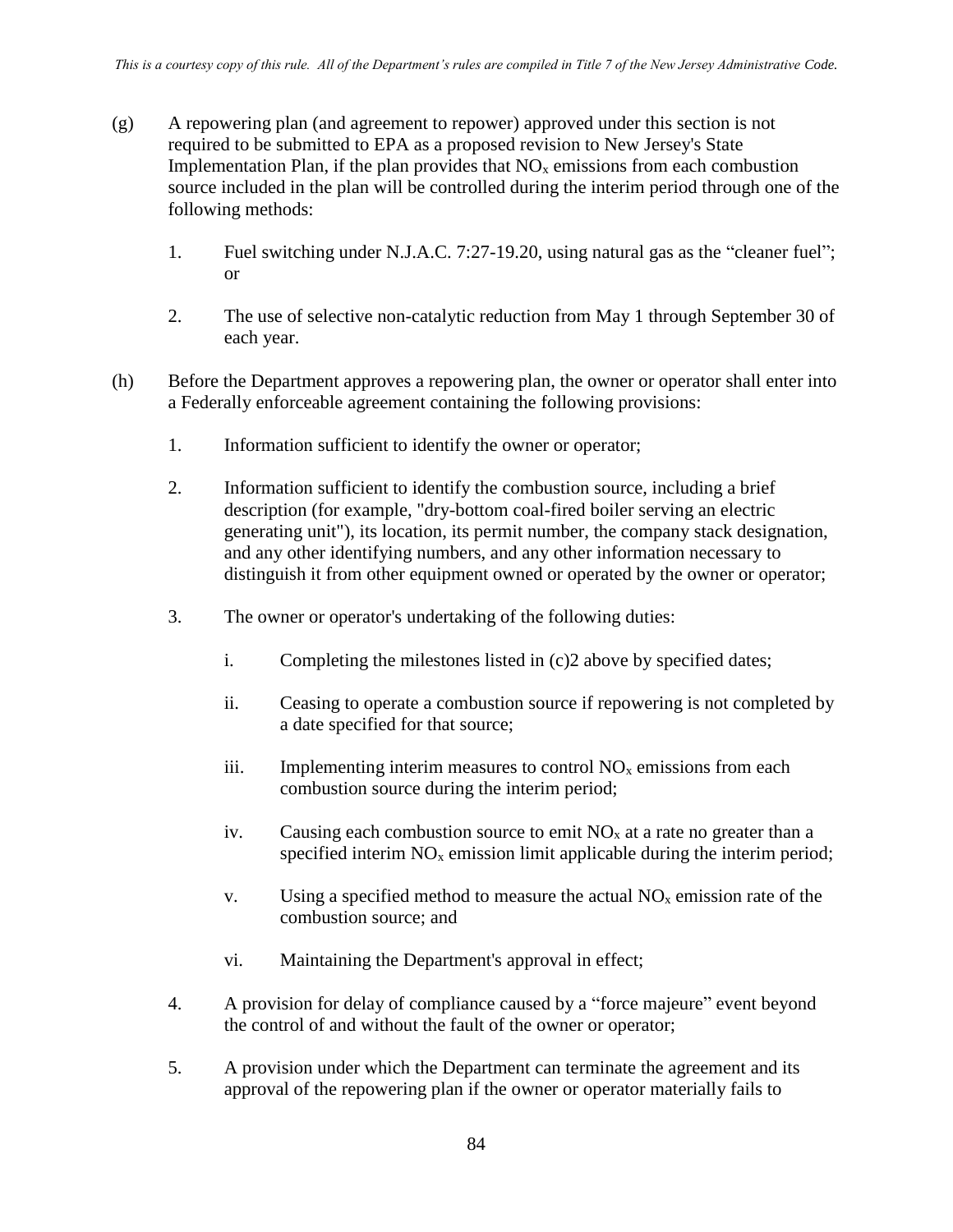complete the repowering or any other milestone by the date specified in the approved plan. Termination of the agreement and the approval of the plan is in addition to any other remedies the Department has under this chapter and N.J.A.C. 7:27A; and

6. Other provisions necessary to make the agreement Federally enforceable, to accomplish the purposes of this subchapter, or to allow the agreement to be administered effectively.

### **7:27-19.22 Phased compliance - impracticability of full compliance by May 19, 2009**

- (a) Any owner or operator listed at N.J.A.C. 7:27-19.29(a) who has submitted a phased compliance plan to the Department is authorized to comply with the plan if the Department approves the plan pursuant to this section and N.J.A.C. 7:27-19.14. The owner or operator's compliance with the plan is in lieu of achieving by May 19, 2009 the  $NO<sub>x</sub>$  emission reductions required by Equation 1 at N.J.A.C. 7:27-19.29(c).
- (b) By June 9, 2009, an owner or operator seeking approval of a phased compliance plan shall submit to the Department an application for approval of the phased compliance plan pursuant to N.J.A.C. 7:27-19.14. If an owner or operator fails to submit the application by June 9, 2009, the Department may reject the application. The Department may elect to process a late application, based on how late the application is, the nature and extent of the owner or operator's efforts to submit the application on time, and whether the owner or operator advised the Department before the application due date that a late application would be submitted. If the Department elects to process a late application, the pendency of the application shall not be a defense to a violation of the requirement at N.J.A.C. 7:27-19.29(b)1 to achieve the  $NO<sub>x</sub>$  emission reductions calculated pursuant to Equation 1 at N.J.A.C. 7:27-19.29(c) to which the owner or operator is subject in the absence of an approved plan. In the application, the owner or operator shall include the following information in addition to the information required under N.J.A.C. 7:27-19.14:
	- 1. The phased compliance plan described in (c) below;
	- 2. A description of the steps that the owner or operator has taken to obtain compliance with the  $NO<sub>x</sub>$  emission reduction requirements at N.J.A.C. 7:27-19.29; and
	- 3. For each measure included in the plan, a detailed explanation of the reasons why the owner or operator believes that implementation of the measure by May 19, 2009 is impracticable.
- (c) The owner or operator shall include the following information in the phased compliance plan with respect to each measure included in the plan:
	- 1. A description of the measure and how it is expected to reduce  $NO<sub>x</sub>$  emissions;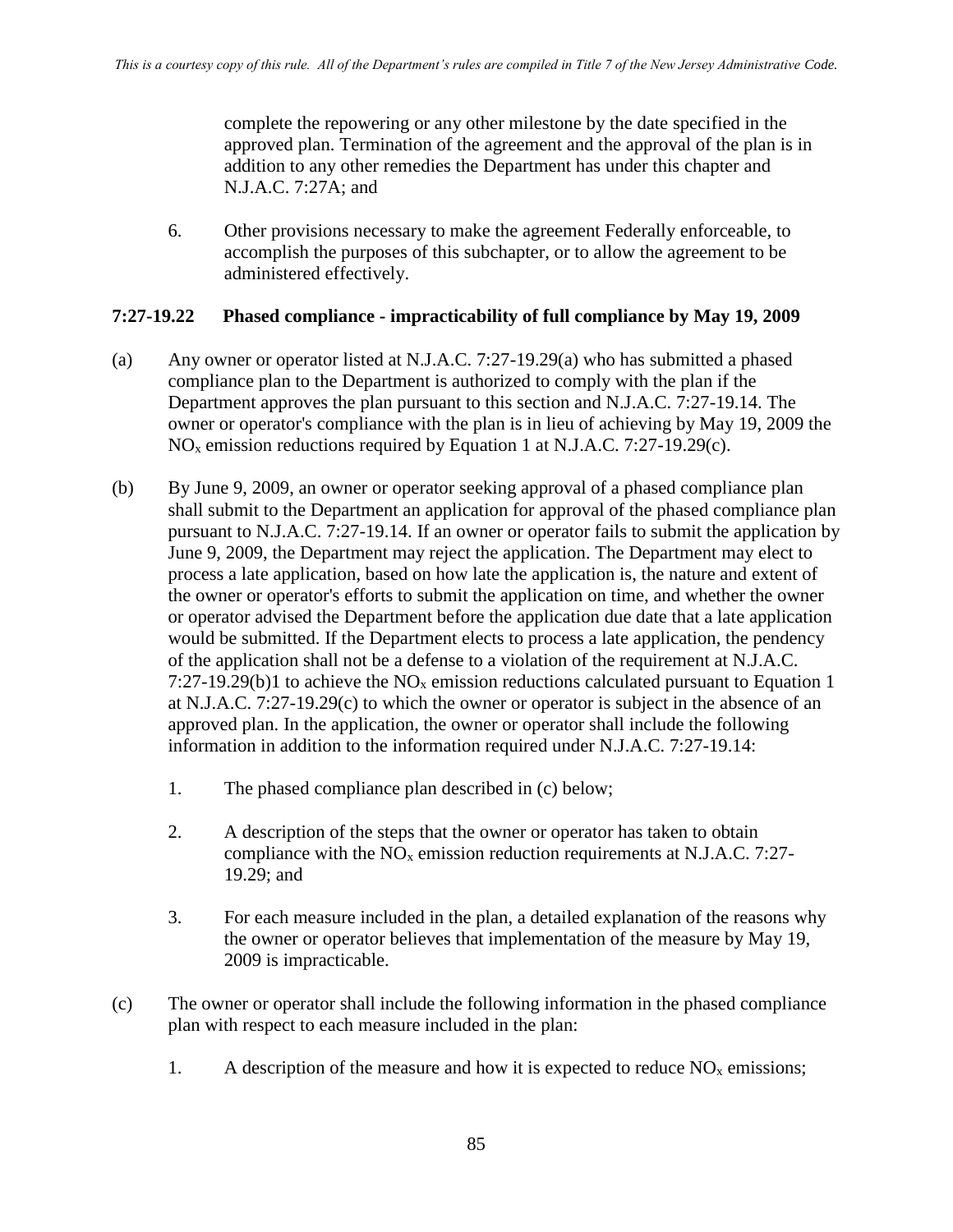- 2. For each measure that requires modification of a combustion source, such as installation of a control apparatus, a proposed schedule setting dates by which the owner or operator will complete the following milestones for the measure:
	- i. Submit applications for all necessary permits and certificates;
	- ii. Obtain all necessary permits and certificates;
	- iii. Award contracts for the implementation of control measures or place orders for the purchase of component parts, equipment and/or control apparatus necessary to attain compliance with the applicable  $NO<sub>x</sub>$ emission limit under this subchapter;
	- iv. Initiate construction and/or installation of the component parts, equipment and/or control apparatus necessary to attain compliance with the applicable  $NO<sub>x</sub>$  emission limit under this subchapter; and
	- v. Attain full compliance with the  $NO<sub>x</sub>$  emission reduction determined by Equation 1 at N.J.A.C. 7:27-19.29(c);
- 3. For each  $NO<sub>x</sub>$  emission reduction measure that does not require modification of a combustion source, a proposed schedule setting dates by which the owner or operator shall complete all applicable milestones for implementing the measure; and
- 4. Any other information that the Department requests, which is reasonably necessary to enable it to determine whether each proposed  $NO<sub>x</sub>$  emission reduction measure will achieve the  $NO<sub>x</sub>$  emission reduction determined by Equation 1 at N.J.A.C. 7:27-19.29(c).
- (d) The Department shall approve a phased compliance plan only if the following requirements are satisfied with respect to each  $NO<sub>x</sub>$  emission reduction measure included in the plan:
	- 1. The application satisfies all the requirements of N.J.A.C. 7:27-19.14 and (b) above;
	- 2. The information submitted under (b)2 above establishes that the owner or operator has made a good faith effort to obtain compliance with the  $NO<sub>x</sub>$  emission reduction determined by Equation 1 at N.J.A.C. 7:27-19.29(c) by implementing all available  $NO<sub>x</sub>$  emission reduction measures that can be reasonably implemented prior to May 19, 2009;
	- 3. The information submitted under (b)3 above, evaluated in light of the criteria set forth in (e) below, establishes that it is impracticable for the  $NO<sub>x</sub>$  emission reduction measure to be implemented prior to May 19, 2009; and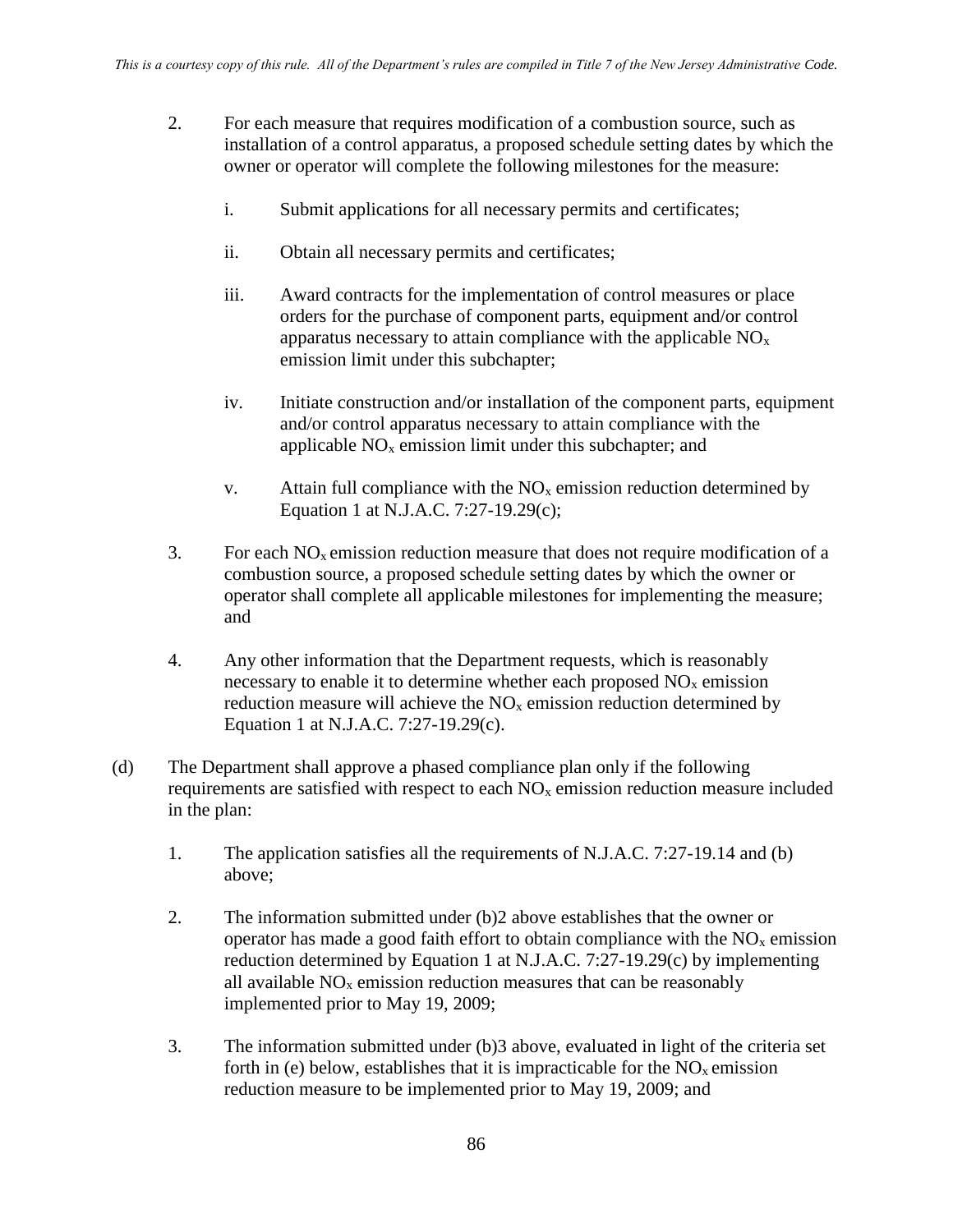- 4. The interim period is less than 12 months.
- (e) In determining whether compliance with the emission reduction determined by Equation 1 at N.J.A.C. 7:27-19.29(c) by May 19, 2009 is impracticable, the Department shall apply the following criteria:
	- 1. The amount of time needed to obtain all permits and certificates necessary to attain compliance, following the submission of an administratively complete application;
	- 2. The amount of time needed to obtain all component parts and/or equipment necessary to obtain compliance, following the placement of orders for such parts and/or equipment. The estimate of time may reflect shortages in the supply of such parts and/or equipment;
	- 3. The amount of time needed to complete construction and/or installation of the component parts and/or equipment necessary to attain compliance, following the initiation of construction and/or installation; and
	- 4. The nature, extent and probability of any harm to public safety or welfare that could result from accelerating construction and/or installation in order to attain compliance by May 19, 2009. For example, if it were probable that the owner or operator of the electric generating utility could not attain compliance by that date without subjecting a substantial number of customers to voltage reductions and/or interruptions in electric service, that fact would be relevant in establishing impracticability.
- (f) On the date that the approved phased compliance plan provides for the owner or operator to attain full compliance with the emission reduction determined by Equation 1 at N.J.A.C. 7:27-19.29(c), the Department's approval of the phased compliance plan shall expire. Upon expiration of the Department's approval, the owner or operator shall be subject to all applicable requirements of N.J.A.C. 7:27-19.29, including the  $NO<sub>x</sub>$  emission reduction that would have been required in the absence of an approved plan.
- (g) An owner or operator who has obtained the Department's approval of a phased compliance plan shall:
	- 1. Operate all combustion sources affected by the plan in a manner that complies with the plan and with all conditions of the Department's approval;
	- 2. Meet all milestones in the approved phased compliance plan;
	- 3. Within 15 days after the date of each milestone in the approved phased compliance plan, advise the Department in writing whether the owner or operator has met the milestone; and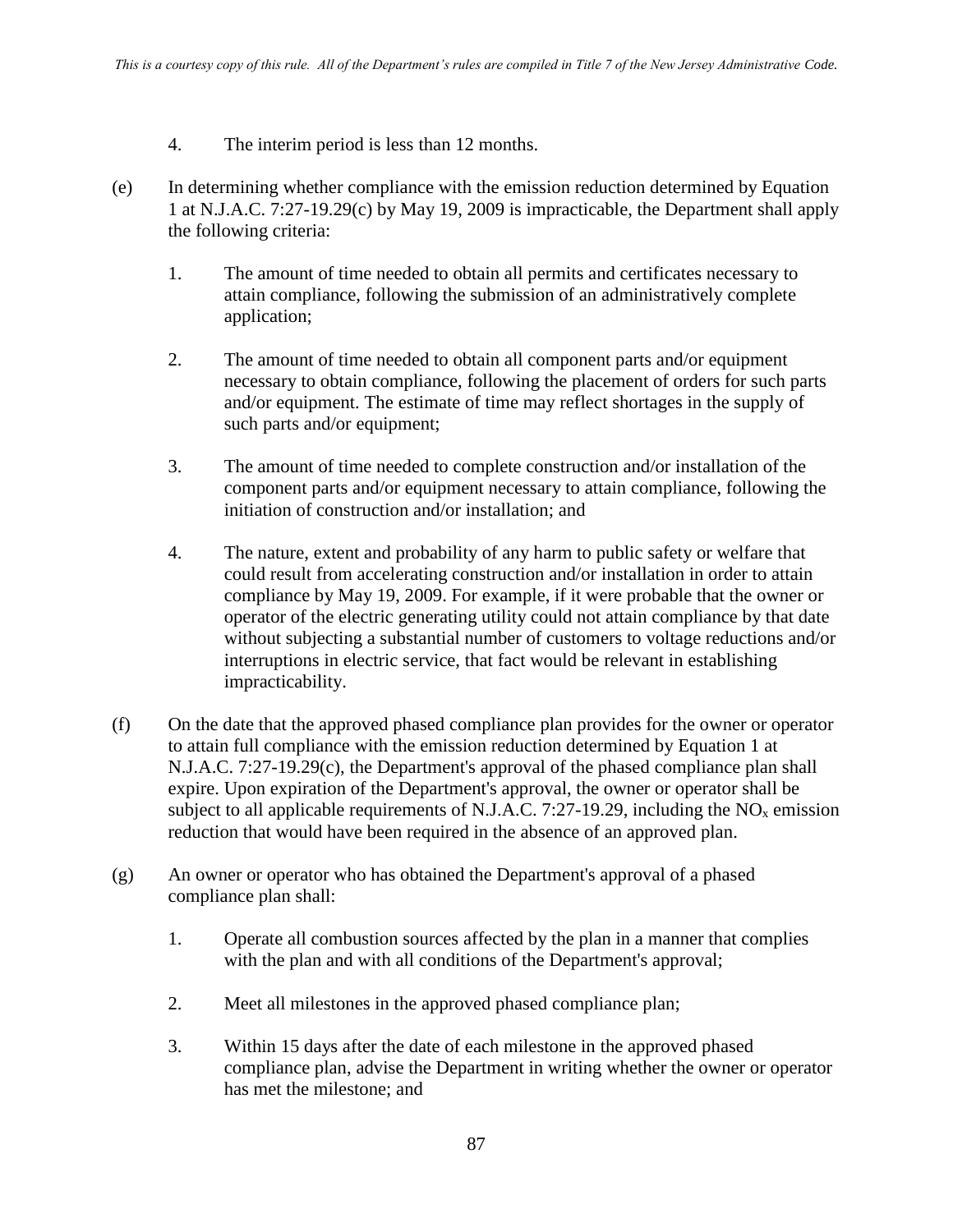- 4. During the interim period, control  $NO<sub>x</sub>$  emissions from all combustion sources as follows:
	- i. By adjusting the combustion process in accordance with N.J.A.C. 7:27- 19.16, if the source's air-to-fuel ratio can be adjusted in a manner that reduces NO<sup>x</sup> emissions; or
	- ii. By seasonally combusting natural gas in accordance with N.J.A.C. 7:27- 19.20, or implementing other measures that the Department determines are appropriate in light of the costs involved and the total quantity of  $NO<sub>x</sub>$ reductions that will be achieved until the full compliance date listed in (c)2v above.

#### **7:27-19.23 Phased compliance - use of innovative control technology**

- (a) The owner or operator of a combustion source included in a phased compliance plan is authorized to comply with the plan if the Department approves the plan pursuant to this section and N.J.A.C. 7:27-19.14. The owner or operator's compliance with the plan is in lieu of causing the combustion source to comply with the emission limit under N.J.A.C. 7:27-19.4, 19.5, 19.7, 19.8, 19.9 or 19.10 that would otherwise apply to the combustion source.
- (b) By June 22, 1995 (or by February 7, 2006 for any facility, equipment or source operation that is subject to a  $NO<sub>x</sub>$  emissions limit under this subchapter as set forth at N.J.A.C. 7:27-19.5(d), 19.7(h), or 19.8(e)), an owner or operator seeking approval of an innovative control technology plan shall submit to the Department an application pursuant to N.J.A.C. 7:27-19.14 and the plan itself pursuant to (c) below. If an owner or operator fails to submit the application by the applicable date, the Department may reject the application. The Department may elect to process a late application, based on how late the application is, the nature and extent of the owner or operator's efforts to submit the application on time, whether the owner or operator advised the Department before the application due date that a late application would be submitted, and the extent of the emission reductions promised in the late application. If the Department elects to process a late application, the pendency of the application shall not be a defense to a violation of a  $NO<sub>x</sub>$  emission limit to which the source would be subject in the absence of an approved plan.
- (c) The owner or operator shall include the following information in the innovative control technology plan with respect to each combustion source included in the plan:
	- 1. Information sufficient to identify the combustion source, including a brief description (for example, "dry-bottom coal-fired boiler serving an electric generating unit"), its location, its permit number, the company stack designation, and any other identifying numbers, and any other information necessary to distinguish it from other equipment owned or operated by the owner or operator;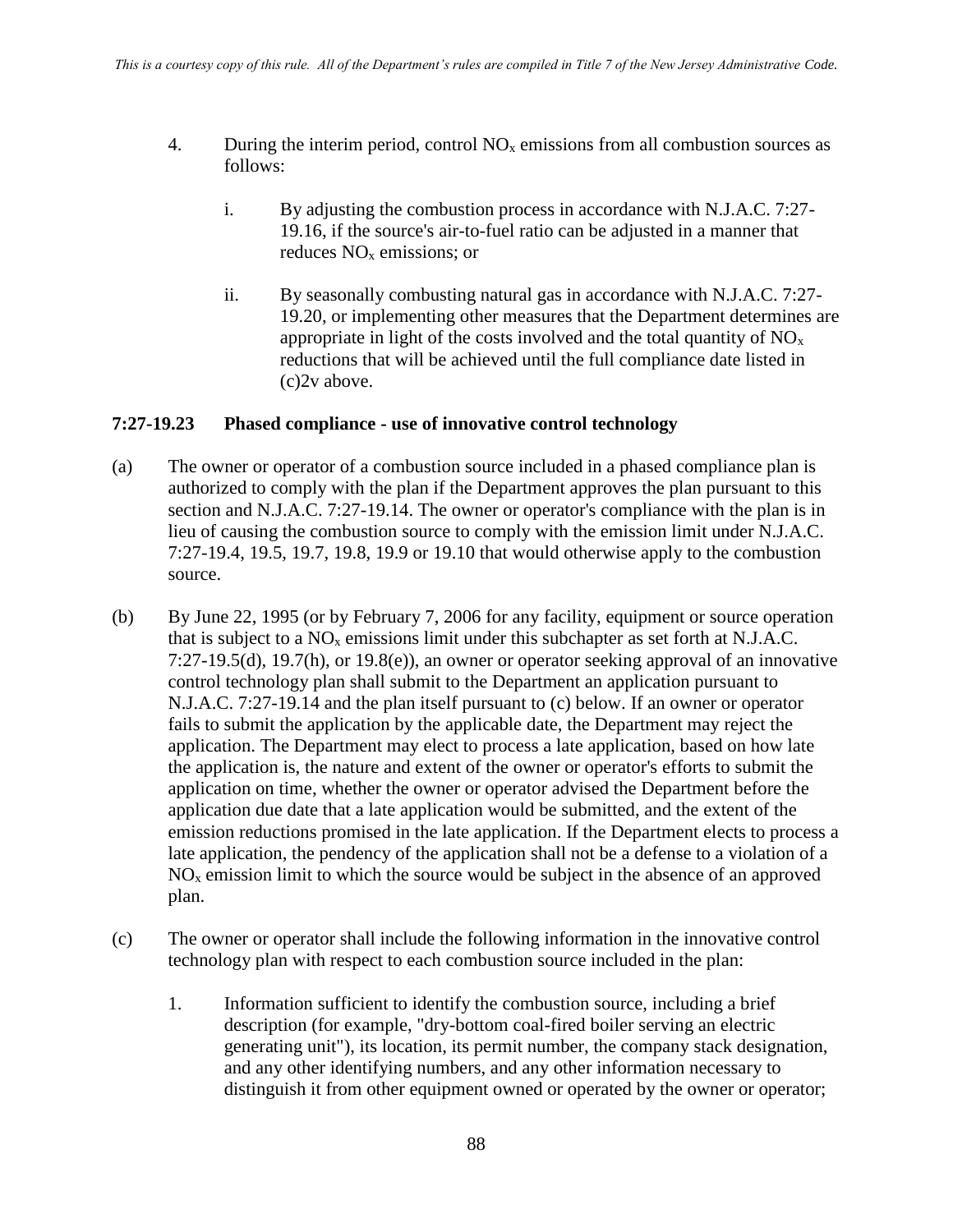- 2. A description of the  $NO<sub>x</sub>$  control measures that the owner or operator proposes to employ as innovative control technology;
- 3. The rate of  $NO<sub>x</sub>$  emissions that the owner or operator expects that the source will attain in employing the proposed innovative control technology, and the basis for that expectation;
- 4. Information establishing that the proposed innovative control technology is technically sound and sufficiently developed to be implemented by May 1, 1999 (or by November 7, 2009 for any facility, equipment or source operation that is subject to a  $NO<sub>x</sub>$  emissions limit under this subchapter as set forth at N.J.A.C. 7:27-19.5(d), 19.7(h), or 19.8(e));
- 5. A proposed schedule setting dates by which the owner or operator will complete the following milestones for the combustion source:
	- i. Submitting applications for all necessary permits and certificates;
	- ii. Obtaining all necessary permits and certificates;
	- iii. Awarding contracts for the implementation of the innovative control technology, or placing orders for the purchase of any component parts, equipment and/or control apparatus associated with the innovative control technology;
	- iv. Awarding contracts and initiating implementation of the innovative control technology (including any construction and/or installation, if applicable); and
	- v. Completing the implementation of the innovative control technology.
- 6. Specific procedures and schedules for implementing interim measures for control of  $NO<sub>x</sub>$  emissions for the combustion source during the interim period;
- 7. A list of all  $NO<sub>x</sub>$  control technologies available for interim use with the combustion source during the interim period;
- 8. An analysis of the technological feasibility of installing and operating each  $NO<sub>x</sub>$ emission control technology identified in (c)7 above for the interim period;
- 9. For each control technology that is technologically feasible to install and operate, an estimate of the cost of installation and operation;
- 10. An estimate of the reduction in  $NO<sub>x</sub>$  emissions attainable through the use of each control technology which is technologically feasible to install and operate. If a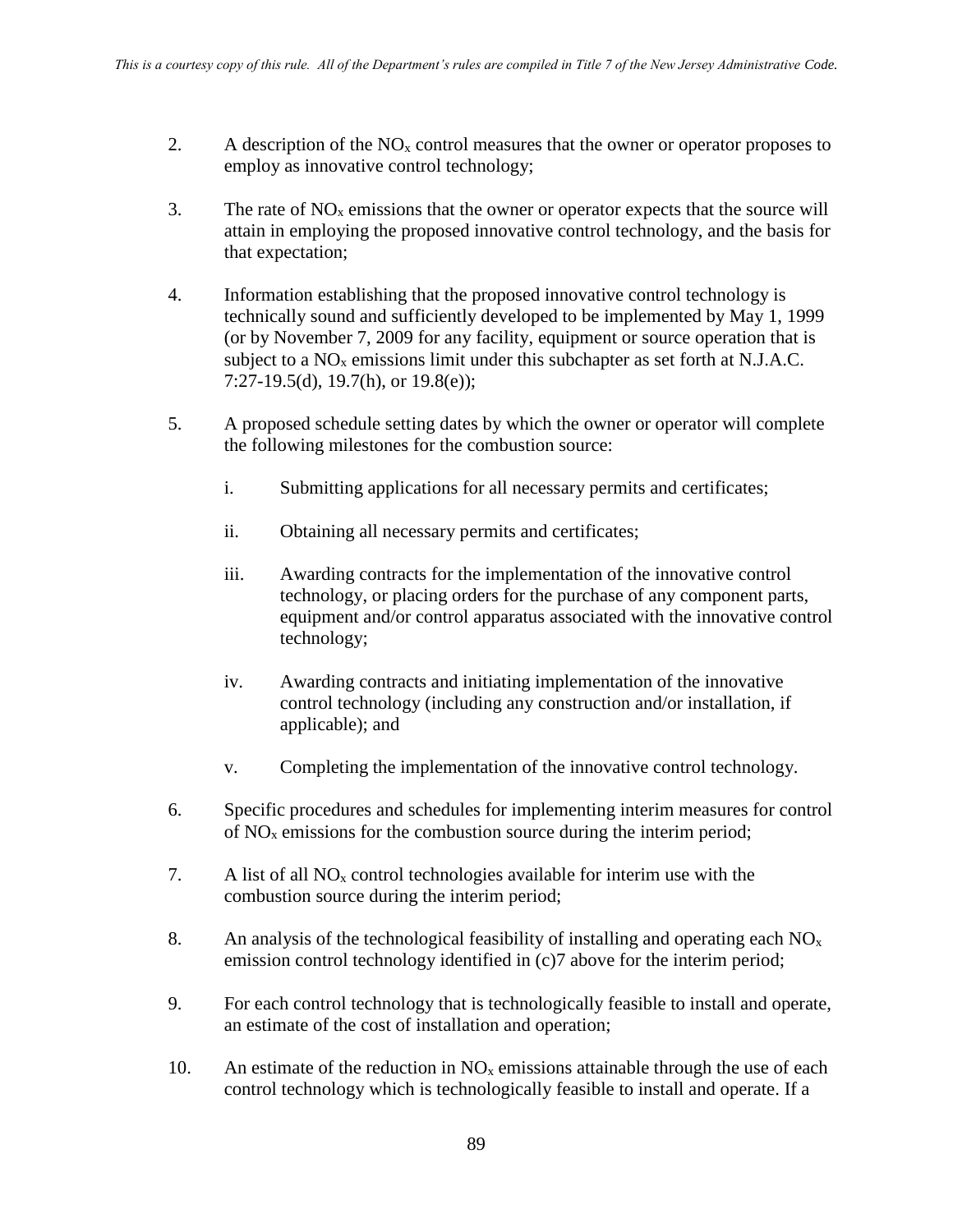control technology installed before the innovative control technology is implemented cannot be used after that time, the owner or operator may limit the estimate of emission reductions to those that will be attained during the interim period;

- 11. An analysis of the cost-effectiveness of each control technology, based on the costs of installation and operation under (c)9 above and the estimated emission reductions under (c)10 above;
- 12. The  $NO<sub>x</sub>$  control measures that the owner or operator proposes to employ during the interim period;
- 13. The proposed interim  $NO<sub>x</sub>$  emission limit with which the source will comply during the interim period;
- 14. The method to be used to measure the actual  $NO<sub>x</sub>$  emission rate of the combustion source;
- 15. The name and business telephone number of the person responsible for recordkeeping and reporting under N.J.A.C. 7:27-19.19 and under (e)8 below; and
- 16. Any other information that the Department requests, which is reasonably necessary to enable it to determine whether the operation of combustion sources included in the plan will comply with the requirements of this section.
- (d) The Department shall approve an innovative control technology plan only if the following requirements are satisfied:
	- 1. The application satisfies all the requirements of N.J.A.C. 7:27-19.14 and (c) above, including the requirement that the plan consider all control technologies available for the control of  $NO<sub>x</sub>$  emissions during the interim period from each type of combustion source included in the plan;
	- 2. The innovative control technology proposed for each combustion source in the plan:
		- i. Has a substantial likelihood of enabling the source to achieve greater continuous  $NO<sub>x</sub>$  emissions reductions than are required to meet the applicable limit under N.J.A.C. 7:27-19.4, 19.5, 19.7, 19.8, 19.9 or 19.10. If the expected extent of  $NO<sub>x</sub>$  emission reductions is only marginally greater than are required to meet the applicable limit, the proposed innovative control technology will not be deemed to meet this standard;
		- ii. Is technically sound;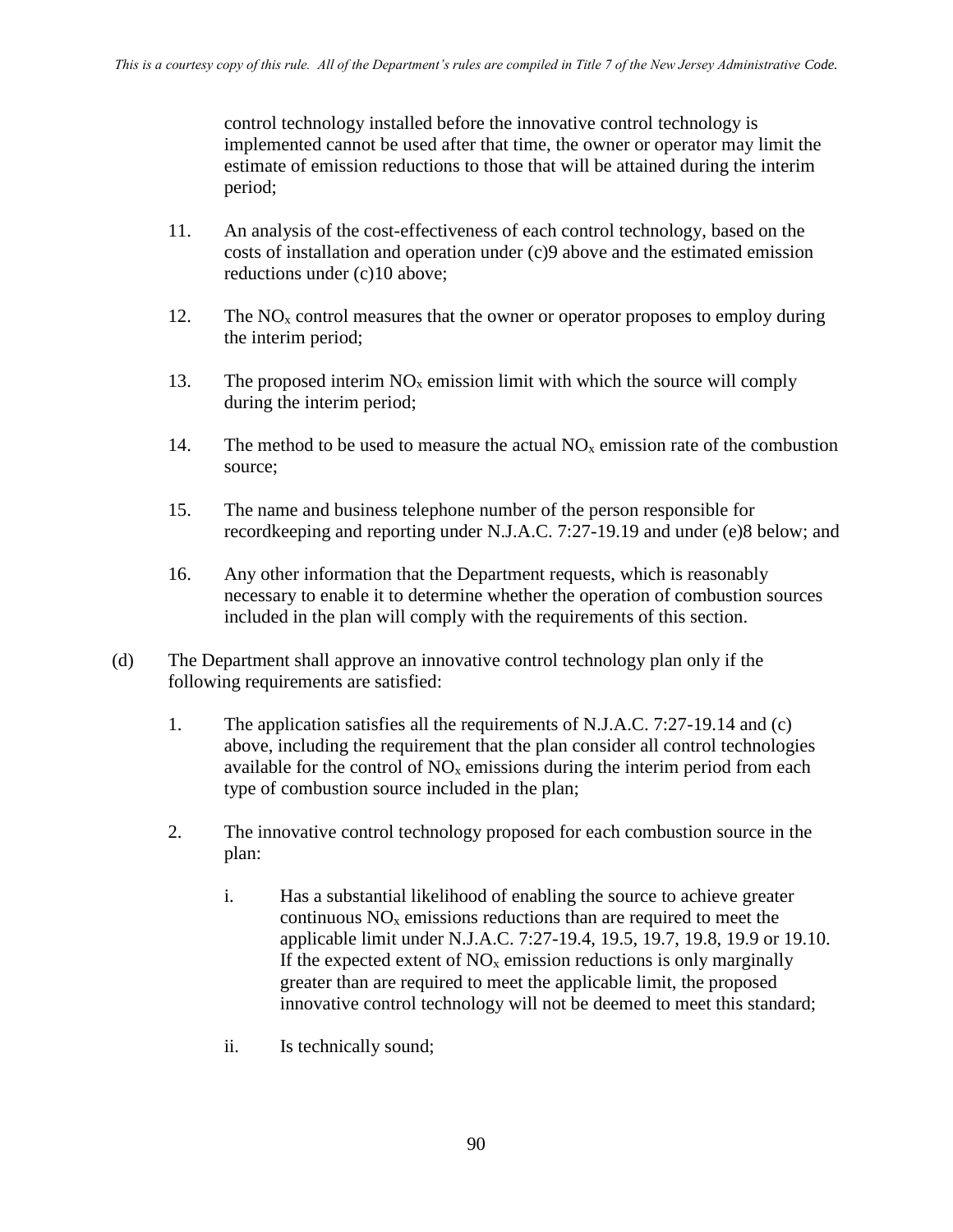- iii. Is sufficiently developed so that it can be implemented by May 1, 1999 (or by November 7, 2009 for any facility, equipment or source operation that is subject to a  $NO<sub>x</sub>$  emissions limit under this subchapter as set forth at N.J.A.C. 7:27-19.5(d), 19.7(h), or 19.8(e)); and
- iv. Cannot practicably be implemented by May 31, 1995 (or by March 7, 2007 for any facility, equipment or source operation that is subject to a  $NO<sub>x</sub>$  emissions limit under this subchapter as set forth at N.J.A.C. 7:27-19.5(d), 19.7(h), or  $19.8(e)$ ).
- 3. The completion date listed in (c)5v above is no later than May 1, 1999;
- 4. For any control technologies described in (c)7 above that the owner or operator does not propose to use with the combustion source during the interim period, the proposed plan demonstrates that the control technology:
	- i. Would be ineffective in controlling  $NO<sub>x</sub>$  emissions from the combustion source;
	- ii. Is unsuitable for use with the combustion source, or duplicative of control technology which the plan proposes to use;
	- iii. Would carry costs disproportionate to the improvement in the reduction of the  $NO<sub>x</sub>$  emissions rate that the control technology is likely to achieve, or disproportionately large in comparison to the total reduction in  $NO<sub>x</sub>$ emissions that the control technology is likely to achieve during the interim period; or
	- iv. Would carry costs disproportionate to the costs incurred for the control of  $NO<sub>x</sub>$  emissions from the same type of combustion sources used by other persons in the owner or operator's industry who are also subject to the  $NO<sub>x</sub>$ RACT requirements of P.L. 101-549, 182(f).
- 5. For each combustion source included in the plan, the interim emission limit proposed under (c)13 above is the lowest rate that can practicably be achieved at a cost within the limits described in (d)4iii and iv above;
- 6. For each combustion source included in the plan, the cost of achieving an additional emission reduction beyond the interim emission limit proposed under (c)13 above would be disproportionate to the size and environmental impact of that additional emission reduction; and
- 7. The owner or operator has entered into an agreement with the Department in accordance with the requirements of (h) below.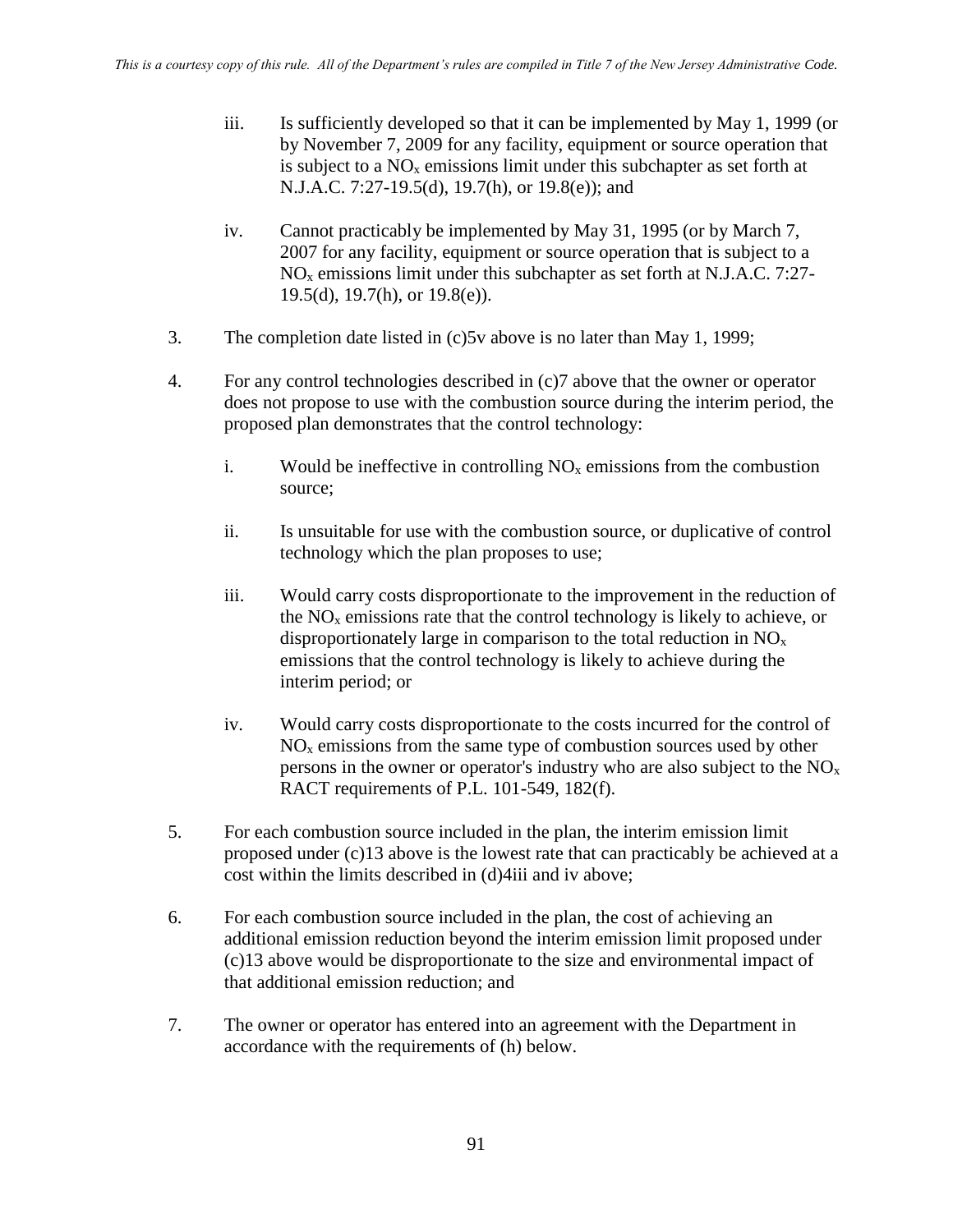- (e) An owner or operator who has obtained the Department's approval of an innovative control technology plan shall:
	- 1. Beginning on May 31, 1995 (or on March 7, 2007 for any facility, equipment or source operation that is subject to a  $NO<sub>x</sub>$  emissions limit under this subchapter as set forth at N.J.A.C. 7:27-19.5(d), 19.7(h), or 19.8(e)), operate all combustion sources included in the approved plan in a manner that complies with the plan and with all conditions of the Department's approval;
	- 2. Meet the compliance milestones in the approved plan;
	- 3. Implement the innovative control technology for the combustion sources included in the plan by the date specified in the approved plan;
	- 4. Beginning on May 31, 1995 (or on March 7, 2007 for any facility, equipment or source operation that is subject to a  $NO<sub>x</sub>$  emissions limit under this subchapter as set forth at N.J.A.C. 7:27-19.5(d), 19.7(h), or 19.8(e)), determine the actual  $NO<sub>x</sub>$ emissions from each combustion source included in the innovative control technology plan in accordance with N.J.A.C. 7:27-19.15(a);
	- 5. If the approved plan provides for the owner or operator to annually adjust the combustion process for a combustion source included in the plan, do so in accordance with the general procedures set forth at N.J.A.C. 7:27-19.16 before May 1 of each calendar year beginning with 1995, until the innovative control technology is implemented;
	- 6. Beginning on May 31, 1995 (or on March 7, 2007 for any facility, equipment or source operation that is subject to a  $NO<sub>x</sub>$  emissions limit under this subchapter as set forth at N.J.A.C. 7:27-19.5(d), 19.7(h), or 19.8(e)), comply with the recordkeeping and reporting requirements of N.J.A.C. 7:27-19.19;
	- 7. Within 15 days after the date specified in the approved innovative control technology plan for completion of a milestone listed in (c)5 above, notify the Department in writing that the milestone has or has not been completed. If the milestone has not been completed, the owner or operator shall include in the notice the reason for the delay and the expected date on which the milestone will be completed;
	- 8. Incorporate advances in the art of air pollution control into each source included in the plan, as required in the preconstruction permit for the replacement equipment; and
	- 9. If the innovative control technology for any combustion source included in the plan is not implemented by May 1, 1999, cease operating the combustion source by May 1, 1999, except if any owner or operator of a facility, equipment or source operation that is subject to a  $NO<sub>x</sub>$  emissions limit under this subchapter as set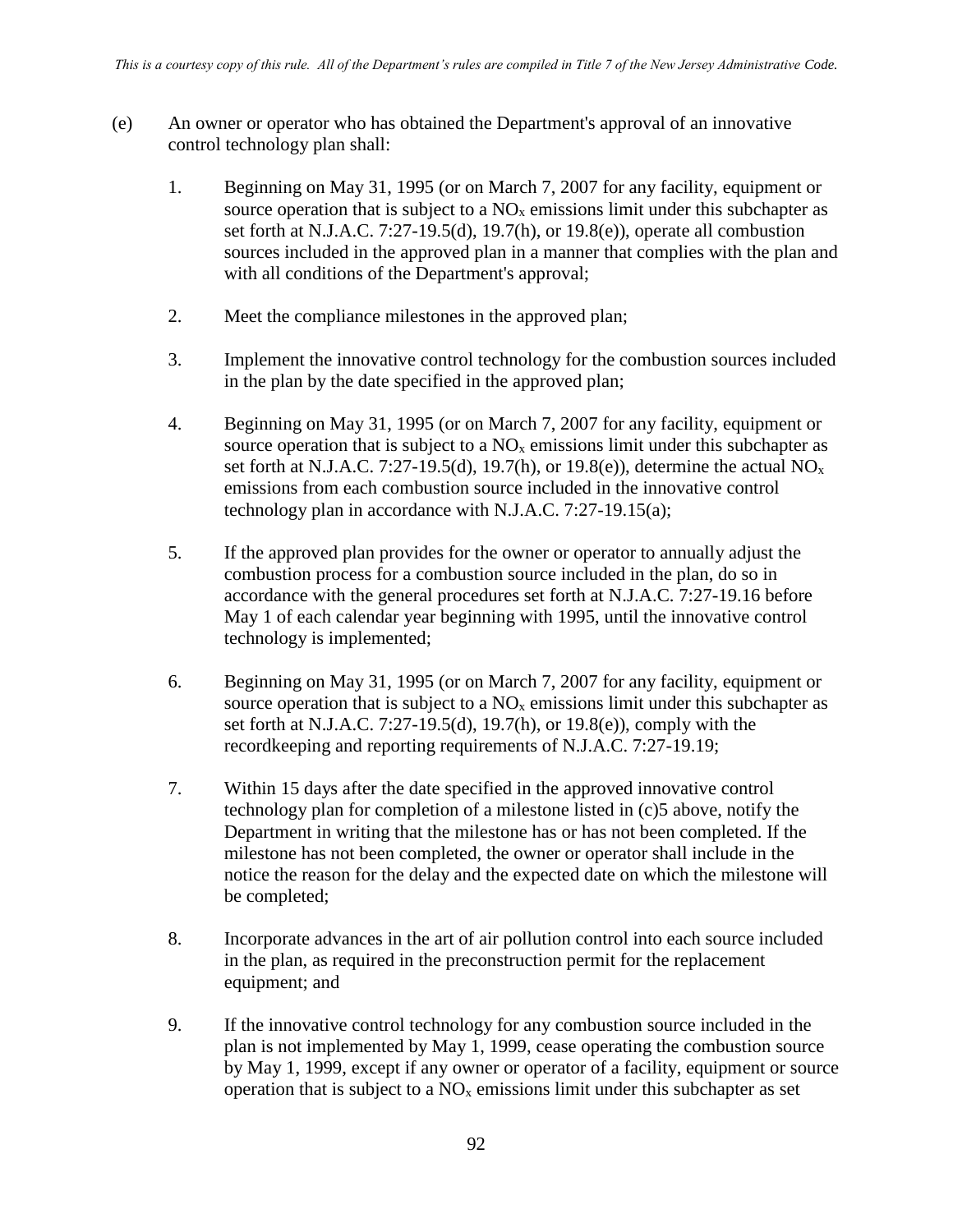forth at N.J.A.C. 7:27-19.5(d), 19.7(h), 19.8(e) does not implement by November 7, 2009 the innovative control technology for the combustion source included in its innovative control technology plan, the equipment or source must comply with the applicable  $NO<sub>x</sub>$  emissions limit set forth in this subchapter by November 7, 2009.

- (f) Except as provided in (g) below:
	- 1. The Department shall seek comments from the general public before making any final decision to approve or disapprove a proposed innovative control technology plan. The Department shall publish notice of opportunity for public comment in a newspaper of general circulation in the area in which each combustion source included in the plan is located;
	- 2. The Department shall submit any innovative control technology plan (and agreement under (h) below) approved under this section to EPA, as a proposed revision to New Jersey's State Implementation Plan; and
	- 3. Upon EPA's approval of the revision to New Jersey's State Implementation Plan, the innovative control technology plan and agreement under (h) below shall be federally enforceable. Plans listed under (g) below shall be federally enforceable upon the issuance of the Department's approval.
- (g) An innovative control technology plan approved under this section is not required to be submitted to EPA as a proposed revision to New Jersey's State Implementation Plan, if the plan provides that  $NO<sub>x</sub>$  emissions from each combustion source included in the plan will be controlled during the interim period through one of the following methods:
	- 1. Fuel switching under N.J.A.C. 7:27-19.20;
	- 2. The use of selective non-catalytic reduction.
- (h) Before the Department approves an innovative control technology plan, the owner or operator shall enter into a Federally enforceable agreement containing the following provisions:
	- 1. Information sufficient to identify the owner or operator;
	- 2. Information sufficient to identify the combustion source, including a brief description (for example, "dry-bottom coal-fired boiler serving an electric generating unit"), its location, its permit number, the company stack designation, and any other identifying numbers, and any other information necessary to distinguish it from other equipment owned or operated by the owner or operator;
	- 3. The owner or operator's undertaking of the following duties: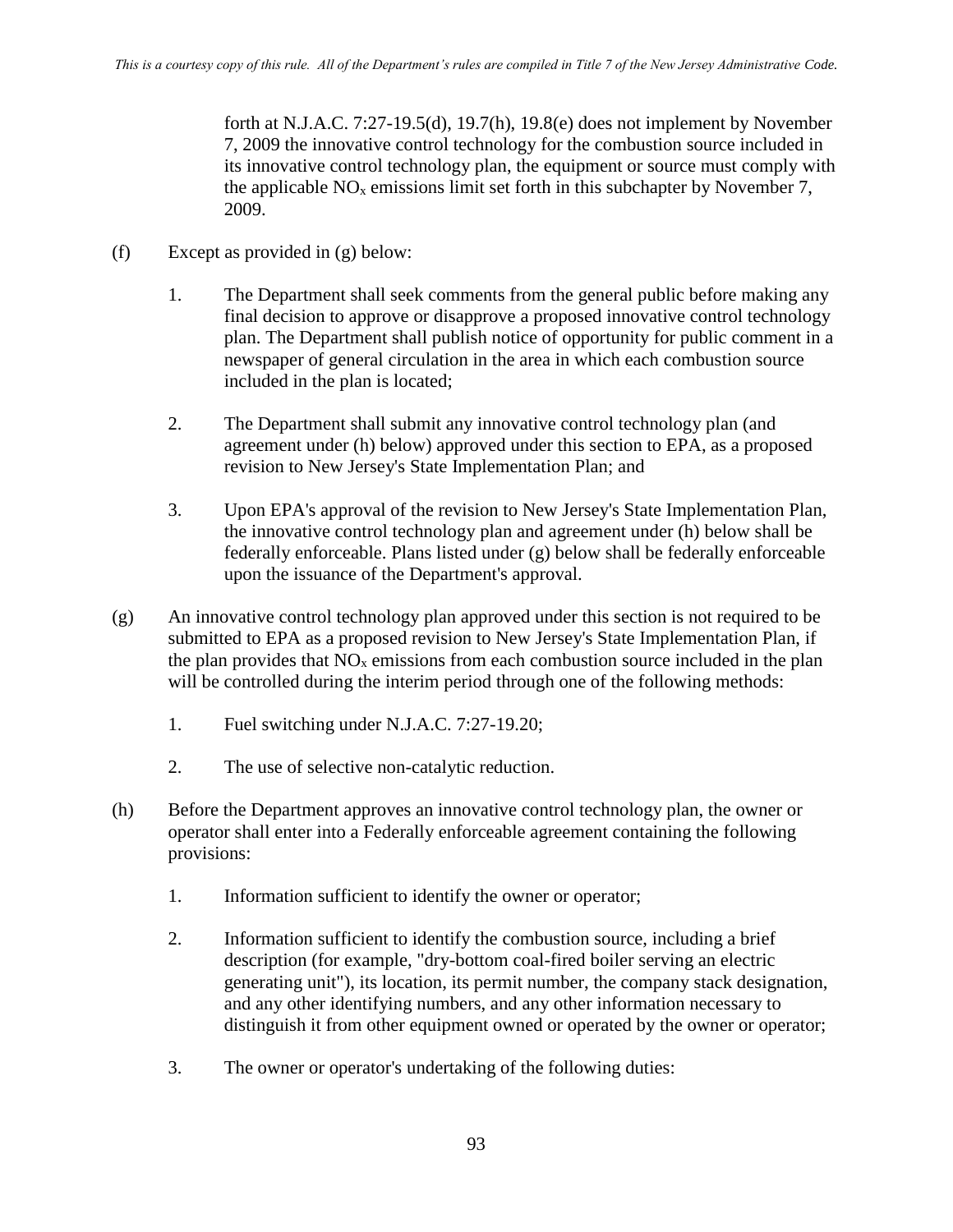- i. Completing the milestones listed in (c)5 above by specified dates;
- ii. Implementing interim measures to control  $NO<sub>x</sub>$  emissions from each combustion source during the interim period;
- iii. Causing each combustion source to emit  $NO<sub>x</sub>$  at a rate no greater than a specified interim  $NO<sub>x</sub>$  emission limit applicable during the interim period;
- iv. Using a specified method to measure the actual  $NO<sub>x</sub>$  emission rate of the combustion source; and
- v. Maintaining the Department's approval in effect;
- 4. A provision for delay of compliance caused by a "force majeure" event beyond the control of and without the fault of the owner or operator;
- 5. A provision under which the Department can terminate the agreement and its approval of the innovative control technology plan if the owner or operator materially fails to complete implementation of the innovative control technology or any other milestone by the date specified in the approved plan, or if the innovative control technology program fails to achieve the required reduction levels. By the date specified by the Department in the agreement, in its approval of the plan, or in the notice of termination, the owner or operator shall attain compliance with the  $NO<sub>x</sub>$  emissions limit under this subchapter that would apply to the combustion source in the absence of an approved plan. Termination of the agreement and the approval of the plan is in addition to any other remedies the Department has under this chapter and N.J.A.C. 7:27A; and
- 6. Other provisions necessary to make the agreement federally enforceable, to accomplish the purposes of this subchapter, or to allow the agreement to be administered effectively.

#### **7:27-19.24 (Reserved)**

#### **7:27-19.25 Exemption for emergency use of fuel oil**

(a) If a combustion source temporarily combusts fuel oil or other liquid fuel in place of natural gas in accordance with this section, the owner or operator is not required to have the combustion source comply with the applicable  $NO<sub>x</sub>$  emission limits in N.J.A.C. 7:27-19.4, 19.5, 19.7, 19.8, 19.9 or 19.10, or an applicable  $NO<sub>x</sub>$  emission limit established under N.J.A.C. 7:27-19.13, 19.20, 19.21, 19.22 or 19.23, while the fuel oil or other liquid fuel is burned. On each day that this exemption applies, for purposes of calculating daily or annual  $NO<sub>x</sub>$  emissions the combustion source will be deemed to have emitted no  $NO<sub>x</sub>$ and to have derived a heat input of 0.0 BTU.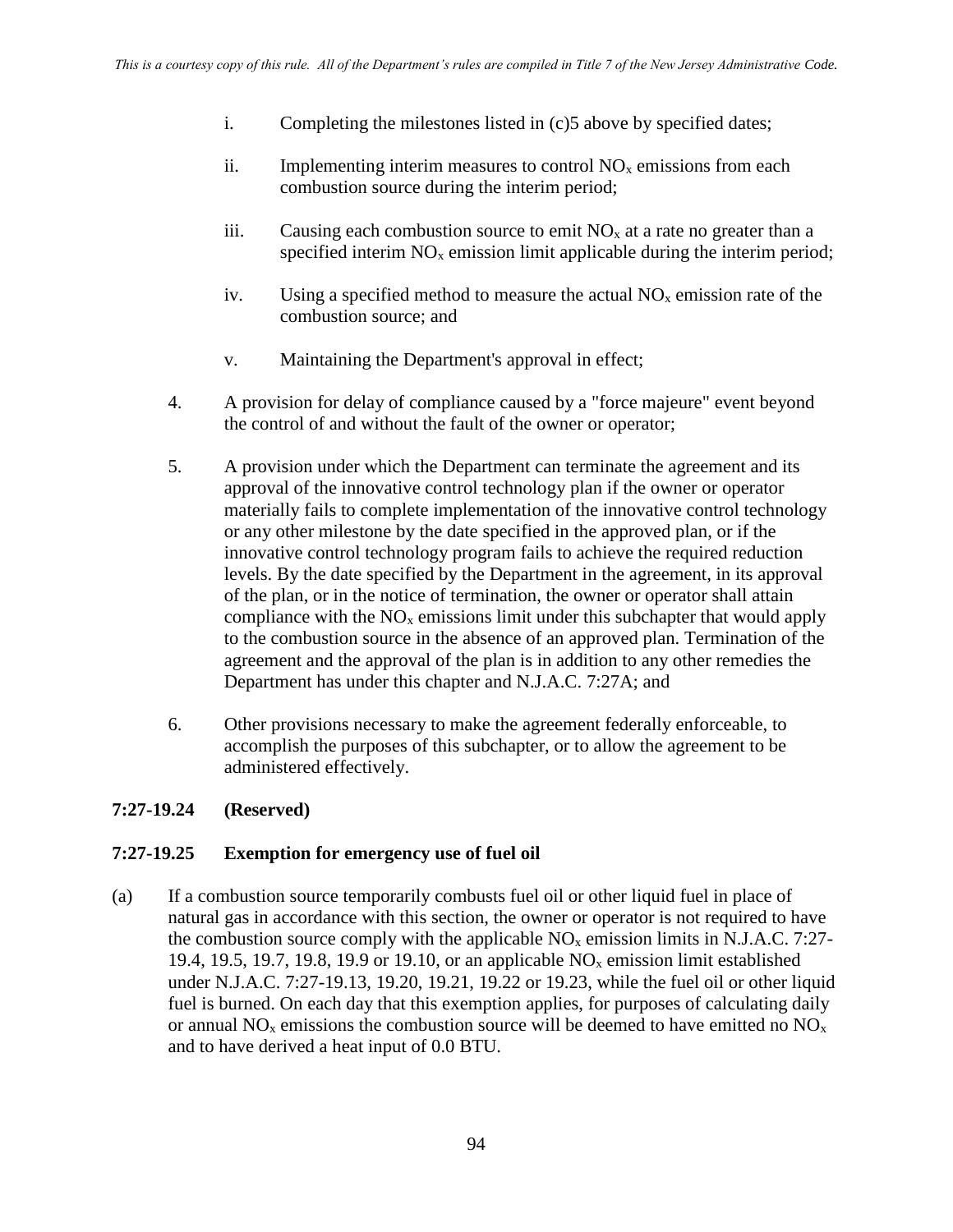- (b) The exemption under (a) above is available only for a combustion source that uses natural gas as its primary fuel, or is seasonally combusting natural gas pursuant to a plan approved under N.J.A.C. 7:27-19.14 and 19.20. For a combustion source that uses natural gas as its primary fuel, the exemption under (a) above is available at any time during the year. For a combustion source that is seasonally combusting natural gas, the exemption under (a) above is available only from May 1 through September 30. This exemption is also available for those combustion sources which combust refinery gas as a primary fuel.
- (c) The owner or operator of the combustion source is eligible for the exemption under (a) above only if the following requirements are met:
	- 1. The owner or operator is not practicably able to obtain a sufficient supply of natural gas;
	- 2. The owner or operator's inability to obtain natural gas is due to circumstances beyond the control of the owner or operator, such as a natural gas curtailment;
	- 3. The combustion source ceases using fuel oil or other liquid fuel in place of natural gas and resumes using natural gas as soon as a sufficient supply of natural gas becomes practicably available; and
	- 4. The owner or operator satisfies the recordkeeping requirements of N.J.A.C. 7:27- 19.19(d) and (e), and the reporting requirements of (d) below.
- (d) The owner or operator shall keep records of curtailment periods and incorporate such records into the reports submitted to the Department as required at N.J.A.C. 7:27-  $19.19(g)$ . Such records shall include the following information:
	- 1. Information sufficient to identify each combustion source for which the owner or operator claims an exemption under this section, including a brief description of the source (for example, "dry-bottom coal-fired boiler serving an electric generating unit"), its location, its permit number, any other identifying numbers, and any other information necessary to distinguish it from other equipment also owned or operated by the owner or operator of the electric generating unit;
	- 2. A statement that the owner or operator is not practicably able to obtain a sufficient supply of natural gas;
	- 3. The date and time at which the owner or operator first became practicably unable to obtain natural gas; and
	- 4. A description of the circumstances causing the owner or operator's inability to obtain natural gas.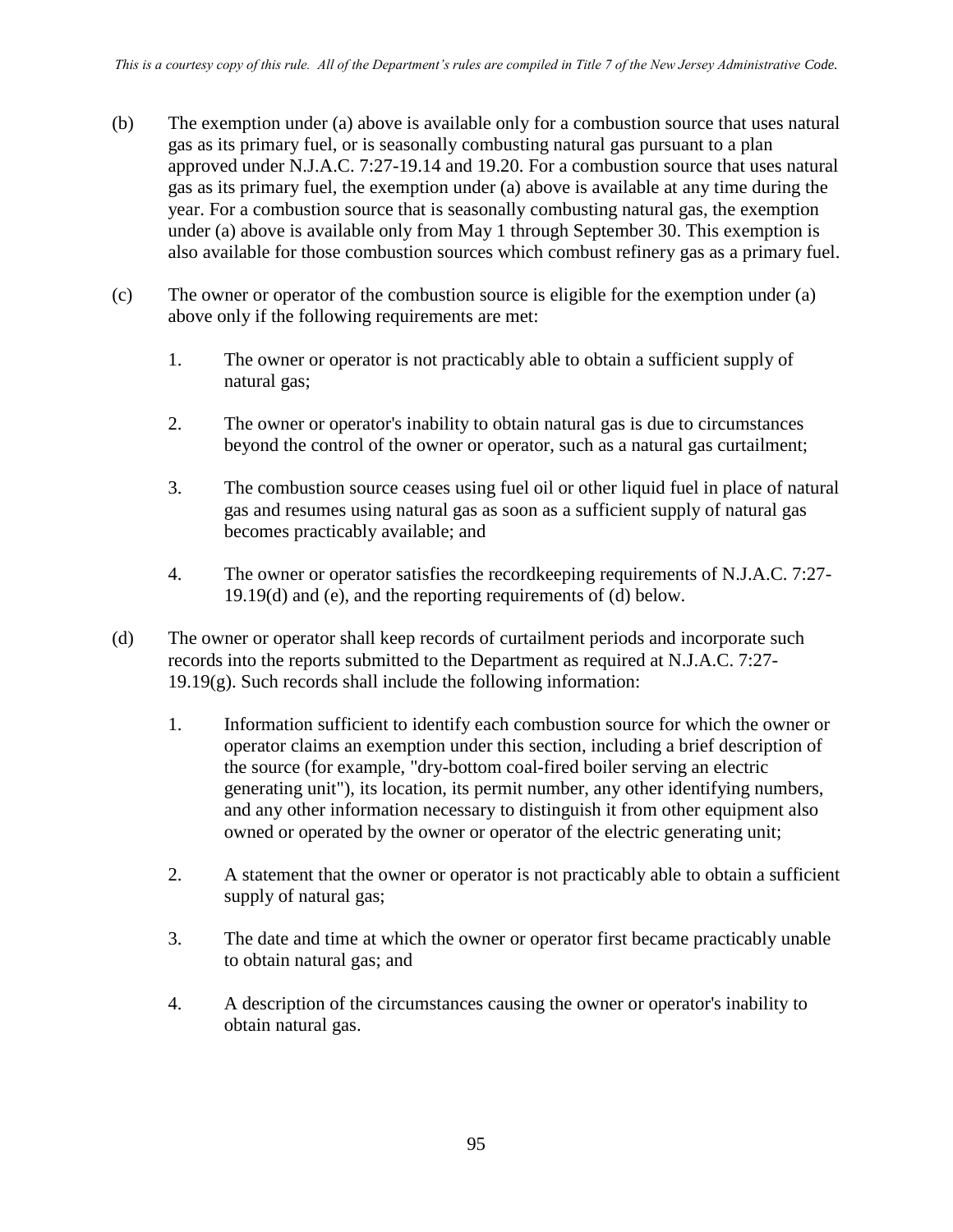### **7:27-19.26 Penalties**

Failure to comply with any provision of this subchapter shall subject the owner or operator to civil penalties in accordance with N.J.A.C. 7:27A-3 and applicable criminal penalties including, but not limited to, those set forth at N.J.S.A. 26:2C-28.3 and N.J.S.A. 26:2C-19(f)1 and 2.

### **7:27-19.27 (Reserved)**

#### **7:27-19.28 Sewage sludge incinerators**

(a) The owner or operator of a sewage sludge incinerator shall cause it to emit  $NO<sub>x</sub>$  at a rate no greater than the applicable maximum allowable  $NO<sub>x</sub>$  emission rate specified in Table 13 below, unless the owner or operator is complying with N.J.A.C. 7:27-19.3(f).

#### TABLE 13

# Maximum Allowable  $NO<sub>x</sub>$  Emission Rates for Sewage Sludge Incinerators (pounds of  $NO<sub>x</sub>$  per ton of dry sewage sludge)

| Multiple Hearth | 7.0 |
|-----------------|-----|
| Fluidized Bed   | 2.5 |

- (b) In lieu of complying with the maximum allowable  $NO<sub>x</sub>$  emissions rate at (a) above, the owner or operator of a sewage sludge incinerator may comply with N.J.A.C. 7:27-19.3(f), or obtain an alternative maximum allowable  $NO<sub>x</sub>$  emission rate approved by the Department pursuant to N.J.A.C. 7:27-19.13.
- (c) The owner or operator shall demonstrate compliance with (a) or (b) above in accordance with N.J.A.C. 7:27-19.15(a)2.

#### **7:27-19.29 2009 HEDD Emission Reduction Compliance Demonstration Protocol**

- (a) This section shall apply to any owner or operator of a HEDD unit, or their successors or assigns, that operated on July 26, 2005, and that meets the following:
	- 1. If a HEDD unit is a combustion turbine and was not controlled by water injection or SCR, or is a boiler and was not controlled by SCR or SNCR; and
	- 2. The  $NO<sub>x</sub>$  emission rate of a HEDD unit was 0.15 pounds per MMBTU or greater. To determine the emissions rate of the HEDD unit, the owner or operator shall obtain the emission rate, in lb/MMBtu, for the HEDD unit for July 26, 2005 from the USEPA Clean Air Markets Division (CAMD)  $NO<sub>x</sub>$  emission data, which as of March 20, 2009 can be found at [http://camddataandmaps.epa.gov/gdm/.](http://camddataandmaps.epa.gov/gdm/)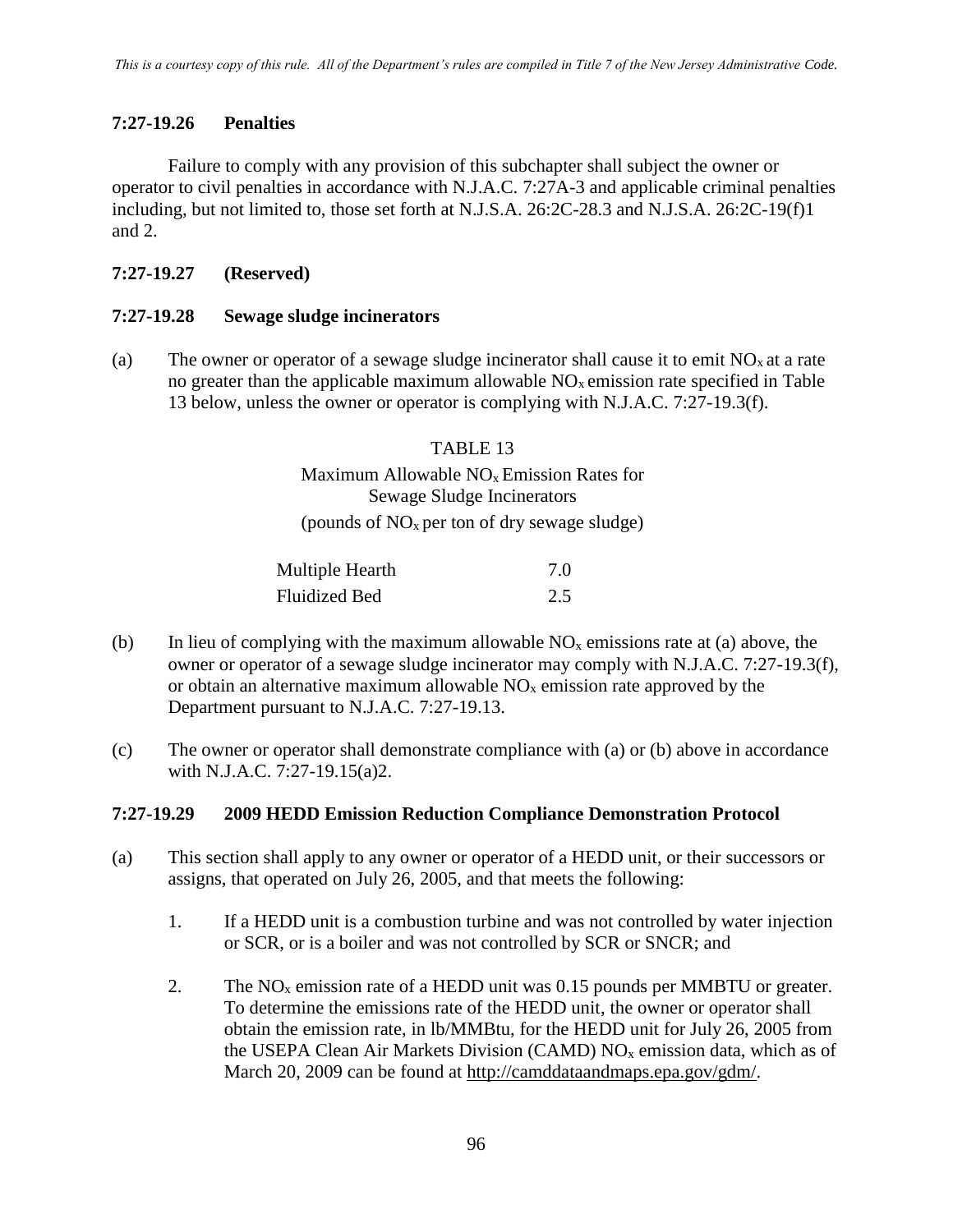- (b) Each owner or operator identified in (a) above shall:
	- 1. Prepare a 2009 HEDD Emission Reduction Compliance Demonstration Protocol, hereafter referred to as the 2009 Protocol, in accordance with (d) below. Each emission reduction measure that is used to obtain emission reductions shall be included in the 2009 Protocol;
	- 2. Submit to the Department, at the address at (b)5 below, by May 19, 2009, a 2009 Protocol;
	- 3. Obtain the  $NO<sub>x</sub>$  emission reductions determined by Equation 1 at (c) below, using one or more measures that meet the requirements at (d) below and that are listed in the 2009 Protocol, on each high electric demand day starting on May 19, 2009 through September 30, 2014, unless the Department has approved, pursuant to N.J.A.C. 7:27-19.22, a phased compliance plan with an initial compliance date that is after May 19, 2009;
	- 4. Demonstrate that all  $NO<sub>x</sub>$  emission reductions required by (b)3 above were obtained. The owner or operator shall include this demonstration in the annual report at (k) below. Conduct any demonstration using:
		- i. Calculations that demonstrate that the owner or operator achieved all emission reductions required at (b)3 above; or
		- ii. The Department-approved method of demonstrating in the 2009 Protocol that implementation of the 2009 Protocol on each high electric demand day that occurred starting January 1, 2005 through December 31, 2007 would have resulted in at least as many tons of  $NO<sub>x</sub>$  emission reductions as would have been required by Equation 1 below. The owner or operator shall demonstrate that the owner or operator implemented the 2009 Protocol, or a modified protocol approved by the Department pursuant to (h) below, on each high electric demand day during the calendar year of the applicable annual report; and
	- 5. Submit to the Department, at the address below, an annual report, pursuant to (k) below.

Department of Environmental Protection Division of Air Quality Air Quality Permitting Program Bureau of Air Permits 401 East State Street Mail Code 401-02 PO Box 420 Trenton, NJ 08625-0420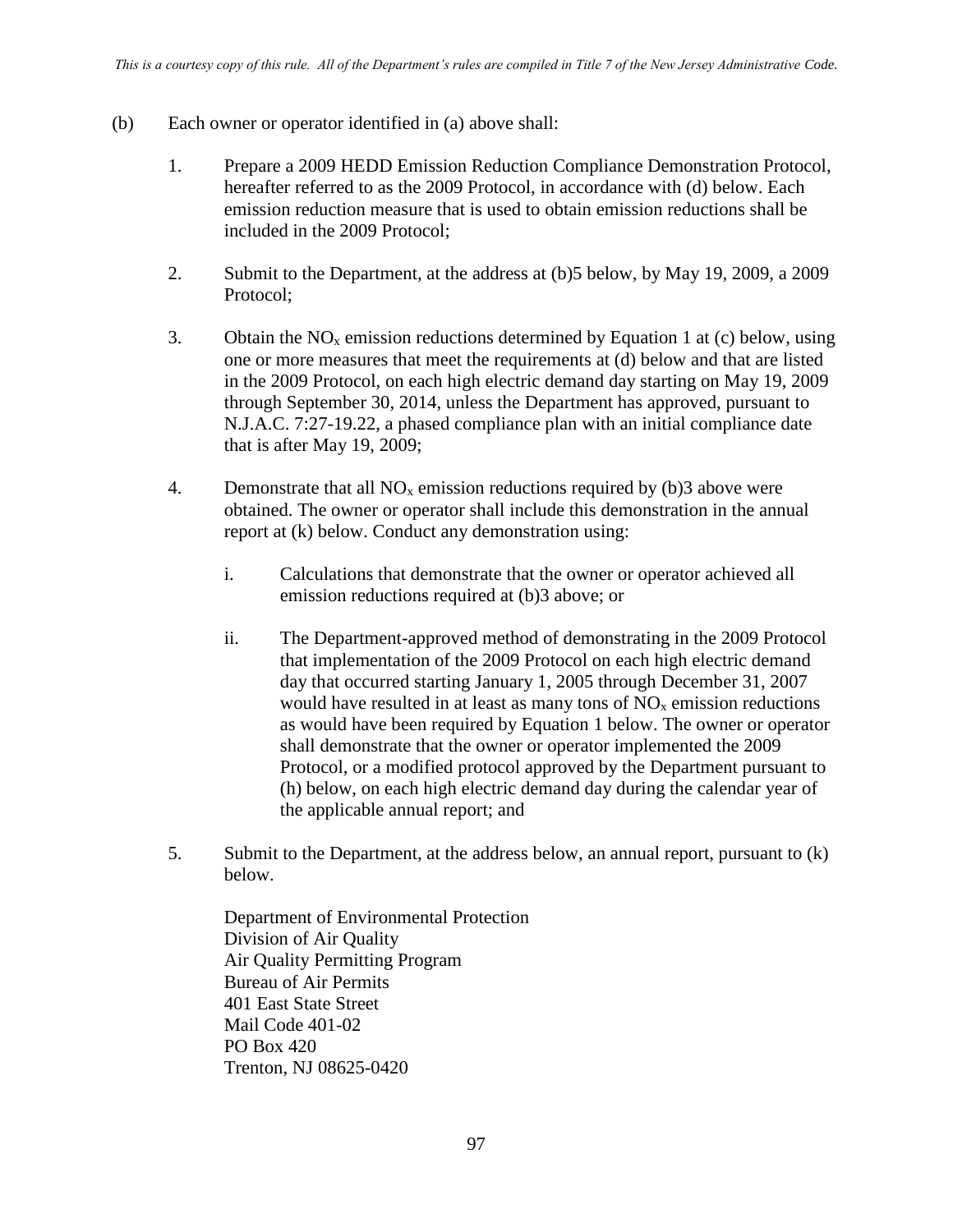(c) The owner or operator shall obtain the  $NO<sub>x</sub>$  emission reductions determined by Equation 1 on each high electric demand day pursuant to (b)3 above. Equation 1 is:

$$
ER = (BE \div EF) \times RF
$$

Where:

- ER, BE, EF and RF are in units of tons of  $NO<sub>x</sub>$  per high electric demand day (t/HEDD);
- ER (Emission Reduction) = The total tons of  $NO<sub>x</sub>$  reductions that is required from an owner or operator on each high electric demand day;
- BE (Baseline Emission) = The total tons of  $NO<sub>x</sub>$  that would be emitted on each high electric demand day, if the owner or operator did not implement any emission reduction measures. This calculation is based on total actual operation of HEDD units and total actual operation of new electric generating units installed to replace one or more HEDD units for that high electric demand day;
- EF (Emission Factor) = The total tons of  $NO<sub>x</sub>$  that were emitted by all of the owner or operator's HEDD units on July 26, 2005. In order to calculate EF, the owner or operator shall obtain the  $NO<sub>x</sub>$  emitted, in tons, for each HEDD unit operated on July 26, 2005, from the EPA Clean Air Markets Division (CAMD)  $NO<sub>x</sub>$  emission data, which as of March 20, 2009 can be found at [http://camddataandmaps.epa.gov/gdm/;](http://camddataandmaps.epa.gov/gdm/) and
- RF (Reduction Factor) = The HEDD NO<sub>x</sub> emission reduction factor for each owner or operator shall be the sum of all Unit Reduction Factors (URF). A URF shall be calculated, in tons, for each HEDD unit that operated on July 26, 2005, using the following equation:

 $URF = (UE \times C)$ 

- URF (Unit Reduction Factor) = The reduction of  $NO<sub>x</sub>$  emissions, in tons, emitted by a HEDD unit on July 26, 2005 that would have occurred if the unit had been controlled;
- UE (Unit Emissions) = The tons of  $NO<sub>x</sub>$  emissions emitted by a HEDD unit on July 26, 2005 obtained from the EPA Clean Air Markets Division (CAMD)  $NO<sub>x</sub>$ emission data, which as of March 20, 2009 can be found at [http://camddataandmaps.epa.gov/gdm/;](http://camddataandmaps.epa.gov/gdm/) and
- $C$  (Control Factor) = If the HEDD unit is a combustion turbine that was not controlled with water injection or Selective Catalytic Reduction (SCR) on July 26, 2005, and the  $NO<sub>x</sub>$  emission rate of that unit was 0.15 lb/MMBtu or greater on July 26, 2005, then C is equal to 0.4. If the HEDD unit is a boiler that was not controlled with SCR or Selective Non-Catalytic Reduction (SNCR) controls on July 26, 2005, and the  $NO<sub>x</sub>$  emission rate of that unit was 0.15 lb/MMBtu or greater on July 26, 2005, then C is equal to 0.3. If the HEDD unit is a combustion turbine that was controlled with water injection or SCR on July 26, 2005, or is a boiler that was controlled with SCR or SNCR on July 26, 2005, or had a  $NO<sub>x</sub>$  emission rate of less than 0.15 lb/MMBtu on July 26, 2005, then C is equal to 0.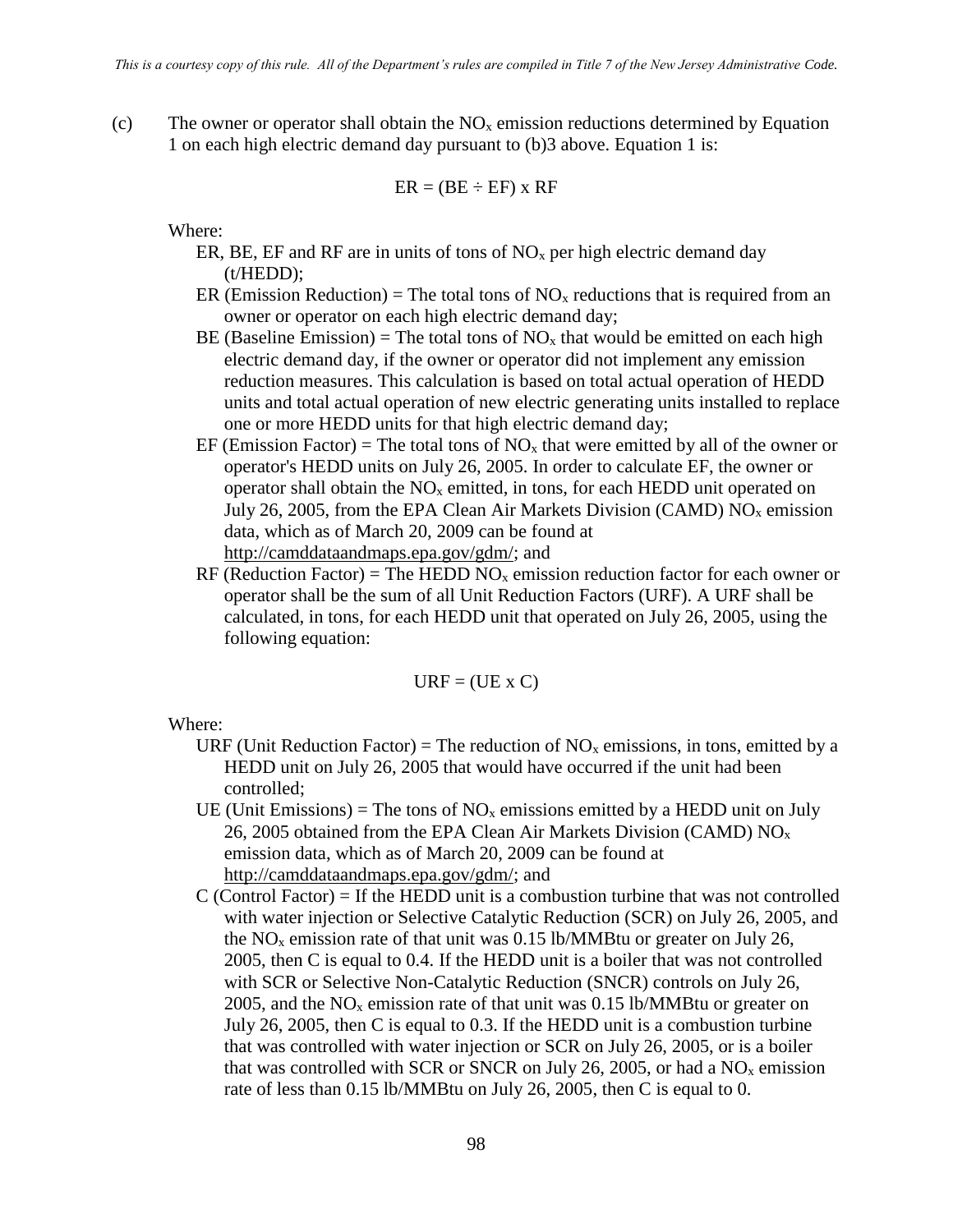- (d) The 2009 Protocol shall include the following:
	- 1. The calculations performed in (c) above for EF and RF;
	- 2. A list of measures used to obtain the required emission reductions determined by Equation 1. The measures must result in emission reductions that are real, quantifiable, enforceable, surplus, and are not required to comply with any State or Federal permit, regulation, enforceable agreement, or high electric demand day emission reduction program. Any of the following measures may be considered to achieve the required emission reductions:
		- i. Installation of a control apparatus on an existing HEDD unit that is located in New Jersey, Pennsylvania, Delaware, or Maryland;
		- ii. Reduction in the usage of any HEDD unit that is located in New Jersey, Pennsylvania, Delaware, or Maryland;
		- iii. Installation of a control apparatus on an existing non-HEDD unit that is located in New Jersey, Pennsylvania, Delaware, or Maryland;
		- iv. Commitment to combust natural gas in any HEDD unit that is permitted to combust either natural gas or fuel oil during high electric demand days when it would be economically preferred to combust fuel oil;
		- v. Implementation of an energy efficiency measure in New Jersey, as long as the energy efficiency measure was not committed to prior to May 19, 2009;
		- vi. Implementation of a demand response measure in New Jersey such as:
			- (1) A measure that shifts load, as long as the demand response measure was not committed to prior to May 19, 2009; or
			- (2) A measure that sheds load to clean distributed generation units, as long as the demand response measure was not committed to prior to May 19, 2009;
		- vii. Implementation of a renewable energy measure in New Jersey, as long as the renewable energy measure was not committed to prior to May 19, 2009; and
		- viii. Any other measure, approved by the Department, that provides  $NO<sub>x</sub>$ emission reductions and ozone air quality benefits to New Jersey.
	- 3. The 2009 Protocol shall include, at a minimum, the following for each measure: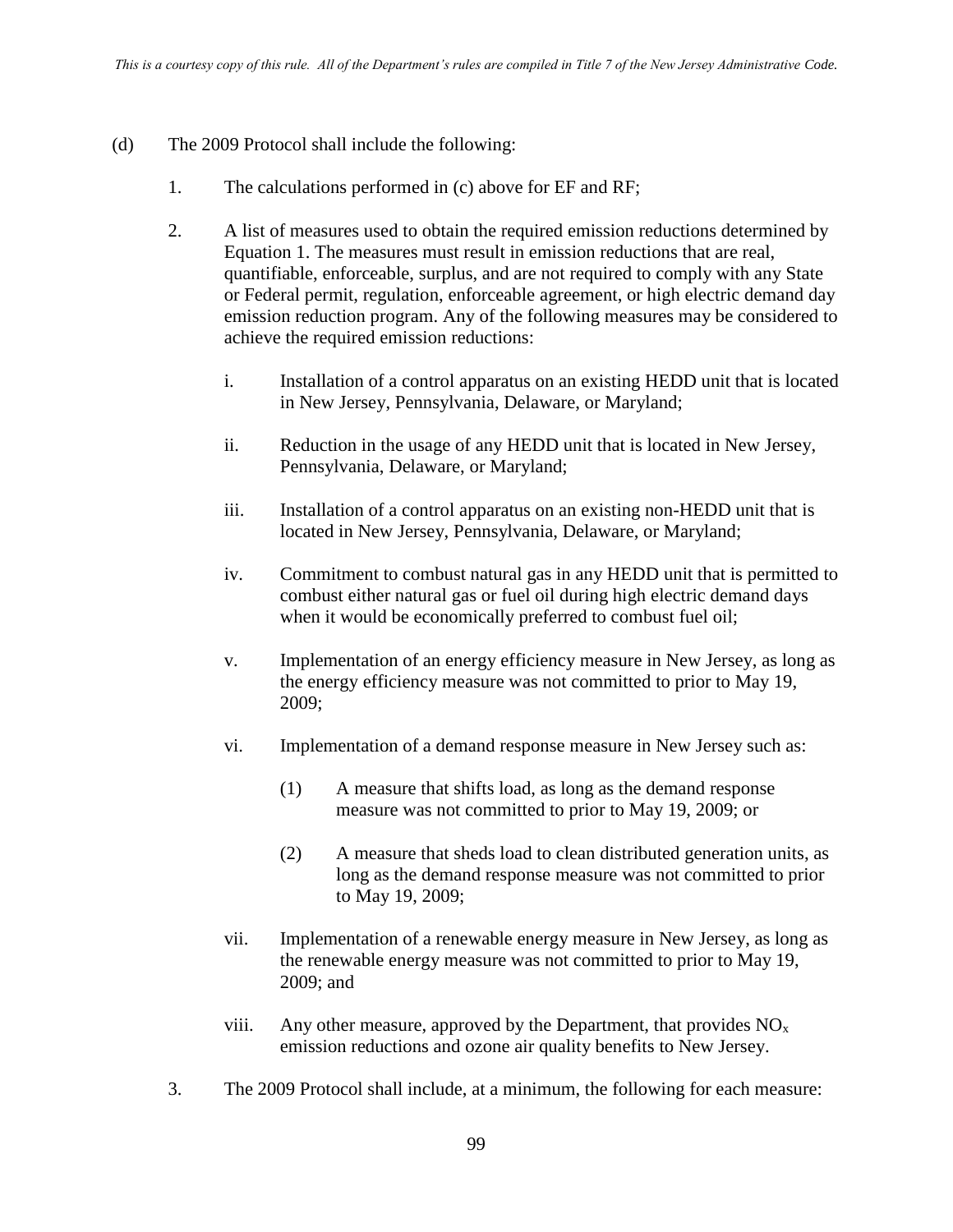- i. A complete description of the measure;
- ii. A quantification of the emission reductions from the measure and how the quantification was determined;
- iii. The reasons why this measure is not necessary under any current State or Federal permit, regulation, enforcement agreement, or high electric demand day emission reduction program;
- iv. The methods to be used to calculate and verify emission reductions;
- v. Monitoring requirements to ensure that the emission reductions determined by Equation 1 are achieved. This shall include, but not be limited to, the following, as applicable, for each electric generating unit:
	- (1) Fuel flow/firing rate instrument to monitor fuel consumption;
	- (2) CEMs monitoring of  $NO<sub>x</sub>$  emissions or monitoring of any parameter that can be used to calculate the  $NO<sub>x</sub>$  emissions; and
	- (3) Stack testing; and
- vi. A list of records to be maintained pursuant to the requirements of N.J.A.C. 7:27-19.19. The records maintained should be sufficient to document that the emission reductions determined by Equation 1 are achieved. This shall include, but not be limited to the records, as applicable, listed in (e) below, for each high electric demand day.
- (e) The list of records to be maintained pursuant to (d)3vi above are the following:
	- 1. The date of each high electric demand day;
	- 2. The actions taken to reduce emissions;
	- 3. The start and end time for operation of each EGU operated during that high electric demand day;
	- 4. The total hours of operation for each EGU in (e)3 above;
	- 5. The type of fuel combusted by each EGU in (e)3 above;
	- 6. The hourly fuel use for each EGU in (e)3 above;
	- 7. The hourly load in MW for each EGU in (e)3 above;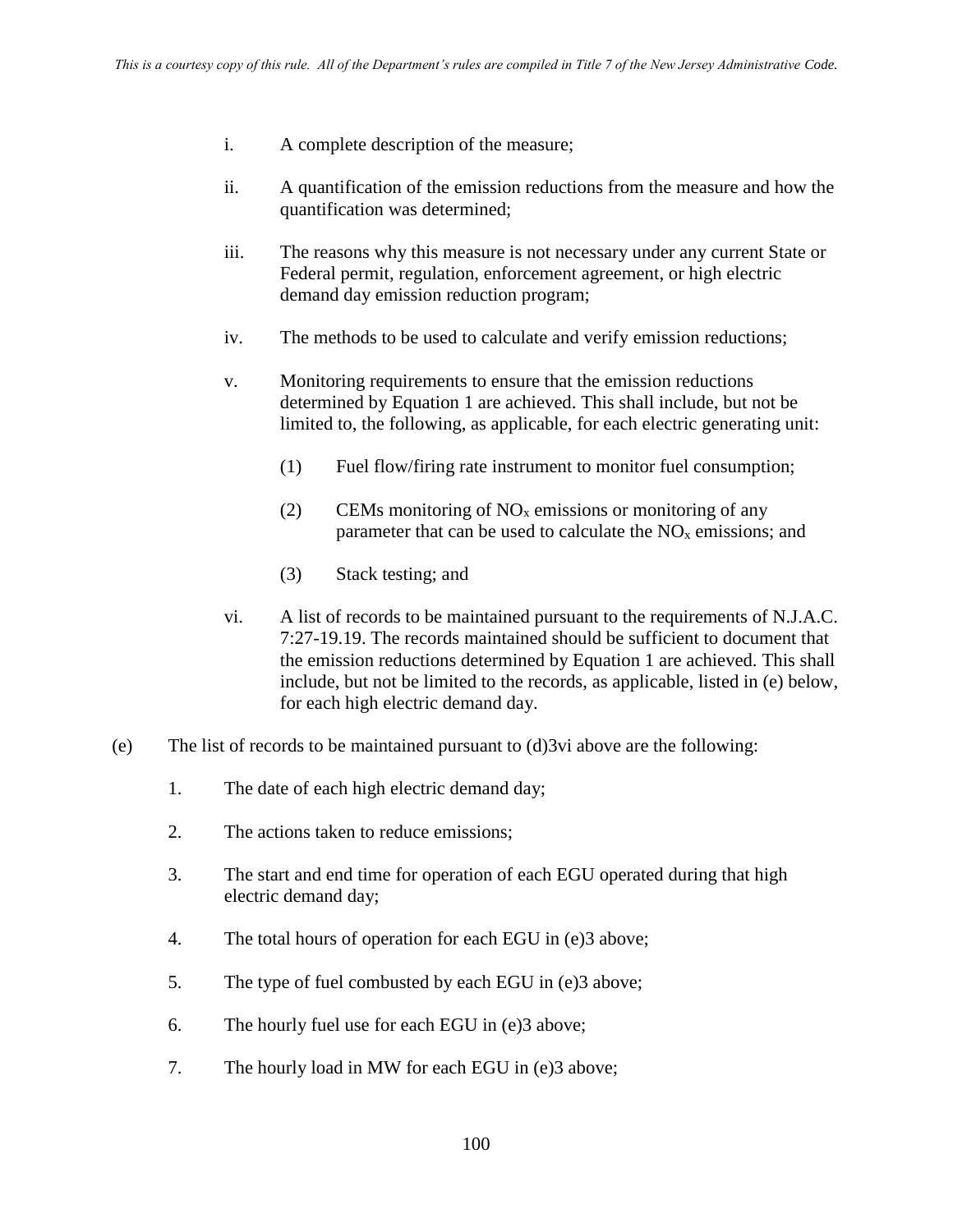- 8. The hourly heat input in MMBtu/hr to each EGU in (e)3 above;
- 9. The hourly water injection rate for each EGU in (e)3 above;
- 10. The hourly ammonia injection rate for each EGU in (e)3 above;
- 11. The catalytic bed temperature for each EGU in (e)3 above;
- 12. The CEM values or documentation on how the baseline and actual  $NO<sub>x</sub>$  emission rates were calculated for each EGU in (e)3 above;
- 13. Any other data needed to calculate baseline and actual  $NO<sub>x</sub>$  emissions for each EGU in (e)3 above;
- 14. Calculations and results for the following:
	- i. Baseline  $NO<sub>x</sub>$  emissions (BE in Equation 1, at (c) above);
	- ii. Actual  $NO<sub>x</sub>$  emissions after 2009 Protocol control measures, calculated pursuant to the approved 2009 Protocol;
	- iii. Required  $NO<sub>x</sub>$  emission reduction (ER in Equation 1, at (c) above); and
	- iv. Actual  $NO<sub>x</sub>$  emission reduction (BE actual emissions resulting from 2009) Protocol measures);
- 15. The fuel prices for that high electric demand day; and
- 16. Any other records necessary to document the emission reductions achieved.
- (f) Within 30 calendar days after receiving a proposed 2009 Protocol, the Department will notify the owner or operator in writing whether the proposed 2009 Protocol includes all of the information required under (d) above. If the proposed 2009 Protocol is incomplete:
	- 1. The Department will include in the notice a list of the deficiencies, a statement of the additional information required to make the proposed 2009 Protocol complete, and a time by which the owner or operator must submit a complete proposed 2009 Protocol;
	- 2. The owner or operator shall correct the deficiencies listed in the Department's notice within the time stated in the Department's notice; and
	- 3. The Department may disapprove the proposed 2009 Protocol if the owner or operator fails to correct the deficiencies within the time stated in the Department's notice.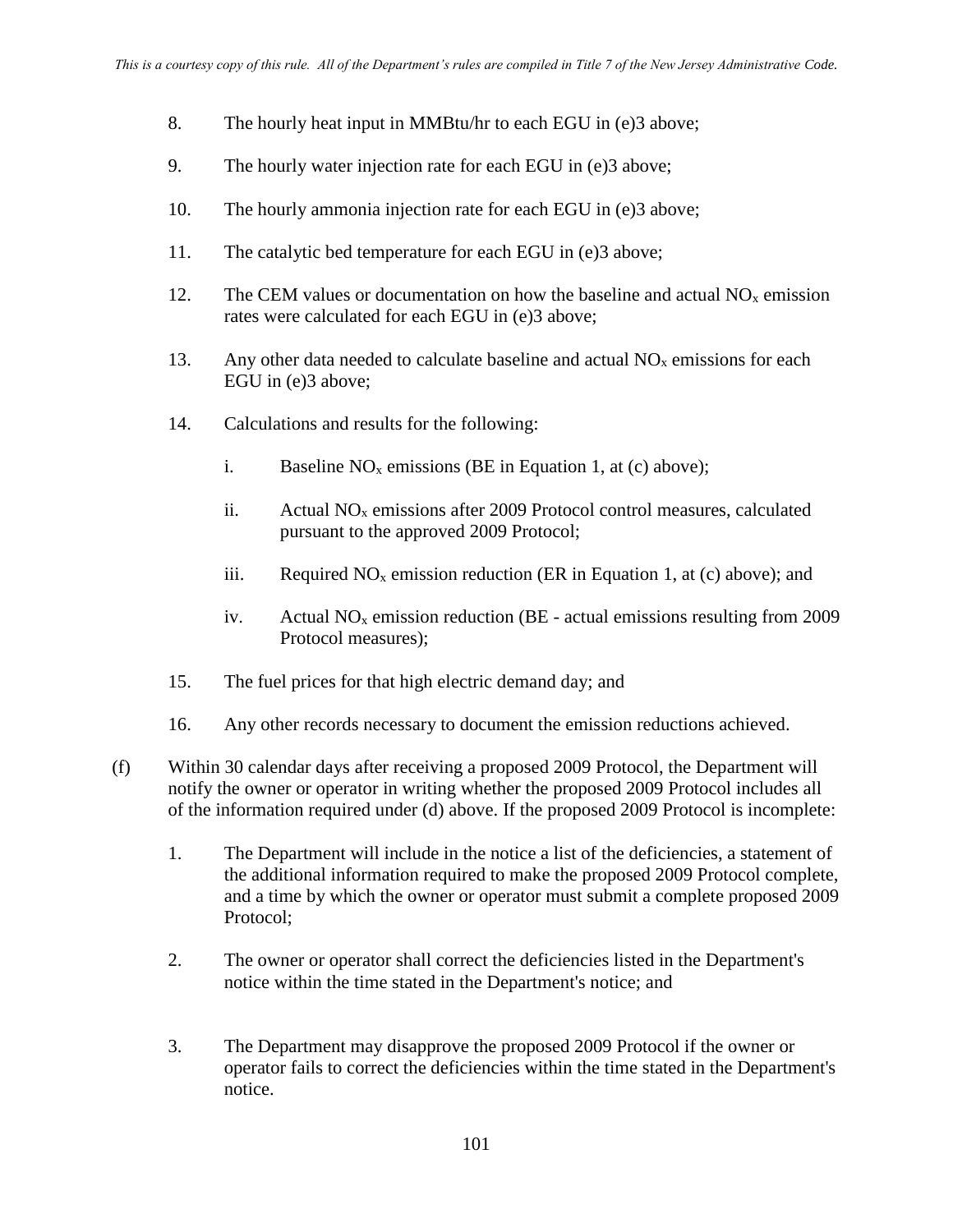- (g) The Department may approve, revise and approve, or disapprove the proposed 2009 Protocol based on whether or not the proposed 2009 Protocol contains the contents required by (d) above. Except for (g)3 below, until the Department approves a proposed 2009 Protocol, implementation of the proposed 2009 Protocol constitutes compliance with (b)3 above. The Department will notify the owner or operator of the Department's action in writing as follows:
	- 1. If the Department approves the proposed 2009 Protocol, the Department will notify the owner or operator in writing of the Department's approval;
	- 2. If the Department revises the proposed 2009 Protocol and approves the revised proposed 2009 Protocol, the Department will notify the owner or operator in writing of the Department's revision and approval. In this notification the Department will list all revisions the Department made to the proposed 2009 Protocol, and include a compliance schedule if time is necessary to implement the revisions; or
	- 3. If the Department disapproves the proposed 2009 Protocol, the Department will notify the owner or operator in writing of the Department's disapproval. In this notification the Department will include a list of the reasons for disapproval and a list of changes or additional information needed to make the proposed 2009 Protocol compliant with (d) above and approvable. If the owner or operator does not submit a revised proposed 2009 Protocol, with all information required by the Department's notification, to the Department at the address at (b)5 above within 60 days of receiving the Department's notification, then one of the following shall apply:
		- i. If the owner or operator fails to submit a revised proposed 2009 Protocol by the deadline, implementation of the proposed 2009 Protocol shall no longer constitute compliance with (b)3 above after the deadline; or
		- ii. If the owner or operator submits a revised proposed 2009 Protocol that does not include all information required by the Department's notification, implementation of the proposed 2009 Protocol shall no longer constitute compliance with (b)3 above after the Department notifies the owner or operator that the revised proposed 2009 Protocol is still not approvable.
- (h) The owner or operator may revise the 2009 Protocol at any time as follows:
	- 1. The owner or operator shall submit to the Department, at the address at (b)5 above, a proposed revised 2009 Protocol. The proposed revised 2009 Protocol shall include all the information required by (d) above;
	- 2. The Department will notify the owner or operator of any deficiencies pursuant to (f) above; and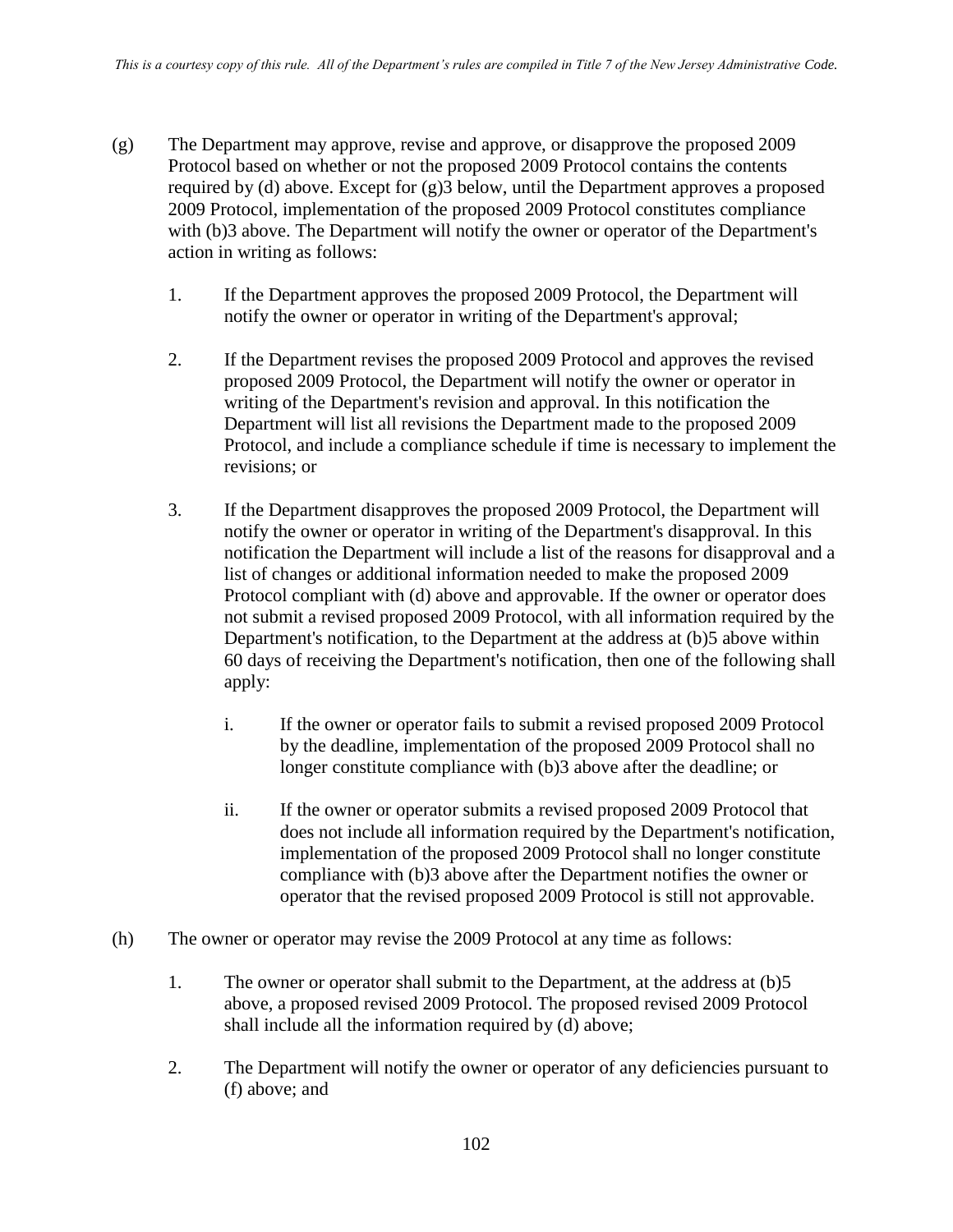- 3. The Department will approve, revise and approve, or disapprove the proposed revised 2009 Protocol based on whether or not the proposed 2009 Protocol contains the contents required by (d) above. The Department will notify the owner or operator of the action in writing.
- (*i*) If the owner or operator of an electric generating unit that is included in an approved 2009 Protocol changes between May 19, 2009 and September 30, 2014, the old owner or operator shall submit a revised 2009 Protocol to the Department, at the address in (b)5 above, within 30 calendar days of the change taking place, for approval in accordance with (h) above. The revised 2009 Protocol shall demonstrate that all required emission reductions will continue to be obtained, and shall clearly define how the required emission reductions will be obtained henceforth and which owner or operator shall be responsible for achieving the required emission reductions. Any shared responsibility for the emission reductions shall be clearly defined in the revised 2009 Protocol.
- (j) An owner or operator may implement any emission reduction measure that meets the requirements at (d) above if the owner or operator has obtained all necessary permit modifications pursuant to N.J.A.C. 7:27-8 and 22, submits a revised 2009 Protocol to the Department at the address at (b)5 above within 30 days of implementing the measure, and maintains compliance with all other applicable provisions of N.J.A.C. 7:27.
- (k) Each owner or operator identified in (a) above shall submit an annual report for calendar years 2009 through 2014. Each annual report shall be submitted to the Department to the address at (b)5 above, by January 30th of the following year. (For example, the annual report for 2009 is due on January 30, 2010.) At a minimum, the annual report shall include the following information, as applicable, for each measure and each high electric demand day:
	- 1. The actions taken to reduce emissions;
	- 2. The baseline and actual emissions in total tons;
	- 3. For measures not associated with an EGU unit, the annual report shall include any documentation required by the approved 2009 Protocol; and
	- 4. For measures associated with an EGU unit, the annual report shall include:
		- i. The total hours of operation for each EGU;
		- ii. The type of fuel combusted;
		- iii. The hourly fuel use;
		- iv. The hourly load in MW;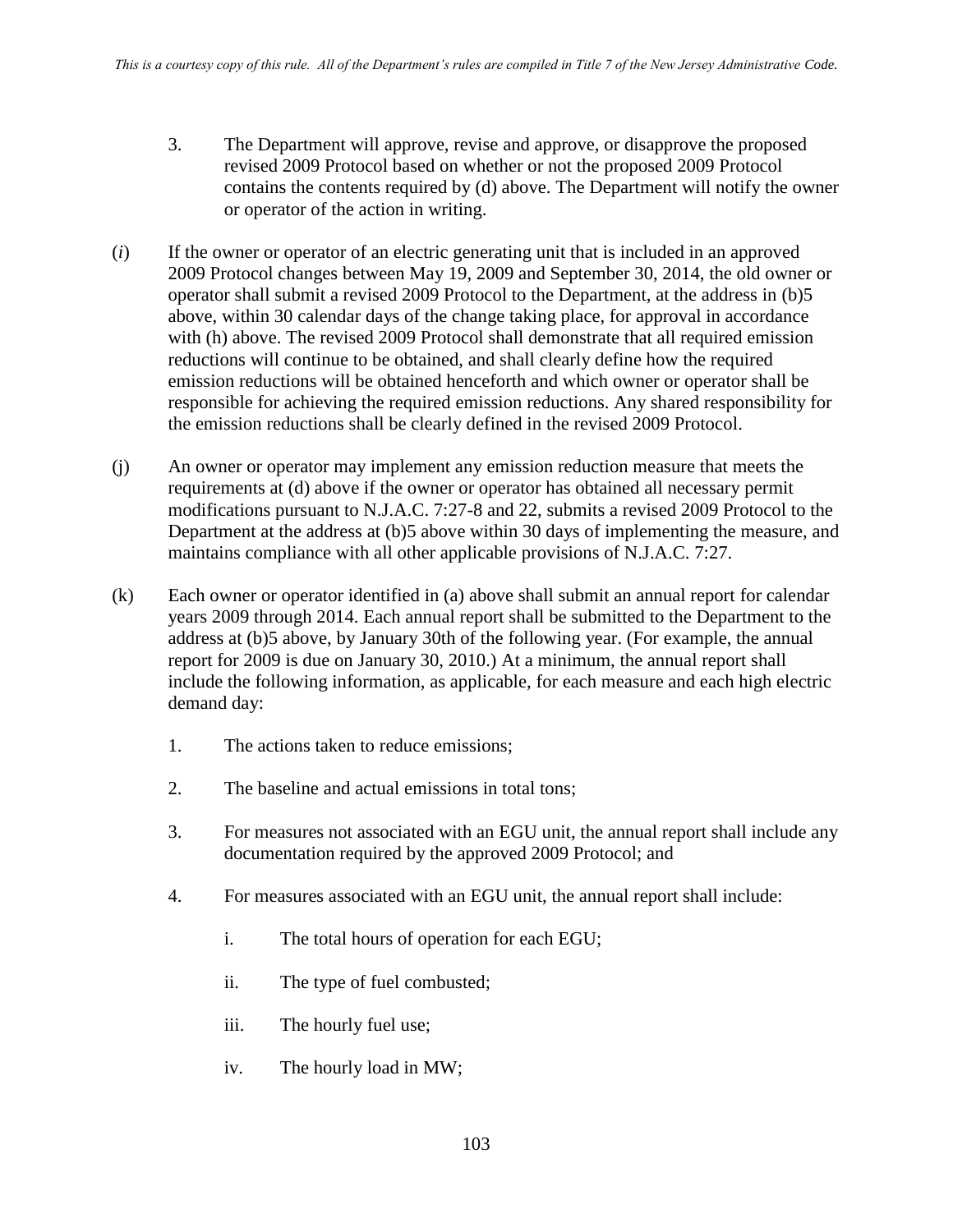- v. The hourly heat input in MMBtu/hr;
- vi. The hourly water injection rate;
- vii. The hourly ammonia injection rate;
- viii. The catalytic bed temperature;
- ix. The CEM values or documentation on how the baseline and actual  $NO<sub>x</sub>$ emission rates were calculated;
- x. Any other data used to calculate baseline and actual  $NO<sub>x</sub>$  emissions;
- xi. The calculations and results for:
	- (1) Baseline  $NO<sub>x</sub>$  emissions (BE in Equation 1, at (c) above);
	- (2) Actual  $NO<sub>x</sub>$  emissions after emission reduction measures;
	- (3) Required  $NO<sub>x</sub>$  emission reduction (ER in Equation 1, at (c) above); and
	- (4) Actual  $NO<sub>x</sub>$  emission reduction (BE actual emissions after emission reduction measures);
- xii. Fuel prices; and
- xiii. Any other documentation required by the Department in the approved 2009 Protocol.

#### **7:27-19.30 2015 HEDD Emission Limit Achievement Plan**

(a) Each owner or operator of an HEDD unit shall submit to the Department at the address below, by May 1, 2010, a 2015 HEDD Emission Limit Achievement Plan, hereafter referred to as the 2015 Plan.

Assistant Director, Air Quality Permitting Element Division of Air Quality New Jersey Department of Environmental Protection 401 East State Street PO Box 027 Trenton, NJ 08625-0027

(b) The 2015 Plan shall describe how the owner or operator intends to comply with the 2015 HEDD maximum allowable  $NO<sub>x</sub>$  emission rates for each HEDD unit owned or operated. The 2015 Plan shall include the following: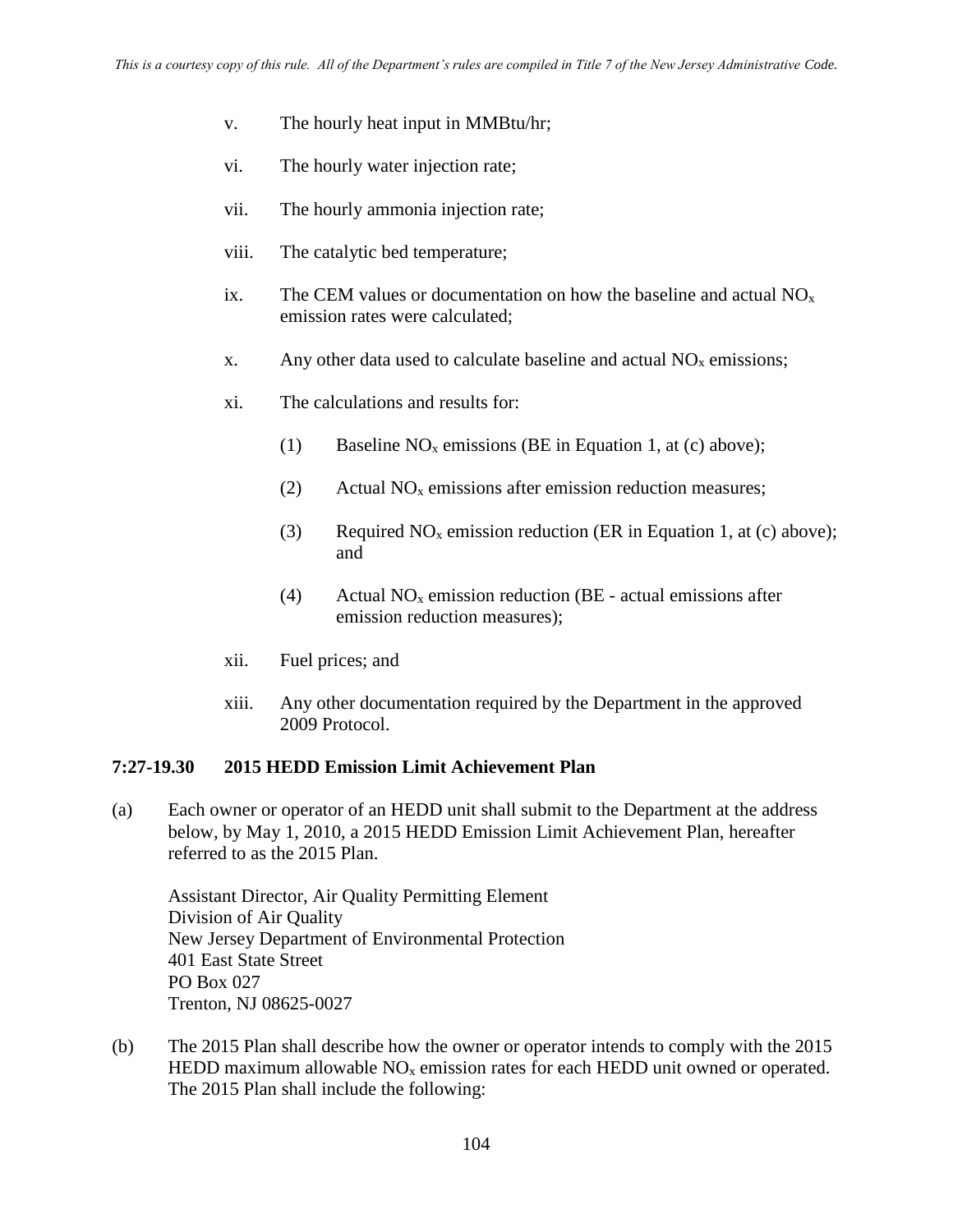- 1. A list of HEDD units that are expected to be taken out of service by May 1, 2015, in lieu of complying by May 1, 2015 with the applicable maximum allowable NO<sup>x</sup> emission rate(s) in Table 3 at N.J.A.C. 7:27-19.4(a) for boilers or Table 7 at  $N.J.A.C. 7:27-19.5(g)$  for turbines. The following information shall be included for each HEDD unit that is expected to be taken out of service:
	- i. The name of the facility at which the HEDD unit is located;
	- ii. The facility ID number;
	- iii. The emission unit ID number;
	- iv. The HEDD unit description;
	- v. The proposed schedule for taking the unit out of service;
	- vi. An explanation of any obstacles that may prevent this unit from being taken out of service according to the schedule at (b)1v above; and
	- vii. Any other documentation that would identify the unit or clarify the above information; and
- 2. A list of HEDD units on which the owner or operator proposes to install a control apparatus, or for which the owner or operator proposes to operate differently, in order to obtain compliance with the applicable maximum allowable  $NO<sub>x</sub>$  emission rate(s) in Table 3 at N.J.A.C. 7:27-19.4(a) for boilers or Table 7 at N.J.A.C. 7:27-  $19.5(g)$  for turbines. The following information shall be included for each such HEDD unit:
	- i. The name of the facility at which the HEDD unit is located;
	- ii. The facility ID number;
	- iii. The emission unit ID number;
	- iv. The HEDD unit description;
	- v. A description of the proposed control apparatus or change to the current operation;
	- vi. An explanation of what the expected emission control efficiency will be and what emission rate will be achievable with the proposed control apparatus or change to the current operation;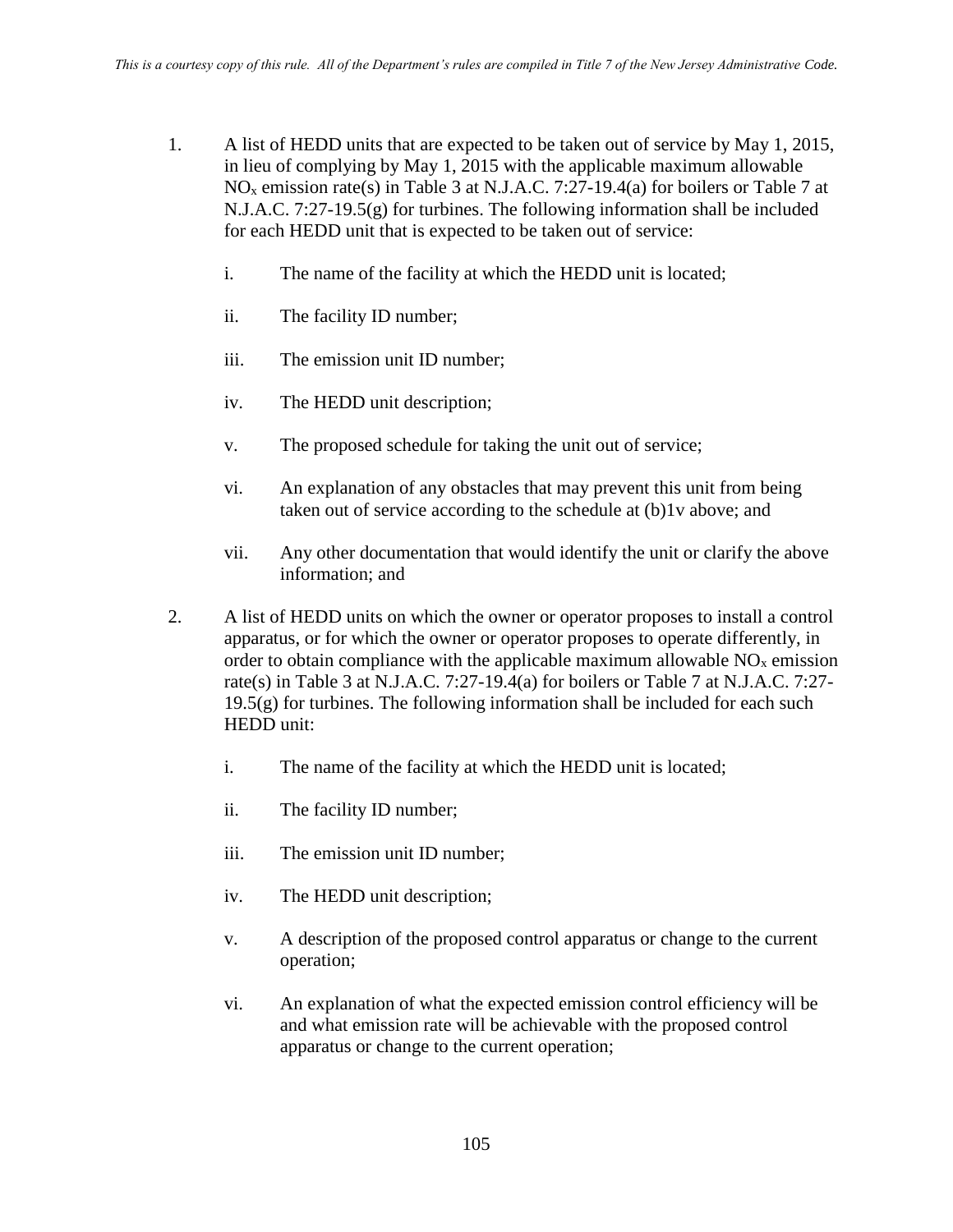- vii. The proposed schedule for permitting, installation and operation of the proposed control apparatus or change to the current operation;
- viii. An explanation of any obstacles that may prevent the installation of the proposed control apparatus or change to the current operation; and
- ix. Any other documentation that would identify the unit or clarify the above information; and
- 3. A list of HEDD units that have demonstrated compliance, in accordance with N.J.A.C. 7:27-19.15, with the applicable maximum allowable  $NO<sub>x</sub>$  emission rate(s) in Table 3 at N.J.A.C. 7:27-19.4(a) for boilers or Table 7 at N.J.A.C. 7:27- 19.5(g) for turbines, prior to May 1, 2010. The following information shall be included for each such HEDD unit:
	- i. The name of the facility at which the HEDD unit is located;
	- ii. The facility ID number;
	- iii. The emission unit ID number;
	- iv. The HEDD unit description; and
	- v. The maximum allowable  $NO<sub>x</sub>$  emission rate in the preconstruction permit or the operating permit for the HEDD unit, for each fuel combusted by the unit.
- (c) The owner or operator of a HEDD unit shall prepare an update on the owner or operator's progress in complying with the 2015 Plan as follows:
	- 1. An owner or operator of a HEDD unit shall prepare an update for each calendar year 2010 through 2014 if, on January 1 of that calendar year, any of the owner or operator's HEDD units:
		- i. Did not comply with the applicable maximum allowable  $NO<sub>x</sub>$  emission rate(s) in Table 3 at N.J.A.C. 7:27-19.4(a) for boilers or Table 7 at N.J.A.C. 7:27-19.5(g) for turbines; and
		- ii. Was not taken out of service;
	- 2. The owner or operator shall submit an update required by (c)1 above by January 30 after the calendar year of the update. For example, an update for calendar year 2010 shall be submitted to the Department by January 30, 2011;
	- 3. The owner or operator shall submit each update to the following address: